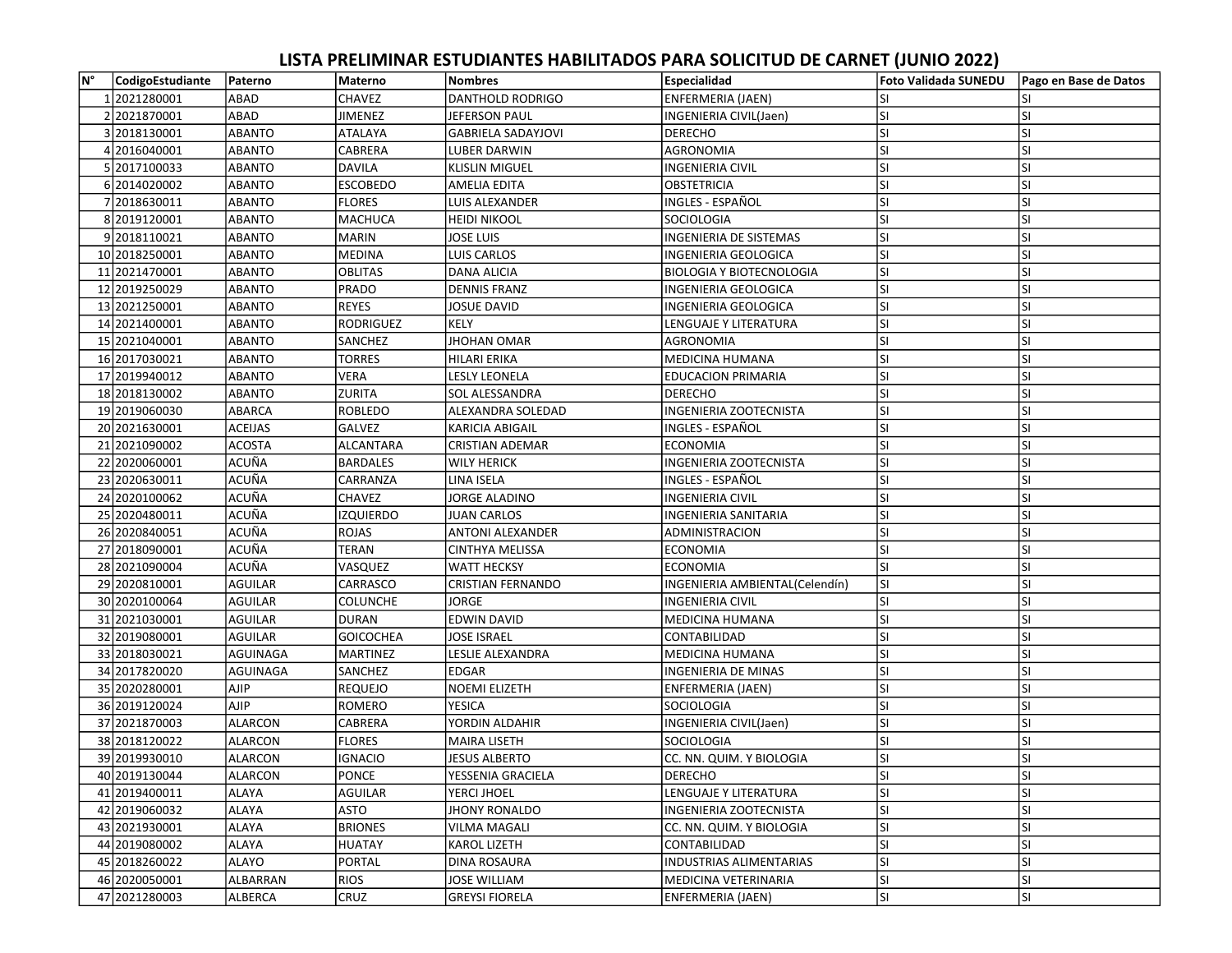| 48 2021940001    | ALCALDE           | ALCANTARA        | <b>CHRISTIAN ALEXIS</b> | <b>EDUCACION PRIMARIA</b>      | <b>SI</b> | <b>SI</b> |
|------------------|-------------------|------------------|-------------------------|--------------------------------|-----------|-----------|
| 49 2020030021    | ALCALDE           | <b>BAZZA</b>     | <b>WILBERT ANDRES</b>   | MEDICINA HUMANA                | SI        | SI        |
| 50 2021100003    | ALCALDE           | CARRASCO         | <b>MELANY GEORGETH</b>  | <b>INGENIERIA CIVIL</b>        | <b>SI</b> | SI        |
| 51 2020990019    | ALCALDE           | <b>JORDAN</b>    | JHOSET JHONATAN         | INGENIERIA HIDRAULICA          | SI        | SI        |
| 52 2018 2600 23  | <b>ALCALDE</b>    | <b>YZQUIERDO</b> | <b>GABRIELA ROXANA</b>  | <b>INDUSTRIAS ALIMENTARIAS</b> | <b>SI</b> | SI        |
| 53 2016990001    | <b>ALCALDE</b>    | YZQUIERDO        | <b>SUSAN ANABEL</b>     | INGENIERIA HIDRAULICA          | <b>SI</b> | SI        |
| 54 2020040033    | <b>ALCALDE</b>    | YZQUIERDO        | <b>WILSON ARTURO</b>    | AGRONOMIA                      | <b>SI</b> | SI        |
| 55 2020820002    | <b>ALCANTARA</b>  | AGUILAR          | <b>EDINSON ESTEBAN</b>  | INGENIERIA DE MINAS            | <b>SI</b> | SI        |
| 56 2019080004    | <b>ALCANTARA</b>  | <b>CULQUI</b>    | SANDRA BEATRIZ          | CONTABILIDAD                   | <b>SI</b> | SI        |
| 57 2019 2600 22  | <b>ALCANTARA</b>  | FERNANDEZ        | ELY LUZMILA             | INDUSTRIAS ALIMENTARIAS        | SI        | SI        |
| 58 2019 1300 22  | ALCANTARA         | <b>HUAMAN</b>    | CLAUDIA CRISTINA        | <b>DERECHO</b>                 | SI        | SI        |
| 59 2020840004    | <b>ALCANTARA</b>  | <b>LUCANO</b>    | <b>MAGYERIN PAOLA</b>   | <b>ADMINISTRACION</b>          | <b>SI</b> | SI        |
| 60 2020980001    | <b>ALCANTARA</b>  | MUÑOZ            | <b>LEIDY VANESSA</b>    | TURISMO Y HOTELERIA            | SI        | SI        |
| 61 2019 1100 21  | <b>ALCANTARA</b>  | PAICO            | YORDI                   | INGENIERIA DE SISTEMAS         | <b>SI</b> | SI        |
| 62 2019 030 022  | ALCANTARA         | <b>QUISPE</b>    | <b>NOEMI</b>            | <b>MEDICINA HUMANA</b>         | <b>SI</b> | SI        |
| 63 2021130002    | ALCANTARA         | <b>QUISPE</b>    | <b>RUTH VICTORIA</b>    | <b>DERECHO</b>                 | <b>SI</b> | SI        |
| 64 2019 250001   | <b>ALCANTARA</b>  | Quispitongo      | <b>ALEX YERSON</b>      | INGENIERIA GEOLOGICA           | SI        | SI        |
| 65 2019 260001   | ALCANTARA         | RAMIREZ          | YULLY MILAGROS          | <b>INDUSTRIAS ALIMENTARIAS</b> | SI        | SI        |
| 66 2020980002    | ALCANTARA         | <b>RIOS</b>      | DIEGO EMERSON           | <b>TURISMO Y HOTELERIA</b>     | <b>SI</b> | SI        |
| 67 2020250041    | <b>ALCANTARA</b>  | SANCHEZ          | <b>HAROLD HERNAN</b>    | INGENIERIA GEOLOGICA           | <b>SI</b> | SI        |
| 68 2021840005    | <b>ALCANTARA</b>  | <b>TERAN</b>     | DASHANA IVETTE          | ADMINISTRACION                 | SI        | SI        |
| 69 2018 08 00 76 | ALCANTARA         | <b>TROCHE</b>    | ROGER GABRIEL           | CONTABILIDAD                   | SI        | SI        |
| 70 2020040034    | ALCEDO            | CASTILLO         | RONALDO                 | AGRONOMIA                      | <b>SI</b> | SI        |
| 71 2020 290001   | ALEJANDRIA        | <b>FERNANDEZ</b> | <b>CARLOS ELEVI</b>     | INGENIERIA FORESTAL (Jaen)     | SI        | SI        |
| 72 2018080077    | ALEJANDRIA        | ROJAS            | NICIDA BEATRIZ          | CONTABILIDAD                   | SI        | SI        |
| 73 2021400002    | <b>ALFARO</b>     | COTRINA          | ETHI MILIN              | LENGUAJE Y LITERATURA          | SI        | SI        |
| 74 2019 08 000 5 | <b>ALFARO</b>     | <b>URTECHO</b>   | ALEXANDRA MARYLIN       | CONTABILIDAD                   | <b>SI</b> | SI        |
| 75 2020120002    | <b>ALFARO</b>     | VARGAS           | <b>KEVIN NIXON</b>      | SOCIOLOGIA                     | <b>SI</b> | SI        |
| 76 2019 840003   | ALIAGA            | ABANTO           | LUIS DANIEL             | ADMINISTRACION                 | SI        | SI        |
| 77 2019 030001   | ALIAGA            | CARMONA          | JHON ERICK              | <b>MEDICINA HUMANA</b>         | <b>SI</b> | SI        |
| 78 2020090001    | <b>ALIAGA</b>     | GALLARDO         | DIANA ELVIRA            | <b>ECONOMIA</b>                | <b>SI</b> | SI        |
| 79 2021100004    | ALIAGA            | <b>RUBIO</b>     | LUZ CELESTE GESVANI     | <b>INGENIERIA CIVIL</b>        | SI        | SI        |
| 80 2020 640012   | <b>ALIAGA</b>     | <b>RUBIO</b>     | MARÍA SARA              | MATEMATICA Y FISICA            | SI        | SI        |
| 81 2020070023    | <b>ALLAUJA</b>    | SALAZAR          | JEFERSON JESUS          | <b>INGENIERIA FORESTAL</b>     | <b>SI</b> | SI        |
| 82 2021940002    | <b>ALTAMIRANO</b> | CARRANZA         | YESICA ANALI            | <b>EDUCACION PRIMARIA</b>      | SI        | SI        |
| 83 2019400012    | ALTAMIRANO        | PEREZ            | JHAN HERLIS             | LENGUAJE Y LITERATURA          | <b>SI</b> | SI        |
| 84 2020 8700 24  | ALTAMIRANO        | SANCHEZ          | SANDER JHAMPIER         | INGENIERIA CIVIL(Jaen)         | <b>SI</b> | SI        |
| 85 2020940001    | <b>ALVA</b>       | CAJA             | JESSICA ELIANA          | <b>EDUCACION PRIMARIA</b>      | SI        | SI        |
| 86 2021100005    | <b>ALVA</b>       | CHUNQUE          | <b>GARY DANIEL</b>      | INGENIERIA CIVIL               | SI        | SI        |
| 87 2020040036    | <b>ALVA</b>       | <b>GALLARDO</b>  | <b>KATHERIN NAYLI</b>   | AGRONOMIA                      | SI        | SI        |
| 88 2018 260001   | <b>ALVA</b>       | QUIROZ           | <b>JORGE LUIS</b>       | INDUSTRIAS ALIMENTARIAS        | lsı       | ΙSΙ       |
| 89 2019090041    | <b>ALVA</b>       | SANCHEZ          | LUIS ANGEL              | <b>ECONOMIA</b>                | lsı       | SI        |
| 90 2017020017    | <b>ALVA</b>       | SILVA            | MARCO ANTONIO           | <b>OBSTETRICIA</b>             | SI        | SI        |
| 91 2021060002    | ALVA              | VARGAS           | YOBER WILLIAM           | INGENIERIA ZOOTECNISTA         | <b>SI</b> | SI        |
| 92 2018250020    | <b>ALVARADO</b>   | <b>AYALA</b>     | MANUEL                  | INGENIERIA GEOLOGICA           | SI        | SI        |
| 93 2015 120003   | <b>ALVARADO</b>   | <b>BRINGAS</b>   | FEINER HERLINS          | SOCIOLOGIA                     | SI        | SI        |
| 94 2018 940001   | <b>ALVARADO</b>   | CABANILLAS       | YESENIA                 | <b>EDUCACION PRIMARIA</b>      | SI        | SI        |
| 95 2018040031    | <b>ALVARADO</b>   | <b>MEDINA</b>    | <b>ERICK GRIMALDO</b>   | AGRONOMIA                      | SI        | SI        |
| 96 2018 840042   | <b>ALVARADO</b>   | <b>RODRIGUEZ</b> | ANGELITO NICOLAS        | ADMINISTRACION                 | <b>SI</b> | SI        |
| 97 2018130004    | ALVAREZ           | ARCE             | <b>ERIKA</b>            | <b>DERECHO</b>                 | SI        | SI        |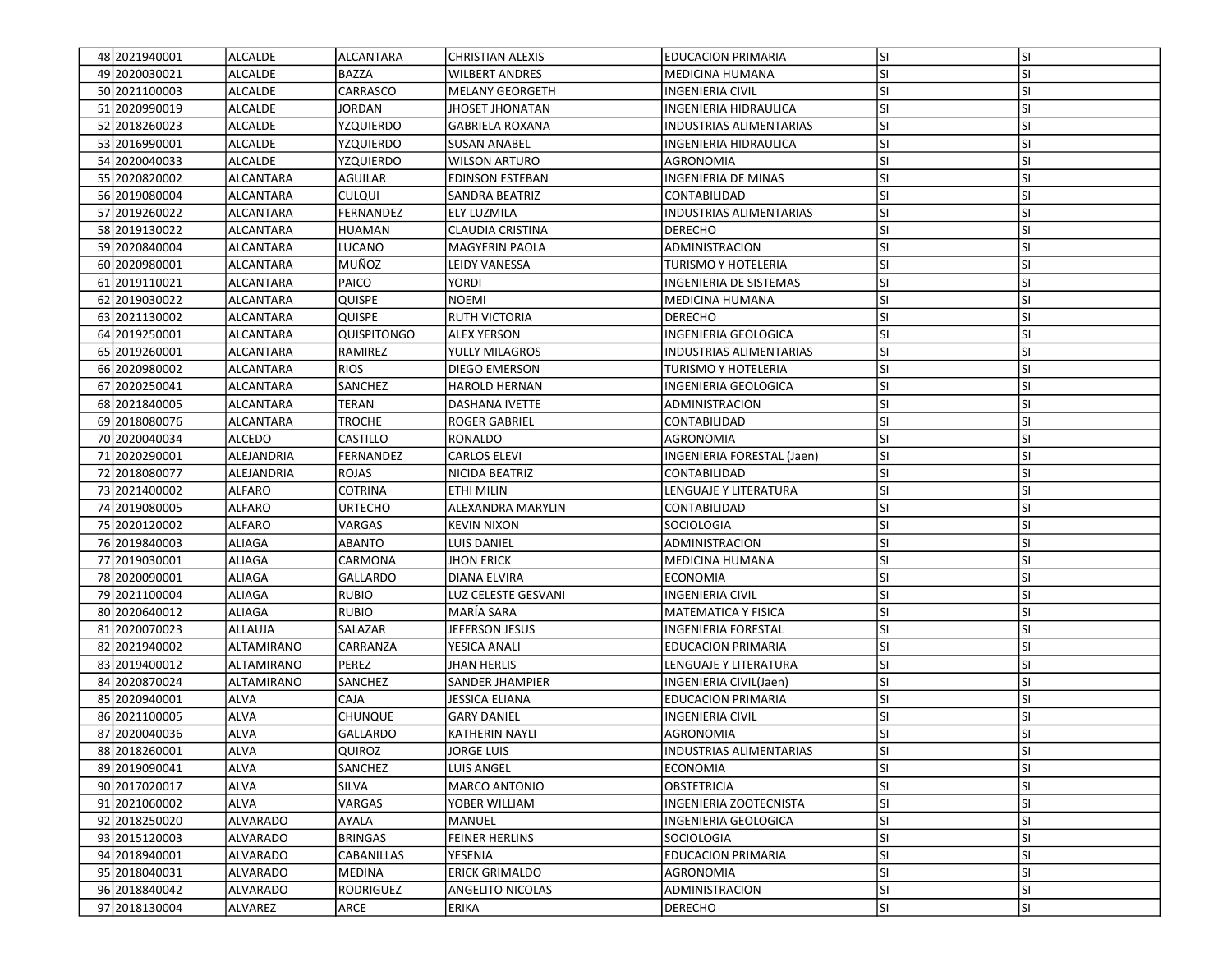| lsı<br><b>SI</b><br>98 2021870004<br>ALVAREZ<br><b>DIAZ</b><br><b>MARIA LISBETH</b><br>INGENIERIA CIVIL(Jaen)<br>SI<br>99 2017110026<br><b>ALVITES</b><br>MAYTA<br>SI.<br><b>ANGEL PIERRE</b><br>INGENIERIA DE SISTEMAS<br><b>ALVITES</b><br>VASQUEZ<br><b>SI</b><br><b>SI</b><br>100 2019 070 021<br><b>ROMER JHOEL</b><br>INGENIERIA FORESTAL |  |
|-------------------------------------------------------------------------------------------------------------------------------------------------------------------------------------------------------------------------------------------------------------------------------------------------------------------------------------------------|--|
|                                                                                                                                                                                                                                                                                                                                                 |  |
|                                                                                                                                                                                                                                                                                                                                                 |  |
|                                                                                                                                                                                                                                                                                                                                                 |  |
| <b>SI</b><br><b>ALVITES</b><br>VASQUEZ<br>lsı<br>101 2019 080053<br><b>WILSER ERIBERTO</b><br>CONTABILIDAD                                                                                                                                                                                                                                      |  |
| <b>SI</b><br><b>ALVITREZ</b><br><b>GUTIERREZ</b><br><b>SI</b><br>102 2020 630012<br>YURY ANALI<br>INGLES - ESPAÑOL                                                                                                                                                                                                                              |  |
| lsı<br><b>SI</b><br>ALZAMORA<br>103 2019 930001<br><b>HUAMAN</b><br><b>DEIVID BALDINY</b><br>CC. NN. QUIM. Y BIOLOGIA                                                                                                                                                                                                                           |  |
| <b>AMBROCIO</b><br>SI.<br>SI<br>104 2020 9400 12<br>MEDINA<br>JORDAN MANUEL<br><b>EDUCACION PRIMARIA</b>                                                                                                                                                                                                                                        |  |
| <b>SI</b><br><b>SI</b><br>105 2021250002<br>ANDRADE<br><b>ESTELA</b><br><b>CINDY TATIANA</b><br>INGENIERIA GEOLOGICA                                                                                                                                                                                                                            |  |
| SI<br>SI.<br>106 2017820021<br>ANDRADE<br>ESTELA<br><b>FRANKLIN YERSON</b><br>INGENIERIA DE MINAS                                                                                                                                                                                                                                               |  |
| <b>ESTELA</b><br><b>SI</b><br><b>SI</b><br>ANDRADE<br>107 2018 6400 37<br><b>JHUNIOR ALEXANDER</b><br><b>MATEMATICA Y FISICA</b>                                                                                                                                                                                                                |  |
| <b>SI</b><br>ANGASPILCO<br>lsı<br>108 2019 050029<br><b>BARBOZA</b><br><b>KEVIN YONATAN</b><br>MEDICINA VETERINARIA                                                                                                                                                                                                                             |  |
| <b>SI</b><br>ANGELES<br>CASTRO<br><b>SI</b><br>109 2017030022<br>MEDICINA HUMANA<br>KHATERIN JUDITH                                                                                                                                                                                                                                             |  |
| <b>SI</b><br><b>SI</b><br>110 2020 8200 27<br>ANGULO<br><b>BRIONES</b><br><b>WILDER EDILBERTO</b><br><b>INGENIERIA DE MINAS</b>                                                                                                                                                                                                                 |  |
| <b>SI</b><br><b>SI</b><br>111 2021060003<br>ANGULO<br>CORO<br><b>MARIA ISABEL</b><br>INGENIERIA ZOOTECNISTA                                                                                                                                                                                                                                     |  |
| <b>SI</b><br><b>SI</b><br>112 2020 630001<br>ANGULO<br>SEMINARIO<br>INGLES - ESPAÑOL<br>SARA ABIGAIL                                                                                                                                                                                                                                            |  |
| <b>SI</b><br><b>SI</b><br><b>APARICIO</b><br>113 2020130003<br>VASQUEZ<br>JOE ALESSANDRO<br>DERECHO                                                                                                                                                                                                                                             |  |
| <b>SI</b><br><b>SI</b><br>114 2019 080007<br>AQUINO<br>CABRERA<br><b>KEVIN JAVIER</b><br>CONTABILIDAD                                                                                                                                                                                                                                           |  |
| lsı<br><b>SI</b><br>115 2021840007<br>CUSQUISIBAN<br>AQUINO<br><b>MARIA TERESA</b><br>ADMINISTRACION                                                                                                                                                                                                                                            |  |
| <b>SI</b><br>lsı<br>116 2021250003<br>AQUINO<br>JULCA<br><b>PAUL SEBASTIAN</b><br>INGENIERIA GEOLOGICA                                                                                                                                                                                                                                          |  |
| <b>SI</b><br><b>JULCAMORO</b><br>SI.<br>117 2018 050001<br>AQUINO<br><b>MARIA MAGDALENA</b><br>MEDICINA VETERINARIA                                                                                                                                                                                                                             |  |
| <b>SI</b><br><b>SI</b><br>LLOVERA<br>118 2019 1300 45<br>AQUINO<br>LUZMILA<br><b>DERECHO</b>                                                                                                                                                                                                                                                    |  |
| <b>SI</b><br>SI<br>119 2020 100003<br>AQUINO<br>QUISPE<br>ANDREA ESTELA<br>INGENIERIA CIVIL                                                                                                                                                                                                                                                     |  |
| <b>SI</b><br><b>SI</b><br>120 2016990003<br>AQUINO<br>SANGAY<br>DANTE YOEL<br>INGENIERIA HIDRAULICA                                                                                                                                                                                                                                             |  |
| lsı<br><b>SI</b><br>ABANTO<br>121 2021 980002<br>ARANA<br><b>ANDREA MILAGROS</b><br>TURISMO Y HOTELERIA                                                                                                                                                                                                                                         |  |
| <b>SI</b><br><b>SI</b><br>122 2021030002<br>ARANA<br><b>ALVARADO</b><br>ZALMA NICOLLE<br><b>MEDICINA HUMANA</b>                                                                                                                                                                                                                                 |  |
| lsı<br><b>SI</b><br>INGENIERIA HIDRAULICA                                                                                                                                                                                                                                                                                                       |  |
| 123 2021990003<br>ARANA<br>GAITAN<br><b>FRANCIS YAMPOL</b><br><b>SI</b>                                                                                                                                                                                                                                                                         |  |
| SALAZAR<br>SI.<br>124 2021470002<br>ARANA<br><b>BIOLOGIA Y BIOTECNOLOGIA</b><br>KARINA MARITA                                                                                                                                                                                                                                                   |  |
| <b>SI</b><br><b>SI</b><br>125 2019080008<br>ARBAIZA<br>MEDINA<br><b>MONICA YAQUELIN</b><br>CONTABILIDAD                                                                                                                                                                                                                                         |  |
| <b>SI</b><br><b>SI</b><br>126 2019090042<br>ARCE<br>CABRERA<br>LARRY JERICO<br><b>ECONOMIA</b>                                                                                                                                                                                                                                                  |  |
| <b>SI</b><br><b>SI</b><br>127 2021120004<br>ARCE<br>CARRANZA<br>LEIDY CYNTHIA<br>SOCIOLOGIA                                                                                                                                                                                                                                                     |  |
| <b>SI</b><br><b>SI</b><br>ARCE<br>128 2018 1100 22<br>COTRINA<br>DANTE HANS<br>INGENIERIA DE SISTEMAS                                                                                                                                                                                                                                           |  |
| <b>SI</b><br><b>SI</b><br>ARCE<br><b>COTRINA</b><br>129 2016020002<br>MILENE JACKELINE<br>OBSTETRICIA                                                                                                                                                                                                                                           |  |
| lsı<br><b>SI</b><br>ARCE<br><b>POMPA</b><br>130 2019 080055<br>LORENA<br>CONTABILIDAD                                                                                                                                                                                                                                                           |  |
| ARCE<br>VASQUEZ<br>YOSSELIN SOLANGE<br>SI.<br><b>SI</b><br>131 2021 940003<br><b>EDUCACION PRIMARIA</b>                                                                                                                                                                                                                                         |  |
| <b>SI</b><br>AREVALO<br><b>BOLAÑOS</b><br><b>SI</b><br>132 2021110003<br><b>MAICOL ARICHE</b><br><b>INGENIERIA DE SISTEMAS</b>                                                                                                                                                                                                                  |  |
| <b>SI</b><br>SI<br>AREVALO<br><b>BRIONES</b><br>133 2019 1000 31<br><b>CESAR ANDREE</b><br>INGENIERIA CIVIL                                                                                                                                                                                                                                     |  |
| <b>SI</b><br><b>SI</b><br>AREVALO<br><b>GUEVARA</b><br>134 2018 080078<br>SANDRA PAOLA<br>CONTABILIDAD                                                                                                                                                                                                                                          |  |
| <b>SI</b><br>SI<br>135 2019980001<br>AREVALO<br>SEGURA<br><b>ALINDOR JHANNPIER</b><br>TURISMO Y HOTELERIA                                                                                                                                                                                                                                       |  |
| SI<br><b>SI</b><br>136 2018110001<br>AREVALO<br>SEGURA<br><b>ARACELLY DEL RUBI</b><br>INGENIERIA DE SISTEMAS                                                                                                                                                                                                                                    |  |
| <b>SI</b><br>lsı<br>137 2020090048<br>ARIAS<br><b>CULQUE</b><br>STEPHANIE NAYELY<br><b>ECONOMIA</b>                                                                                                                                                                                                                                             |  |
| 138 2020090049<br>SALAS<br>lsı<br>ARIAS<br><b>JORGE LUIS</b><br>ECONOMIA<br>ΙSΙ                                                                                                                                                                                                                                                                 |  |
| lsı<br><b>SI</b><br>139 2021940004<br>ARICA<br>SILVA<br>YACORI VERONICA<br><b>EDUCACION PRIMARIA</b>                                                                                                                                                                                                                                            |  |
| SI.<br>SI<br>140 2020 640001<br>ARMIJOS<br>POMPA<br><b>KAREN ESTEFANY</b><br><b>MATEMATICA Y FISICA</b>                                                                                                                                                                                                                                         |  |
| <b>SI</b><br><b>SI</b><br>141 2019 030023<br>DELGADO<br>ARRASCUE<br><b>EDGARDO MATIAS</b><br>MEDICINA HUMANA                                                                                                                                                                                                                                    |  |
| SI.<br><b>SI</b><br><b>MEGO</b><br>142 2021100006<br>ARRASCUE<br>JHON OLIVER<br>INGENIERIA CIVIL                                                                                                                                                                                                                                                |  |
| <b>HORNA</b><br><b>SI</b><br><b>SI</b><br>143 2020040037<br>ARRELUCEA<br>ELIAN LILIA<br>AGRONOMIA                                                                                                                                                                                                                                               |  |
| lsı<br>SI<br>144 2020110003<br>ARRESTEGUI<br><b>TORIBIO</b><br>YELTSIN ALBERTO<br>INGENIERIA DE SISTEMAS                                                                                                                                                                                                                                        |  |
| <b>SI</b><br><b>SI</b><br>145 2020080051<br>ARRIBASPLATA<br><b>FLORES</b><br>CONTABILIDAD<br>STEFANNY MAYRIN                                                                                                                                                                                                                                    |  |
| <b>SI</b><br>SI<br>146 2019130024<br>ARRIBASPLATA<br><b>REQUELME</b><br><b>RAQUEL FIORELA</b><br><b>DERECHO</b>                                                                                                                                                                                                                                 |  |
| SI<br>147 2021100007<br>SI.<br>ARRIBASPLATA<br>RUIZ<br>MAYKOL JHERZY<br><b>INGENIERIA CIVIL</b>                                                                                                                                                                                                                                                 |  |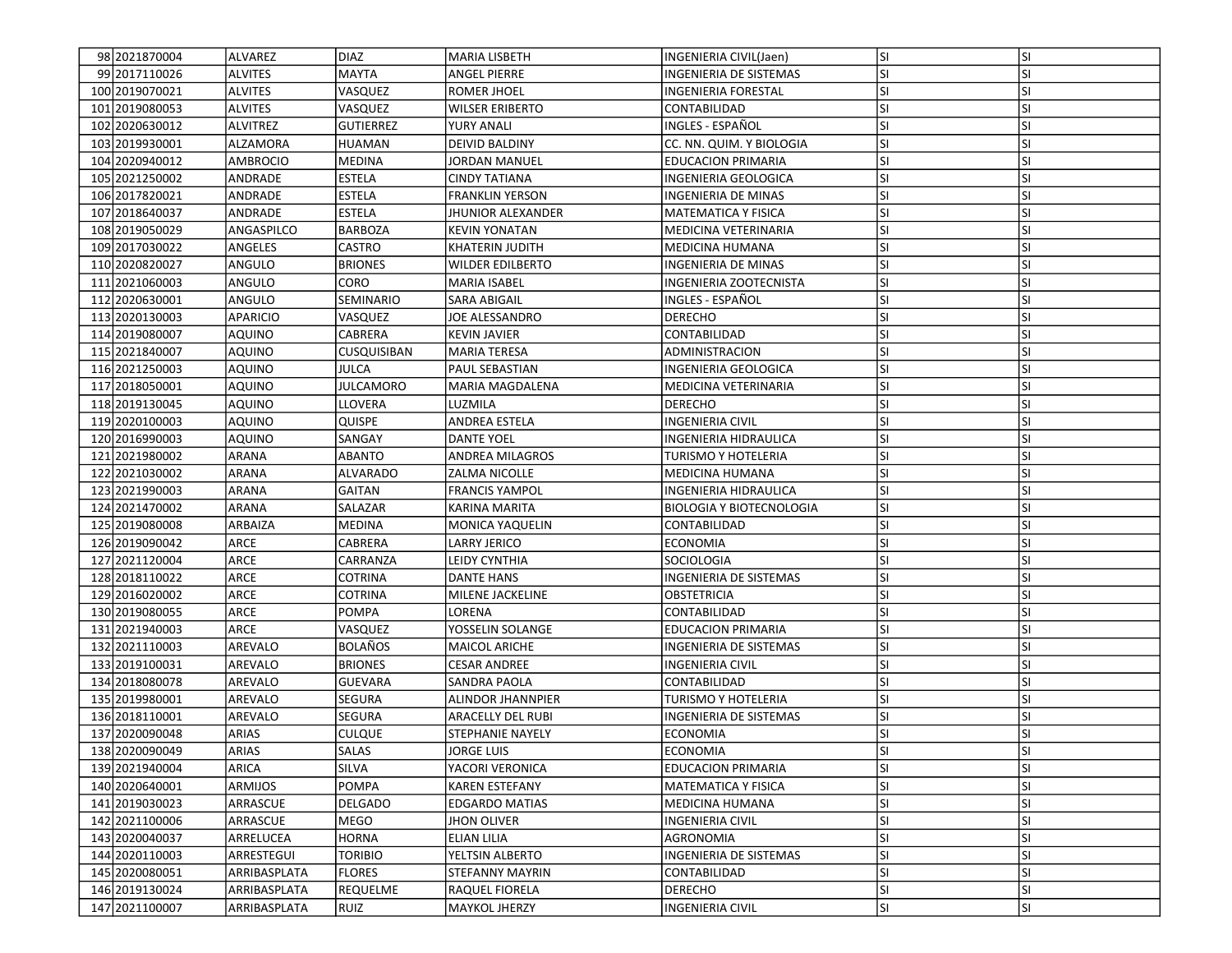| 148 2020010026   | <b>ARRIBASPLATA</b> | <b>ZAMBRANO</b>  | <b>DEYSI FIORELA</b>        | <b>ENFERMERIA</b>              | lsı       | <b>SI</b> |
|------------------|---------------------|------------------|-----------------------------|--------------------------------|-----------|-----------|
| 149 2020 100004  | <b>ARROYO</b>       | ALVAREZ          | <b>NAILEA JACKELINE</b>     | INGENIERIA CIVIL               | SI.       | SI        |
| 150 2021260003   | ARTEAGA             | CADENILLAS       | <b>EUDER FRANKLIN</b>       | <b>INDUSTRIAS ALIMENTARIAS</b> | <b>SI</b> | <b>SI</b> |
| 151 2018060001   | ARTEAGA             | RAMIREZ          | <b>LUIS GUSTAVO</b>         | INGENIERIA ZOOTECNISTA         | <b>SI</b> | <b>SI</b> |
| 152 2020 020018  | ARTEAGA             | SALAZAR          | ZOILA LUCIA                 | <b>OBSTETRICIA</b>             | <b>SI</b> | <b>SI</b> |
| 153 20218 2000 3 | ARTEAGA             | TENORIO          | <b>ROMARIO</b>              | INGENIERIA DE MINAS            | <b>SI</b> | <b>SI</b> |
| 154 2019 050030  | <b>ASTONITAS</b>    | <b>GOICOCHEA</b> | <b>HERMAN ELI</b>           | MEDICINA VETERINARIA           | <b>SI</b> | <b>SI</b> |
| 155 2019 030002  | <b>ATALAYA</b>      | <b>BOLAÑOS</b>   | PATRICIA GUISSELA           | MEDICINA HUMANA                | <b>SI</b> | SI        |
| 156 2019 26000 2 | <b>ATALAYA</b>      | FERNANDEZ        | <b>SLEITHER</b>             | INDUSTRIAS ALIMENTARIAS        | SI.       | <b>SI</b> |
| 157 2019 640013  | <b>ATALAYA</b>      | MUÑOZ            | <b>NINO</b>                 | <b>MATEMATICA Y FISICA</b>     | <b>SI</b> | <b>SI</b> |
| 158 2021050003   | ATALAYA             | MUÑOZ            | YAHAIRA YACKELINE           | MEDICINA VETERINARIA           | <b>SI</b> | <b>SI</b> |
| 159 2020250044   | ATALAYA             | <b>RODRIGUEZ</b> | <b>WILMER DIEGO</b>         | INGENIERIA GEOLOGICA           | <b>SI</b> | <b>SI</b> |
| 160 2015 040094  | <b>AVALOS</b>       | <b>DIAZ</b>      | <b>MAYBELLINE LUZMERY</b>   | AGRONOMIA                      | <b>SI</b> | <b>SI</b> |
| 161 2017990015   | AVELLANEDA          | HUANGAL          | <b>JORGE LUIS</b>           | INGENIERIA HIDRAULICA          | <b>SI</b> | <b>SI</b> |
| 162 2021060005   | <b>AYALA</b>        | <b>IZQUIERDO</b> | MAYRA                       | INGENIERIA ZOOTECNISTA         | <b>SI</b> | SI        |
| 163 2019840004   | AYAY                | ESTELA           | PATTY TALIA                 | ADMINISTRACION                 | <b>SI</b> | SI        |
| 164 2020020019   | AZAÑERO             | CARMONA          | ANA PAULA                   | OBSTETRICIA                    | SI.       | <b>SI</b> |
| 165 2020060003   | AZAÑERO             | <b>MARTOS</b>    | <b>ESMILDA FIORELLA</b>     | <b>INGENIERIA ZOOTECNISTA</b>  | <b>SI</b> | <b>SI</b> |
| 166 2017030001   | AZAÑERO             | <b>RIOS</b>      | ERICA JAQUELIN              | <b>MEDICINA HUMANA</b>         | <b>SI</b> | <b>SI</b> |
| 167 2020400012   | AZAÑERO             | RUIZ             | ELIANA                      | LENGUAJE Y LITERATURA          | <b>SI</b> | <b>SI</b> |
| 168 2021630003   | <b>BACA</b>         | <b>DEZA</b>      | LAURA SCARLLET              | INGLES - ESPAÑOL               | <b>SI</b> | <b>SI</b> |
| 169 2020 100066  | <b>BACON</b>        | URBINA           | NEHEMIAS JOEL ISAI          | <b>INGENIERIA CIVIL</b>        | <b>SI</b> | SI        |
| 170 2017070042   | BALBIN              | <b>PRADO</b>     | MILAGROS YADIRA             | <b>INGENIERIA FORESTAL</b>     | SI.       | <b>SI</b> |
| 171 2019 100001  | <b>BALCAZAR</b>     | <b>DIAZ</b>      | DANIELA MILENA              | <b>INGENIERIA CIVIL</b>        | <b>SI</b> | SI        |
| 172 2019400013   | <b>BALCAZAR</b>     | PALOMINO         | <b>KATHERIN NAYELI</b>      | LENGUAJE Y LITERATURA          | SI.       | <b>SI</b> |
| 173 2020290002   | <b>BANDA</b>        | CHINGUEL         | <b>ELVER</b>                | INGENIERIA FORESTAL (Jaen)     | <b>SI</b> | <b>SI</b> |
| 174 2021870005   | <b>BANDA</b>        | <b>CUBAS</b>     | <b>KENNY DEISON</b>         | INGENIERIA CIVIL(Jaen)         | <b>SI</b> | <b>SI</b> |
| 175 2018 630013  | <b>BANDA</b>        | QUIROZ           | <b>CRUZ JARDEL</b>          | INGLES - ESPAÑOL               | lsı       | <b>SI</b> |
| 176 2020050004   | BANDA               | <b>ROSALES</b>   | <b>BETSY DANIZA</b>         | MEDICINA VETERINARIA           | <b>SI</b> | SI        |
| 177 2020070002   | <b>BARBOZA</b>      | CERQUIN          | <b>JOSE ALEXANDER</b>       | INGENIERIA FORESTAL            | <b>SI</b> | <b>SI</b> |
| 178 2019050002   | <b>BARBOZA</b>      | <b>GUEVARA</b>   | EDITH MAYCARY               | MEDICINA VETERINARIA           | SI.       | SI        |
| 179 2018820028   | <b>BARBOZA</b>      | <b>OYARCE</b>    | <b>EDINSON</b>              | <b>INGENIERIA DE MINAS</b>     | <b>SI</b> | <b>SI</b> |
| 180 2017090003   | <b>BARBOZA</b>      | ROMERO           | <b>BRAYAN MANUEL</b>        | <b>ECONOMIA</b>                | <b>SI</b> | <b>SI</b> |
| 181 2019 840005  | <b>BARBOZA</b>      | <b>ROMERO</b>    | <b>MAURICIO DANIEL</b>      | ADMINISTRACION                 | SI.       | <b>SI</b> |
| 182 2018 980005  | <b>BARBOZA</b>      | TARRILLO         | ANNIE LUSMY                 | TURISMO Y HOTELERIA            | lsı       | <b>SI</b> |
| 183 2020 820005  | <b>BARBOZA</b>      | VASQUEZ          | <b>BENJAMIN JEAN PIERRE</b> | INGENIERIA DE MINAS            | SI        | <b>SI</b> |
| 184 2017020001   | <b>BARDALES</b>     | CHAVEZ           | <b>JUAN GIANMARCO</b>       | OBSTETRICIA                    | <b>SI</b> | <b>SI</b> |
| 185 2019010002   | <b>BARDALES</b>     | <b>CIEZA</b>     | HILDA NICHOL                | ENFERMERIA                     | <b>SI</b> | SI        |
| 186 2021260005   | <b>BARDALES</b>     | JIMENEZ          | <b>AMANDA MILAGROS</b>      | <b>INDUSTRIAS ALIMENTARIAS</b> | <b>SI</b> | <b>SI</b> |
| 187 2020060004   | <b>BARDALES</b>     | <b>JIMENEZ</b>   | <b>MARCO ANTONIO</b>        | INGENIERIA ZOOTECNISTA         | SI        | SI        |
| 188 2020020001   | BARDALES            | MARIN            | <b>DEYSI JHULISA</b>        | OBSTETRICIA                    | SI.       | ΙSΙ       |
| 189 2021110004   | <b>BARDALES</b>     | MINCHAN          | <b>JESSICA VANESSA</b>      | INGENIERIA DE SISTEMAS         | SI.       | <b>SI</b> |
| 190 2019400002   | <b>BARDALES</b>     | <b>RODRIGUEZ</b> | <b>BRAYAN NANDITO</b>       | <b>LENGUAJE Y LITERATURA</b>   | SI        | <b>SI</b> |
| 191 2020400003   | <b>BARDALES</b>     | TOLENTINO        | <b>CRISTHIAN RICKI</b>      | LENGUAJE Y LITERATURA          | SI.       | <b>SI</b> |
| 192 2018010018   | <b>BARDALES</b>     | VASQUEZ          | IVAN NELSON                 | ENFERMERIA                     | SI.       | SI        |
| 193 2021080006   | <b>BARDALES</b>     | VILLANUEVA       | SHIRLEY                     | CONTABILIDAD                   | <b>SI</b> | <b>SI</b> |
| 194 2019010003   | <b>BARRANTES</b>    | AYAY             | DAMARIS                     | ENFERMERIA                     | <b>SI</b> | SI        |
| 195 2018990017   | <b>BARRENA</b>      | AVILA            | LUIS CARLOS                 | INGENIERIA HIDRAULICA          | <b>SI</b> | <b>SI</b> |
| 196 2020930013   | <b>BASAURI</b>      | <b>ESPINOZA</b>  | <b>WILSON GABRIEL</b>       | CC. NN. QUIM. Y BIOLOGIA       | SI.       | SI        |
| 197 2019100034   | <b>BAUTISTA</b>     | <b>BURGOS</b>    | <b>EDWIN JOSUE</b>          | <b>INGENIERIA CIVIL</b>        | SI.       | SI        |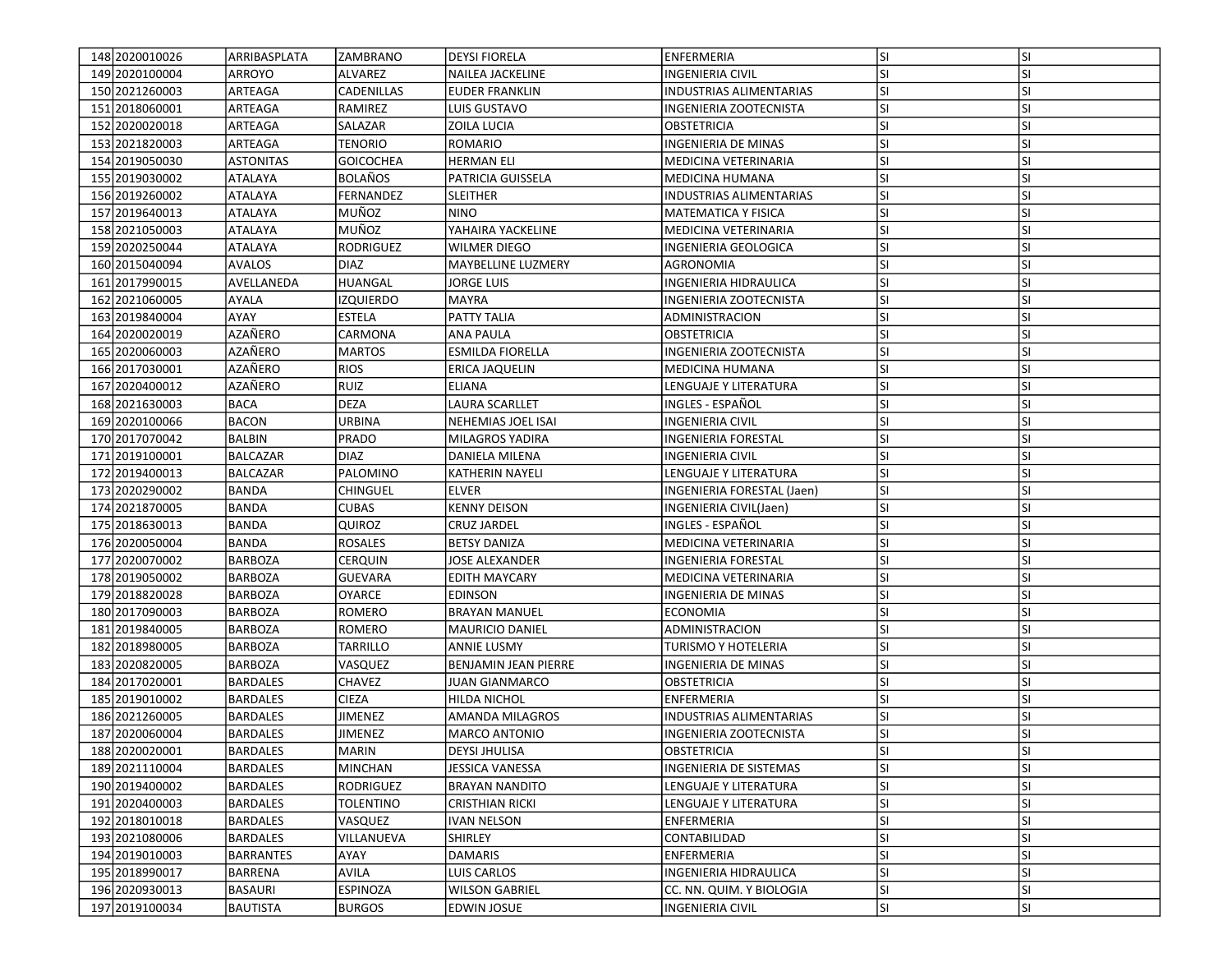| 198 2020030001    | BAUTISTA         | <b>CAMPOS</b>    | <b>FRANKLYN NERIO</b>     | <b>MEDICINA HUMANA</b>        | lsı       | <b>SI</b> |
|-------------------|------------------|------------------|---------------------------|-------------------------------|-----------|-----------|
| 199 2021010004    | <b>BAUTISTA</b>  | CCASA            | <b>KEICO</b>              | ENFERMERIA                    | <b>SI</b> | SI        |
| 200 2018940012    | BAUTISTA         | CCASA            | <b>MAYRA LIZETH</b>       | <b>EDUCACION PRIMARIA</b>     | <b>SI</b> | <b>SI</b> |
| 201 2018030023    | <b>BAUTISTA</b>  | MUÑOZ            | <b>EDIN STALIN</b>        | MEDICINA HUMANA               | <b>SI</b> | <b>SI</b> |
| 202 2021850001    | <b>BAUTISTA</b>  | <b>TOCAS</b>     | <b>DEISI YANET</b>        | INGENIERIA EN AGRONEGOCIOS    | <b>SI</b> | <b>SI</b> |
| 203 2014 040006   | <b>BAZAN</b>     | ALCANTARA        | CRISTIAN                  | AGRONOMIA                     | <b>SI</b> | <b>SI</b> |
| 204 2018400013    | <b>BAZAN</b>     | CABANILLAS       | <b>ANTONY JHENER</b>      | <b>LENGUAJE Y LITERATURA</b>  | <b>SI</b> | <b>SI</b> |
| 205 2017080054    | <b>BAZAN</b>     | CORREA           | <b>SHARON BRIGHIDT</b>    | CONTABILIDAD                  | <b>SI</b> | SI        |
| 206 2021100008    | BAZAN            | <b>DIAZ</b>      | SHUSELITH MAITE           | INGENIERIA CIVIL              | <b>SI</b> | <b>SI</b> |
| 207 2018 250002   | <b>BAZAN</b>     | <b>GAMONAL</b>   | <b>ANA MABEL</b>          | INGENIERIA GEOLOGICA          | lsı       | <b>SI</b> |
| 208 2017050003    | <b>BAZAN</b>     | <b>GOICOCHEA</b> | YOMAIRA LIZET             | MEDICINA VETERINARIA          | <b>SI</b> | <b>SI</b> |
| 209 2020 9800 27  | <b>BAZAN</b>     | MACHUCA          | <b>ALEXIA DIANA</b>       | TURISMO Y HOTELERIA           | lsı       | <b>SI</b> |
| 210 20170 20019   | <b>BAZAN</b>     | <b>MACHUCA</b>   | <b>ESTHER BETSABE</b>     | <b>OBSTETRICIA</b>            | <b>SI</b> | <b>SI</b> |
| 211 2021110005    | <b>BAZAN</b>     | POLO             | <b>GEORGE ANDRE</b>       | <b>INGENIERIA DE SISTEMAS</b> | lsı       | <b>SI</b> |
| 212 2020060030    | BAZAN            | <b>REGALADO</b>  | <b>JHON MARCO</b>         | INGENIERIA ZOOTECNISTA        | <b>SI</b> | SI        |
| 213 2020130004    | BAZAN            | <b>ROJAS</b>     | KAREN                     | <b>DERECHO</b>                | <b>SI</b> | <b>SI</b> |
| 214 2019010004    | <b>BAZAN</b>     | SALDAÑA          | <b>DULCE VICTORIA</b>     | ENFERMERIA                    | SI.       | <b>SI</b> |
| 215 2021100009    | BAZÁN            | QUIRÓZ           | <b>GERSON ANDRÉ</b>       | INGENIERIA CIVIL              | <b>SI</b> | <b>SI</b> |
| 216 2020850013    | <b>BECERRA</b>   | ACUÑA            | <b>DEISI ELIZABETH</b>    | INGENIERIA EN AGRONEGOCIOS    | lsı       | <b>SI</b> |
| 217 2020040038    | <b>BECERRA</b>   | <b>BANDA</b>     | ERIKA YASMIN              | AGRONOMIA                     | <b>SI</b> | <b>SI</b> |
| 218 2011060005    | <b>BECERRA</b>   | <b>BARRANTES</b> | RENZO DAVID OLIVER        | <b>INGENIERIA ZOOTECNISTA</b> | lsı       | <b>SI</b> |
| 219 2019 110002   | <b>BECERRA</b>   | BARRANTES        | <b>WALTER GIANFRANCO</b>  | INGENIERIA DE SISTEMAS        | <b>SI</b> | SI        |
| 220 2018040033    | <b>BECERRA</b>   | <b>BECERRA</b>   | <b>IRIS ESLIN</b>         | AGRONOMIA                     | <b>SI</b> | <b>SI</b> |
| 221 2021070003    | <b>BECERRA</b>   | <b>BECERRA</b>   | <b>KENIA DANE</b>         | INGENIERIA FORESTAL           | <b>SI</b> | <b>SI</b> |
| 222 2020040039    | <b>BECERRA</b>   | <b>BRIONES</b>   | <b>TATIANA NATALY</b>     | <b>AGRONOMIA</b>              | <b>SI</b> | <b>SI</b> |
| 223 2019840006    | <b>BECERRA</b>   | <b>CHAVEZ</b>    | ANA CAROLINA              | ADMINISTRACION                | <b>SI</b> | <b>SI</b> |
| 224 2019 630012   | <b>BECERRA</b>   | <b>CHAVEZ</b>    | KARLA FIORELLA            | INGLES - ESPAÑOL              | <b>SI</b> | <b>SI</b> |
| 225 2018080080    | <b>BECERRA</b>   | MENDOZA          | <b>GISELA AURISTELA</b>   | CONTABILIDAD                  | lsı       | <b>SI</b> |
| 226 2021020004    | <b>BECERRA</b>   | MENDOZA          | JUDITH MANUELITA          | OBSTETRICIA                   | <b>SI</b> | SI        |
| 227 2020110006    | <b>BECERRA</b>   | MUÑOZ            | <b>ERICK ALEXANDER</b>    | INGENIERIA DE SISTEMAS        | <b>SI</b> | <b>SI</b> |
| 228 2015990040    | <b>BECERRA</b>   | SANCHEZ          | <b>WILSON FERNANDO</b>    | INGENIERIA HIDRAULICA         | SI.       | SI        |
| 229 2019090002    | <b>BECERRA</b>   | <b>TACILLA</b>   | <b>KENYI JHEFERSON</b>    | <b>ECONOMIA</b>               | <b>SI</b> | <b>SI</b> |
| 230 2021040008    | <b>BECERRA</b>   | <b>TERRONES</b>  | <b>KATERIN BRIJHIT</b>    | AGRONOMIA                     | lsı       | <b>SI</b> |
| 231 2021 280005   | <b>BECERRA</b>   | VALLEJOS         | <b>IMER</b>               | ENFERMERIA (JAEN)             | <b>SI</b> | <b>SI</b> |
| 232 2019980002    | <b>BECERRA</b>   | VASQUEZ          | NIKOL ALEXANDRA           | TURISMO Y HOTELERIA           | lsı       | <b>SI</b> |
| 233 2019 09 000 3 | <b>BENAVIDES</b> | <b>CHAVEZ</b>    | <b>KELY CHARITO</b>       | <b>ECONOMIA</b>               | <b>SI</b> | SI        |
| 234 2020010003    | <b>BENAVIDES</b> | <b>DIAZ</b>      | <b>ANGIE ESTEFANY</b>     | ENFERMERIA                    | <b>SI</b> | <b>SI</b> |
| 235 2013 260004   | <b>BENAVIDES</b> | <b>IRIGOIN</b>   | MIRIAN LILIANA            | INDUSTRIAS ALIMENTARIAS       | <b>SI</b> | <b>SI</b> |
| 236 2020250045    | <b>BENITO</b>    | CACHO            | <b>ROBERTO CARLOS</b>     | INGENIERIA GEOLOGICA          | SI.       | <b>SI</b> |
| 237 2021010005    | BERNAL           | RAFAEL           | <b>ALICIA</b>             | <b>ENFERMERIA</b>             | <b>SI</b> | <b>SI</b> |
| 238 2013040005    | <b>BLANCO</b>    | <b>BURGA</b>     | <b>PERCY</b>              | AGRONOMIA                     | SI.       | ΙSΙ       |
| 239 2017110005    | <b>BLANCO</b>    | HERNANDEZ        | <b>DEIVID EMANUEL</b>     | <b>INGENIERIA DE SISTEMAS</b> | SI.       | <b>SI</b> |
| 240 2021080007    | <b>BLANCO</b>    | MUÑOZ            | YESICA MARICELY           | CONTABILIDAD                  | <b>SI</b> | <b>SI</b> |
| 241 2013 070 005  | <b>BLANCO</b>    | <b>NAUCA</b>     | JONAT                     | INGENIERIA FORESTAL           | <b>SI</b> | SI        |
| 242 2019100036    | <b>BOLAÑOS</b>   | ATALAYA          | <b>BRAYAN JHOSMER</b>     | INGENIERIA CIVIL              | <b>SI</b> | <b>SI</b> |
| 243 2020040006    | <b>BOLAÑOS</b>   | <b>CHAVEZ</b>    | JHOSTYN EDUALDE           | AGRONOMIA                     | <b>SI</b> | <b>SI</b> |
| 244 2021250006    | <b>BOLAÑOS</b>   | LLAXA            | <b>JHERSSON ALEXANDER</b> | INGENIERIA GEOLOGICA          | <b>SI</b> | <b>SI</b> |
| 245 2020990003    | <b>BOLAÑOS</b>   | QUILICHE         | JORGE                     | INGENIERIA HIDRAULICA         | <b>SI</b> | <b>SI</b> |
| 246 2020100071    | BOÑON            | LEIVA            | <b>JHONY LEONARDO</b>     | <b>INGENIERIA CIVIL</b>       | SI.       | <b>SI</b> |
| 247 2019840052    | <b>BRAVO</b>     | LUNA             | <b>BANY KELITA</b>        | ADMINISTRACION                | SI.       | SI        |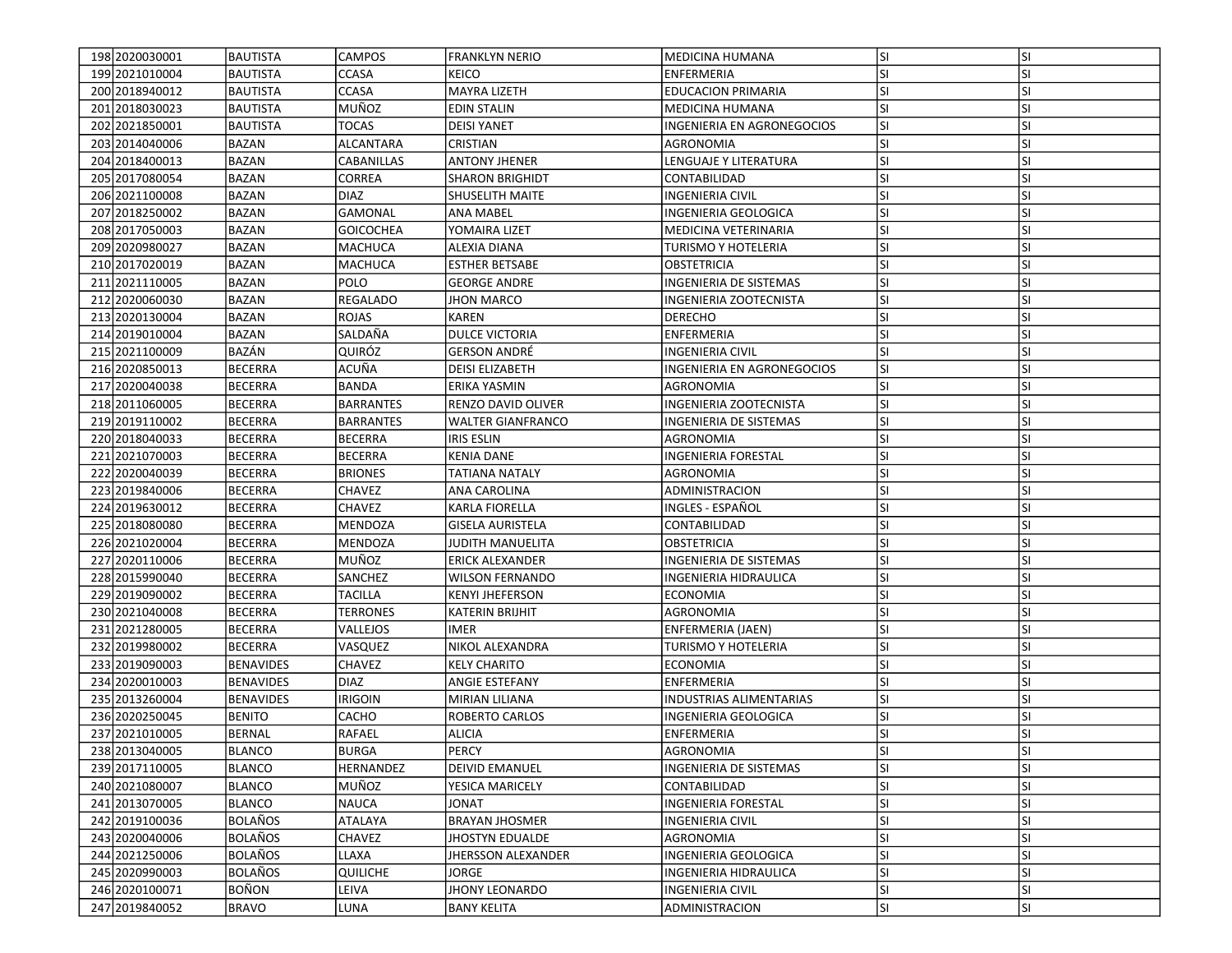| 248 2017990016   | <b>BRICEÑO</b>    | <b>CALDERON</b>   | RUBI VANESSA             | INGENIERIA HIDRAULICA         | <b>SI</b> | <b>SI</b> |
|------------------|-------------------|-------------------|--------------------------|-------------------------------|-----------|-----------|
| 249 2019 1200 27 | <b>BRICEÑO</b>    | <b>DIAZ</b>       | IORGE LUIS               | <b>SOCIOLOGIA</b>             | SI        | SI        |
| 250 2021990005   | <b>BRINGAS</b>    | <b>GUEVARA</b>    | <b>CARLOS MANUEL</b>     | <b>INGENIERIA HIDRAULICA</b>  | SI        | SI        |
| 251 2018 1300 49 | <b>BRIONES</b>    | <b>ALVARADO</b>   | <b>CESAR MEDARDO</b>     | <b>DERECHO</b>                | SI        | SI        |
| 252 2019840008   | <b>BRIONES</b>    | ALVARADO          | MILAGROS MEDALY          | ADMINISTRACION                | SI        | SI        |
| 253 2019090004   | <b>BRIONES</b>    | <b>APONTE</b>     | <b>EDWARDS ARTURO</b>    | <b>ECONOMIA</b>               | SI        | SI        |
| 254 2020 120003  | <b>BRIONES</b>    | CABELLOS          |                          | SOCIOLOGIA                    |           | SI        |
|                  |                   |                   | MARYCIELO                |                               | <b>SI</b> |           |
| 255 2018 1300 50 | <b>BRIONES</b>    | MANYA             | <b>CRISTINA ANALIZ</b>   | <b>DERECHO</b>                | ΙSΙ       | SI        |
| 256 2018120002   | <b>BRIONES</b>    | MENDOZA           | DIEGO EDUARDO            | SOCIOLOGIA                    | <b>SI</b> | SI        |
| 257 2021990006   | <b>BRIONES</b>    | MUÑOZ             | <b>FERNANDO MICHEL</b>   | INGENIERIA HIDRAULICA         | SI        | SI        |
| 258 2021010007   | <b>BRIONES</b>    | <b>POMPA</b>      | <b>VERONICA CAROLINA</b> | <b>ENFERMERIA</b>             | SI        | SI        |
| 259 2018 100002  | <b>BRIONES</b>    | VALENCIA          | HUGO ALEXANDER           | <b>INGENIERIA CIVIL</b>       | <b>SI</b> | SI        |
| 260 2021090009   | <b>BUENO</b>      | <b>BURGA</b>      | <b>ROYNER</b>            | <b>ECONOMIA</b>               | <b>SI</b> | SI        |
| 261 2018 100003  | <b>BUENO</b>      | COTRINA           | ADRIAN JOSIAS            | <b>INGENIERIA CIVIL</b>       | SI        | SI        |
| 262 2018 9800 27 | <b>BUENO</b>      | MACHUCA           | ADA ELVIRA               | <b>TURISMO Y HOTELERIA</b>    | SI        | SI        |
| 263 2021130009   | <b>BUENO</b>      | VASQUEZ           | MAYRA SOLEDAD            | <b>DERECHO</b>                | SI        | SI        |
| 264 2021020005   | <b>BURGA</b>      | BARBOZA           | <b>NELCY ARACELY</b>     | OBSTETRICIA                   | <b>SI</b> | SI        |
| 265 2020850014   | <b>BURGA</b>      | CARUAJULCA        | RICHARD JERLY            | INGENIERIA EN AGRONEGOCIOS    | SI        | SI        |
| 266 2021080009   | <b>BURGA</b>      | <b>HUAMAN</b>     | YESICA VANESA            | CONTABILIDAD                  | <b>SI</b> | SI        |
| 267 2020090051   | <b>BURGA</b>      | ORTIZ             | YHANIRA ELIZABETH        | <b>ECONOMIA</b>               | <b>SI</b> | SI        |
| 268 2020090052   | <b>BURGA</b>      | RIVERA            | KATHERINE MARICIELO      | <b>ECONOMIA</b>               | SI        | SI        |
| 269 2020 870001  | <b>BUSTAMANTE</b> | <b>CAMPOS</b>     | JOSE FRANK               | INGENIERIA CIVIL(Jaen)        | SI        | SI        |
| 270 2019130026   | <b>BUSTAMANTE</b> | CHALAN            | ADELINDA                 | <b>DERECHO</b>                | <b>SI</b> | SI        |
| 271 2018110002   | <b>BUSTAMANTE</b> | CHALAN            | <b>WILFREDO</b>          | <b>INGENIERIA DE SISTEMAS</b> | SI        | SI        |
| 272 2017100040   | BUSTAMANTE        | <b>COLUNCHE</b>   | <b>JORGE RONAL</b>       | <b>INGENIERIA CIVIL</b>       | SI        | SI        |
| 273 2018030024   | <b>BUSTAMANTE</b> | <b>DUCEF</b>      | <b>GEYLI EDERI</b>       | IMEDICINA HUMANA              | <b>SI</b> | SI        |
| 274 2017100003   | <b>BUSTAMANTE</b> | <b>HERRERA</b>    | JUAN CARLOS              | <b>INGENIERIA CIVIL</b>       | SI        | SI        |
| 275 2021640006   | BUSTAMANTE        | <b>IDROGO</b>     | <b>KAREN YUDITH</b>      | <b>MATEMATICA Y FISICA</b>    | <b>SI</b> | SI        |
| 276 2018090007   | <b>BUSTAMANTE</b> | <b>LLAMO</b>      | <b>DORIS</b>             | <b>ECONOMIA</b>               | <b>SI</b> | SI        |
| 277 2021130012   | BUSTAMANTE        | MEJIA             | ANA LIZETH               | <b>DERECHO</b>                | SI        | SI        |
| 278 2021870007   | <b>BUSTAMANTE</b> | <b>PALACIOS</b>   | FERNANDO ALESSANDRO      | INGENIERIA CIVIL(Jaen)        | SI        | SI        |
| 279 2017060001   | BUSTAMANTE        | SALAZAR           | YARI MARITZA             | INGENIERIA ZOOTECNISTA        | SI        | SI        |
| 280 2020 8400 53 | <b>BUSTAMANTE</b> | SOSA              | <b>EDWARD MARTIN</b>     | ADMINISTRACION                | <b>SI</b> | SI        |
| 281 2018 630015  | <b>CABADA</b>     | <b>GUEVARA</b>    | JHULY DEL PILAR          | INGLES - ESPAÑOL              | <b>SI</b> | SI        |
| 282 2019 030 026 | <b>CABANILLAS</b> | <b>AGUILAR</b>    | YADIRA ISABELLA          | MEDICINA HUMANA               | SI        | SI        |
| 283 2018840001   | <b>CABANILLAS</b> | CASTAÑEDA         | JOSE CARLOS              | ADMINISTRACION                | SI        | SI        |
| 284 2019090005   | CABANILLAS        | CASTAÑEDA         | RAUL ANTONIO             | <b>ECONOMIA</b>               | <b>SI</b> | SI        |
| 285 2017060002   | CABANILLAS        | COBA              | YULY                     | INGENIERIA ZOOTECNISTA        | SI        | SI        |
| 286 2019980003   | <b>CABANILLAS</b> | <b>DIAZ</b>       | MARIA RENATA             | TURISMO Y HOTELERIA           | SI        | SI        |
| 287 2021940005   | <b>CABANILLAS</b> | <b>HUACHUA</b>    | <b>MERY MARLENY</b>      | <b>EDUCACION PRIMARIA</b>     | SI        | SI        |
| 288 2018 120003  | <b>CABANILLAS</b> | LLANOS            | CLAUDIA VERONICA         | SOCIOLOGIA                    | lsı       | ΙSΙ       |
| 289 2019 040006  | <b>CABANILLAS</b> | <b>QUISPE</b>     | YERSON JHOEL             | AGRONOMIA                     | SI        | SI        |
| 290 2018080083   | <b>CABANILLAS</b> | RAMOS             | <b>WILSON PAUL</b>       | CONTABILIDAD                  |           | SI        |
|                  |                   |                   |                          |                               | SI        |           |
| 291 2018 1100 25 | CABANILLAS        | RODRIGUEZ         | RONALD JHON              | INGENIERIA DE SISTEMAS        | SI        | SI        |
| 292 2015 2500 62 | CABANILLAS        | <b>SANTA CRUZ</b> | EYLA CARIVE              | INGENIERIA GEOLOGICA          | SI        | SI        |
| 293 2020990004   | <b>CABANILLAS</b> | <b>SANTA CRUZ</b> | JESÚS ALBERTO            | INGENIERIA HIDRAULICA         | SI        | SI        |
| 294 2019940002   | <b>CABANILLAS</b> | SAUCEDO           | EDWIN JUANITO            | <b>EDUCACION PRIMARIA</b>     | SI        | SI        |
| 295 2019 080058  | <b>CABANILLAS</b> | <b>SAUCEDO</b>    | <b>NILSON NOEL</b>       | CONTABILIDAD                  | <b>SI</b> | SI        |
| 296 2021060008   | <b>CABANILLAS</b> | <b>TAPIA</b>      | NILO JHONATAN            | INGENIERIA ZOOTECNISTA        | <b>SI</b> | SI        |
| 297 2018040034   | CABRERA           | <b>CHAVEZ</b>     | MILAGROS YAJAIRA         | AGRONOMIA                     | SI        | SI        |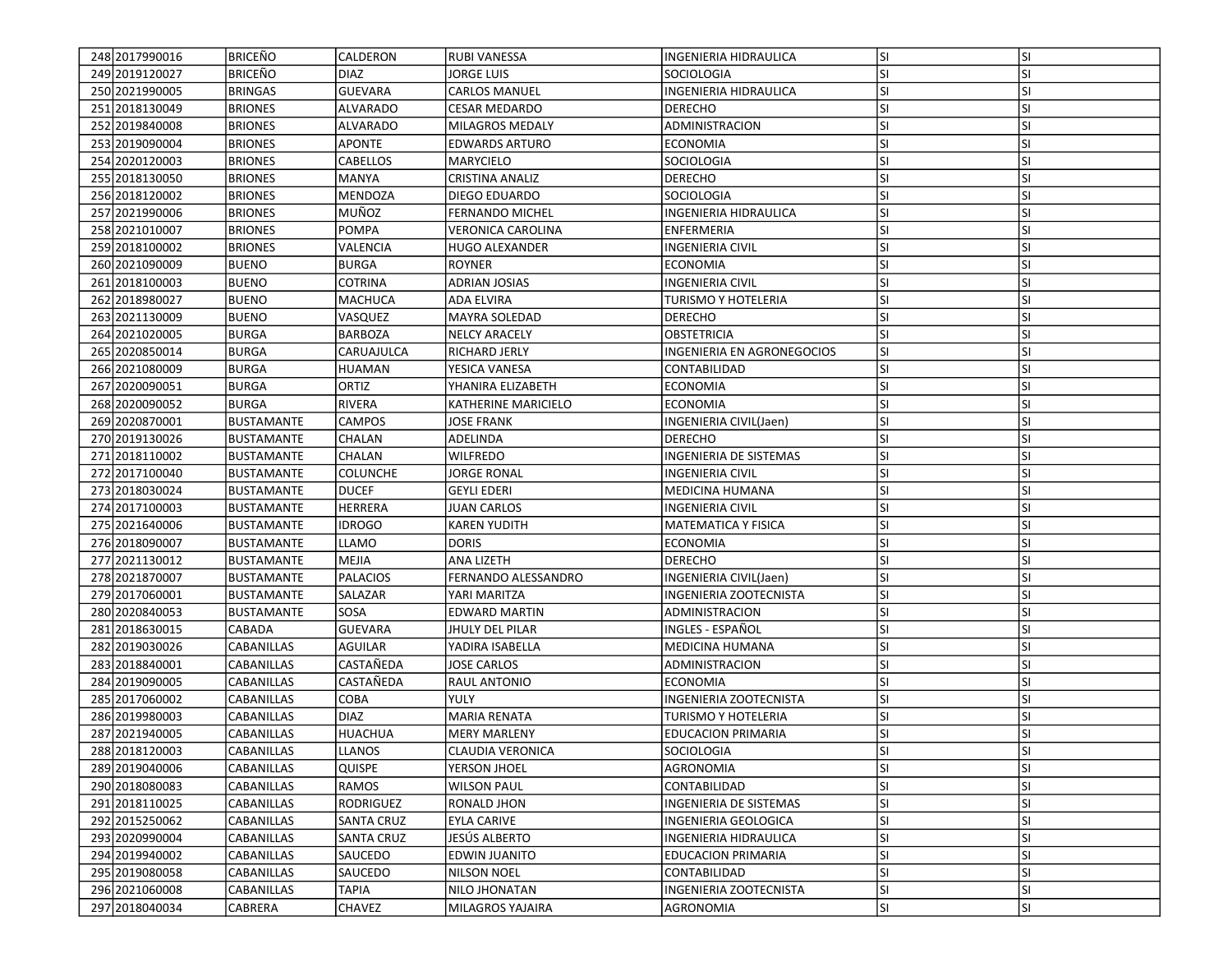| 298 2019 02000 2  | CABRERA         | <b>CHUQUIMANGO</b> | VANESA DEL PILAR          | OBSTETRICIA                    | lsı        | <b>SI</b> |
|-------------------|-----------------|--------------------|---------------------------|--------------------------------|------------|-----------|
| 299 2020 0300 24  | CABRERA         | CORREA             | <b>WILSON ALEXIS</b>      | MEDICINA HUMANA                | SI.        | SI        |
| 300 2020 250005   | <b>CABRERA</b>  | <b>ESTELA</b>      | <b>ANA LUCIA</b>          | INGENIERIA GEOLOGICA           | <b>SI</b>  | <b>SI</b> |
| 301 2017 1300 02  | <b>CABRERA</b>  | <b>ESTELA</b>      | <b>OLENKA PAMELA</b>      | <b>DERECHO</b>                 | lsı        | <b>SI</b> |
| 302 2021030005    | <b>CABRERA</b>  | <b>GUEVARA</b>     | <b>CRISTHIAN SALOMON</b>  | <b>MEDICINA HUMANA</b>         | SI.        | <b>SI</b> |
| 303 2018 2500 21  | CABRERA         | GUEVARA            | <b>FLOR</b>               | INGENIERIA GEOLOGICA           | lsı        | <b>SI</b> |
| 304 2018 1100 26  | CABRERA         | GUEVARA            | RONALD HERNAN             | INGENIERIA DE SISTEMAS         | SI.        | SI        |
| 305 2020 980004   | CABRERA         | HUAMAN             | TATIA ARACELY             | TURISMO Y HOTELERIA            | <b>SI</b>  | <b>SI</b> |
| 306 2020120004    | CABRERA         | <b>JULCA</b>       | WILY JHADER               | SOCIOLOGIA                     | <b>SI</b>  | <b>SI</b> |
| 307 2021050006    | <b>CABRERA</b>  | <b>JULON</b>       | <b>ELSY NAVEL</b>         | MEDICINA VETERINARIA           | <b>SI</b>  | <b>SI</b> |
| 308 2020290020    | <b>CABRERA</b>  | LOPEZ              | <b>JOSE MANUELITO</b>     | INGENIERIA FORESTAL (Jaen)     | lsı        | <b>SI</b> |
| 309 2020130051    | <b>CABRERA</b>  | <b>MARTOS</b>      | <b>JHANELA MILAGROS</b>   | <b>DERECHO</b>                 | <b>SI</b>  | <b>SI</b> |
| 310 2020400013    | CABRERA         | MUÑOZ              | <b>LUZ THALIA</b>         | LENGUAJE Y LITERATURA          | <b>SI</b>  | <b>SI</b> |
| 311 2018060003    | CABRERA         | PABLO              | <b>WOODNY LILETH</b>      | INGENIERIA ZOOTECNISTA         | <b>SI</b>  | <b>SI</b> |
| 312 2018 640012   | CABRERA         | PAREDES            | <b>EDWIN JESUS</b>        | MATEMATICA Y FISICA            | <b>SI</b>  | <b>SI</b> |
| 313 2021050007    | CABRERA         | <b>ROJAS</b>       | DIEGO ADRIAN              | MEDICINA VETERINARIA           | <b>SI</b>  | SI        |
| 314 2020050006    | CABRERA         | ROJAS              | <b>IVY MARIANA</b>        | MEDICINA VETERINARIA           | <b>SI</b>  | <b>SI</b> |
| 315 2018090043    | <b>CABRERA</b>  | SALDAÑA            | <b>KATERIN YOSSELINI</b>  | <b>ECONOMIA</b>                | <b>SI</b>  | <b>SI</b> |
| 316 2019 640014   | <b>CABRERA</b>  | <b>UYIMURA</b>     | <b>JHANCARLO</b>          | MATEMATICA Y FISICA            | lsı        | <b>SI</b> |
| 317 2020020020    | CABRERA         | VALDIVIA           | <b>ASHLEY SHUJEY</b>      | OBSTETRICIA                    | <b>SI</b>  | <b>SI</b> |
| 318 2021100016    | <b>CABRERA</b>  | VIGO               | ANGELO ESTEPHANO          | INGENIERIA CIVIL               | <b>SI</b>  | <b>SI</b> |
| 319 2017060062    | <b>CACERES</b>  | MALCA              | YUDITH AGUSTINA           | INGENIERIA ZOOTECNISTA         | <b>SI</b>  | SI        |
| 320 2012040014    | <b>CACHAY</b>   | CORREA             | <b>MARCO ARTURO</b>       | AGRONOMIA                      | <b>SI</b>  | <b>SI</b> |
| 321 2021 090010   | CACHAY          | VIGO               | <b>CESAR GEMIS</b>        | ECONOMIA                       | lsı        | <b>SI</b> |
| 322 2020020021    | <b>CACHI</b>    | VALQUI             | LINDA IVETH               | <b>OBSTETRICIA</b>             | <b>SI</b>  | <b>SI</b> |
| 323 2020 2600 30  | CACHO           | QUIROZ             | <b>MARIA JOSE</b>         | <b>INDUSTRIAS ALIMENTARIAS</b> | lsı        | <b>SI</b> |
| 324 2018060004    | CACHO           | <b>RISCO</b>       | SEGUNDO LUIS              | INGENIERIA ZOOTECNISTA         | <b>SI</b>  | <b>SI</b> |
| 325 2018 940013   | <b>CACHO</b>    | ROMERO             | <b>GABY ELIZABETH</b>     | <b>EDUCACION PRIMARIA</b>      | <b>SI</b>  | <b>SI</b> |
| 326 2017930002    | CADENILLAS      | <b>DELGADO</b>     | YONEL                     | CC. NN. QUIM. Y BIOLOGIA       | <b>SI</b>  | SI        |
| 327 2019990004    | <b>CAHUANA</b>  | SANGAY             | <b>JHINO SUMMER</b>       | INGENIERIA HIDRAULICA          | <b>SI</b>  | <b>SI</b> |
| 328 2017030024    | <b>CAICAY</b>   | <b>ALIAGA</b>      | ANGIE ABIGAIL             | MEDICINA HUMANA                | <b>SI</b>  | <b>SI</b> |
| 329 2017260052    | <b>CAJA</b>     | <b>TANTA</b>       | LESLY JACKELIN            | INDUSTRIAS ALIMENTARIAS        | <b>SI</b>  | <b>SI</b> |
| 330 2015 070 021  | CALDERON        | CARRERA            | AZUCENA                   | <b>INGENIERIA FORESTAL</b>     | <b>SI</b>  | <b>SI</b> |
| 331 2018840002    | CALDERON        | <b>DIAZ</b>        | <b>ANGELES MARIEL</b>     | ADMINISTRACION                 | SI.        | <b>SI</b> |
| 332 2020 260004   | CALDERON        | <b>MANTILLA</b>    | <b>DEYSI KARINA</b>       | <b>INDUSTRIAS ALIMENTARIAS</b> | <b>SI</b>  | <b>SI</b> |
| 333 2019 630001   | <b>CALDERON</b> | QUIROZ             | LUZ ESTHER                | INGLES - ESPAÑOL               | <b>SI</b>  | SI        |
| 334 2021 280007   | CALLE           | HERNANDEZ          | ANALI ESMITD              | ENFERMERIA (JAEN)              | <b>SI</b>  | SI        |
| 335 2021030006    | CALUA           | <b>ESTRADA</b>     | ITZIAR                    | MEDICINA HUMANA                | <b>SI</b>  | <b>SI</b> |
| 336 2021990009    | CALUA           | <b>FLORES</b>      | ROBER ALEXANDER           | INGENIERIA HIDRAULICA          | SI         | <b>SI</b> |
| 337 2020 630003   | <b>CAMACHO</b>  | <b>BARDALES</b>    | <b>LIAN GABRIEL</b>       | INGLES - ESPAÑOL               | lsı        | <b>SI</b> |
| 338 2014040009    | CAMACHO         | CAMACHO            | <b>GIANKARLO JOSE</b>     | AGRONOMIA                      | SI.        | ΙSΙ       |
| 339 2019 08 000 9 | CAMACHO         | QUIROZ             | <b>JHONY ANTHONY</b>      | CONTABILIDAD                   | lsı        | <b>SI</b> |
| 340 2019 070 024  | CAMANI          | PEREZ              |                           | <b>INGENIERIA FORESTAL</b>     | <b>SI</b>  | SI        |
| 341 2018 2500 23  | <b>CAMPOS</b>   | <b>ALVA</b>        | CARLA ANDREA<br>JOSE WILI | INGENIERIA GEOLOGICA           | SI.        | SI        |
| 342 2020870026    | <b>CAMPOS</b>   | <b>DIAZ</b>        |                           | INGENIERIA CIVIL(Jaen)         |            | <b>SI</b> |
| 343 2021090011    | <b>CAMPOS</b>   | <b>EDQUEN</b>      | <b>BRAYAN ANTHONY</b>     | <b>ECONOMIA</b>                | SI.<br>SI. | <b>SI</b> |
| 344 2020060007    | <b>CAMPOS</b>   | <b>GARCIA</b>      | EDWIN ROSMEL              |                                |            |           |
|                   |                 |                    | <b>MIRELLY YALU</b>       | INGENIERIA ZOOTECNISTA         | SI.        | SI        |
| 345 2020 280003   | <b>CAMPOS</b>   | GONZALES           | <b>ANGIE FABIOLA</b>      | ENFERMERIA (JAEN)              | <b>SI</b>  | SI        |
| 346 2021980006    | <b>CAMPOS</b>   | HERNANDEZ          | <b>EDINSON</b>            | TURISMO Y HOTELERIA            | SI.        | SI        |
| 347 2019130028    | <b>CAMPOS</b>   | <b>HILAS</b>       | <b>DANY EDWIN</b>         | <b>DERECHO</b>                 | SI.        | SI        |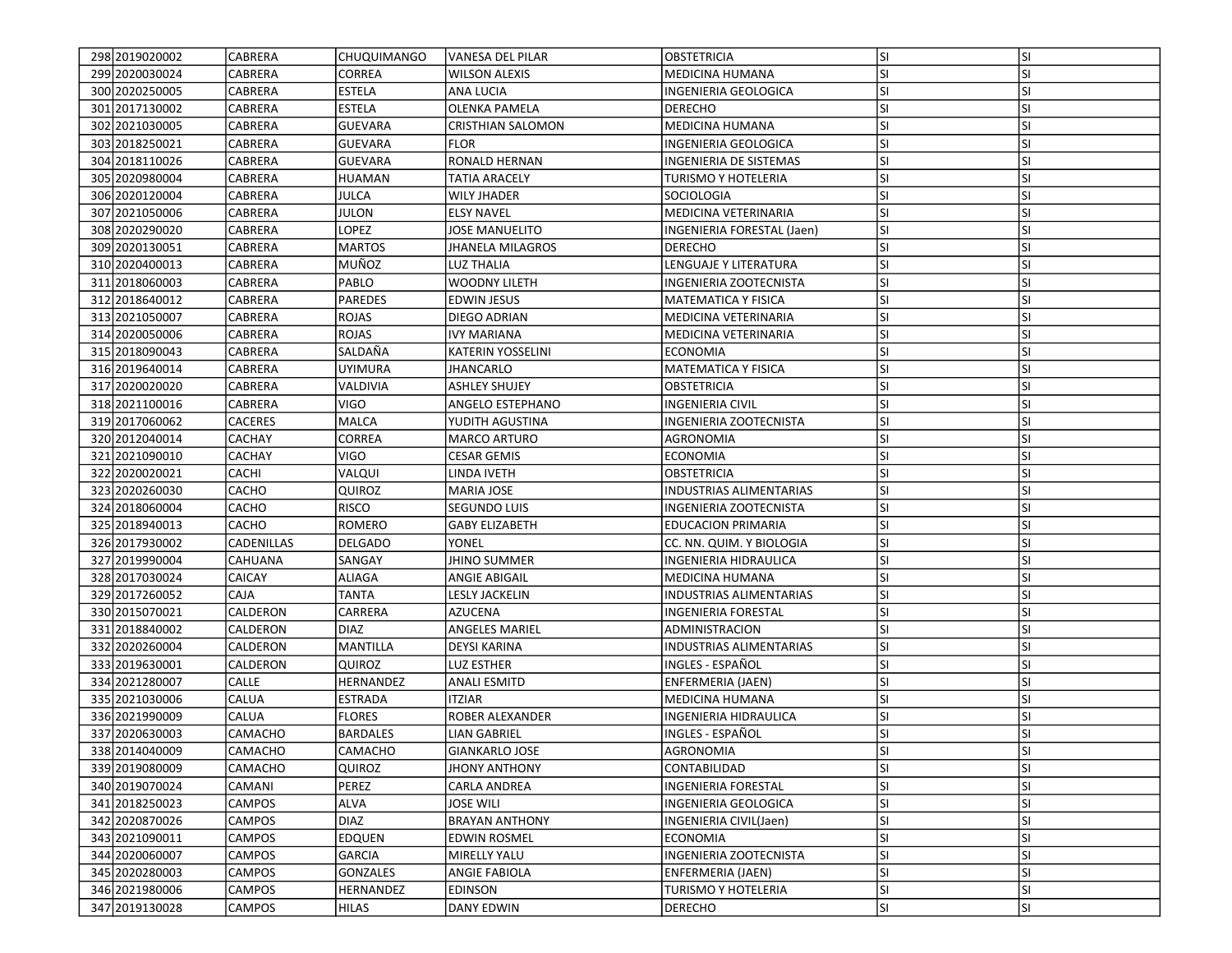| 348 2018 1300 10 | <b>CAMPOS</b>     | IPARRAGUIRRE       | LUZMERY                  | <b>DERECHO</b>                 | lsı       | <b>SI</b> |
|------------------|-------------------|--------------------|--------------------------|--------------------------------|-----------|-----------|
| 349 2019 940015  | <b>CAMPOS</b>     | MELENDEZ           | MELISSA ANAIS            | <b>EDUCACION PRIMARIA</b>      | SI        | SI        |
| 350 2020 640013  | <b>CAMPOS</b>     | MUÑOZ              | <b>HEBER JOSE</b>        | <b>MATEMATICA Y FISICA</b>     | SI        | SI        |
| 351 2021630005   | <b>CAMPOS</b>     | <b>RAMOS</b>       | <b>DEYLI LIZETH</b>      | INGLES - ESPAÑOL               | SI        | SI        |
| 352 2020 2800 21 | <b>CAMPOS</b>     | SALAZAR            | YADIRA YULIANA           | ENFERMERIA (JAEN)              | <b>SI</b> | SI        |
| 353 2021030008   | <b>CAMPOS</b>     | <b>SANCHEZ</b>     | DORIS ROXANY             | <b>MEDICINA HUMANA</b>         | SI        | SI        |
| 354 2021040012   | <b>CAMPOS</b>     | YRIGOIN            | <b>ALEX EDENILSON</b>    | AGRONOMIA                      | SI        | SI        |
| 355 2019 2500 33 | CANGO             | CORONEL            | MIGUEL ALEXANDER         | INGENIERIA GEOLOGICA           | <b>SI</b> | SI        |
| 356 2019980026   | CANO              | VASQUEZ            | DANERI JHOSELIN          | TURISMO Y HOTELERIA            | SI        | SI        |
| 357 2014 990007  | <b>CANTA</b>      | VILLANUEVA         | <b>GEORGE HARDY</b>      | INGENIERIA HIDRAULICA          | SI        | SI        |
| 358 20178 10023  | <b>CARBONELL</b>  | <b>VIGO</b>        | JOHANNA CARMELA          | INGENIERIA AMBIENTAL(Celendín) | SI        | SI        |
| 359 2018050029   | CARDENAS          | <b>CRUZ</b>        | <b>JIMENA MARYNES</b>    | MEDICINA VETERINARIA           | <b>SI</b> | SI        |
| 360 2018010019   | CARDENAS          | <b>DIAZ</b>        | YUVITZA MIRELLA          | <b>ENFERMERIA</b>              | <b>SI</b> | SI        |
| 361 2019 040008  | CARDENAS          | <b>GALLARDO</b>    | <b>GERARDO JAVIER</b>    | <b>AGRONOMIA</b>               | SI        | SI        |
| 362 2018 030004  | CARDENAS          | <b>RUIZ</b>        | NATALY YHOJANA ALEXANDRA | MEDICINA HUMANA                | SI        | SI        |
| 363 2018840003   | CARLOS            | REGALADO           | LUZ DANNA                | ADMINISTRACION                 | SI        | SI        |
| 364 2017080057   | <b>CARLOS</b>     | SANCHEZ            | <b>KEVIN JESUS</b>       | CONTABILIDAD                   | <b>SI</b> | SI        |
| 365 2015 930019  | CARMONA           | <b>CUSQUISIBAN</b> | <b>BETTY MARITZA</b>     | CC. NN. QUIM. Y BIOLOGIA       | SI        | SI        |
| 366 2020 940003  | CARMONA           | <b>MENDO</b>       | <b>HARLEY ALEXIS</b>     | <b>EDUCACION PRIMARIA</b>      | SI        | SI        |
| 367 2017 0300 25 | CARO              | <b>LINARES</b>     | <b>BLANCA YADHIRA</b>    | <b>MEDICINA HUMANA</b>         | <b>SI</b> | SI        |
| 368 2021400007   | CARRANZA          | URIARTE            | <b>ELIBELTON</b>         | <b>LENGUAJE Y LITERATURA</b>   | <b>SI</b> | SI        |
| 369 2020 850015  | CARRANZA          | WALTER             | ELIAN                    | INGENIERIA EN AGRONEGOCIOS     | SI        | SI        |
| 370 2014130011   | CARRASCO          | CABANILLAS         | <b>KENT JEYSON</b>       | <b>DERECHO</b>                 | <b>SI</b> | SI        |
| 371 2020 1000 11 | CARRASCO          | CABANILLAS         | SHIRLEY IVETH            | <b>INGENIERIA CIVIL</b>        | <b>SI</b> | SI        |
| 372 2014 050007  | <b>CARRASCO</b>   | <b>CADENILLAS</b>  | <b>JHENNA KATHERYN</b>   | MEDICINA VETERINARIA           | SI        | SI        |
| 373 2021030010   | CARRASCO          | CADENILLAS         | <b>KORAIMA JHANAKER</b>  | MEDICINA HUMANA                | SI        | SI        |
| 374 2021940009   | <b>CARRASCO</b>   | CASTAÑEDA          | ANABEL SELENE            | <b>EDUCACION PRIMARIA</b>      | SI        | SI        |
| 375 2021640008   | <b>CARRASCO</b>   | CHILON             | LEONARDO                 | <b>MATEMATICA Y FISICA</b>     | SI        | SI        |
| 376 2020030026   | <b>CARRASCO</b>   | CHUQUILIN          | <b>NEYSSER DANIEL</b>    | MEDICINA HUMANA                | SI        | SI        |
| 377 2020130006   | CARRASCO          | <b>DELGADO</b>     | <b>CESAR ANTONIO</b>     | <b>DERECHO</b>                 | <b>SI</b> | SI        |
| 378 2021090012   | CARRASCO          | MENDOZA            | ELIANA LIZBETH           | <b>ECONOMIA</b>                | <b>SI</b> | SI        |
| 379 2021 930002  | <b>CARRASCO</b>   | <b>MONCADA</b>     | LORENA MARIELA           | CC. NN. QUIM. Y BIOLOGIA       | SI        | SI        |
| 380 2016040006   | CARRASCO          | <b>MORI</b>        | <b>VIVIAN NOEMI</b>      | <b>AGRONOMIA</b>               | <b>SI</b> | SI        |
| 381 2018 080084  | CARRASCO          | <b>QUISPE</b>      | <b>FIORELLA ARACELI</b>  | CONTABILIDAD                   | <b>SI</b> | SI        |
| 382 2021120007   | CARRASCO          | QUISPE             | JORGE LUIS               | SOCIOLOGIA                     | <b>SI</b> | SI        |
| 383 2019 010027  | <b>CARRASCO</b>   | ROJAS              | JHEIDA MARICIELO         | <b>ENFERMERIA</b>              | SI        | SI        |
| 384 2018 2900 20 | CARRASCO          | TICLIAHUANCA       | <b>BANESA</b>            | INGENIERIA FORESTAL (Jaen)     | <b>SI</b> | SI        |
| 385 2020290003   | CARRASCO          | <b>TOCTO</b>       | JHOLSEN YAXON            | INGENIERIA FORESTAL (Jaen)     | SI        | SI        |
| 386 2021100020   | CARRERA           | LAU                | <b>MANOLO ISAI</b>       | INGENIERIA CIVIL               | SI        | SI        |
| 387 2020 840013  | CARRERA           | LLAXA              | <b>EMILY ANABEL</b>      | ADMINISTRACION                 | SI        | SI        |
| 388 2021040014   | <b>CARRERA</b>    | MALAVER            | GELSIN                   | <b>AGRONOMIA</b>               | lsı       | ΙSΙ       |
| 3892018840046    | CARRERA           | <b>SANCHEZ</b>     | <b>JOSE TEODORO</b>      | ADMINISTRACION                 | lsı       | SI        |
| 390 2016020008   | CARRERO           | HEREDIA            | DIANA LIZBETH            | <b>OBSTETRICIA</b>             | SI        | SI        |
| 391 2020 280004  | <b>CARRION</b>    | CHINCHAY           | LISBET YANIRA            | ENFERMERIA (JAEN)              | <b>SI</b> | SI        |
| 392 2020020022   | CARUAJULCA        | AGUILAR            | <b>BHETSY ADELITA</b>    | OBSTETRICIA                    | SI        | SI        |
| 393 2019850013   | <b>CARUAJULCA</b> | AGUILAR            | <b>NEIDER YEVERSON</b>   | INGENIERIA EN AGRONEGOCIOS     | SI        | SI        |
| 394 2020 640003  | <b>CARUAJULCA</b> | <b>BUSTAMANTE</b>  | WILSER                   | <b>MATEMATICA Y FISICA</b>     | SI        | SI        |
| 395 2018 940015  | <b>CARUAJULCA</b> | <b>CUEVA</b>       | LUIS ELVIS               | EDUCACION PRIMARIA             | SI        | SI        |
| 396 2020 110023  | <b>CARUAJULCA</b> | <b>DAVILA</b>      | YERSSON MAYKOL           | <b>INGENIERIA DE SISTEMAS</b>  | <b>SI</b> | SI        |
| 397 2020080009   | <b>CARUAJULCA</b> | MEGO               | DARWIN OMAR              | CONTABILIDAD                   | SI        | SI        |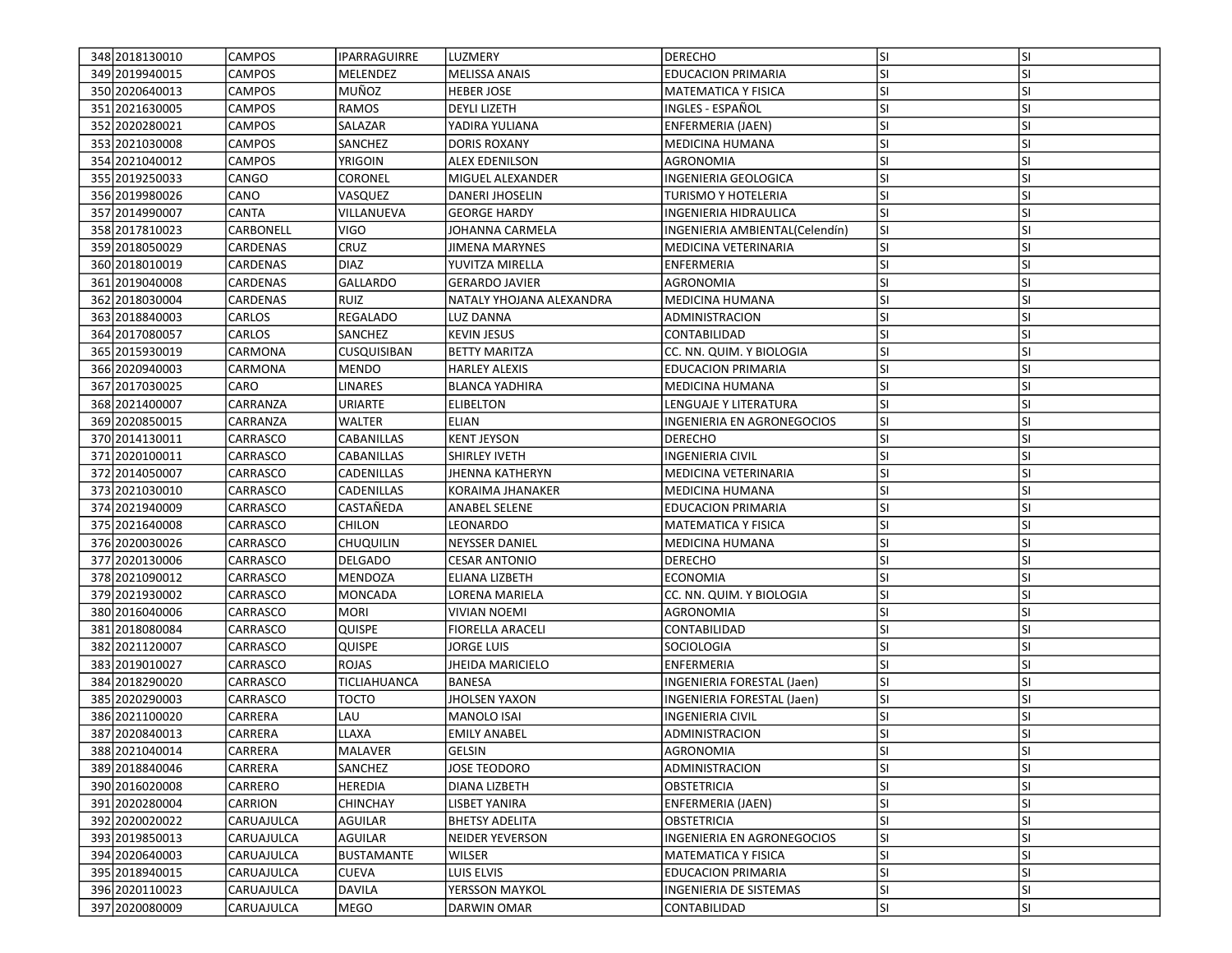| 398 2020 640014  | CARUAJULCA       | SORIA            | <b>EDWIN PAUL</b>             | <b>MATEMATICA Y FISICA</b>      | lsı       | <b>SI</b> |
|------------------|------------------|------------------|-------------------------------|---------------------------------|-----------|-----------|
| 399 2019 930013  | CARUAJULCA       | ZORRILLA         | <b>MARJHORY MIDALY</b>        | CC. NN. QUIM. Y BIOLOGIA        | SI.       | SI        |
| 400 2020 940015  | CARUAPOMA        | <b>COTRINA</b>   | <b>JHARAY NEREIDA</b>         | <b>EDUCACION PRIMARIA</b>       | <b>SI</b> | SI        |
| 401 2016 040008  | CARUAPOMA        | <b>HUAMAN</b>    | ROYMER JOHAN                  | AGRONOMIA                       | lsı       | <b>SI</b> |
| 402 2017 030 027 | CASAHUAMAN       | <b>URQUIA</b>    | LUZ MILAGROS                  | MEDICINA HUMANA                 | <b>SI</b> | <b>SI</b> |
| 403 2017990001   | CASANOVA         | QUIROZ           | <b>FRANK GIANMARCO</b>        | INGENIERIA HIDRAULICA           | lsı       | <b>SI</b> |
| 404 2021090013   | CASANOVA         | RAMIREZ          | TACIANA MARIANELA             | <b>ECONOMIA</b>                 | <b>SI</b> | <b>SI</b> |
|                  |                  | AZAÑERO          |                               |                                 | <b>SI</b> | <b>SI</b> |
| 405 2019 250003  | CASAS            |                  | MAYRA                         | INGENIERIA GEOLOGICA            |           |           |
| 406 2020060032   | CASAS            | ORTIZ            | SARA YESICA                   | INGENIERIA ZOOTECNISTA          | <b>SI</b> | SI        |
| 407 2019 930003  | CASAS            | PEREZ            | LINDA ARACELY                 | CC. NN. QUIM. Y BIOLOGIA        | <b>SI</b> | <b>SI</b> |
| 408 2018 080086  | CASTAÑEDA        | CASTAÑEDA        | <b>ROSA ANDREA</b>            | CONTABILIDAD                    | lsı       | <b>SI</b> |
| 409 2021050009   | CASTAÑEDA        | <b>ESTACIO</b>   | RUTHORIANA DANIELA            | MEDICINA VETERINARIA            | <b>SI</b> | <b>SI</b> |
| 410 2021470005   | CASTAÑEDA        | <b>GONZALES</b>  | <b>ASTRID JHOSELIN</b>        | <b>BIOLOGIA Y BIOTECNOLOGIA</b> | <b>SI</b> | <b>SI</b> |
| 411 2019 120003  | CASTAÑEDA        | <b>POMPA</b>     | ROCIO VICTORIA                | <b>SOCIOLOGIA</b>               | <b>SI</b> | <b>SI</b> |
| 412 2018 040006  | CASTAÑEDA        | SANCHEZ          | <b>JULIO EMANUEL</b>          | AGRONOMIA                       | <b>SI</b> | <b>SI</b> |
| 413 2015060078   | CASTILLO         | CHUQUIRUNA       | MARIVEL                       | INGENIERIA ZOOTECNISTA          | <b>SI</b> | SI        |
| 414 2020 0300 28 | CASTILLO         | JORGE            | LUIS ALDAHIR                  | MEDICINA HUMANA                 | <b>SI</b> | <b>SI</b> |
| 415 2021090014   | <b>CASTILLO</b>  | MANAYALLE        | PERCY FABIAN                  | <b>ECONOMIA</b>                 | <b>SI</b> | SI        |
| 416 2020 1000 12 | CASTILLO         | <b>MEDINA</b>    | <b>MILAGROS LISETH</b>        | INGENIERIA CIVIL                | lsı       | <b>SI</b> |
| 417 2020050009   | <b>CASTILLO</b>  | ORDAZ            | <b>DEYSI NOEMI</b>            | MEDICINA VETERINARIA            | <b>SI</b> | <b>SI</b> |
| 418 2019 110025  | <b>CASTILLO</b>  | <b>PALACIOS</b>  | <b>HECTOR ENRIQUE</b>         | INGENIERIA DE SISTEMAS          | <b>SI</b> | SI        |
| 419 2019 020026  | <b>CASTOPE</b>   | <b>COLLANTES</b> | KIMBERLY ANTUANET             | <b>OBSTETRICIA</b>              | <b>SI</b> | SI        |
| 420 2021130016   | <b>CASTOPE</b>   | HUALTIBAMBA      | VIVIAN JARUMY                 | <b>DERECHO</b>                  | SI.       | <b>SI</b> |
| 421 2020010027   | <b>CASTOPE</b>   | MANTILLA         | <b>RUTH LILIANA</b>           | ENFERMERIA                      | lsı       | <b>SI</b> |
| 422 2021030012   | CASTREJON        | CALDERON         | <b>ARNHOL ALFREDO</b>         | <b>MEDICINA HUMANA</b>          | <b>SI</b> | <b>SI</b> |
| 423 2020130008   | CASTREJON        | CARRANZA         | JENNIFER CLARISA              | <b>DERECHO</b>                  | lsı       | <b>SI</b> |
| 424 2021100022   | CASTREJON        | <b>CHAUPE</b>    | <b>DANNY MARLON</b>           | INGENIERIA CIVIL                | <b>SI</b> | <b>SI</b> |
| 425 2018840004   | <b>CASTREJON</b> | <b>CUEVA</b>     | <b>JHONATAN</b>               | ADMINISTRACION                  | <b>SI</b> | <b>SI</b> |
| 426 2019 840055  | CASTREJON        | <b>INFANTE</b>   | <b>DEINER JHOEL</b>           | ADMINISTRACION                  | SI.       | SI        |
| 427 2017 130005  | CASTREJON        | <b>LLANOS</b>    | RUTH NOEMI                    | <b>DERECHO</b>                  | <b>SI</b> | <b>SI</b> |
| 428 2021260013   | CASTREJON        | <b>PORTAL</b>    | ROCIO DEL PILAR               | INDUSTRIAS ALIMENTARIAS         | <b>SI</b> | <b>SI</b> |
| 429 2021840017   | CASTREJON        | <b>ROJAS</b>     | RONALD JHOEL                  | ADMINISTRACION                  | lsı       | SI        |
| 430 2016 020012  | CASTREJÓN        | <b>CHAUPE</b>    | <b>EVELYN JANETH</b>          | OBSTETRICIA                     | <b>SI</b> | <b>SI</b> |
| 431 2019 640003  | <b>CASTRO</b>    | <b>DIAZ</b>      | <b>ELMER SAUL</b>             | MATEMATICA Y FISICA             | <b>SI</b> | <b>SI</b> |
| 432 2021870008   | <b>CASTRO</b>    | FERNANDEZ        | <b>ARON JEANPIER</b>          | INGENIERIA CIVIL(Jaen)          | <b>SI</b> | <b>SI</b> |
| 433 2020 8700 28 | <b>CASTRO</b>    | <b>FERNANDEZ</b> | <b>LUIS ANGEL</b>             | INGENIERIA CIVIL(Jaen)          | <b>SI</b> | SI        |
| 434 2019 940003  | CASTRO           | <b>HORNA</b>     | JHAJAYRA LIZBETH              | <b>EDUCACION PRIMARIA</b>       | SI.       | <b>SI</b> |
| 435 2020100073   | CASTRO           | TAPIA            | CLAUDIA YESSENIA              | INGENIERIA CIVIL                | <b>SI</b> | <b>SI</b> |
| 436 2019470010   | CATON            | GONZALES         | YOSUNI GIANELA                | <b>BIOLOGIA Y BIOTECNOLOGIA</b> | SI        | <b>SI</b> |
| 437 2020 080056  | <b>CCASA</b>     | <b>JOHANSON</b>  | LUISA MILAGROS                | CONTABILIDAD                    | lsı       | <b>SI</b> |
| 438 2018 980028  | <b>CELIS</b>     | <b>HUARIPATA</b> | MILAGROS MARIA DE LOS ANGELES | TURISMO Y HOTELERIA             | lsı       | ΙSΙ       |
| 439 2017070046   | <b>CELIS</b>     | LLAMOGA          | MARIA HERMILA                 | INGENIERIA FORESTAL             | lsı       | <b>SI</b> |
| 440 2019 1100 27 | <b>CELIS</b>     | PEREZ            | <b>CARLOS ALBERTO</b>         | INGENIERIA DE SISTEMAS          | SI.       | SI        |
| 441 2021100023   | <b>CELIS</b>     | PEREZ            | DARWIN RIGOBERTO              | INGENIERIA CIVIL                | <b>SI</b> | SI        |
| 442 2020130009   | <b>CELIS</b>     | PEREZ            | JOSE VICTOR                   | DERECHO                         | SI.       | <b>SI</b> |
| 443 2019250004   | <b>CELIS</b>     | QUISPE           | ROBERTO CARLOS                | INGENIERIA GEOLOGICA            | <b>SI</b> | <b>SI</b> |
| 444 2021250011   | <b>CENTA</b>     | SALDAÑA          | <b>MIGUEL ANGEL</b>           | INGENIERIA GEOLOGICA            | <b>SI</b> | SI        |
| 445 2020050034   | <b>CENTELLAS</b> | <b>JAUREGUI</b>  | ROSITA VALERIA                | MEDICINA VETERINARIA            | <b>SI</b> | SI        |
| 446 2019110003   | <b>CENTURION</b> | VARGAS           | TATIANA KAROL                 | INGENIERIA DE SISTEMAS          | SI.       | SI        |
| 447 2019 070 004 | <b>CERCADO</b>   | CHUQUILIN        | <b>NANCY KATERINE</b>         | <b>INGENIERIA FORESTAL</b>      | SI.       | SI        |
|                  |                  |                  |                               |                                 |           |           |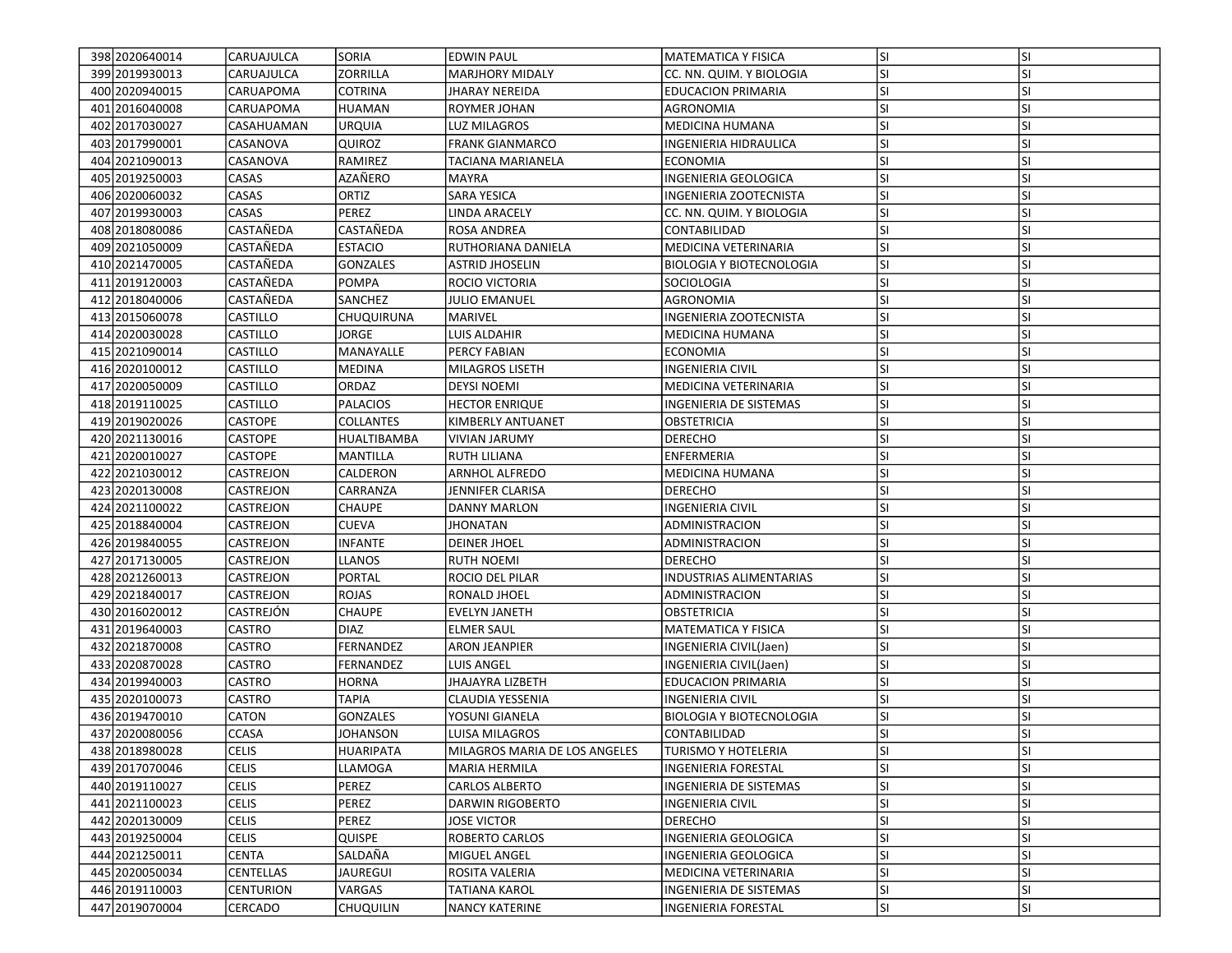| 448 2020 030029   | <b>CERCADO</b>  | <b>CRUZADO</b>    | <b>YIYE ROELI</b>         | MEDICINA HUMANA               | <b>SI</b> | <b>SI</b> |
|-------------------|-----------------|-------------------|---------------------------|-------------------------------|-----------|-----------|
| 449 2019 030027   | <b>CERCADO</b>  | <b>MIRANDA</b>    | LIZBETH RAQUEL            | <b>MEDICINA HUMANA</b>        | SI        | SI        |
| 450 2018 080017   | <b>CERDAN</b>   | <b>CHAVEZ</b>     | MIGUEL EDUARDO            | CONTABILIDAD                  | SI        | SI        |
| 451 2021 820007   | <b>CERDAN</b>   | <b>CONDOR</b>     | JHAN CARLOS               | INGENIERIA DE MINAS           | <b>SI</b> | SI        |
| 452 2020 8200 29  | <b>CERDAN</b>   | VASQUEZ           | ROYSER IVAN               | INGENIERIA DE MINAS           | SI        | SI        |
| 453 2021090015    | CERDAN          | VASQUEZ           | <b>RUTH FIORELA</b>       | <b>ECONOMIA</b>               | SI        | SI        |
| 454 2021 980008   | <b>CERNA</b>    | <b>ALTAMIRANO</b> |                           |                               |           | SI        |
|                   |                 |                   | <b>ELIZABETH</b>          | <b>TURISMO Y HOTELERIA</b>    | SI        |           |
| 455 2019 90019    | <b>CERNA</b>    | SALDAÑA           | <b>DENILSON TEDDY</b>     | <b>INGENIERIA HIDRAULICA</b>  | <b>SI</b> | SI        |
| 456 2019090048    | CERNA           | VILLOSLADA        | ALEX DAVID                | ECONOMIA                      | SI        | SI        |
| 457 2020 2800 22  | <b>CERQUERA</b> | RAMIREZ           | <b>DIANA ESTHER</b>       | ENFERMERIA (JAEN)             | SI        | SI        |
| 458 2017510016    | <b>CERQUIN</b>  | <b>BARDALES</b>   | <b>JENNIFER MELISSA</b>   | <b>INGLES</b>                 | SI        | SI        |
| 459 2020 930014   | <b>CERQUIN</b>  | FERNANDEZ         | <b>WILLIAM ORLANDO</b>    | CC. NN. QUIM. Y BIOLOGIA      | SI        | SI        |
| 460 2019 060002   | <b>CERQUIN</b>  | <b>GUTIERREZ</b>  | <b>RUTH NOEMI</b>         | INGENIERIA ZOOTECNISTA        | SI        | SI        |
| 461 2019 640004   | <b>CERQUIN</b>  | HUAMAN            | ROBERTO CARLOS            | MATEMATICA Y FISICA           | SI        | SI        |
| 462 2017260055    | <b>CERQUIN</b>  | <b>HUARIPATA</b>  | <b>JHENIFER</b>           | INDUSTRIAS ALIMENTARIAS       | <b>SI</b> | SI        |
| 463 2021250012    | <b>CERQUIN</b>  | LUCANO            | KARINA EDITH              | INGENIERIA GEOLOGICA          | SI        | SI        |
| 464 2021110008    | <b>CERQUIN</b>  | SANCHEZ           | DAGMER FERNANDO           | INGENIERIA DE SISTEMAS        | SI        | SI        |
| 465 2021030014    | <b>CERQUIN</b>  | SANGAY            | <b>MARIO ALBERTO</b>      | <b>MEDICINA HUMANA</b>        | SI        | SI        |
| 466 2020400006    | <b>CESPEDES</b> | LINAREZ           | LUIS MARTIN               | <b>LENGUAJE Y LITERATURA</b>  | SI        | SI        |
| 467 2015 030063   | <b>CESPEDES</b> | POLO              | <b>JHERSSON OMAR</b>      | <b>MEDICINA HUMANA</b>        | SI        | SI        |
| 468 2019 080065   | <b>CHACON</b>   | ALAYA             | LUZ JHOVANA               | CONTABILIDAD                  | SI        | SI        |
| 469 2019 100007   | <b>CHACON</b>   | CHAVEZ            | <b>ALEX ROY</b>           | INGENIERIA CIVIL              | SI        | SI        |
| 470 2020 840056   | CHACON          | CORREA            | <b>ULISES</b>             | ADMINISTRACION                | SI        | SI        |
| 471 2021 820008   | <b>CHACON</b>   | HUAMAN            | <b>ALDO SEBASTIAN</b>     | <b>INGENIERIA DE MINAS</b>    | SI        | SI        |
| 472 2017030003    | <b>CHACON</b>   | <b>LINARES</b>    | <b>ELVIA MARIBEL</b>      | MEDICINA HUMANA               | SI        | SI        |
| 473 2020040041    | <b>CHACON</b>   | LINARES           | <b>GERSON WILLIAM</b>     | AGRONOMIA                     | ΙSΙ       | SI        |
| 474 2020 1200 29  | <b>CHACON</b>   | <b>PASTOR</b>     | <b>FRANCISCO JHULINIO</b> | <b>SOCIOLOGIA</b>             | <b>SI</b> | SI        |
| 475 2021400008    | <b>CHACON</b>   | RABANAL           | <b>KARIN NAYELI</b>       | LENGUAJE Y LITERATURA         | <b>SI</b> | SI        |
| 476 2019 1300 29  | <b>CHACON</b>   | ZELADA            | STEEVEN SERGIO            | <b>DERECHO</b>                | <b>SI</b> | SI        |
| 477 2018 640001   | CHALAN          | BACON             | JOSE RONAL                | <b>MATEMATICA Y FISICA</b>    | SI        | SI        |
| 478 2021940012    | CHALAN          | CARRANZA          | MARIA DE LOS ANGELES      | <b>EDUCACION PRIMARIA</b>     | SI        | SI        |
| 479 2018 100009   | <b>CHALAN</b>   | <b>HUAMAN</b>     | EDWIN                     | INGENIERIA CIVIL              | SI        | SI        |
| 480 2019 120004   | CHALAN          | <b>MARIN</b>      | MILAGROS PATRICIA         | <b>SOCIOLOGIA</b>             | <b>SI</b> | SI        |
| 481 2021 250014   | <b>CHALAN</b>   | <b>POMPA</b>      | <b>CRISTHIAN JEANPIER</b> | INGENIERIA GEOLOGICA          | <b>SI</b> | SI        |
| 482 2020110007    | CHALAN          | SANCHEZ           | JHEFERSON ALEXANDER       | <b>INGENIERIA DE SISTEMAS</b> | SI        | SI        |
| 483 2021100025    | <b>CHALAN</b>   | SANCHEZ           | LUCERO IRIS ARACELY       | INGENIERIA CIVIL              | <b>SI</b> | SI        |
| 484 2020 260007   | CHALAN          | SANCHEZ           | MAYERLIN DEL PILAR        | INDUSTRIAS ALIMENTARIAS       | SI        | SI        |
| 485 2020 630004   | CHALAN          | SANCHEZ           | MELISSA SARAHI            | INGLES - ESPAÑOL              | <b>SI</b> | SI        |
| 486 2017030030    | CHAMAY          | <b>ALCANTARA</b>  | YOVANA LISBETH            | MEDICINA HUMANA               | SI        | SI        |
| 487 2017 0200 21  | <b>CHAMBI</b>   | <b>GONZALES</b>   | <b>ISABEL</b>             | <b>OBSTETRICIA</b>            | SI        | SI        |
| 488 2014 04 00 12 | <b>CHAUPE</b>   | <b>CULQUI</b>     |                           |                               | lsı       |           |
| 489 2020080010    |                 |                   | JHORMAN JHOEL             | AGRONOMIA                     | lsı       | ΙSΙ<br>SI |
|                   | <b>CHAUPE</b>   | SILVA             | <b>CRISTIAN FERNANDO</b>  | CONTABILIDAD                  |           |           |
| 490 2016 260011   | <b>CHAUPE</b>   | VERA              | <b>ISOLINA ELIZABETH</b>  | INDUSTRIAS ALIMENTARIAS       | SI        | SI        |
| 491 2020090054    | <b>CHAVARRI</b> | <b>CHILON</b>     | DIDYER SAMIR              | <b>ECONOMIA</b>               | <b>SI</b> | SI        |
| 492 2019 050034   | <b>CHAVARRI</b> | REGALADO          | STEPHANIA DE GUADALUPE    | MEDICINA VETERINARIA          | SI        | SI        |
| 493 2018 100010   | <b>CHAVARRY</b> | <b>GRADOS</b>     | IULIO FERNANDO ESTEBAN    | <b>INGENIERIA CIVIL</b>       | SI        | SI        |
| 494 2018 1300 55  | <b>CHAVARRY</b> | <b>OCAS</b>       | JESUS HIDAEL              | <b>DERECHO</b>                | SI        | SI        |
| 495 2016 1200 10  | <b>CHAVARRY</b> | RINALDI           | DIANA KATHERINE           | SOCIOLOGIA                    | <b>SI</b> | SI        |
| 496 2020250007    | <b>CHAVEZ</b>   | <b>AGUILAR</b>    | WILGAN JOEL               | INGENIERIA GEOLOGICA          | <b>SI</b> | SI        |
| 497 2017400003    | <b>CHAVEZ</b>   | <b>ALVARADO</b>   | <b>LUZ CLARITA</b>        | LENGUAJE Y LITERATURA         | SI        | SI        |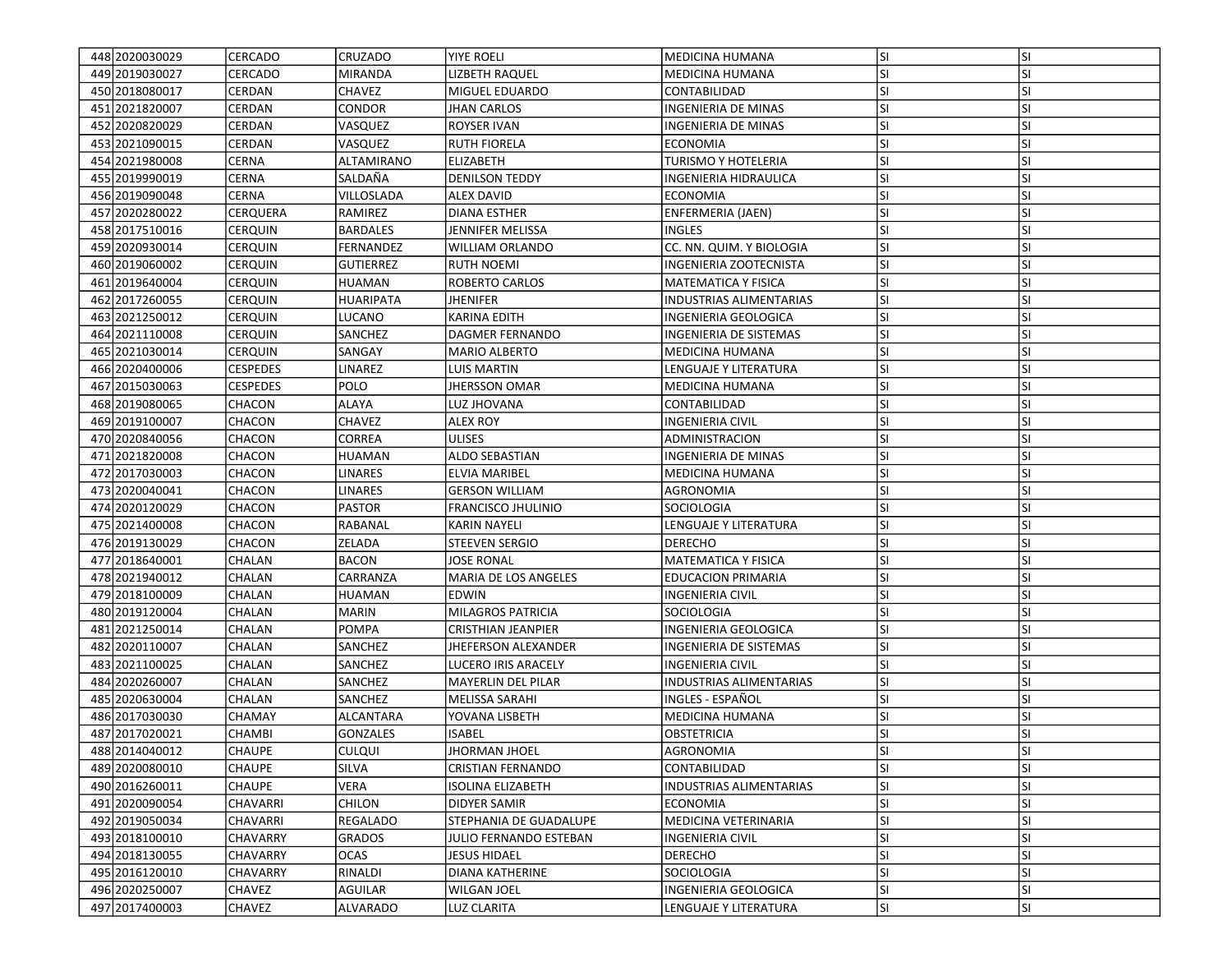| 498 2017030031    | <b>CHAVEZ</b>                  | ANGASPILCO             | LESLI YESSENIA            | MEDICINA HUMANA<br><b>AGRONOMIA</b>             | <b>SI</b><br>SI | <b>SI</b> |
|-------------------|--------------------------------|------------------------|---------------------------|-------------------------------------------------|-----------------|-----------|
| 499 2020 040 042  | <b>CHAVEZ</b><br><b>CHAVEZ</b> | CACHI<br><b>CAMPOS</b> | <b>GIANPOOL FRANCISCO</b> |                                                 |                 | SI        |
| 500 2019010006    |                                |                        | ALEYDI                    | ENFERMERIA                                      | <b>SI</b>       | SI        |
| 501 2020 930015   | <b>CHAVEZ</b>                  | CARRANZA               | <b>NEYDI LISETH</b>       | CC. NN. QUIM. Y BIOLOGIA                        | <b>SI</b>       | SI        |
| 502 2020100014    | <b>CHAVEZ</b>                  | CASTREJON              | <b>DENIS DAVID</b>        | <b>INGENIERIA CIVIL</b>                         | SI              | SI        |
| 503 2020090056    | <b>CHAVEZ</b>                  | CHAVEZ                 | JORDAN NOLBERTO           | <b>ECONOMIA</b>                                 | <b>SI</b>       | SI        |
| 504 2019 1000 38  | <b>CHAVEZ</b>                  | <b>CIEZA</b>           | YHEYMY GABRYLLY           | <b>INGENIERIA CIVIL</b>                         | SI              | SI        |
| 505 2020 02000 2  | <b>CHAVEZ</b>                  | <b>CUEVA</b>           | YANELA MARILYN            | <b>OBSTETRICIA</b>                              | <b>SI</b>       | SI        |
| 506 2018050031    | <b>CHAVEZ</b>                  | <b>DIAZ</b>            | FERNANDA SOLEDAD          | MEDICINA VETERINARIA                            | SI              | SI        |
| 507 2020940016    | <b>CHAVEZ</b>                  | <b>GAONA</b>           | <b>FIORELA</b>            | <b>EDUCACION PRIMARIA</b>                       | SI              | SI        |
| 508 2015 1200 61  | <b>CHAVEZ</b>                  | <b>GUTIERREZ</b>       | <b>LUIS FERNANDO</b>      | <b>SOCIOLOGIA</b>                               | SI              | SI        |
| 509 2019 120005   | <b>CHAVEZ</b>                  | <b>HERAS</b>           | <b>CARLOS ENRIQUE</b>     | SOCIOLOGIA                                      | ΙSΙ             | SI        |
| 510 2017 1300 53  | <b>CHAVEZ</b>                  | <b>HINOSTROZA</b>      | MILAGROS TATIANA          | <b>DERECHO</b>                                  | SI              | SI        |
| 511 2021840022    | <b>CHAVEZ</b>                  | HUACCHA                | LESLY INGRID              | ADMINISTRACION                                  | SI              | SI        |
| 512 2019 8400 57  | <b>CHAVEZ</b>                  | <b>HUAMAN</b>          | ANGEL JHAIR               | ADMINISTRACION                                  | <b>SI</b>       | SI        |
| 513 2018 090045   | <b>CHAVEZ</b>                  | MACHUCA                | ORTENCIA                  | ECONOMIA                                        | SI              | SI        |
| 514 2020060033    | <b>CHAVEZ</b>                  | MANTILLA               | <b>CARMEN YOVANI</b>      | INGENIERIA ZOOTECNISTA                          | SI              | SI        |
| 515 2015 020033   | <b>CHAVEZ</b>                  | MARIN                  | <b>ESLEYDER</b>           | <b>OBSTETRICIA</b>                              | SI              | SI        |
| 516 2019 1300 31  | <b>CHAVEZ</b>                  | <b>MAYTA</b>           | <b>KARLA ROJHA</b>        | <b>DERECHO</b>                                  | ΙSΙ             | SI        |
| 517 2021050011    | <b>CHAVEZ</b>                  | <b>MEJIA</b>           | <b>ANA SOFIA</b>          | <b>MEDICINA VETERINARIA</b>                     | SI              | SI        |
| 518 2018 120006   | <b>CHAVEZ</b>                  | <b>MENDOZA</b>         | <b>MARIELA LILIANA</b>    | SOCIOLOGIA                                      | <b>SI</b>       | SI        |
| 519 2021090016    | <b>CHAVEZ</b>                  | MESTANZA               | <b>GERARDO PAUL</b>       | <b>ECONOMIA</b>                                 | <b>SI</b>       | SI        |
| 520 2020050010    | <b>CHAVEZ</b>                  | PADILLA                | DAVID ALFONSO             | MEDICINA VETERINARIA                            | SI              | SI        |
| 521 2020400014    | <b>CHAVEZ</b>                  | <b>PICON</b>           | <b>NELLY ANGELICA</b>     | LENGUAJE Y LITERATURA                           | SI              | SI        |
| 522 2018080088    | <b>CHAVEZ</b>                  | POMPA                  | RODNEY JOEL               | CONTABILIDAD                                    | SI              | SI        |
| 523 2018 030 026  | <b>CHAVEZ</b>                  | <b>PRETEL</b>          | <b>MARGARET HEIDI</b>     | IMEDICINA HUMANA                                | <b>SI</b>       | SI        |
| 524 2020050036    | <b>CHAVEZ</b>                  | <b>RIOS</b>            | JOSE CLEVER               | MEDICINA VETERINARIA                            | SI              | SI        |
| 525 2018080089    | <b>CHAVEZ</b>                  | RODRIGUEZ              | <b>ANTONIO</b>            | CONTABILIDAD                                    | <b>SI</b>       | SI        |
| 526 2019 1300 32  | <b>CHAVEZ</b>                  | SALDAÑA                | JACKELYNE MELISSA         | DERECHO                                         | <b>SI</b>       | SI        |
| 527 2018030027    | <b>CHAVEZ</b>                  | SILVA                  | SARITA ARLETH             | MEDICINA HUMANA                                 | SI              | SI        |
| 528 2021250016    | <b>CHAVEZ</b>                  | SOTO                   | <b>HOMER LY</b>           | INGENIERIA GEOLOGICA                            | SI              | SI        |
| 529 20218 20009   | <b>CHAVEZ</b>                  | SOTO                   | <b>NILA MARILU</b>        | INGENIERIA DE MINAS                             | SI              | SI        |
| 530 2020 840015   | <b>CHAVEZ</b>                  | <b>TARRILLO</b>        | MARIELA                   | ADMINISTRACION                                  | ΙSΙ             | SI        |
| 531 2018 840008   | <b>CHAVEZ</b>                  | VALQUI                 | XIMENA LUCERO             | ADMINISTRACION                                  | SI              | SI        |
| 532 2020130055    | <b>CHAVEZ</b>                  | VILLANUEVA             | SILVIA JANETH             | <b>DERECHO</b>                                  | <b>SI</b>       | SI        |
| 533 2017080006    | <b>CHÁVEZ</b>                  | ALVARADO               | ENÓC                      | CONTABILIDAD                                    | <b>SI</b>       | SI        |
| 534 2018 070003   | <b>CHEGNE</b>                  | GARCIA                 | <b>MANUEL ELY</b>         | INGENIERIA FORESTAL                             | SI              | SI        |
| 535 2021280014    | <b>CHERO</b>                   | TORRES                 | <b>NATALY ARACELY</b>     | ENFERMERIA (JAEN)                               | SI              | SI        |
| 536 20208 20031   | <b>CHICOMA</b>                 | LLANOS                 | <b>KEVIN GIANFRANCO</b>   | INGENIERIA DE MINAS                             | SI              | SI        |
| 537 2021940013    | <b>CHICOMA</b>                 | RAMIREZ                | <b>JHANELA MELISSA</b>    | <b>EDUCACION PRIMARIA</b>                       | SI              | SI        |
| 538 2020 2800 23  | <b>CHILCON</b>                 | RUIZ                   | <b>ANA LUZNEY</b>         | <b>ENFERMERIA (JAEN)</b>                        | lsı             | ΙSΙ       |
| 539 2021940014    | <b>CHILON</b>                  | <b>BUSTAMANTE</b>      | <b>JHOEL FERNANDO</b>     | <b>EDUCACION PRIMARIA</b>                       | SI              | SI        |
| 540 2020 940017   | <b>CHILON</b>                  | CACHI                  | <b>ROSMERY TAIS</b>       | <b>EDUCACION PRIMARIA</b>                       | SI              | SI        |
| 541 2020090057    | <b>CHILON</b>                  | CALUA                  | <b>IHON ANDERZON</b>      | <b>ECONOMIA</b>                                 | <b>SI</b>       | SI        |
| 542 2021090017    | <b>CHILON</b>                  | CARRASCO               | <b>JHERSON DILVERT</b>    | <b>ECONOMIA</b>                                 | <b>SI</b>       | SI        |
| 543 2019 08 00 69 | <b>CHILON</b>                  | CHAVEZ                 | PAOLA NAYELY              | CONTABILIDAD                                    | SI              | SI        |
| 544 2021110011    | <b>CHILON</b>                  | <b>CHILON</b>          | JAIME                     |                                                 | <b>SI</b>       | SI        |
| 545 2019 90006    | <b>CHILON</b>                  | CHILON                 | <b>JHON EDWIN</b>         | INGENIERIA DE SISTEMAS<br>INGENIERIA HIDRAULICA | <b>SI</b>       | SI        |
| 546 2018 110005   | <b>CHILON</b>                  |                        |                           |                                                 |                 |           |
|                   |                                | <b>CUEVA</b>           | <b>JHON ALEXANDER</b>     | INGENIERIA DE SISTEMAS                          | <b>SI</b>       | SI        |
| 547 2018070004    | <b>CHILON</b>                  | CUZCO                  | MARTHA                    | INGENIERIA FORESTAL                             | SI              | SI        |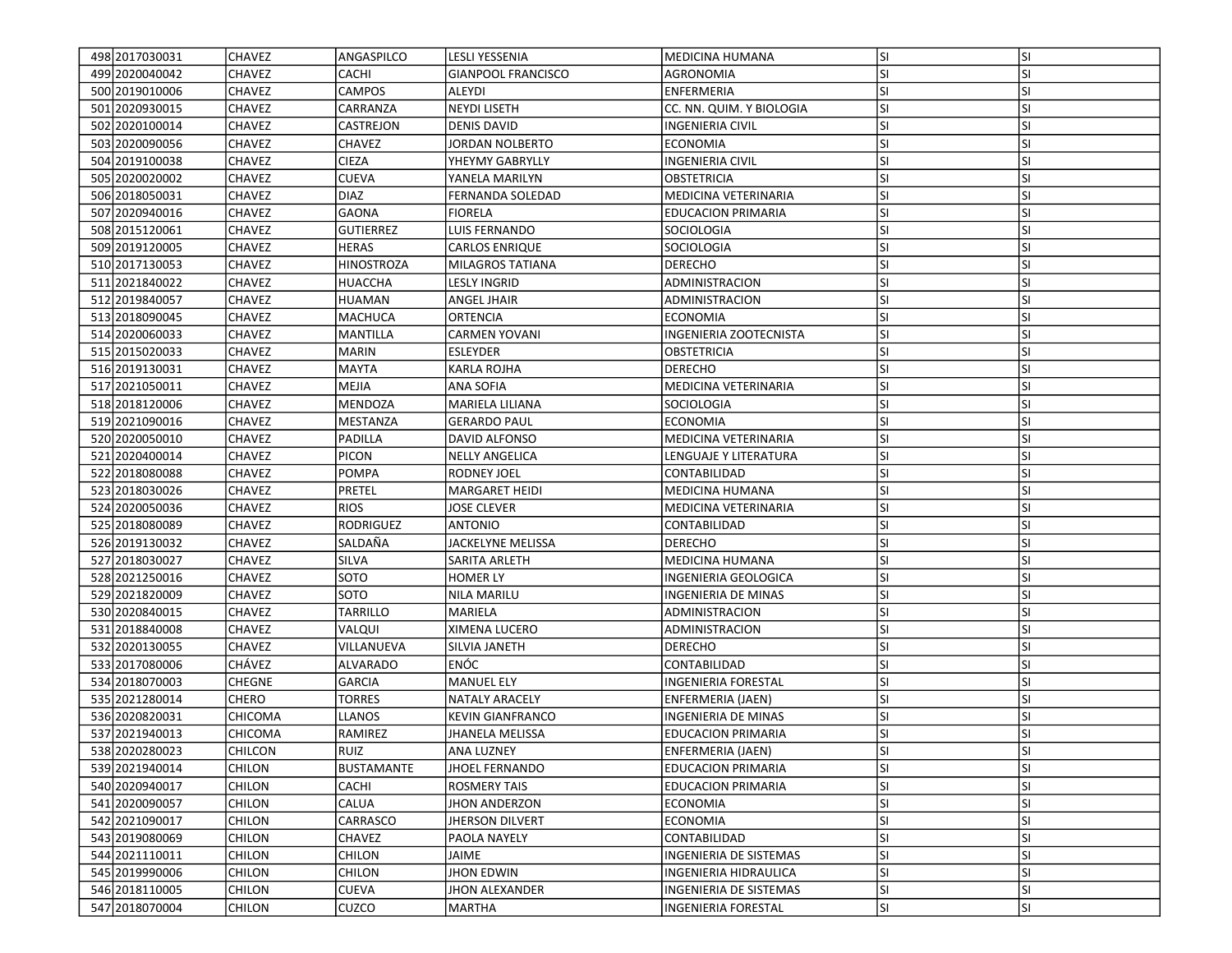| 548 2019400015   | <b>CHILON</b>       | <b>HUARIPATA</b>   | <b>ROSA GIOVANA</b>       | LENGUAJE Y LITERATURA           | lsı       | <b>SI</b> |
|------------------|---------------------|--------------------|---------------------------|---------------------------------|-----------|-----------|
| 549 2020010028   | <b>CHILON</b>       | INFANTE            | CILA                      | ENFERMERIA                      | SI.       | SI        |
| 550 2020110008   | <b>CHILON</b>       | <b>JULCA</b>       | <b>BRAYAN FERNANDO</b>    | INGENIERIA DE SISTEMAS          | <b>SI</b> | <b>SI</b> |
| 551 2021260017   | <b>CHILON</b>       | PALOMINO           | <b>RONALDO</b>            | INDUSTRIAS ALIMENTARIAS         | <b>SI</b> | <b>SI</b> |
| 552 2020 820010  | <b>CHILON</b>       | <b>POMPA</b>       | CELSO                     | <b>INGENIERIA DE MINAS</b>      | <b>SI</b> | <b>SI</b> |
| 553 2017130006   | <b>CHILON</b>       | <b>RUITON</b>      | LUZ ELENA                 | <b>DERECHO</b>                  | <b>SI</b> | <b>SI</b> |
| 554 2021100028   | <b>CHILON</b>       | <b>TERAN</b>       | <b>JHOJAN PAUL</b>        | INGENIERIA CIVIL                | <b>SI</b> | <b>SI</b> |
| 555 2015 1100 67 | <b>CHILON</b>       | TINGAL             | WILLY                     | INGENIERIA DE SISTEMAS          | <b>SI</b> | <b>SI</b> |
| 556 2019 1300 34 | <b>CHILON</b>       | тосто              | RONIE BRAYAN              | <b>DERECHO</b>                  | <b>SI</b> | <b>SI</b> |
| 557 2019130035   | <b>CHILON</b>       | VASQUEZ            | <b>ROYER</b>              | <b>DERECHO</b>                  | lsı       | <b>SI</b> |
| 558 2019130050   | <b>CHILÓN</b>       | ZAMBRANO           | <b>DANTE JHAIR</b>        | <b>DERECHO</b>                  | <b>SI</b> | <b>SI</b> |
| 559 2020 8700 29 | <b>CHINCHAY</b>     | CRUZ               | <b>WILDER</b>             | INGENIERIA CIVIL(Jaen)          | lsı       | <b>SI</b> |
| 560 2020840016   | <b>CHINGAY</b>      | SABOGAL            | <b>DENNIS SMITH</b>       | ADMINISTRACION                  | <b>SI</b> | <b>SI</b> |
| 561 2020 030030  | <b>CHINGAY</b>      | SABOGAL            | EDUARDO JOSUE             | <b>MEDICINA HUMANA</b>          | <b>SI</b> | <b>SI</b> |
| 562 2020 1300 11 | <b>CHIRINOS</b>     | <b>GARCIA</b>      | <b>FRANCIA ARACELY</b>    | <b>DERECHO</b>                  | <b>SI</b> | SI        |
| 563 2020120007   | CHOLAN              | CESPEDES           | NICOLE SAMIKAI            | SOCIOLOGIA                      | <b>SI</b> | <b>SI</b> |
| 564 2018 930016  | CHOLAN              | NUÑEZ              | TANIA NATALI              | CC. NN. QUIM. Y BIOLOGIA        | <b>SI</b> | SI        |
| 565 2019 640018  | <b>CHOLAN</b>       | QUISPE             | <b>JUAN ALEX</b>          | <b>MATEMATICA Y FISICA</b>      | <b>SI</b> | <b>SI</b> |
| 566 2021130020   | <b>CHOLÁN</b>       | <b>CASTOPE</b>     | <b>MANUEL ANDRES</b>      | <b>DERECHO</b>                  | lsı       | <b>SI</b> |
| 567 2018820002   | <b>CHOMBA</b>       | <b>TAPIA</b>       | <b>RONY EDINSON</b>       | INGENIERIA DE MINAS             | <b>SI</b> | <b>SI</b> |
| 568 2020940004   | <b>CHUGDEN</b>      | <b>BUSTAMANTE</b>  | ANA CINTHIA ELIZABETH     | <b>EDUCACION PRIMARIA</b>       | lsı       | <b>SI</b> |
| 569 2020840017   | <b>CHUGDEN</b>      | SAYAVERDI          | <b>JHEISON EMERSON</b>    | ADMINISTRACION                  | <b>SI</b> | <b>SI</b> |
| 570 2016 020014  | <b>CHUGNAS</b>      | Chuquilin          | DEVORA NATHALY            | <b>OBSTETRICIA</b>              | SI.       | <b>SI</b> |
| 571 2016030008   | <b>CHUGNAS</b>      | <b>FLORES</b>      | <b>MAGALY</b>             | MEDICINA HUMANA                 | <b>SI</b> | <b>SI</b> |
| 572 2019940016   | <b>CHUGNAS</b>      | <b>HUATAY</b>      | <b>MARTHA MAGALI</b>      | <b>EDUCACION PRIMARIA</b>       | <b>SI</b> | <b>SI</b> |
| 573 2019020004   | <b>CHUGNAS</b>      | VASQUEZ            | LUCERO LIZBETH            | OBSTETRICIA                     | lsı       | <b>SI</b> |
| 574 2020130012   | CHUMACERO           | CORDOVA            | <b>WENDY VICTORIA</b>     | <b>DERECHO</b>                  | <b>SI</b> | <b>SI</b> |
| 575 2018840010   | <b>CHUNGA</b>       | CARDENAS           | <b>GIANMARCO MIJAIL</b>   | ADMINISTRACION                  | lsı       | <b>SI</b> |
| 576 2018 110028  | <b>CHUNQUE</b>      | CHUQUIRUNA         | <b>DAVID JHONATHAN</b>    | INGENIERIA DE SISTEMAS          | <b>SI</b> | SI        |
| 577 2018010020   | <b>CHUNQUE</b>      | <b>CUSQUISIBAN</b> | <b>GREYS BEKET</b>        | <b>ENFERMERIA</b>               | <b>SI</b> | <b>SI</b> |
| 578 2021030017   | <b>CHUNQUE</b>      | HUINGO             | <b>JHENI YULISA</b>       | MEDICINA HUMANA                 | <b>SI</b> | SI        |
| 579 2020 930001  | <b>CHUNQUE</b>      | SANCHEZ            | YAHAIRA LEONELA           | CC. NN. QUIM. Y BIOLOGIA        | SI.       | <b>SI</b> |
| 580 2021470006   | <b>CHUNQUI</b>      | <b>CHAVEZ</b>      | ANA LIZET                 | <b>BIOLOGIA Y BIOTECNOLOGIA</b> | lsı       | <b>SI</b> |
| 581 2018 940017  | <b>CHUQUIBIGUEL</b> | MESTANZA           | <b>EVELYN RAQUEL</b>      | <b>EDUCACION PRIMARIA</b>       | SI.       | <b>SI</b> |
| 582 2020 2900 23 | <b>CHUQUIHUANGA</b> | <b>MARTINEZ</b>    | WAGNER                    | INGENIERIA FORESTAL (Jaen)      | lsı       | <b>SI</b> |
| 583 2018 020028  | <b>CHUQUILIN</b>    | <b>ALAYA</b>       | SHEENA ANTONELLA          | <b>OBSTETRICIA</b>              | <b>SI</b> | SI        |
| 584 2019 930014  | <b>CHUQUILIN</b>    | <b>BECERRA</b>     | <b>CLEIDER</b>            | CC. NN. QUIM. Y BIOLOGIA        | <b>SI</b> | <b>SI</b> |
| 585 2021100029   | <b>CHUQUILIN</b>    | CABANILLAS         | DANYER ALEXIS             | INGENIERIA CIVIL                | <b>SI</b> | <b>SI</b> |
| 586 2017110034   | <b>CHUQUILIN</b>    | CABANILLAS         | <b>KEVIN EDUARDO</b>      | INGENIERIA DE SISTEMAS          | <b>SI</b> | <b>SI</b> |
| 587 2018930001   | <b>CHUQUILIN</b>    | <b>CELIS</b>       | <b>EMMANUEL ELIVEYTON</b> | CC. NN. QUIM. Y BIOLOGIA        | SI        | SI        |
| 588 2020090058   | <b>CHUQUILIN</b>    | GAMBOA             | <b>VICTOR ALEXANDER</b>   | <b>ECONOMIA</b>                 | SI.       | ΙSΙ       |
| 589 2019 840012  | <b>CHUQUILIN</b>    | GARAY              | <b>ERICKA ROSMERI</b>     | ADMINISTRACION                  | SI.       | <b>SI</b> |
| 590 2021050013   | <b>CHUQUILIN</b>    | <b>GUERRA</b>      | ADRIANA YADHIRA           | MEDICINA VETERINARIA            | <b>SI</b> | SI        |
| 591 2020070024   | <b>CHUQUILIN</b>    | <b>GUERRA</b>      | <b>ALISON YURDIT</b>      | INGENIERIA FORESTAL             | SI.       | <b>SI</b> |
| 592 2017840010   | <b>CHUQUILIN</b>    | HERNANDEZ          | GERMAN                    | ADMINISTRACION                  | <b>SI</b> | SI        |
| 593 2021400009   | <b>CHUQUILIN</b>    | PAJARES            | <b>GUADALUPE NICOLE</b>   | LENGUAJE Y LITERATURA           | <b>SI</b> | <b>SI</b> |
| 594 2020 630019  | <b>CHUQUILIN</b>    | SANTAMARIA         | <b>JENIFER</b>            | INGLES - ESPAÑOL                | <b>SI</b> | <b>SI</b> |
| 595 2020470010   | <b>CHUQUILIN</b>    | SILVA              | <b>ELVIS ADRIAN</b>       | <b>BIOLOGIA Y BIOTECNOLOGIA</b> | SI.       | <b>SI</b> |
| 596 2020250008   | <b>CHUQUILIN</b>    | <b>TAFUR</b>       | <b>JEAN CARLOS</b>        | INGENIERIA GEOLOGICA            | SI.       | SI        |
| 597 2019010007   | <b>CHUQUILIN</b>    | TERAN              | LISETH ROSMERY            | ENFERMERIA                      | SI.       | SI        |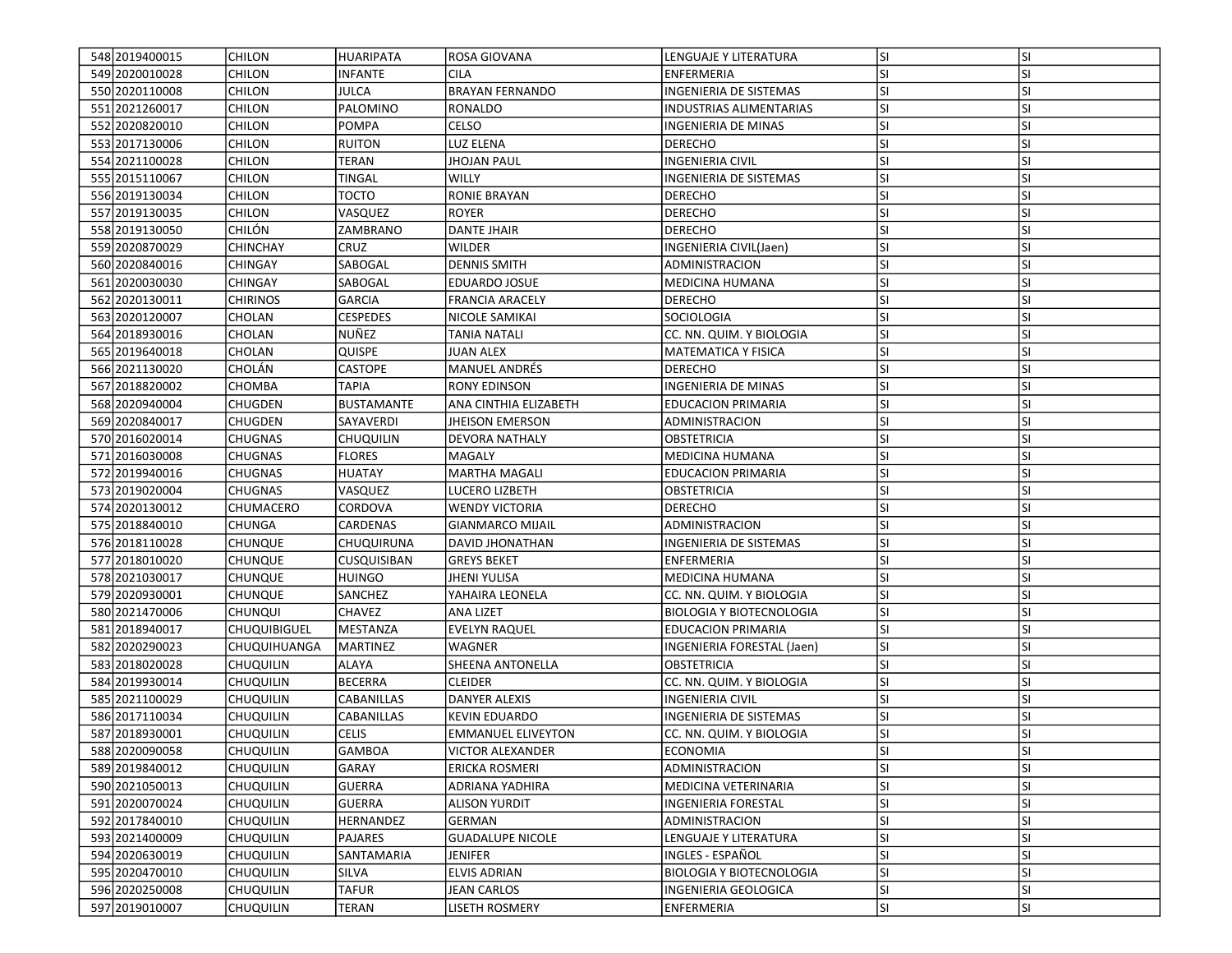| 598 2021040017   | <b>CHUQUILIN</b>   | <b>VALDEZ</b>     | <b>ELITER</b>            | AGRONOMIA                       | lsı       | <b>SI</b> |
|------------------|--------------------|-------------------|--------------------------|---------------------------------|-----------|-----------|
| 599 2020 940018  | <b>CHUQUIMANGO</b> | <b>BUSTAMANTE</b> | <b>JHOCELIN</b>          | <b>EDUCACION PRIMARIA</b>       | SI        | SI        |
| 600 2018 080 020 | <b>CHUQUIMANGO</b> | <b>CAMPOS</b>     | LUIS JOEL                | CONTABILIDAD                    | SI        | SI        |
| 601 2020 250009  | <b>CHUQUIMANGO</b> | <b>CHILON</b>     | <b>ELMER</b>             | INGENIERIA GEOLOGICA            | <b>SI</b> | SI        |
| 602 2018 820003  | <b>CHUQUIMANGO</b> | <b>CUEVA</b>      | <b>ELMER ELI</b>         | <b>INGENIERIA DE MINAS</b>      | SI        | SI        |
| 603 2019 630018  | <b>CHUQUIMANGO</b> | LEIVA             | LUZ DAMARIS              | INGLES - ESPAÑOL                | SI        | SI        |
| 604 2019 040038  | <b>CHUQUIMANGO</b> | LESCANO           | <b>HAROL ALEXIS</b>      | AGRONOMIA                       | SI        | SI        |
| 605 2020 100015  | <b>CHUQUIMANGO</b> | <b>TOLEDO</b>     | JEINER JHOEL             | <b>INGENIERIA CIVIL</b>         | SI        | SI        |
| 606 2013020013   | <b>CHUQUIPOMA</b>  | GALVEZ            | <b>CRYSTHI FIORELLA</b>  | OBSTETRICIA                     | SI        | SI        |
| 607 2019 090009  | <b>CHUQUIPOMA</b>  | SALDAÑA           | JULIO RICARDO            | <b>ECONOMIA</b>                 | SI        | SI        |
| 608 2020060034   | <b>CHUQUIRUNA</b>  | AQUINO            | MARIA LISBETH            | INGENIERIA ZOOTECNISTA          | SI        | SI        |
| 609 2018 820030  | CHUQUIRUNA         | <b>CERNA</b>      | <b>OSCAR MANUEL</b>      | <b>INGENIERIA DE MINAS</b>      | SI        | SI        |
| 610 2019 1300 36 | <b>CHUQUIRUNA</b>  | <b>MIRANDA</b>    | <b>BRYAN ALEXANDER</b>   | <b>DERECHO</b>                  | SI        | SI        |
| 611 2016010017   | CHUQUIRUNA         | VALIENTE          | PATRICIA ELIZABETH       | <b>ENFERMERIA</b>               | SI        | SI        |
| 612 2020250049   | <b>CIEZA</b>       | ACUÑA             | <b>HERBEL PEDRO</b>      | INGENIERIA GEOLOGICA            | SI        | SI        |
| 613 2020 6300 20 | <b>CIEZA</b>       | BAUTISTA          | KATHERINE NOELIA         | INGLES - ESPAÑOL                | SI        | SI        |
| 614 2020 640017  | <b>CIEZA</b>       | GIL               | <b>VEYDES YOEHELITO</b>  | <b>MATEMATICA Y FISICA</b>      | SI        | SI        |
| 615 2018 100013  | <b>CIEZA</b>       | <b>HEREDIA</b>    | KIMBERLI ANALY           | <b>INGENIERIA CIVIL</b>         | SI        | SI        |
| 616 2018400018   | <b>CIEZA</b>       | <b>MAYTA</b>      | JHONELA                  | LENGUAJE Y LITERATURA           | <b>SI</b> | SI        |
| 617 2020 020023  | <b>CIEZA</b>       | <b>MAYTA</b>      | <b>SARA EMELI</b>        | <b>OBSTETRICIA</b>              | <b>SI</b> | SI        |
| 618 2016010018   | <b>CIEZA</b>       | MESTANZA          | MARIA DE LOS ANGELES     | <b>ENFERMERIA</b>               | SI        | SI        |
| 619 2020 080057  | <b>CIEZA</b>       | OSORIO            | <b>MAICOL YORDAN</b>     | CONTABILIDAD                    | <b>SI</b> | SI        |
| 620 2017060007   | <b>CIEZA</b>       | RAFAEL            | <b>RUTH MAIVIT</b>       | INGENIERIA ZOOTECNISTA          | SI        | SI        |
| 621 2021010011   | <b>CIEZA</b>       | RIMARACHIN        | <b>CARLOS YANFRAILER</b> | <b>ENFERMERIA</b>               | SI        | SI        |
| 622 2021940015   | <b>CIEZA</b>       | <b>SANCHEZ</b>    | <b>SUSELY ANALLY</b>     | <b>EDUCACION PRIMARIA</b>       | SI        | SI        |
| 623 2018840048   | <b>CIEZA</b>       | <b>TERAN</b>      | <b>LUIS CRISTIAN</b>     | ADMINISTRACION                  | lsı       | SI        |
| 624 2021940016   | <b>CIEZA</b>       | <b>YRIGOIN</b>    | LESLIE ZUCELY            | <b>EDUCACION PRIMARIA</b>       | SI        | SI        |
| 625 2019 260030  | <b>COBA</b>        | CHINGAY           | <b>FRANZ FREIHERR</b>    | <b>INDUSTRIAS ALIMENTARIAS</b>  | <b>SI</b> | SI        |
| 626 2021980011   | <b>COBA</b>        | CUEVA             | <b>GIANELLA MARIFE</b>   | <b>TURISMO Y HOTELERIA</b>      | <b>SI</b> | SI        |
| 627 2020470011   | COBA               | ROJAS             | ANDREA ELENA             | <b>BIOLOGIA Y BIOTECNOLOGIA</b> | SI        | SI        |
| 628 2021250017   | <b>COBA</b>        | <b>URQUIAGA</b>   | <b>ANGHELO GABRIEL</b>   | INGENIERIA GEOLOGICA            | SI        | SI        |
| 629 2021050014   | <b>COJAL</b>       | ZELADA            | <b>KENY AMABEL</b>       | MEDICINA VETERINARIA            | SI        | SI        |
| 630 2018 930017  | <b>COLORADO</b>    | <b>ESPINOZA</b>   | JOEL ANTONIO             | CC. NN. QUIM. Y BIOLOGIA        | lsı       | SI        |
| 631 2013 050011  | <b>COLORADO</b>    | NOVOA             | ESTELA GIOVANNA          | MEDICINA VETERINARIA            | SI        | SI        |
| 632 2020 100075  | <b>CONDOR</b>      | <b>CUBAS</b>      | <b>JOSE LUIS</b>         | <b>INGENIERIA CIVIL</b>         | SI        | SI        |
| 633 2018 630023  | <b>CONDOR</b>      | HUAYHUA           | <b>JHENRRY</b>           | INGLES - ESPAÑOL                | <b>SI</b> | SI        |
| 634 2018250005   | <b>CONDOR</b>      | HUINGO            | <b>WILLIAN EDUARDO</b>   | INGENIERIA GEOLOGICA            | SI        | SI        |
| 635 2020 9800 31 | <b>CONDOR</b>      | <b>ZELADA</b>     | <b>GIMENA NAYELI</b>     | TURISMO Y HOTELERIA             | SI        | SI        |
| 636 2021870009   | CONSTANTINO        | HUAMAN            | LUZ JHAQUELINE           | INGENIERIA CIVIL(Jaen)          | SI        | SI        |
| 637 2019400003   | <b>CONTRERAS</b>   | <b>POLO</b>       | <b>JHONATAN</b>          | LENGUAJE Y LITERATURA           | SI        | SI        |
| 638 2021090021   | <b>CORDOVA</b>     | AYAC              | ROBERT SAMUEL            | <b>ECONOMIA</b>                 | lsı       | ΙSΙ       |
| 639 2018060036   | <b>CORDOVA</b>     | <b>GORMAS</b>     | ERAIDA DORALI            | <b>INGENIERIA ZOOTECNISTA</b>   | SI        | SI        |
| 640 2020 870003  | CORDOVA            | <b>HUAMURO</b>    | HAROLD JAVIER            | INGENIERIA CIVIL(Jaen)          | SI        | SI        |
| 641 2021470007   | <b>CORNEJO</b>     | <b>BARTUREN</b>   | <b>WILLY FERNANDO</b>    | <b>BIOLOGIA Y BIOTECNOLOGIA</b> | SI        | SI        |
| 642 2019 8400 61 | CORNEJO            | CABANILLAS        | IUAN DAVID AMILCAR BRYCE | ADMINISTRACION                  | SI        | SI        |
| 643 2020840057   | <b>CORNELIO</b>    | MIÑOPE            | LUZ VERONICA DENNISE     | ADMINISTRACION                  | SI        | SI        |
| 644 2020 640018  | CORO               | VERA              | LEO JHUNIOR              | <b>MATEMATICA Y FISICA</b>      | SI        | SI        |
| 645 2017260059   | <b>CORONADO</b>    | <b>CHUNQUE</b>    | <b>NANCY</b>             | <b>INDUSTRIAS ALIMENTARIAS</b>  | <b>SI</b> | SI        |
| 646 2019 040039  | <b>CORONEL</b>     | <b>BECERRA</b>    | JESSICA JASMIN           | AGRONOMIA                       | <b>SI</b> | SI        |
| 647 2019870002   | <b>CORONEL</b>     | PEREZ             | <b>JERLY JHOEL</b>       | INGENIERIA CIVIL(Jaen)          | SI        | SI        |
|                  |                    |                   |                          |                                 |           |           |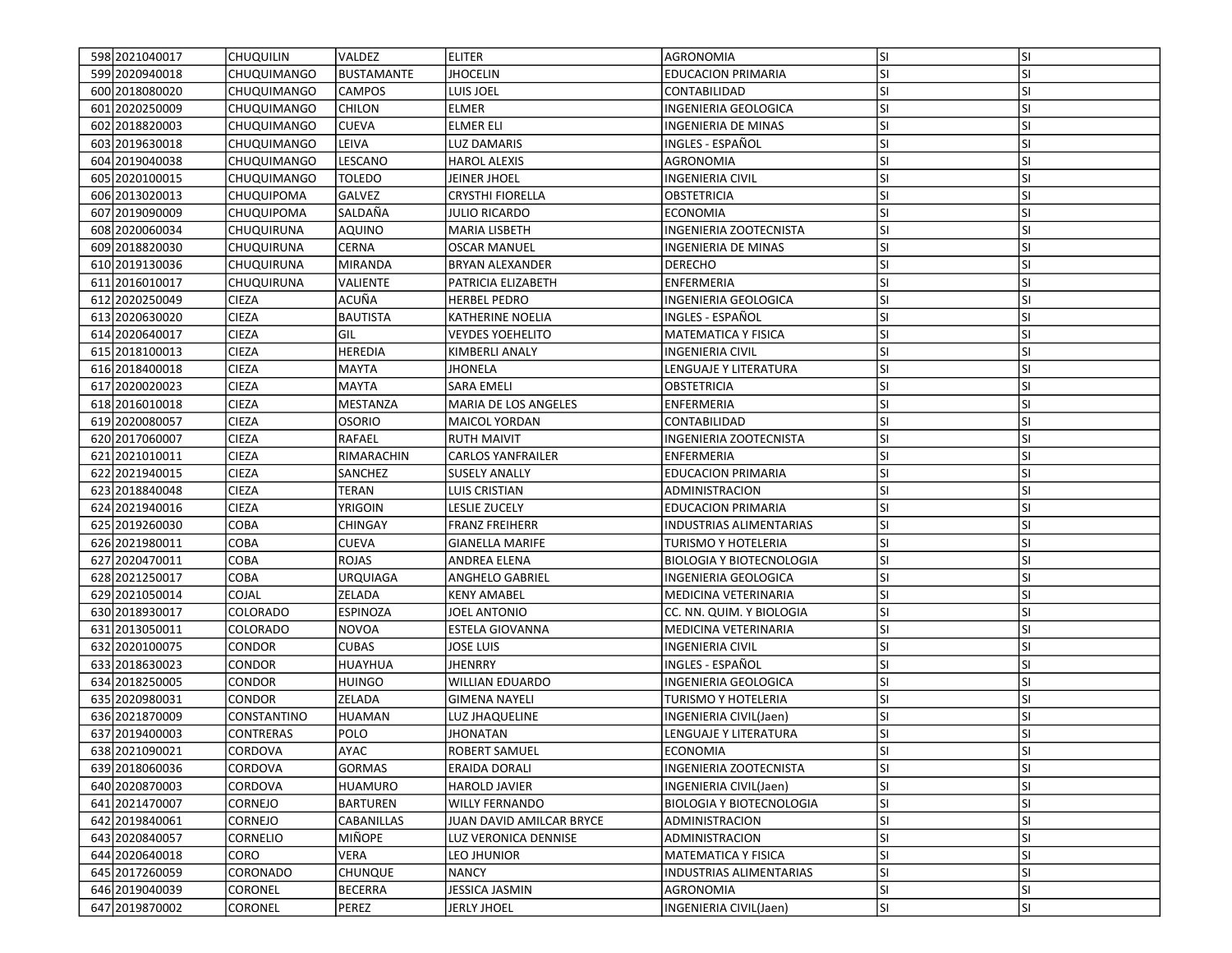| 648 2013 0900 21 | <b>CORONEL</b> | PEREZ           | LUIS MIGUEL             | <b>ECONOMIA</b>               | lsı       | <b>SI</b> |
|------------------|----------------|-----------------|-------------------------|-------------------------------|-----------|-----------|
| 649 2018 110030  | <b>CORONEL</b> | <b>SILVA</b>    | ANA MILENI              | <b>INGENIERIA DE SISTEMAS</b> | SI        | SI        |
| 650 2017060008   | <b>CORREA</b>  | <b>BAZAN</b>    | LUIS LEONARDO           | INGENIERIA ZOOTECNISTA        | SI        | SI        |
| 651 2020 100076  | <b>CORREA</b>  | <b>CORREA</b>   | JOSE GUSTAVO MIGUEL     | <b>INGENIERIA CIVIL</b>       | SI        | SI        |
| 652 2017040007   | <b>CORREA</b>  | CORREA          | JOSE JAVIER             | AGRONOMIA                     | ΙSΙ       | SI        |
| 653 2020250011   | <b>CORREA</b>  | MEJIA           | <b>EMERSON LEONEL</b>   | INGENIERIA GEOLOGICA          | SI        | SI        |
| 654 2018 120007  | <b>CORREA</b>  | SANCHEZ         | <b>KAREN LISBETH</b>    | <b>SOCIOLOGIA</b>             | SI        | SI        |
| 655 2021080024   | <b>CORTEZ</b>  | HUAMAN          | DINA ADELITA            | CONTABILIDAD                  | <b>SI</b> | SI        |
| 656 2020290005   | <b>CORTEZ</b>  | HUAMURO         | <b>ANDERSON MICHAEL</b> | INGENIERIA FORESTAL (Jaen)    | SI        | SI        |
| 657 2020940019   | <b>CORTEZ</b>  | LARA            | <b>VANEZA ADELITH</b>   | <b>EDUCACION PRIMARIA</b>     | SI        | SI        |
| 658 2019 900 20  | <b>CORTEZ</b>  | LUCANO          | <b>RULIN ELMER</b>      | <b>INGENIERIA HIDRAULICA</b>  | SI        | SI        |
| 659 2018 100015  | <b>CORTEZ</b>  | <b>ORTIZ</b>    | CARLOS JAIR             | <b>INGENIERIA CIVIL</b>       | SI        | SI        |
| 660 2021050015   | <b>CORTEZ</b>  | ORTIZ           | <b>KATTERINE LIZETH</b> | MEDICINA VETERINARIA          | SI        | SI        |
| 661 2018 100069  | <b>CORTEZ</b>  | TANDAYPAN       | <b>JHON KEVIN</b>       | INGENIERIA CIVIL              | SI        | SI        |
| 662 2020 980008  | <b>CORTEZ</b>  | TASILLA         | ANA YOSELIN             | <b>TURISMO Y HOTELERIA</b>    | <b>SI</b> | SI        |
| 663 2017130009   | COSAVALENTE    | RAMIREZ         | JAN PIERO               | <b>DERECHO</b>                | SI        | SI        |
| 664 2020 640019  | <b>COTRINA</b> | ACUÑA           | <b>CELSO YOSSIMAR</b>   | <b>MATEMATICA Y FISICA</b>    | SI        | SI        |
| 665 2020090007   | <b>COTRINA</b> | <b>BARDALES</b> | KARLA ALEJANDRA         | <b>ECONOMIA</b>               | SI        | SI        |
| 666 2017130057   | <b>COTRINA</b> | <b>BECERRA</b>  | SOL DE MARIA NICOLLE    | <b>DERECHO</b>                | SI        | SI        |
| 667 2021990012   | <b>COTRINA</b> | <b>BRINGAS</b>  | MARIA FERNANDA          | INGENIERIA HIDRAULICA         | SI        | SI        |
| 668 2020990005   | <b>COTRINA</b> | CASTAÑEDA       | <b>ESGAR ANIBAL</b>     | INGENIERIA HIDRAULICA         | SI        | SI        |
| 669 2018 020004  | <b>COTRINA</b> | CASTRO          | ARIADNA DEL PILAR       | OBSTETRICIA                   | SI        | SI        |
| 670 2021130024   | <b>COTRINA</b> | CASTRO          | YSIS MADELEINE          | <b>DERECHO</b>                | SI        | SI        |
| 671 2017 0300 33 | <b>COTRINA</b> | CORDOVA         | DIANA VICTORIA          | <b>MEDICINA HUMANA</b>        | SI        | SI        |
| 672 2019 250005  | <b>COTRINA</b> | <b>ESTRADA</b>  | DANIEL HERNAN           | INGENIERIA GEOLOGICA          | SI        | SI        |
| 673 2019 080013  | <b>COTRINA</b> | <b>MENDOZA</b>  | AGUSTIN                 | CONTABILIDAD                  | <b>SI</b> | SI        |
| 674 2020 840058  | <b>COTRINA</b> | <b>MENDOZA</b>  | JOEL                    | ADMINISTRACION                | <b>SI</b> | SI        |
| 675 2019 110005  | <b>COTRINA</b> | PADILLA         | <b>KEVIN IVAN</b>       | <b>INGENIERIA DE SISTEMAS</b> | <b>SI</b> | SI        |
| 676 2020 1000 17 | <b>COTRINA</b> | <b>ROJAS</b>    | <b>MARY CIELO</b>       | INGENIERIA CIVIL              | <b>SI</b> | SI        |
| 677 2021050016   | <b>COTRINA</b> | SANCHEZ         | JOUSTEM ALAND           | MEDICINA VETERINARIA          | SI        | SI        |
| 678 2018 1300 16 | <b>COTRINA</b> | SANGAY          | RONALD                  | <b>DERECHO</b>                | <b>SI</b> | SI        |
| 679 2019940019   | <b>COTRINA</b> | SANTISTEBAN     | <b>FRANK DIEGO</b>      | <b>EDUCACION PRIMARIA</b>     | SI        | SI        |
| 680 2018090048   | <b>COTRINA</b> | <b>VIGO</b>     | <b>MARIA OTILIA</b>     | <b>ECONOMIA</b>               | <b>SI</b> | SI        |
| 681 2020 840059  | CRUZ           | MUÑOZ           | <b>FRANCO ANTONIO</b>   | ADMINISTRACION                | <b>SI</b> | SI        |
| 682 2019 980007  | CRUZ           | POLO            | ELITA MELINA            | <b>TURISMO Y HOTELERIA</b>    | <b>SI</b> | SI        |
| 683 2018 120009  | <b>CRUZ</b>    | POLO            | YULISSA SOLEDAD         | <b>SOCIOLOGIA</b>             | SI        | SI        |
| 684 2018 630002  | <b>CRUZ</b>    | QUITO           | LUISA IRENE             | INGLES - ESPAÑOL              | <b>SI</b> | SI        |
| 685 2020990006   | <b>CRUZ</b>    | <b>SICHAS</b>   | ROSA ISABEL             | INGENIERIA HIDRAULICA         | SI        | SI        |
| 686 2020090059   | CRUZADO        | <b>BECERRA</b>  | SHEYLA MARIELENA        | <b>ECONOMIA</b>               | SI        | SI        |
| 687 2019 060 040 | <b>CRUZADO</b> | CONDOR          | <b>NORBIL KELIVED</b>   | INGENIERIA ZOOTECNISTA        | <b>SI</b> | SI        |
| 688 2021080026   | <b>CRUZADO</b> | DE LA CRUZ      | <b>NOHELIA</b>          | CONTABILIDAD                  | lsı       | ΙSΙ       |
| 689 2017060009   | <b>CRUZADO</b> | DELGADO         | <b>GEORGE MITCHELL</b>  | <b>INGENIERIA ZOOTECNISTA</b> | SI        | SI        |
| 690 2019 070 029 | <b>CRUZADO</b> | LEYVA           | SAYRA JASMIN            | INGENIERIA FORESTAL           | SI        | SI        |
| 691 2019 400019  | CRUZADO        | <b>LLATAS</b>   | MELVIN RONALDO          | LENGUAJE Y LITERATURA         | SI        | SI        |
| 692 2021400010   | CRUZADO        | <b>MARRUFO</b>  | CAROLINA DEL CARMEN     | LENGUAJE Y LITERATURA         | SI        | SI        |
| 693 2021120010   | <b>CRUZADO</b> | QUIROZ          | JENIFER NICOLL          | SOCIOLOGIA                    | SI        | SI        |
| 694 2020 940020  | <b>CRUZADO</b> | RAMOS           | <b>NATALY FABIOLA</b>   | <b>EDUCACION PRIMARIA</b>     | SI        | SI        |
| 695 2021050017   | <b>CRUZADO</b> | RASCO           | DIEGO ARMANDO           | MEDICINA VETERINARIA          | <b>SI</b> | SI        |
| 696 2019 840014  | <b>CRUZADO</b> | RUIZ            | KATHIAN MARICELLI       | <b>ADMINISTRACION</b>         | <b>SI</b> | SI        |
| 697 2019 940020  | <b>CRUZADO</b> | <b>SAUCEDO</b>  | <b>DEYMI YHANILET</b>   | <b>EDUCACION PRIMARIA</b>     | SI        | SI        |
|                  |                |                 |                         |                               |           |           |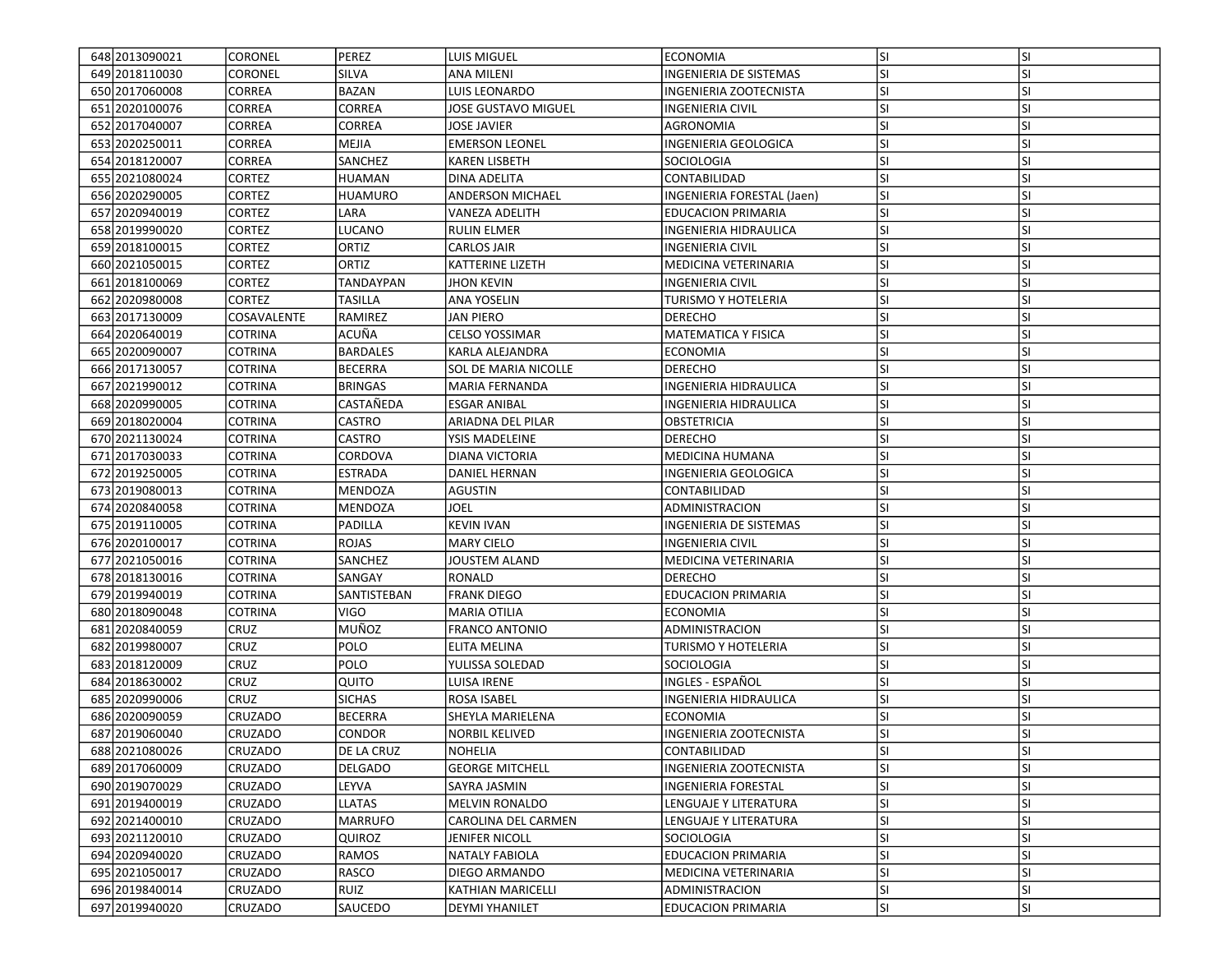| 698 2018 6300 25 | CRUZADO            | VILLANUEVA       | <b>SONIA MARICELA</b>    | INGLES - ESPAÑOL               | lsı       | <b>SI</b> |
|------------------|--------------------|------------------|--------------------------|--------------------------------|-----------|-----------|
| 699 20170 2000 3 | <b>CUBAS</b>       | ACUÑA            | LUZ DENY                 | <b>OBSTETRICIA</b>             | SI.       | SI        |
| 700 2021080028   | <b>CUBAS</b>       | CALVA            | <b>JOSE ELVER</b>        | CONTABILIDAD                   | <b>SI</b> | <b>SI</b> |
| 701 2019090010   | <b>CUBAS</b>       | CERDAN           | JHANELA BIBIAN ROSSYSELA | <b>ECONOMIA</b>                | <b>SI</b> | <b>SI</b> |
| 702 2018 260030  | <b>CUBAS</b>       | <b>CIEZA</b>     | <b>MERLY MELIZA</b>      | <b>INDUSTRIAS ALIMENTARIAS</b> | <b>SI</b> | <b>SI</b> |
| 703 2019010030   | <b>CUBAS</b>       | <b>DIAZ</b>      | <b>FIORELA MISHEL</b>    | <b>ENFERMERIA</b>              | <b>SI</b> | <b>SI</b> |
| 704 2019 020005  | <b>CUBAS</b>       | <b>MEDINA</b>    | HILDA MARILU             | <b>OBSTETRICIA</b>             | <b>SI</b> | <b>SI</b> |
| 705 2015 1300 44 | <b>CUBAS</b>       | <b>MEDINA</b>    | <b>WILMER JOSELITO</b>   | <b>DERECHO</b>                 | <b>SI</b> | <b>SI</b> |
| 706 2018 930019  | <b>CUBAS</b>       | MEJIA            | <b>FANY ESTHER</b>       | CC. NN. QUIM. Y BIOLOGIA       | SI.       | <b>SI</b> |
| 707 2019840062   | <b>CUBAS</b>       | <b>MIREZ</b>     | CINTHYA MILENA           | ADMINISTRACION                 | lsı       | <b>SI</b> |
| 708 2021820012   | <b>CUBAS</b>       | PEREZ            | <b>DENILSON YOMELY</b>   | INGENIERIA DE MINAS            | <b>SI</b> | SI        |
| 709 2021100034   | <b>CUBAS</b>       | <b>RUIZ</b>      | <b>JESUS DE NAZARET</b>  | INGENIERIA CIVIL               | lsı       | <b>SI</b> |
| 710 2021870010   | <b>CUELLO</b>      | <b>MONDRAGON</b> | SARAY                    | INGENIERIA CIVIL(Jaen)         | <b>SI</b> | <b>SI</b> |
| 711 2020070007   | <b>CUENCA</b>      | SANGAY           | ALEXANDRA LISBETH        | INGENIERIA FORESTAL            | lsı       | <b>SI</b> |
| 712 2020 2500 13 | <b>CUEVA</b>       | <b>BOYD</b>      | <b>GUSTAVO ENRIQUE</b>   | INGENIERIA GEOLOGICA           | <b>SI</b> | SI        |
| 713 2021030019   | <b>CUEVA</b>       | <b>BOYD</b>      | OLGA DANIELA             | MEDICINA HUMANA                | <b>SI</b> | <b>SI</b> |
| 714 2019 080016  | <b>CUEVA</b>       | CABRERA          | <b>SEGUNDO ISIDRO</b>    | CONTABILIDAD                   | <b>SI</b> | <b>SI</b> |
| 715 2020010007   | <b>CUEVA</b>       | CARRASCO         | <b>MARIA KIMBERLIN</b>   | ENFERMERIA                     | lsı       | <b>SI</b> |
| 716 2020250014   | <b>CUEVA</b>       | CHACHA           | DANIEL ALEXANDER         | INGENIERIA GEOLOGICA           | lsı       | <b>SI</b> |
| 717 2021640012   | <b>CUEVA</b>       | CHILON           | <b>NILO</b>              | MATEMATICA Y FISICA            | <b>SI</b> | <b>SI</b> |
| 718 2017050004   | <b>CUEVA</b>       | <b>CHUQUILIN</b> | <b>FIORELA YANELY</b>    | MEDICINA VETERINARIA           | lsı       | <b>SI</b> |
| 719 2020 930019  | <b>CUEVA</b>       | <b>CHUQUILIN</b> | LENIN FRANK              | CC. NN. QUIM. Y BIOLOGIA       | SI        | <b>SI</b> |
| 720 2020130014   | <b>CUEVA</b>       | СОВА             | SOLEDAD NAYELLI          | <b>DERECHO</b>                 | <b>SI</b> | <b>SI</b> |
| 721 2019 870004  | <b>CUEVA</b>       | <b>CUSI</b>      | <b>ELVIS JHOMER</b>      | INGENIERIA CIVIL(Jaen)         | <b>SI</b> | <b>SI</b> |
| 722 2021640013   | <b>CUEVA</b>       | <b>ESCOBAL</b>   | YANIRA NICOLE            | MATEMATICA Y FISICA            | <b>SI</b> | <b>SI</b> |
| 723 2020820034   | <b>CUEVA</b>       | <b>HONORES</b>   | VICTORIA ALEXANDRA       | INGENIERIA DE MINAS            | lsı       | <b>SI</b> |
| 724 2019940021   | <b>CUEVA</b>       | IPARRAGUIRRE     | <b>VIVIANA</b>           | <b>EDUCACION PRIMARIA</b>      | <b>SI</b> | <b>SI</b> |
| 725 2021400011   | <b>CUEVA</b>       | JULCA            | <b>CINTIA LIZBETH</b>    | LENGUAJE Y LITERATURA          | lsı       | <b>SI</b> |
| 726 2020120030   | <b>CUEVA</b>       | PAISIG           | LUIS ALBERTO             | SOCIOLOGIA                     | <b>SI</b> | <b>SI</b> |
| 727 2021090024   | <b>CUEVA</b>       | <b>PAJARES</b>   | JOSEPH ALEXANDER         | <b>ECONOMIA</b>                | <b>SI</b> | <b>SI</b> |
| 728 2018020030   | <b>CUEVA</b>       | <b>PORTAL</b>    | ROCIO ELIZABETH          | OBSTETRICIA                    | <b>SI</b> | <b>SI</b> |
| 729 2019 1200 28 | <b>CUEVA</b>       | RAMIREZ          | KARLA                    | SOCIOLOGIA                     | <b>SI</b> | <b>SI</b> |
| 730 2019010031   | <b>CUEVA</b>       | <b>TERAN</b>     | <b>EDITHA</b>            | <b>ENFERMERIA</b>              | lsı       | <b>SI</b> |
| 731 2018 1200 29 | <b>CUEVA</b>       | <b>TERAN</b>     | <b>LUZ MERY</b>          | SOCIOLOGIA                     | <b>SI</b> | <b>SI</b> |
| 732 20210 20013  | <b>CUEVA</b>       | <b>TOLEDO</b>    | <b>DEYSI JUDITH</b>      | <b>OBSTETRICIA</b>             | lsı       | <b>SI</b> |
| 733 2018 040 040 | <b>CUEVA</b>       | VASQUEZ          | <b>ELVIS JAVIER</b>      | AGRONOMIA                      | <b>SI</b> | <b>SI</b> |
| 734 2016020015   | <b>CUEVA</b>       | VILLANUEVA       | LESLY KARINA             | OBSTETRICIA                    | <b>SI</b> | <b>SI</b> |
| 735 2019 080017  | <b>CULQUI</b>      | <b>CHAVEZ</b>    | EDGAR                    | CONTABILIDAD                   | <b>SI</b> | <b>SI</b> |
| 736 2019940022   | <b>CULQUI</b>      | CRUZADO          | NEPTALI                  | EDUCACION PRIMARIA             | <b>SI</b> | <b>SI</b> |
| 737 2021930005   | <b>CULQUI</b>      | <b>MANTILLA</b>  | <b>FLOR MARDELY</b>      | CC. NN. QUIM. Y BIOLOGIA       | SI        | SI        |
| 738 2021870011   | <b>CULQUIPOMA</b>  | <b>BRAVO</b>     | <b>KLEYDER SAULO</b>     | INGENIERIA CIVIL(Jaen)         | SI.       | <b>SI</b> |
| 739 2021010013   | <b>CUSMA</b>       | VASQUEZ          | NOELYA LIZBETH           | ENFERMERIA                     | SI.       | <b>SI</b> |
| 740 2021980014   | <b>CUSQUISIBAN</b> | AQUINO           | <b>MARITZA</b>           | TURISMO Y HOTELERIA            | <b>SI</b> | SI        |
| 741 2021840030   | <b>CUSQUISIBAN</b> | CHILON           | <b>ERICA LIZBETH</b>     | ADMINISTRACION                 | SI.       | <b>SI</b> |
| 742 2019 820010  | CUSQUISIBAN        | <b>CHILON</b>    | YEYNER JHOEL             | INGENIERIA DE MINAS            | <b>SI</b> | SI        |
| 743 2016020017   | <b>CUSQUISIBAN</b> | FERNANDEZ        | MIRIAM NOEMI             | OBSTETRICIA                    | <b>SI</b> | <b>SI</b> |
| 744 20218 20013  | <b>CUSQUISIBAN</b> | <b>MINCHAN</b>   | <b>MOISES ELI</b>        | INGENIERIA DE MINAS            | <b>SI</b> | SI        |
| 745 2017060011   | CUSQUISIBAN        | NORIEGA          | <b>JOSE LUIS</b>         | INGENIERIA ZOOTECNISTA         | SI.       | <b>SI</b> |
| 746 2021120012   | <b>CUSQUISIBAN</b> | PAISIG           | <b>RUBEN CARLOS</b>      | SOCIOLOGIA                     | SI.       | SI        |
| 747 2021030020   | <b>CUSQUISIBAN</b> | QUISPE           | RICHARD HERNAN           | MEDICINA HUMANA                | SI.       | SI        |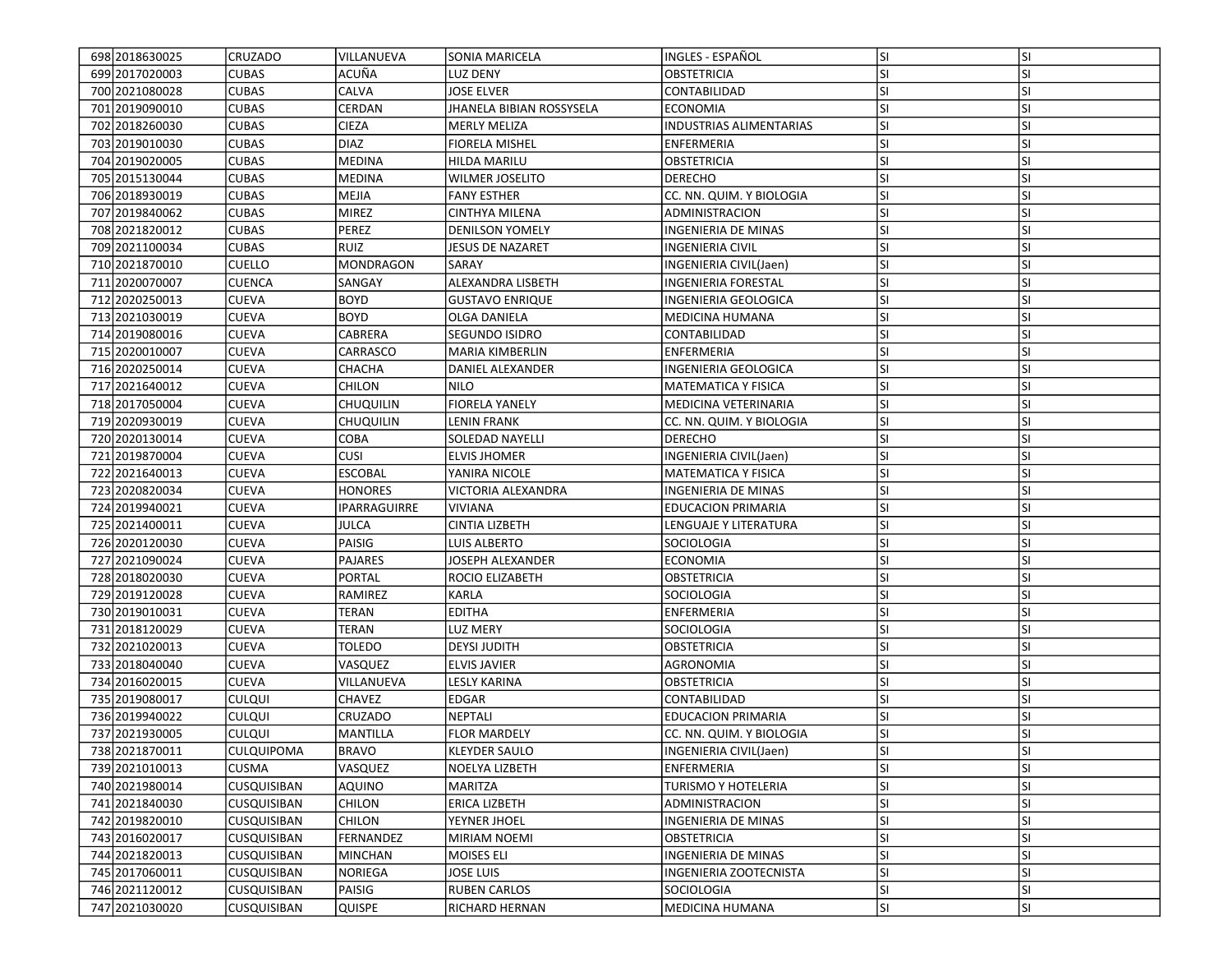| 748 2021840031<br>749 2019 030006 | DAVILA<br><b>DAVILA</b> | CARRANZA<br>SANCHEZ | <b>CARMEN ROSA</b><br><b>CARLOS DANIEL</b> | ADMINISTRACION<br><b>MEDICINA HUMANA</b> | lsı<br>SI. | <b>SI</b><br>SI |
|-----------------------------------|-------------------------|---------------------|--------------------------------------------|------------------------------------------|------------|-----------------|
| 750 2019 940023                   | DAVILA                  | ZELADA              | <b>MOULY KIREY</b>                         | <b>EDUCACION PRIMARIA</b>                | <b>SI</b>  | <b>SI</b>       |
|                                   | DE LA CRUZ              | <b>AGUILAR</b>      | <b>ALEXANDER</b>                           | <b>ECONOMIA</b>                          | lsı        | <b>SI</b>       |
| 751 2018 090012                   |                         |                     |                                            |                                          |            |                 |
| 752 2021070008                    | <b>DE LA CRUZ</b>       | <b>CAMPOS</b>       | <b>HUMBERTO MICHAEL</b>                    | <b>INGENIERIA FORESTAL</b>               | SI.        | <b>SI</b>       |
| 753 2018 630027                   | DE LA CRUZ              | <b>CAMPOS</b>       | <b>VERONICA GABRIELA</b>                   | INGLES - ESPAÑOL                         | lsı        | <b>SI</b>       |
| 754 2021080030                    | DE LA CRUZ              | CHILON              | <b>HILDA YANETH</b>                        | CONTABILIDAD                             | <b>SI</b>  | SI              |
| 755 2021100038                    | DE LA CRUZ              | <b>CHULES</b>       | CHRISTIAN ALEXANDER                        | INGENIERIA CIVIL                         | <b>SI</b>  | <b>SI</b>       |
| 756 2018030007                    | DE LA CRUZ              | <b>CHULES</b>       | SANDRA JACKELINE                           | MEDICINA HUMANA                          | <b>SI</b>  | <b>SI</b>       |
| 757 2020280024                    | DE LA CRUZ              | <b>GAMARRA</b>      | LOANA MEDALY                               | <b>ENFERMERIA (JAEN)</b>                 | <b>SI</b>  | <b>SI</b>       |
| 758 2008040009                    | DE LA CRUZ              | <b>HUATAY</b>       | <b>MARCO ISMAEL</b>                        | AGRONOMIA                                | lsı        | <b>SI</b>       |
| 759 2018 940018                   | DE LA CRUZ              | <b>PISCO</b>        | <b>DAVID</b>                               | <b>EDUCACION PRIMARIA</b>                | <b>SI</b>  | <b>SI</b>       |
| 760 2020110026                    | DE LA CRUZ              | <b>PORTAL</b>       | <b>JOSE ANTONIO</b>                        | INGENIERIA DE SISTEMAS                   | <b>SI</b>  | <b>SI</b>       |
| 761 2020 030032                   | DE LA CRUZ              | SALAZAR             | <b>WILDER JERSON</b>                       | MEDICINA HUMANA                          | <b>SI</b>  | <b>SI</b>       |
| 762 2021110015                    | DE LA CRUZ              | SANCHEZ             | GERARDO                                    | INGENIERIA DE SISTEMAS                   | SI.        | <b>SI</b>       |
| 763 2019 840016                   | DE LA CRUZ              | TASILLA             | ALEXA ISAMAR                               | ADMINISTRACION                           | <b>SI</b>  | <b>SI</b>       |
| 764 2019 630003                   | DE LA CRUZ              | TEJADA              | <b>MARIA LETICIA</b>                       | INGLES - ESPAÑOL                         | <b>SI</b>  | <b>SI</b>       |
| 765 2019 020029                   | DE LA CRUZ              | <b>TRIGOSO</b>      | <b>HELLYN</b>                              | OBSTETRICIA                              | <b>SI</b>  | <b>SI</b>       |
| 766 2021640015                    | DE LA CRUZ              | <b>TRIGOSO</b>      | JOHNLY                                     | <b>MATEMATICA Y FISICA</b>               | SI.        | <b>SI</b>       |
| 767 2020 2500 52                  | DE LA CRUZ              | YOPLA               | <b>GILMER</b>                              | <b>INGENIERIA GEOLOGICA</b>              | SI.        | <b>SI</b>       |
| 768 2015 120066                   | <b>DE LA ROSA</b>       | VILLANUEVA          | <b>ELIZABETH GIANNINA</b>                  | SOCIOLOGIA                               | <b>SI</b>  | <b>SI</b>       |
| 769 2021 630011                   | <b>DE LOS SANTOS</b>    | VASQUEZ             | JHAJAYRA ARACELY                           | INGLES - ESPAÑOL                         | <b>SI</b>  | <b>SI</b>       |
| 770 2020 100079                   | <b>DELGADO</b>          | BARBOZA             | <b>ENGELS MAO</b>                          | INGENIERIA CIVIL                         | <b>SI</b>  | <b>SI</b>       |
| 771 2020 6300 21                  | <b>DELGADO</b>          | CASTREJON           | CALEB                                      | INGLES - ESPAÑOL                         | lsı        | <b>SI</b>       |
| 772 2019110006                    | DELGADO                 | <b>CRISOLOGO</b>    | JOSE ENRIQUE                               | INGENIERIA DE SISTEMAS                   | <b>SI</b>  | SI              |
| 773 2021040021                    | <b>DELGADO</b>          | DELGADO             | LUIS MANUEL                                | AGRONOMIA                                | lsı        | <b>SI</b>       |
| 774 2019 1000 10                  | DELGADO                 | <b>FLORES</b>       | JOSE LUIS                                  | <b>INGENIERIA CIVIL</b>                  | <b>SI</b>  | <b>SI</b>       |
| 775 2018070031                    | <b>DELGADO</b>          | <b>GUEVARA</b>      | <b>DEYVIS ROOY</b>                         | <b>INGENIERIA FORESTAL</b>               | <b>SI</b>  | <b>SI</b>       |
| 776 2019990022                    | <b>DELGADO</b>          | QUILICHE            | <b>RONAL STALIN</b>                        | INGENIERIA HIDRAULICA                    | SI.        | <b>SI</b>       |
| 777 2018840050                    | <b>DELGADO</b>          | VASQUEZ             | ROXANA YANALY                              | ADMINISTRACION                           | SI.        | <b>SI</b>       |
| 778 2021840033                    | <b>DEXTRE</b>           | AGÜERO              | XIMENA DEL ROSARIO                         | ADMINISTRACION                           | <b>SI</b>  | <b>SI</b>       |
| 779 2020030004                    | <b>DEZA</b>             | CABANILLAS          | MICHAEL ANGEL                              | <b>MEDICINA HUMANA</b>                   | <b>SI</b>  | <b>SI</b>       |
| 780 2018 030 029                  | DIAZ                    | AGUILAR             | JOEL EDINSON                               | MEDICINA HUMANA                          | <b>SI</b>  | <b>SI</b>       |
| 781 2021130027                    | DIAZ                    | ARAUJO              | <b>JHAMILETH DEL CARMEN</b>                | <b>DERECHO</b>                           | <b>SI</b>  | <b>SI</b>       |
| 782 2021070009                    | DIAZ                    | <b>ASTONITAS</b>    | MANUEL DAVID FERNANDO                      | <b>INGENIERIA FORESTAL</b>               | <b>SI</b>  | <b>SI</b>       |
| 783 2021030022                    | <b>DIAZ</b>             | <b>BARBOZA</b>      | <b>NILSER</b>                              | <b>MEDICINA HUMANA</b>                   | <b>SI</b>  | SI              |
| 784 2021060015                    | <b>DIAZ</b>             | <b>BARDALES</b>     | YESSENIA                                   | INGENIERIA ZOOTECNISTA                   | <b>SI</b>  | <b>SI</b>       |
| 785 2020060036                    | <b>DIAZ</b>             | <b>BECERRA</b>      | CEILA                                      | INGENIERIA ZOOTECNISTA                   | SI.        | <b>SI</b>       |
| 786 2021130028                    | <b>DIAZ</b>             | CABANILLAS          | <b>JHERSON JHOEL</b>                       | <b>DERECHO</b>                           | <b>SI</b>  | <b>SI</b>       |
| 787 2021020015                    | DIAZ                    | CABRERA             | LEYDI ROXANA                               | <b>OBSTETRICIA</b>                       | lsı        | <b>SI</b>       |
| 788 2019 840066                   | DIAZ                    | CARUAJULCA          | <b>GADY ELIANA</b>                         | ADMINISTRACION                           | lsı        | SI              |
| 789 2019 2500 36                  | DIAZ                    | CORREA              | <b>CRISTHIAN HENRY</b>                     | INGENIERIA GEOLOGICA                     | lsı        | <b>SI</b>       |
| 790 2020090061                    | DIAZ                    | COSTALES            | YOSELIT                                    | <b>ECONOMIA</b>                          | <b>SI</b>  | <b>SI</b>       |
| 791 2019 030007                   | <b>DIAZ</b>             | <b>DIAZ</b>         | KARELA YOMARY                              | MEDICINA HUMANA                          | <b>SI</b>  | <b>SI</b>       |
| 792 2021820016                    | DIAZ                    | GAITAN              | ASHLY                                      | INGENIERIA DE MINAS                      | SI.        | <b>SI</b>       |
| 793 2021980015                    | <b>DIAZ</b>             | <b>GALLARDO</b>     | <b>DILSER YOSNER</b>                       | TURISMO Y HOTELERIA                      | <b>SI</b>  | <b>SI</b>       |
| 794 2021930006                    | <b>DIAZ</b>             | GARAY               | <b>KAREN ELIZABETH</b>                     | CC. NN. QUIM. Y BIOLOGIA                 | <b>SI</b>  | <b>SI</b>       |
| 795 2016840012                    | DIAZ                    | GRAOS               | YANDIRA YAMILET                            | ADMINISTRACION                           | <b>SI</b>  | <b>SI</b>       |
| 796 2019 100011                   | <b>DIAZ</b>             | <b>GUEVARA</b>      | <b>FRANKLIN JHONATAN</b>                   | <b>INGENIERIA CIVIL</b>                  | <b>SI</b>  | SI              |
| 797 2019980029                    | <b>DIAZ</b>             | HERRERA             | <b>MARIA ROSA</b>                          | TURISMO Y HOTELERIA                      | SI.        | SI              |
|                                   |                         |                     |                                            |                                          |            |                 |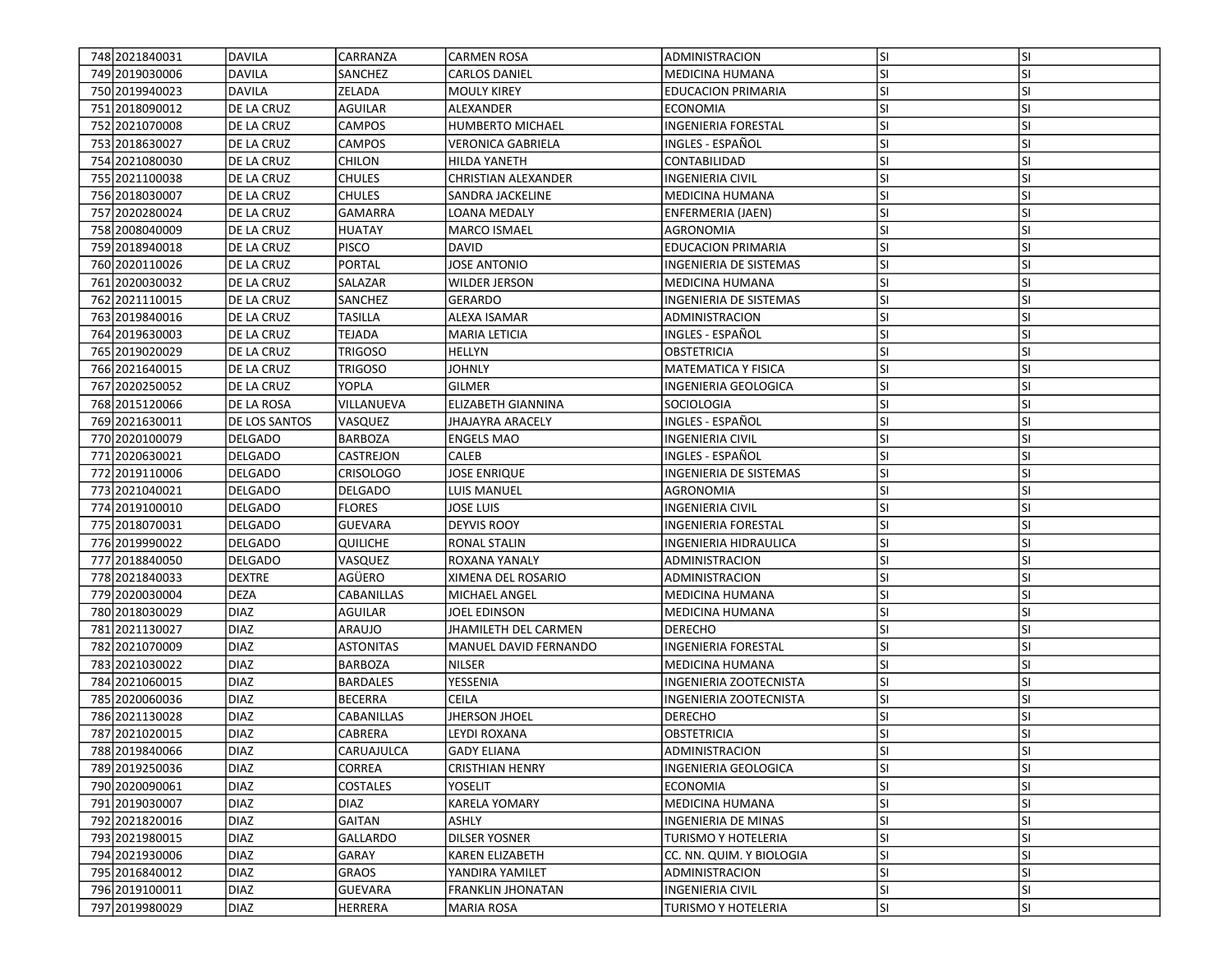| 798 2021400013   | DIAZ                | HOYOS                              | <b>MAICOL JUVER</b>       | LENGUAJE Y LITERATURA           | lsı       | <b>SI</b> |
|------------------|---------------------|------------------------------------|---------------------------|---------------------------------|-----------|-----------|
| 799 2015 050094  | <b>DIAZ</b><br>DIAZ | <b>HUARIPATA</b><br><b>HURTADO</b> | <b>JHOVANA ELIZABETH</b>  | MEDICINA VETERINARIA            | SI.       | SI        |
| 800 2019 100041  |                     |                                    | <b>JUAN PERCY</b>         | <b>INGENIERIA CIVIL</b>         | <b>SI</b> | <b>SI</b> |
| 801 2019 1300 53 | <b>DIAZ</b>         | LOPEZ                              | <b>NETCER EDU</b>         | <b>DERECHO</b>                  | lsı       | SI        |
| 802 2021080032   | <b>DIAZ</b>         | <b>MICHA</b>                       | YENIFER JUDITH            | CONTABILIDAD                    | <b>SI</b> | <b>SI</b> |
| 803 2017130013   | <b>DIAZ</b>         | <b>MORALES</b>                     | DIEGO ALVARO              | <b>DERECHO</b>                  | lsı.      | <b>SI</b> |
| 804 2017080070   | <b>DIAZ</b>         | MUÑOZ                              | EDIN                      | CONTABILIDAD                    | <b>SI</b> | SI        |
| 805 2019 110030  | <b>DIAZ</b>         | MUÑOZ                              | <b>EMPERATRIZ</b>         | INGENIERIA DE SISTEMAS          | <b>SI</b> | <b>SI</b> |
| 806 2020080058   | <b>DIAZ</b>         | OBLITAS                            | <b>DEYSI ANALY</b>        | CONTABILIDAD                    | <b>SI</b> | <b>SI</b> |
| 807 2018030020   | DIAZ                | <b>OCAS</b>                        | YOJANY                    | MEDICINA HUMANA                 | <b>SI</b> | <b>SI</b> |
| 808 2020470014   | <b>DIAZ</b>         | <b>OLAZO</b>                       | <b>STEVE GIANFRANCO</b>   | <b>BIOLOGIA Y BIOTECNOLOGIA</b> | lsı       | <b>SI</b> |
| 809 2021870013   | <b>DIAZ</b>         | PARDO                              | <b>MARX KENNIT</b>        | INGENIERIA CIVIL(Jaen)          | <b>SI</b> | <b>SI</b> |
| 810 2020940022   | <b>DIAZ</b>         | RABANAL                            | <b>CAROL SILENE</b>       | <b>EDUCACION PRIMARIA</b>       | <b>SI</b> | <b>SI</b> |
| 811 2021080033   | <b>DIAZ</b>         | RAMOS                              | <b>WILLIAM FERNANDO</b>   | CONTABILIDAD                    | <b>SI</b> | <b>SI</b> |
| 812 2020 8400 21 | <b>DIAZ</b>         | <b>REQUEJO</b>                     | luis diego                | ADMINISTRACION                  | <b>SI</b> | <b>SI</b> |
| 813 2021640016   | <b>DIAZ</b>         | RODRIGUEZ                          | CARLOS                    | MATEMATICA Y FISICA             | <b>SI</b> | <b>SI</b> |
| 814 2019 080020  | <b>DIAZ</b>         | ROMERO                             | DAMARIS MARITA            | CONTABILIDAD                    | <b>SI</b> | <b>SI</b> |
| 815 2019990007   | <b>DIAZ</b>         | ROMERO                             | KAREN DEL ROCIO           | INGENIERIA HIDRAULICA           | <b>SI</b> | <b>SI</b> |
| 816 2020060038   | <b>DIAZ</b>         | <b>RONCAL</b>                      | <b>NERIA VANESSA</b>      | <b>INGENIERIA ZOOTECNISTA</b>   | SI.       | <b>SI</b> |
| 817 2019 0800 21 | <b>DIAZ</b>         | <b>ROSALES</b>                     | LUCILA JANETH             | CONTABILIDAD                    | <b>SI</b> | <b>SI</b> |
| 818 2020060039   | <b>DIAZ</b>         | <b>SALAS</b>                       | <b>ANTONY DAVID</b>       | INGENIERIA ZOOTECNISTA          | <b>SI</b> | <b>SI</b> |
| 819 2020 030033  | <b>DIAZ</b>         | SANCHEZ                            | <b>FIORELLA ESTHEFANY</b> | <b>MEDICINA HUMANA</b>          | <b>SI</b> | SI        |
| 820 2019 250007  | <b>DIAZ</b>         | SANGAY                             | DAVIS NATHANAEL JESUS     | INGENIERIA GEOLOGICA            | <b>SI</b> | SI        |
| 821 2021 2600 26 | <b>DIAZ</b>         | SIESQUEN                           | LESLY MANUELA             | INDUSTRIAS ALIMENTARIAS         | <b>SI</b> | <b>SI</b> |
| 822 2020050011   | <b>DIAZ</b>         | TARRILLO                           | JOSE CLEVER               | MEDICINA VETERINARIA            | <b>SI</b> | <b>SI</b> |
| 823 2019 060007  | <b>DIAZ</b>         | TERAN                              | <b>JOSELH YEFERSON</b>    | <b>INGENIERIA ZOOTECNISTA</b>   | lsı       | <b>SI</b> |
| 824 2021260028   | <b>DIAZ</b>         | TERRONES                           | <b>RUT ELISA</b>          | <b>INDUSTRIAS ALIMENTARIAS</b>  | <b>SI</b> | <b>SI</b> |
| 825 2021870014   | <b>DIAZ</b>         | TORRES                             | <b>VILMER</b>             | INGENIERIA CIVIL(Jaen)          | <b>SI</b> | <b>SI</b> |
| 826 2021060016   | <b>DIAZ</b>         | VARGAS                             | <b>MILTON SANTIAGO</b>    | INGENIERIA ZOOTECNISTA          | SI.       | SI        |
| 827 2017 070014  | <b>DIAZ</b>         | VASQUEZ                            | CINTYA LESBY              | INGENIERIA FORESTAL             | <b>SI</b> | <b>SI</b> |
| 828 2020100080   | <b>DIAZ</b>         | VASQUEZ                            | <b>KEISY MILIAN</b>       | <b>INGENIERIA CIVIL</b>         | <b>SI</b> | <b>SI</b> |
| 829 2018030030   | <b>DIAZ</b>         | <b>VEGA</b>                        | ANGEL ANIBAL              | <b>MEDICINA HUMANA</b>          | <b>SI</b> | <b>SI</b> |
| 830 2020 9800 33 | DÍAZ                | CAMACHO                            | DAFNE JAZMIN              | TURISMO Y HOTELERIA             | <b>SI</b> | <b>SI</b> |
| 831 2021 070 010 | DÍAZ                | <b>MAYTA</b>                       | <b>JHUNIOR JHONATAN</b>   | <b>INGENIERIA FORESTAL</b>      | <b>SI</b> | <b>SI</b> |
| 832 2021840035   | DÍAZ                | <b>ROJAS</b>                       | MARLÍN                    | ADMINISTRACION                  | lsı       | <b>SI</b> |
| 833 2019 90023   | <b>DILAS</b>        | CORDOVA                            | <b>WILSER NOEL</b>        | INGENIERIA HIDRAULICA           | <b>SI</b> | SI        |
| 834 2012 110016  | <b>DILAS</b>        | LEON                               | NILSON DAVID              | INGENIERIA DE SISTEMAS          | <b>SI</b> | <b>SI</b> |
| 835 2020250053   | <b>DILAS</b>        | <b>REYES</b>                       | <b>JHONNY EVER</b>        | INGENIERIA GEOLOGICA            | <b>SI</b> | <b>SI</b> |
| 836 2019 820012  | <b>DUCOS</b>        | <b>ISPILCO</b>                     | <b>JHON JHEYNER</b>       | INGENIERIA DE MINAS             | <b>SI</b> | <b>SI</b> |
| 837 2019 400004  | <b>DURAN</b>        | ALCANTARA                          | <b>ANTONY JHOEL</b>       | <b>LENGUAJE Y LITERATURA</b>    | SI        | <b>SI</b> |
| 838 2020080014   | <b>DURAN</b>        | <b>CARMONA</b>                     | <b>GRETHEL NAYELI</b>     | CONTABILIDAD                    | lsı       | ΙSΙ       |
| 839 2019400020   | <b>DURAN</b>        | CHAVEZ                             | <b>CINDY MELISSA</b>      | LENGUAJE Y LITERATURA           | lsı       | <b>SI</b> |
| 840 2019 060 042 | DURAN               | <b>LINARES</b>                     | <b>HAYDEE YANINA</b>      | INGENIERIA ZOOTECNISTA          | <b>SI</b> | SI        |
| 841 2019 1200 30 | <b>DURAN</b>        | QUIROZ                             | <b>JHONATAN JEAN PIER</b> | SOCIOLOGIA                      | <b>SI</b> | SI        |
| 842 2019 930015  | DURAN               | TANTA                              | DALILA                    | CC. NN. QUIM. Y BIOLOGIA        | SI.       | <b>SI</b> |
| 843 2019 250008  | DURAND              | FERNANDEZ                          | MARIBEL                   | INGENIERIA GEOLOGICA            | <b>SI</b> | SI        |
| 844 2018060039   | ECHEVERRIA          | <b>CHILCHO</b>                     | <b>JULIO CESAR</b>        | INGENIERIA ZOOTECNISTA          | <b>SI</b> | SI        |
| 845 2017030036   | <b>EFFIO</b>        | PAREDES                            | ANGELO GIUSEPPE           | MEDICINA HUMANA                 | SI.       | SI        |
| 846 2021100042   | <b>ENRIQUEZ</b>     | <b>CHAVEZ</b>                      | ABRAHAM OSCAR             | INGENIERIA CIVIL                | <b>SI</b> | <b>SI</b> |
|                  |                     |                                    |                           |                                 |           |           |
| 847 2017470015   | <b>ENRIQUEZ</b>     | CHAVEZ                             | <b>VICTOR HUGO</b>        | <b>BIOLOGIA Y BIOTECNOLOGIA</b> | SI.       | SI        |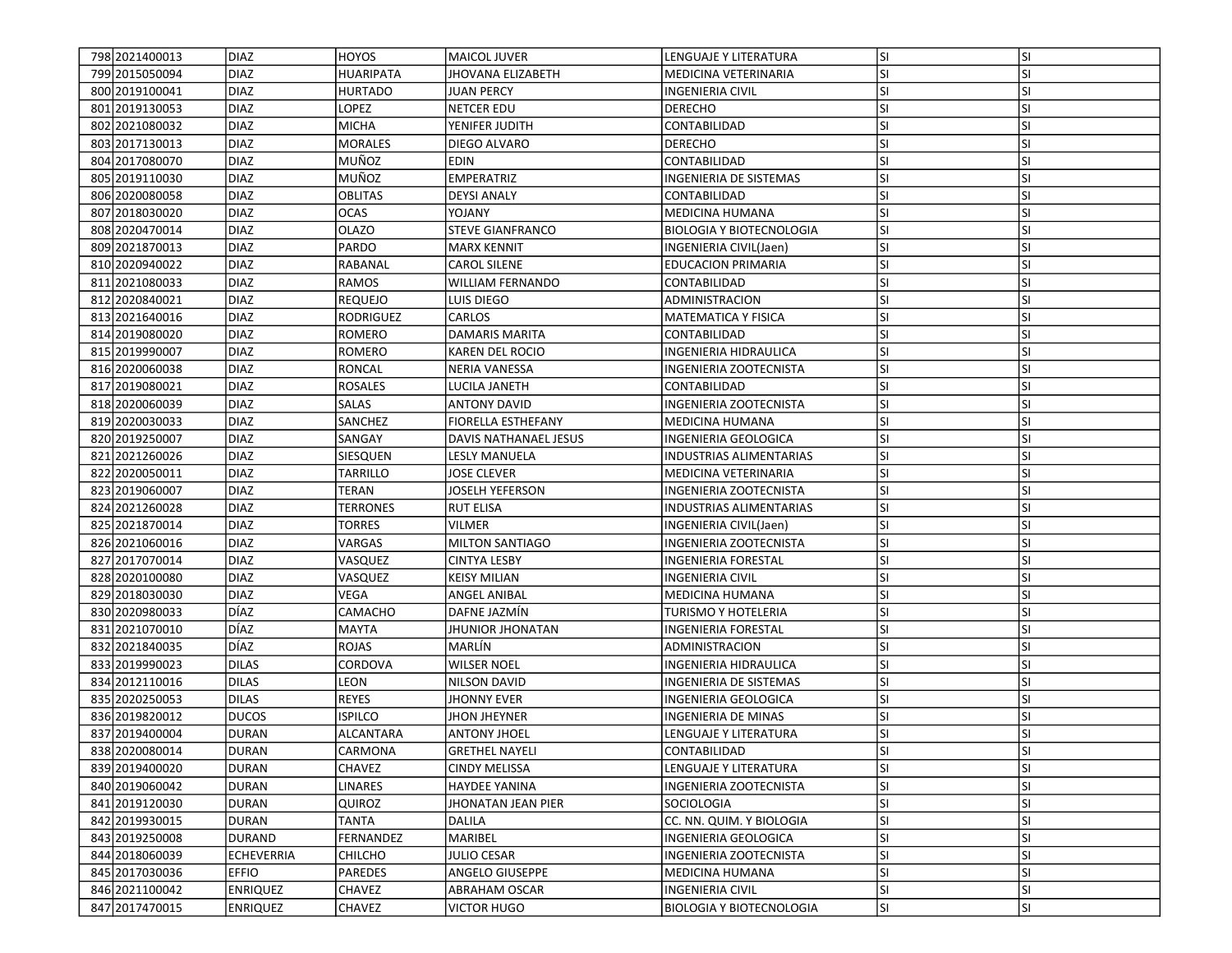| 848 2014 060019  | <b>ESCALANTE</b> | ORTIZ            | <b>KELLY CRISTINA</b>     | INGENIERIA ZOOTECNISTA          | <b>SI</b> | <b>SI</b> |
|------------------|------------------|------------------|---------------------------|---------------------------------|-----------|-----------|
| 849 2019 840068  | <b>ESCOBAL</b>   | CERNA            | JHON EDDY                 | ADMINISTRACION                  | SI        | SI        |
| 850 2020 030034  | <b>ESCOBAL</b>   | LEIVA            | THALIA LISBETH            | <b>MEDICINA HUMANA</b>          | <b>SI</b> | SI        |
| 851 2018 260008  | <b>ESCOBAL</b>   | LLASHAC          | LUIS ALFREDO              | <b>INDUSTRIAS ALIMENTARIAS</b>  | SI        | SI        |
| 852 2019 930016  | <b>ESCOBAL</b>   | <b>MORENO</b>    | <b>TALIA MARDELY</b>      | CC. NN. QUIM. Y BIOLOGIA        | <b>SI</b> | SI        |
| 853 2021840038   | <b>ESCOBAL</b>   | <b>MORENO</b>    | YERSON BERNALDO           | ADMINISTRACION                  | <b>SI</b> | SI        |
| 854 2021640017   | <b>ESCOBAL</b>   | REQUELME         | <b>ROBERTH LUIS</b>       | <b>MATEMATICA Y FISICA</b>      | SI        | SI        |
| 855 2021100043   | <b>ESCOBAR</b>   | CERDAN           | JHEILER IVAN              | <b>INGENIERIA CIVIL</b>         | SI        | SI        |
| 856 2019 980049  | <b>ESCOBAR</b>   | COTRINA          | ERICA GIOVANA             | TURISMO Y HOTELERIA             | SI        | SI        |
| 857 2018 9400 21 | <b>ESCOBAR</b>   | COTRINA          | EVELIN JHULISA            | <b>EDUCACION PRIMARIA</b>       | SI        | SI        |
| 858 2015470050   | <b>ESCUADRA</b>  | <b>DOMINGUEZ</b> | LADY DIANA ZULEMA         | <b>BIOLOGIA Y BIOTECNOLOGIA</b> | SI        | SI        |
| 859 2019 120008  | <b>ESPICHE</b>   | <b>PUYCAN</b>    | JAHAIRA ELIZABETH         | <b>SOCIOLOGIA</b>               | lsı       | SI        |
| 860 2020090010   | <b>ESPINOZA</b>  | <b>GUERRA</b>    | ANGEL ANTONIO             | <b>ECONOMIA</b>                 | <b>SI</b> | SI        |
| 861 2021110017   | <b>ESPINOZA</b>  | <b>GUTIERREZ</b> | JOSE DANIEL               | <b>INGENIERIA DE SISTEMAS</b>   | <b>SI</b> | SI        |
| 862 2018 030008  | <b>ESPINOZA</b>  | <b>GUTIERREZ</b> | <b>MILAGROS</b>           | <b>MEDICINA HUMANA</b>          | <b>SI</b> | SI        |
| 863 2018 940002  | <b>ESPINOZA</b>  | MACHUCA          | JHOEL SIMEON              | EDUCACION PRIMARIA              | <b>SI</b> | SI        |
| 864 2019 930017  | <b>ESPINOZA</b>  | MESTANZA         | <b>RONY MIGAIL</b>        | CC. NN. QUIM. Y BIOLOGIA        | SI        | SI        |
| 865 2019 260005  | <b>ESPINOZA</b>  | PAREDES          | KATHERINE JACKELINE       | INDUSTRIAS ALIMENTARIAS         | SI        | SI        |
| 866 2018 640017  | <b>ESPINOZA</b>  | QUIROZ           | <b>ALEX ANDY</b>          | <b>MATEMATICA Y FISICA</b>      | <b>SI</b> | SI        |
| 867 2021 020019  | <b>ESPINOZA</b>  | RABANAL          | LEYHA JARED MADELEINE     | <b>OBSTETRICIA</b>              | <b>SI</b> | SI        |
| 868 2020 030 035 | <b>ESPINOZA</b>  | SAAVEDRA         | <b>BELSI MIRELI</b>       | <b>MEDICINA HUMANA</b>          | SI        | SI        |
| 869 2018 020031  | <b>ESPINOZA</b>  | SAAVEDRA         | ERIKA YULISSA             | <b>OBSTETRICIA</b>              | SI        | SI        |
| 870 2020 040 045 | <b>ESPINOZA</b>  | SANCHEZ          | <b>BRAYAN CRHISTOPHER</b> | AGRONOMIA                       | SI        | SI        |
| 871 2020 020028  | <b>ESPINOZA</b>  | VASQUEZ          | <b>MOISES GIORDANO</b>    | OBSTETRICIA                     | SI        | SI        |
| 872 2019 030008  | <b>ESQUIVEL</b>  | CERQUIN          | MARCO ISRAEL              | <b>MEDICINA HUMANA</b>          | SI        | SI        |
| 873 2020080060   | <b>ESQUIVEL</b>  | <b>MENDOZA</b>   | <b>XIOMARA MAYERLI</b>    | CONTABILIDAD                    | SI        | SI        |
| 874 2019 940024  | <b>ESTACIO</b>   | CASAS            | YENY JHANETH              | <b>EDUCACION PRIMARIA</b>       | SI        | SI        |
| 875 2017130062   | <b>ESTACIO</b>   | CERQUIN          | LISSETH ANGELY            | <b>DERECHO</b>                  | <b>SI</b> | SI        |
| 876 2021250021   | <b>ESTELA</b>    | <b>GONZALES</b>  | <b>ESTEPHANIE RACHEL</b>  | INGENIERIA GEOLOGICA            | SI        | SI        |
| 877 2020 8400 62 | <b>ESTELA</b>    | <b>GUERRA</b>    | ANDERSON ENGELBERTH       | ADMINISTRACION                  | <b>SI</b> | SI        |
| 878 2018090051   | <b>ESTELA</b>    | VASQUEZ          | <b>CECILA YHOMARY</b>     | <b>ECONOMIA</b>                 | <b>SI</b> | SI        |
| 879 2020 100019  | <b>ESTELA</b>    | ZAMORA           | <b>JHON ALEXANDER</b>     | <b>INGENIERIA CIVIL</b>         | SI        | SI        |
| 880 2016 260 021 | <b>ESTRADA</b>   | CALUA            | SHEYLA PAOLA              | <b>INDUSTRIAS ALIMENTARIAS</b>  | SI        | SI        |
| 881 2019 080073  | <b>ESTRADA</b>   | <b>MENDO</b>     | MARICIELO                 | CONTABILIDAD                    | <b>SI</b> | SI        |
| 882 2018 100075  | FERNANDEZ        | <b>ABANTO</b>    | REBECA ESTHER             | <b>INGENIERIA CIVIL</b>         | <b>SI</b> | SI        |
| 883 2020 470001  | FERNANDEZ        | ALCANTARA        | LUIS.                     | <b>BIOLOGIA Y BIOTECNOLOGIA</b> | SI        | SI        |
| 884 2018 260009  | FERNANDEZ        | <b>AQUINO</b>    | <b>DORIS</b>              | <b>INDUSTRIAS ALIMENTARIAS</b>  | <b>SI</b> | SI        |
| 885 2021980017   | FERNANDEZ        | <b>AQUINO</b>    | JEAN PAOLO                | TURISMO Y HOTELERIA             | SI        | SI        |
| 886 2019110031   | FERNANDEZ        | CACHI            | LUIS ALEJANDRO            | INGENIERIA DE SISTEMAS          | SI        | SI        |
| 887 2013 020018  | FERNANDEZ        | CASTAÑEDA        | LIZANDRO EMERSON          | <b>OBSTETRICIA</b>              | SI        | SI        |
| 888 2019100046   | FERNANDEZ        | <b>CHAVEZ</b>    | <b>CLAUDIA ARACELI</b>    | <b>INGENIERIA CIVIL</b>         | lsı       | ΙSΙ       |
| 889 2021130030   | FERNANDEZ        | <b>DIAZ</b>      | <b>INGRID NICOL</b>       | <b>DERECHO</b>                  | SI        | SI        |
| 890 2020130058   | FERNANDEZ        | FERNANDEZ        | KATERINE MILAGROS         | <b>DERECHO</b>                  | SI        | SI        |
| 891 2020 2800 25 | FERNANDEZ        | <b>GARCIA</b>    | EDWIN RONNY               | ENFERMERIA (JAEN)               | <b>SI</b> | SI        |
| 892 2019 1100 32 | FERNANDEZ        | <b>HERRERA</b>   | JORDAN                    | INGENIERIA DE SISTEMAS          | SI        | SI        |
| 893 2019 930018  | FERNANDEZ        | HUANAMBAL        | <b>CESAR JULIO</b>        | CC. NN. QUIM. Y BIOLOGIA        | SI        | SI        |
| 894 2020980035   | FERNANDEZ        | <b>INTOR</b>     | <b>VILMA SARAI</b>        | TURISMO Y HOTELERIA             | SI        | SI        |
| 895 2020980013   | FERNANDEZ        | <b>JARA</b>      | PERLA MILAGROS            | TURISMO Y HOTELERIA             | SI        | SI        |
| 896 2020 290006  | FERNANDEZ        | LOZANO           | <b>BRAYAN LEITER</b>      | INGENIERIA FORESTAL (Jaen)      | <b>SI</b> | <b>SI</b> |
| 897 2021050019   | FERNANDEZ        | PEREZ            | <b>ANAIS DIANA</b>        | MEDICINA VETERINARIA            | SI        | SI        |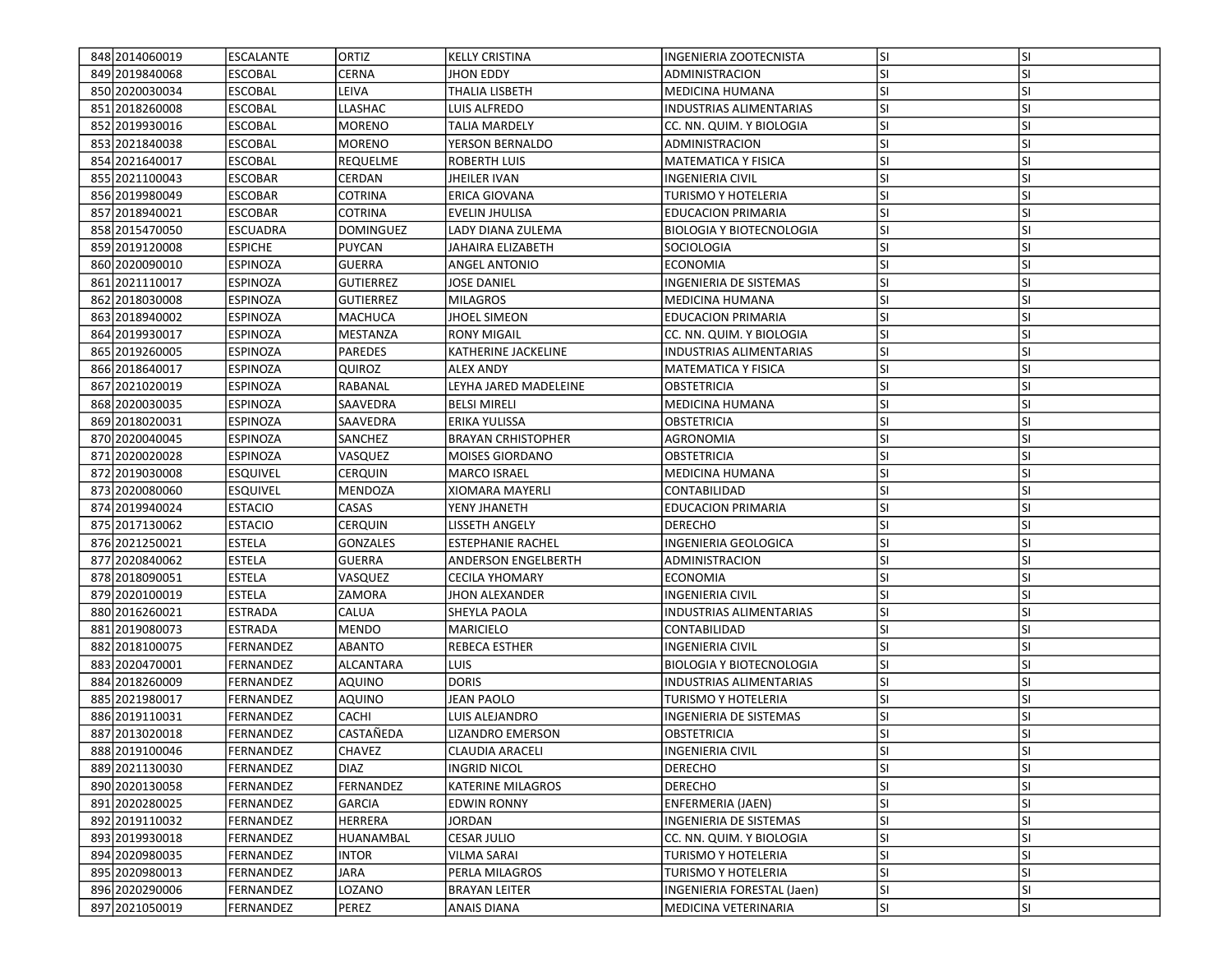| 898 2021 2800 19 | FERNANDEZ         | ROJAS            | <b>RONY DADNI</b>       | ENFERMERIA (JAEN)              | <b>SI</b> | <b>SI</b> |
|------------------|-------------------|------------------|-------------------------|--------------------------------|-----------|-----------|
| 899 2019 840017  | FERNANDEZ         | SALDAÑA          | <b>NEILY MEDALY</b>     | ADMINISTRACION                 | SI        | SI        |
| 900 2020 050012  | FERNANDEZ         | <b>SANCHEZ</b>   | <b>ANA MARIA</b>        | MEDICINA VETERINARIA           | SI        | SI        |
| 901 2020 2600 35 | FERNANDEZ         | SANGAY           | <b>DILMER</b>           | <b>INDUSTRIAS ALIMENTARIAS</b> | <b>SI</b> | SI        |
| 902 2021 030 025 | FERNANDEZ         | VASQUEZ          | <b>DENIS</b>            | <b>MEDICINA HUMANA</b>         | SI        | SI        |
| 903 2021120014   | FERNANDEZ         | VILLANUEVA       | <b>ANA FIORELLA</b>     | SOCIOLOGIA                     | <b>SI</b> | SI        |
| 904 2019 1300 39 | FERNANDEZ         | VILLANUEVA       | CLAUDIA DE JESUS        | <b>DERECHO</b>                 | SI        | SI        |
| 905 2016 040 021 | FERNANDEZ         | VILLARROEL       | SAMUEL                  | AGRONOMIA                      | <b>SI</b> | SI        |
| 906 2015 080013  | FERNANDEZ         | YUPANQUI         | <b>CESAR RAUL</b>       | CONTABILIDAD                   | SI        | SI        |
| 907 2020 1300 16 | <b>FIGUEROA</b>   | VASQUEZ          | <b>CLAUDIA YARELY</b>   | <b>DERECHO</b>                 | SI        | SI        |
| 908 2020250016   | <b>FLORES</b>     | ALAYA            | JOHAN ESTHAY KENJI      | INGENIERIA GEOLOGICA           | SI        | SI        |
| 909 2020010029   | <b>FLORES</b>     | CARMONA          | <b>HEYNER ALCIDES</b>   | <b>ENFERMERIA</b>              | SI        | SI        |
| 910 2020 8400 22 | <b>FLORES</b>     | JORDAN           | ELIAS MOISES            | ADMINISTRACION                 | SI        | SI        |
| 911 2021 080035  | <b>FLORES</b>     | LOYOLA           | <b>ELVIA CRISTEL</b>    | CONTABILIDAD                   | SI        | SI        |
| 912 2020 9300 20 | <b>FLORES</b>     | PEREZ            | ZAYRA MAYLI             | CC. NN. QUIM. Y BIOLOGIA       | <b>SI</b> | SI        |
| 913 2017060015   | <b>FLORES</b>     | PISCO            | LESLY                   | INGENIERIA ZOOTECNISTA         | SI        | SI        |
| 914 2019 040 043 | <b>FLORES</b>     | <b>PISCO</b>     | <b>MARCO ANTONIO</b>    | AGRONOMIA                      | <b>SI</b> | SI        |
| 915 2021990016   | <b>FLORES</b>     | <b>QUISPE</b>    | <b>JHEYSON ELISERIO</b> | INGENIERIA HIDRAULICA          | SI        | SI        |
| 916 2019 980030  | <b>FLORES</b>     | <b>RUBIO</b>     | <b>KARLA YANELA</b>     | <b>TURISMO Y HOTELERIA</b>     | SI        | SI        |
| 917 2017 040046  | <b>FLORES</b>     | SANCHEZ          | <b>FELICITA ANDIA</b>   | <b>AGRONOMIA</b>               | <b>SI</b> | SI        |
| 918 2017030038   | FLORIANO          | <b>MIRANDA</b>   | EDITH MIGDALI           | MEDICINA HUMANA                | SI        | SI        |
| 919 2021640018   | <b>FUENTES</b>    | <b>MIREZ</b>     | <b>EDINSON SHAMPIER</b> | <b>MATEMATICA Y FISICA</b>     | <b>SI</b> | SI        |
| 920 2017130015   | <b>FUENTES</b>    | VALDEZ           | <b>EDUARDO HERLI</b>    | <b>DERECHO</b>                 | SI        | SI        |
| 921 2021070011   | <b>FUENTES</b>    | VIGO             | <b>ASHLEY BRIGGITHE</b> | INGENIERIA FORESTAL            | SI        | SI        |
| 922 2020250017   | <b>FUSTAMANTE</b> | <b>BERNAL</b>    | <b>OSCAR LUIS</b>       | <b>INGENIERIA GEOLOGICA</b>    | SI        | SI        |
| 923 2019 030 033 | <b>FUSTAMANTE</b> | CARRANZA         | CARLOS MIGUEL           | <b>MEDICINA HUMANA</b>         | <b>SI</b> | SI        |
| 924 2018 030 033 | <b>FUSTAMANTE</b> | CHAMAYA          | DANY KALEP              | MEDICINA HUMANA                | SI        | SI        |
| 925 20218 20019  | FUSTAMANTE        | <b>IRIGOIN</b>   | <b>DEYNER JHACSON</b>   | INGENIERIA DE MINAS            | <b>SI</b> | SI        |
| 926 2018090014   | <b>FUSTAMANTE</b> | <b>IRIGOIN</b>   | ROSMERY LIZETH          | <b>ECONOMIA</b>                | <b>SI</b> | SI        |
| 927 2019 1300 55 | FUSTAMANTE        | SAAVEDRA         | JENNIFER                | <b>DERECHO</b>                 | SI        | SI        |
| 928 2017060016   | <b>FUSTAMANTE</b> | SIGUEÑAS         | CELIDA MEDALI           | INGENIERIA ZOOTECNISTA         | SI        | SI        |
| 929 2018030034   | FUSTAMANTE        | <b>TAN</b>       | ERIKA YULIZA            | <b>MEDICINA HUMANA</b>         | SI        | SI        |
| 930 2020 060041  | GALAN             | AGUILAR          | RONALDO CORNELIO        | INGENIERIA ZOOTECNISTA         | <b>SI</b> | SI        |
| 931 2021 8200 20 | <b>GALINDO</b>    | <b>MONTERO</b>   | <b>EDWIN GIANCARLOS</b> | INGENIERIA DE MINAS            | SI        | SI        |
| 932 2020 080017  | <b>GALLARDO</b>   | ANGULO           | YANELI ANITA            | CONTABILIDAD                   | <b>SI</b> | SI        |
| 933 2020850005   | GALLARDO          | <b>BUENO</b>     | <b>KEYLA ISAMAR</b>     | INGENIERIA EN AGRONEGOCIOS     | <b>SI</b> | SI        |
| 934 2020080018   | <b>GALLARDO</b>   | CORREA           | IOSE ANTONIO            | CONTABILIDAD                   | <b>SI</b> | SI        |
| 935 2013010023   | GALLARDO          | CORTEZ           | SOLENKA DE LOS ANGELES  | ENFERMERIA                     | SI        | SI        |
| 936 2018 100022  | <b>GALLARDO</b>   | HUAMAN           | <b>CRISTIAN JHOAN</b>   | INGENIERIA CIVIL               | SI        | SI        |
| 937 2019 100013  | <b>GALLARDO</b>   | JUAREZ           | JOSE LUIS               | <b>INGENIERIA CIVIL</b>        | SI        | SI        |
| 938 2019 060044  | GALLARDO          | <b>LOPEZ</b>     | YESSICA ESMENY          | INGENIERIA ZOOTECNISTA         | lsı       | ΙSΙ       |
| 939 2019 1300 56 | <b>GALLARDO</b>   | MUÑOZ            | <b>DAGOBERTO</b>        | <b>DERECHO</b>                 | SI        | SI        |
| 940 2020 2500 18 | <b>GALLARDO</b>   | PEREZ            | LUIS BRAYAN             | INGENIERIA GEOLOGICA           | SI        | SI        |
| 941 2020090013   | <b>GALLARDO</b>   | RAICO            | LUIS JAVIER             | <b>ECONOMIA</b>                | <b>SI</b> | SI        |
| 942 2020090014   | <b>GALLARDO</b>   | RAICO            | RICHAR ERNANDO          | <b>ECONOMIA</b>                | SI        | SI        |
| 943 2018 1300 62 | <b>GALLARDO</b>   | VARGAS           | <b>WILDER EDUARDO</b>   | <b>DERECHO</b>                 | SI        | SI        |
| 944 2020010030   | <b>GALLARDO</b>   | <b>YOPLA</b>     | LILIANA                 | <b>ENFERMERIA</b>              | <b>SI</b> | SI        |
| 945 2015 120071  | GALLO             | LEIVA            | YOHAN JONATHAN          | SOCIOLOGIA                     | <b>SI</b> | SI        |
| 946 2020050013   | <b>GALVEZ</b>     | <b>CHUQUILIN</b> | <b>MERLIN ANALI</b>     | MEDICINA VETERINARIA           | <b>SI</b> | SI        |
| 947 2020080062   | GALVEZ            | FERNANDEZ        | <b>CLEIDY MARISOL</b>   | CONTABILIDAD                   | SI        | SI        |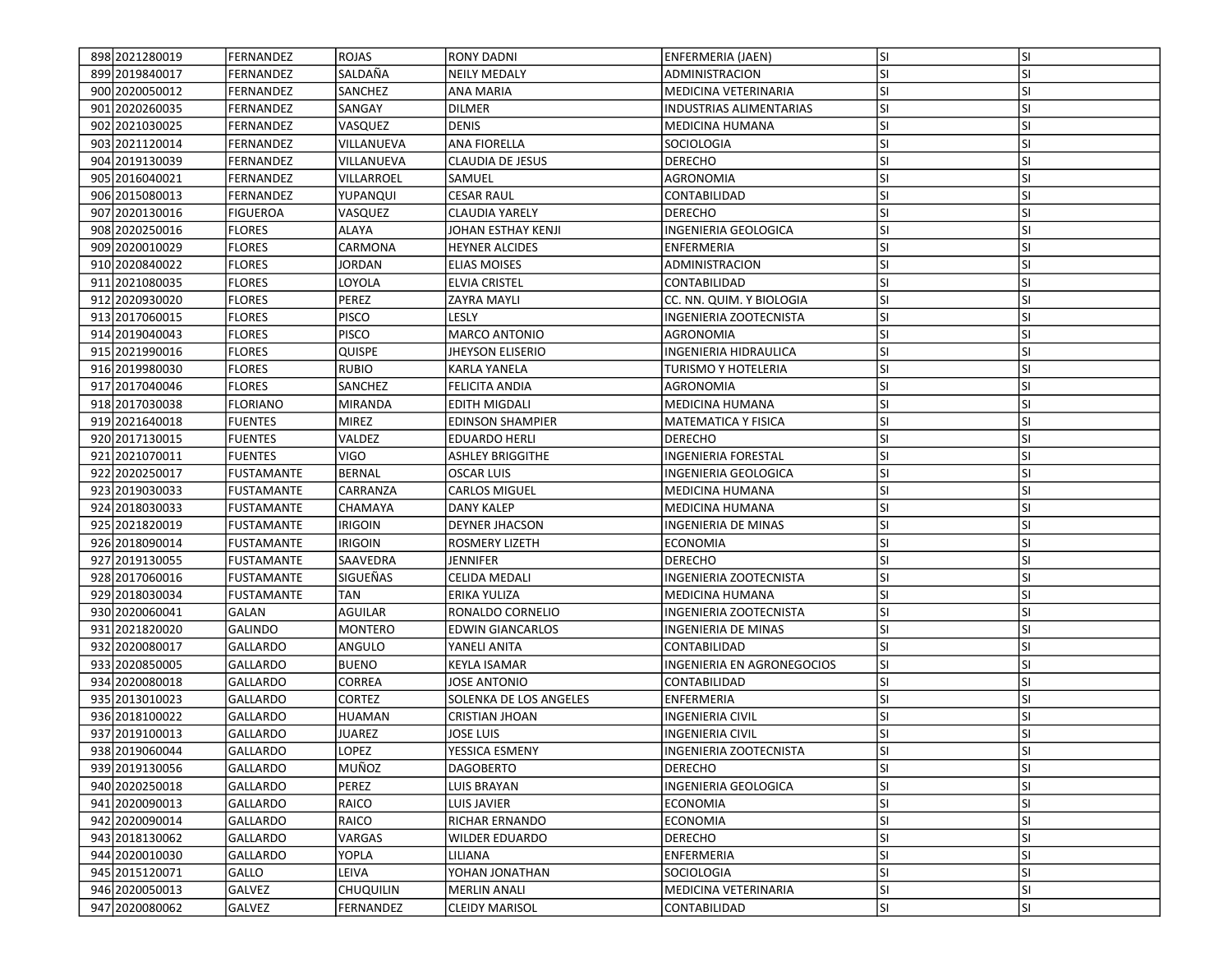| 948 2019 120009  | <b>GALVEZ</b>       | NUNURA            | ANGGIE BELEN              | <b>SOCIOLOGIA</b>              | lsı       | <b>SI</b> |
|------------------|---------------------|-------------------|---------------------------|--------------------------------|-----------|-----------|
| 949 2017030006   | GALVEZ              | RUBIO             | IORGE ALEX BENITO         | MEDICINA HUMANA                | <b>SI</b> | SI        |
| 950 2017030007   | <b>GAMARRA</b>      | <b>MURRUGARRA</b> | <b>JUAN KORY</b>          | <b>MEDICINA HUMANA</b>         | SI        | SI        |
| 951 2020990025   | <b>GAMBOA</b>       | ALIAGA            | <b>EDSON RONALDO</b>      | INGENIERIA HIDRAULICA          | SI        | SI        |
| 952 2021040022   | <b>GAMBOA</b>       | <b>DIAZ</b>       | TATIANA FRANCHESCA        | AGRONOMIA                      | <b>SI</b> | SI        |
| 953 2021030026   | <b>GAMBOA</b>       | <b>MENDO</b>      | HEIDY ANTONELLA GERALDINE | <b>MEDICINA HUMANA</b>         | SI        | SI        |
| 954 2021050023   | <b>GAMBOA</b>       | SANCHEZ           | JENIFER BIZELLA           | MEDICINA VETERINARIA           | SI        | SI        |
| 955 2021840042   | <b>GAMBOA</b>       | ZEGARRA           | <b>GUSTAVO BENJAMIN</b>   | ADMINISTRACION                 | SI        | SI        |
| 956 2020 1300 18 | <b>GARAY</b>        | ACUÑA             | <b>MARIN PERCY</b>        | <b>DERECHO</b>                 | ΙSΙ       | SI        |
| 957 2019 940005  | <b>GARAY</b>        | COLLANTES         | <b>HEINER ESTIWAR</b>     | <b>EDUCACION PRIMARIA</b>      | SI        | SI        |
| 958 2021980020   | <b>GARAY</b>        | SANGAY            | <b>FIORELLA IBETH</b>     | <b>TURISMO Y HOTELERIA</b>     | SI        | SI        |
| 959 2021870016   | <b>GARCES</b>       | IGNACIO           | <b>ELDER ANDERSON</b>     | INGENIERIA CIVIL(Jaen)         | SI        | SI        |
| 960 2021 940 019 | <b>GARCIA</b>       | ABANTO            | ABIGAIL DEL BELEN         | <b>EDUCACION PRIMARIA</b>      | <b>SI</b> | SI        |
| 961 2020 820012  | <b>GARCIA</b>       | <b>AGUILAR</b>    | <b>IVAN RONER</b>         | INGENIERIA DE MINAS            | SI        | SI        |
| 962 2021870017   | <b>GARCIA</b>       | <b>BERRIOS</b>    | <b>ULISES</b>             | INGENIERIA CIVIL(Jaen)         | <b>SI</b> | SI        |
| 963 2018 100023  | GARCIA              | CABANILLAS        | <b>EDWIN PERCY</b>        | INGENIERIA CIVIL               | <b>SI</b> | SI        |
| 964 2020060011   | <b>GARCIA</b>       | CERDAN            | ANA YESENIA               | INGENIERIA ZOOTECNISTA         | SI        | SI        |
| 965 2020 100082  | <b>GARCIA</b>       | <b>CHAUPE</b>     | <b>IMER</b>               | <b>INGENIERIA CIVIL</b>        | SI        | SI        |
| 966 20218 70018  | <b>GARCIA</b>       | CORREA            | <b>CLEYNER</b>            | INGENIERIA CIVIL(Jaen)         | SI        | SI        |
| 967 2020 1300 21 | <b>GARCIA</b>       | LEIVA             | DAMARIS YERALDINE         | <b>DERECHO</b>                 | SI        | SI        |
| 968 2017110036   | <b>GARCIA</b>       | MARIN             | PELAYO                    | <b>INGENIERIA DE SISTEMAS</b>  | <b>SI</b> | SI        |
| 969 2019 2800 25 | <b>GARCIA</b>       | <b>MARRUFO</b>    | LUIS ANDERSON             | ENFERMERIA (JAEN)              | SI        | SI        |
| 970 2020 6300 23 | GARCIA              | <b>MARTOS</b>     | <b>WILSER JHUNEYDER</b>   | INGLES - ESPAÑOL               | SI        | SI        |
| 971 2018 1300 20 | <b>GARCIA</b>       | <b>MENDOZA</b>    | KATHIA KARINA             | DERECHO                        | <b>SI</b> | SI        |
| 972 2020110010   | <b>GARCIA</b>       | <b>MONSEFU</b>    | YEISON ALDAIR             | INGENIERIA DE SISTEMAS         | SI        | SI        |
| 973 2017110037   | <b>GARCIA</b>       | <b>PACHAMANGO</b> | <b>JHEFERSON JOEL</b>     | INGENIERIA DE SISTEMAS         | SI        | SI        |
| 974 2019 260006  | <b>GARCIA</b>       | PEREZ             | <b>KELLY LIZETH</b>       | <b>INDUSTRIAS ALIMENTARIAS</b> | SI        | SI        |
| 975 2020030037   | <b>GARCIA</b>       | SANCHEZ           | JOSE EDUARDO              | MEDICINA HUMANA                | <b>SI</b> | SI        |
| 976 2018090053   | <b>GARCIA</b>       | SOTO              | JHULIANA ELIZABETH        | <b>ECONOMIA</b>                | SI        | SI        |
| 977 2020 2800 27 | <b>GARCIA</b>       | SURITA            | DIANA ELISET              | ENFERMERIA (JAEN)              | <b>SI</b> | SI        |
| 978 2020250019   | <b>GARCIA</b>       | VASQUEZ           | <b>WALTER JHOEL</b>       | INGENIERIA GEOLOGICA           | <b>SI</b> | SI        |
| 979 2018 250007  | <b>GARCIA</b>       | VELEZMORO         | <b>EDGAR RICHARD</b>      | INGENIERIA GEOLOGICA           | SI        | SI        |
| 980 2020 2800 28 | <b>GARRIDO</b>      | <b>HUAMAN</b>     | <b>MIRIAN JANET</b>       | ENFERMERIA (JAEN)              | SI        | SI        |
| 981 2021100045   | <b>GASTELO</b>      | FERNANDEZ         | <b>WAGNER JOEL</b>        | <b>INGENIERIA CIVIL</b>        | <b>SI</b> | SI        |
| 982 2018 1300 21 | <b>GASTOLOMENDO</b> | AYAY              | <b>KEYKO YARUSHA</b>      | <b>DERECHO</b>                 | SI        | SI        |
| 983 2019 080023  | <b>GAVIDIA</b>      | VASQUEZ           | YOVANY                    | CONTABILIDAD                   | SI        | SI        |
| 984 2019 1200 31 | <b>GOICOCHEA</b>    | ASENCIO           | <b>JOSELIN SARAI</b>      | <b>SOCIOLOGIA</b>              | <b>SI</b> | SI        |
| 985 2017050011   | <b>GOICOCHEA</b>    | <b>CUBAS</b>      | <b>DEISY SARITA</b>       | MEDICINA VETERINARIA           | SI        | SI        |
| 986 2019 110007  | <b>GOICOCHEA</b>    | <b>LLICO</b>      | <b>HENRY GUSTAVO</b>      | INGENIERIA DE SISTEMAS         | <b>SI</b> | SI        |
| 987 2020 040011  | <b>GOICOCHEA</b>    | <b>MICHA</b>      | <b>ADER DAVIS</b>         | <b>AGRONOMIA</b>               | SI        | SI        |
| 988 2020080063   | <b>GOICOCHEA</b>    | ROJAS             | <b>CARLOS ELVIS</b>       | CONTABILIDAD                   | lsı       | ΙSΙ       |
| 989 2020110011   | <b>GOICOCHEA</b>    | SANCHEZ           | <b>AURORA LUCERO</b>      | <b>INGENIERIA DE SISTEMAS</b>  | <b>SI</b> | SI        |
| 990 2021120016   | <b>GOICOCHEA</b>    | <b>SILVA</b>      | ADRIANA ELIZABETH         | SOCIOLOGIA                     | SI        | SI        |
| 991 2021850003   | <b>GOICOCHEA</b>    | VASQUEZ           | NOEMI                     | INGENIERIA EN AGRONEGOCIOS     | <b>SI</b> | SI        |
| 992 2013 050 021 | <b>GOMEZ</b>        | ATALAYA           | YENIFER BRIZET            | MEDICINA VETERINARIA           | SI        | SI        |
| 993 2018 940023  | <b>GOMEZ</b>        | <b>DIAZ</b>       | JUANA GRABIELA            | EDUCACION PRIMARIA             | SI        | SI        |
| 994 2020630006   | <b>GOMEZ</b>        | LOPEZ             | YESSICA ELIZABETH         | INGLES - ESPAÑOL               | SI        | SI        |
| 995 2021840044   | GÓMEZ               | <b>BURGOS</b>     | <b>FIORELA MARDELY</b>    | ADMINISTRACION                 | SI        | SI        |
| 996 2019 060011  | <b>GONZALES</b>     | CALLE             | KENDAL EXELL KAYTHLINE    | INGENIERIA ZOOTECNISTA         | <b>SI</b> | <b>SI</b> |
| 997 2020130059   | <b>GONZALES</b>     | <b>CASTREJON</b>  | JHORDAN MANUEL            | <b>DERECHO</b>                 | SI        | SI        |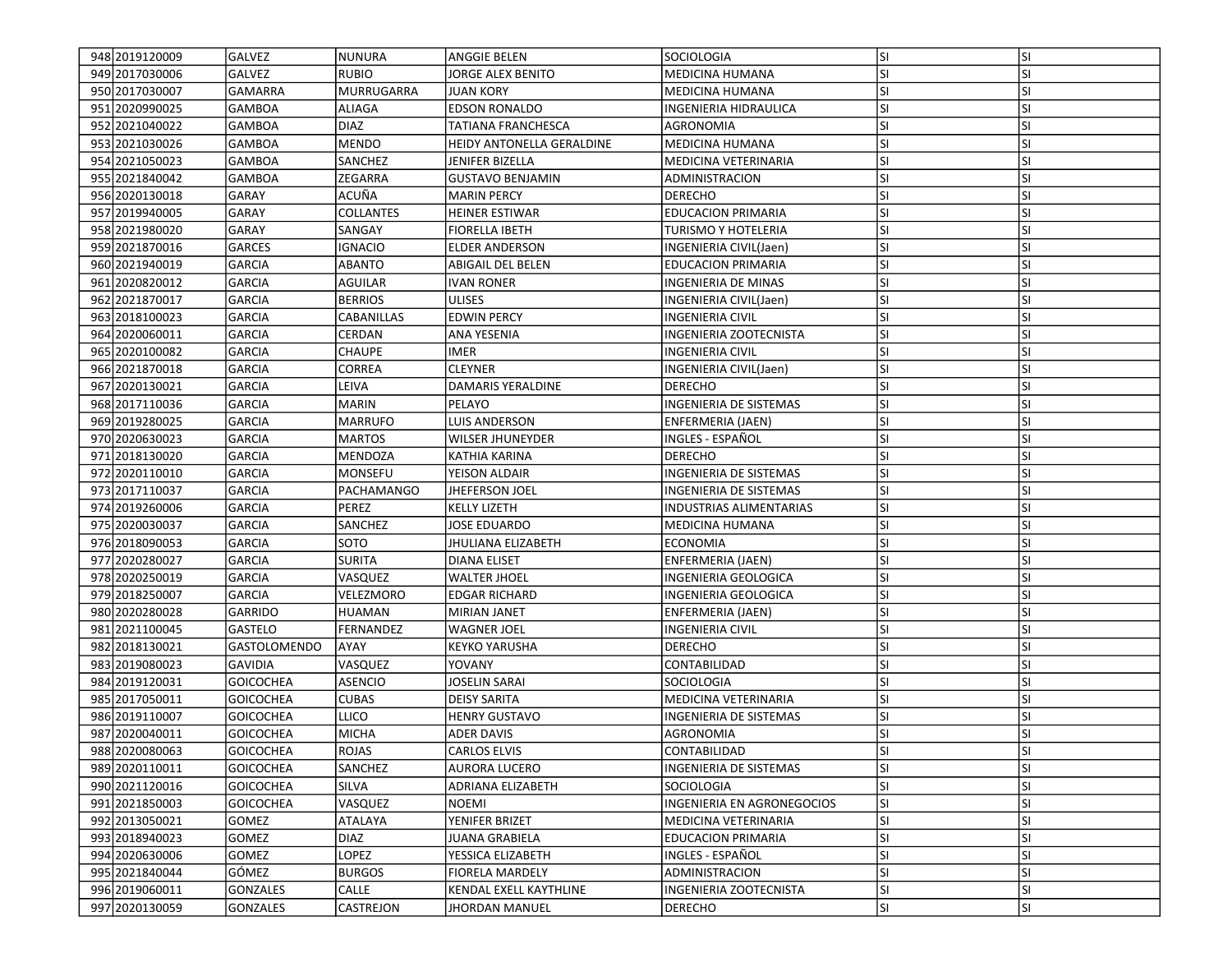| 998 2019 040016   | <b>GONZALES</b>  | <b>CASTREJON</b>  | <b>STALYN</b>          | AGRONOMIA                       | <b>SI</b> | <b>SI</b> |
|-------------------|------------------|-------------------|------------------------|---------------------------------|-----------|-----------|
| 999 2020 8400 23  | GONZALES         | CUBAS             | LENIN STALIN           | ADMINISTRACION                  | <b>SI</b> | SI        |
| 1000 2017130016   | <b>GONZALES</b>  | <b>CUBAS</b>      | <b>SINTIA</b>          | <b>DERECHO</b>                  | SI        | SI        |
| 1001 2018840012   | <b>GONZALES</b>  | <b>GOICOCHEA</b>  | <b>WILLIAM IVAN</b>    | ADMINISTRACION                  | SI        | SI        |
| 1002 2021870019   | <b>GONZALES</b>  | <b>GUERRERO</b>   | RONALD JHEISON         | INGENIERIA CIVIL(Jaen)          | SI        | SI        |
| 1003 2021080041   | <b>GONZALES</b>  | <b>JULCAMORO</b>  | <b>BRIGETH MADELEY</b> | CONTABILIDAD                    | SI        | SI        |
| 1004 2020130060   | <b>GONZALES</b>  | MALCA             | LUIS WEYNER            | <b>DERECHO</b>                  | SI        | SI        |
| 1005 2021260031   | <b>GONZALES</b>  | <b>MARIN</b>      | <b>MERY SUSAN</b>      | INDUSTRIAS ALIMENTARIAS         | SI        | SI        |
| 1006 2019 840019  | <b>GONZALES</b>  | MARLO             | CARLOS ALBERTO         | ADMINISTRACION                  | SI        | SI        |
| 1007 2018070006   | <b>GONZALES</b>  | <b>MOLINA</b>     | <b>GRECIA MERCEDES</b> | INGENIERIA FORESTAL             | SI        | SI        |
| 1008 2020050039   | <b>GONZALES</b>  | <b>OCAS</b>       | KATIA JASMIN           | MEDICINA VETERINARIA            | SI        | SI        |
| 1009 2021050024   | <b>GONZALES</b>  | PEREZ             | LUZ MARIA              | MEDICINA VETERINARIA            | SI        | SI        |
| 1010 2020 1000 22 | <b>GONZALES</b>  | POLO              | <b>KEVIN JHEFER</b>    | <b>INGENIERIA CIVIL</b>         | ΙSΙ       | SI        |
| 1011 2019 260007  | <b>GONZALES</b>  | RODRIGUEZ         | JENIFER GERALDINE      | <b>INDUSTRIAS ALIMENTARIAS</b>  | SI        | SI        |
| 1012 2020090066   | <b>GONZALES</b>  | RUIZ              | LUIS FERNANDO          | <b>ECONOMIA</b>                 | <b>SI</b> | SI        |
| 1013 2021030029   | <b>GONZALES</b>  | SEMPERTEGUI       | DIANA ELITA            | MEDICINA HUMANA                 | SI        | SI        |
| 1014 2019 010035  | <b>GONZALES</b>  | TANTA             | ROSA LIZETH            | <b>ENFERMERIA</b>               | SI        | SI        |
| 1015 2021850004   | <b>GONZALES</b>  | URIARTE           | ZAHIT AMANDA           | INGENIERIA EN AGRONEGOCIOS      | SI        | SI        |
| 1016 2017470018   | <b>GONZALES</b>  | VALIENTE          | <b>RUBEN</b>           | <b>BIOLOGIA Y BIOTECNOLOGIA</b> | SI        | SI        |
| 1017 2018 990022  | <b>GONZALES</b>  | VASQUEZ           | <b>JULIO ARON</b>      | INGENIERIA HIDRAULICA           | SI        | SI        |
| 1018 2020090067   | <b>GONZALES</b>  | <b>VILCHEZ</b>    | PABLO RAFAEL           | <b>ECONOMIA</b>                 | <b>SI</b> | SI        |
| 1019 2021250022   | <b>GORMAS</b>    | AGUILAR           | HEBER                  | INGENIERIA GEOLOGICA            | SI        | SI        |
| 1020 2019930005   | <b>GORMAS</b>    | GAMBOA            | <b>KELITA EVELIN</b>   | CC. NN. QUIM. Y BIOLOGIA        | SI        | SI        |
| 1021 2020 1300 61 | GORMÁS           | ALIAGA            | <b>AMNER JHONLEE</b>   | <b>DERECHO</b>                  | <b>SI</b> | SI        |
| 1022 2021470010   | <b>GOYCOCHEA</b> | CARMONA           | <b>DANY WILLIAM</b>    | <b>BIOLOGIA Y BIOTECNOLOGIA</b> | SI        | SI        |
| 1023 2018080026   | <b>GRANDEZ</b>   | <b>VILLALOBOS</b> | LISBEL                 | CONTABILIDAD                    | SI        | SI        |
| 1024 2021250023   | GRANDEZ          | <b>VILLALOBOS</b> | <b>WILDER ALONSO</b>   | INGENIERIA GEOLOGICA            | SI        | SI        |
| 1025 2019110035   | <b>GRAUS</b>     | <b>GRAOS</b>      | RIKY JOSELITO          | INGENIERIA DE SISTEMAS          | SI        | SI        |
| 1026 2018 980036  | <b>GRIMALDOS</b> | <b>VILLATY</b>    | <b>CARLOS MANUEL</b>   | TURISMO Y HOTELERIA             | SI        | SI        |
| 1027 2020 100083  | GUADAÑA          | JULON             | EISER ELI              | INGENIERIA CIVIL                | SI        | SI        |
| 1028 2017030039   | <b>GUERRA</b>    | HUAMAN            | MIRIAM LUCIA           | <b>MEDICINA HUMANA</b>          | SI        | SI        |
| 1029 2021110021   | <b>GUERRERO</b>  | <b>JAUREGUI</b>   | YURI MAVELYN           | INGENIERIA DE SISTEMAS          | SI        | SI        |
| 1030 2020130023   | <b>GUERRERO</b>  | LOPEZ             | <b>EDWIN YOEL</b>      | <b>DERECHO</b>                  | <b>SI</b> | SI        |
| 1031 2020 8700 33 | <b>GUERRERO</b>  | <b>MEZA</b>       | <b>BEKER MARTIN</b>    | INGENIERIA CIVIL(Jaen)          | SI        | SI        |
| 1032 2021070012   | <b>GUERRERO</b>  | <b>RIOJAS</b>     | <b>ADRIANA</b>         | INGENIERIA FORESTAL             | SI        | SI        |
| 1033 2021100049   | <b>GUERRERO</b>  | VALDIVIA          | <b>ALBERTO</b>         | INGENIERIA CIVIL                | SI        | SI        |
| 1034 2018030035   | <b>GUEVARA</b>   | ALFARO            | ERICK GIAN PIERRE      | MEDICINA HUMANA                 | SI        | SI        |
| 1035 2020090015   | <b>GUEVARA</b>   | <b>ARENAS</b>     | PAOLA MARGARITA        | ECONOMIA                        | SI        | SI        |
| 1036 2020850019   | <b>GUEVARA</b>   | <b>BECERRA</b>    | CINTIA YANINA          | INGENIERIA EN AGRONEGOCIOS      | SI        | SI        |
| 1037 2021040024   | <b>GUEVARA</b>   | <b>BERCERA</b>    | EYLIN LUZDELIT         | <b>AGRONOMIA</b>                | SI        | SI        |
| 1038 2018110031   | <b>GUEVARA</b>   | <b>CAMPOS</b>     | DIEGO ARMANDO          | INGENIERIA DE SISTEMAS          | lsı       | ΙSΙ       |
| 1039 2018 260012  | <b>GUEVARA</b>   | <b>CAMPOS</b>     | JESUS MARIA CORAIMA    | <b>INDUSTRIAS ALIMENTARIAS</b>  | SI        | SI        |
| 1040 2018630005   | <b>GUEVARA</b>   | CHAVEZ            | <b>CESAR ALFONSO</b>   | INGLES - ESPAÑOL                | SI        | SI        |
| 1041 2020090016   | <b>GUEVARA</b>   | СОВА              | <b>DILMER</b>          | <b>ECONOMIA</b>                 | <b>SI</b> | SI        |
| 1042 2019930021   | <b>GUEVARA</b>   | COBA              | RONAL                  | CC. NN. QUIM. Y BIOLOGIA        | SI        | SI        |
| 1043 2015 050050  | <b>GUEVARA</b>   | CUBAS             | DANITZA SHUDID         | MEDICINA VETERINARIA            | SI        | SI        |
| 1044 2021870020   | GUEVARA          | <b>CUBAS</b>      | JOEL AVELINO           | INGENIERIA CIVIL(Jaen)          | SI        | SI        |
| 1045 2020110031   | <b>GUEVARA</b>   | <b>DAVILA</b>     | <b>CESAR AUGUSTO</b>   | INGENIERIA DE SISTEMAS          | SI        | SI        |
| 1046 2020 820036  | <b>GUEVARA</b>   | <b>DELGADO</b>    | <b>CARLOS SHAN</b>     | INGENIERIA DE MINAS             | <b>SI</b> | <b>SI</b> |
| 1047 2020090068   | <b>GUEVARA</b>   | DELGADO           | <b>GUILMER JOSUE</b>   | <b>ECONOMIA</b>                 | SI        | SI        |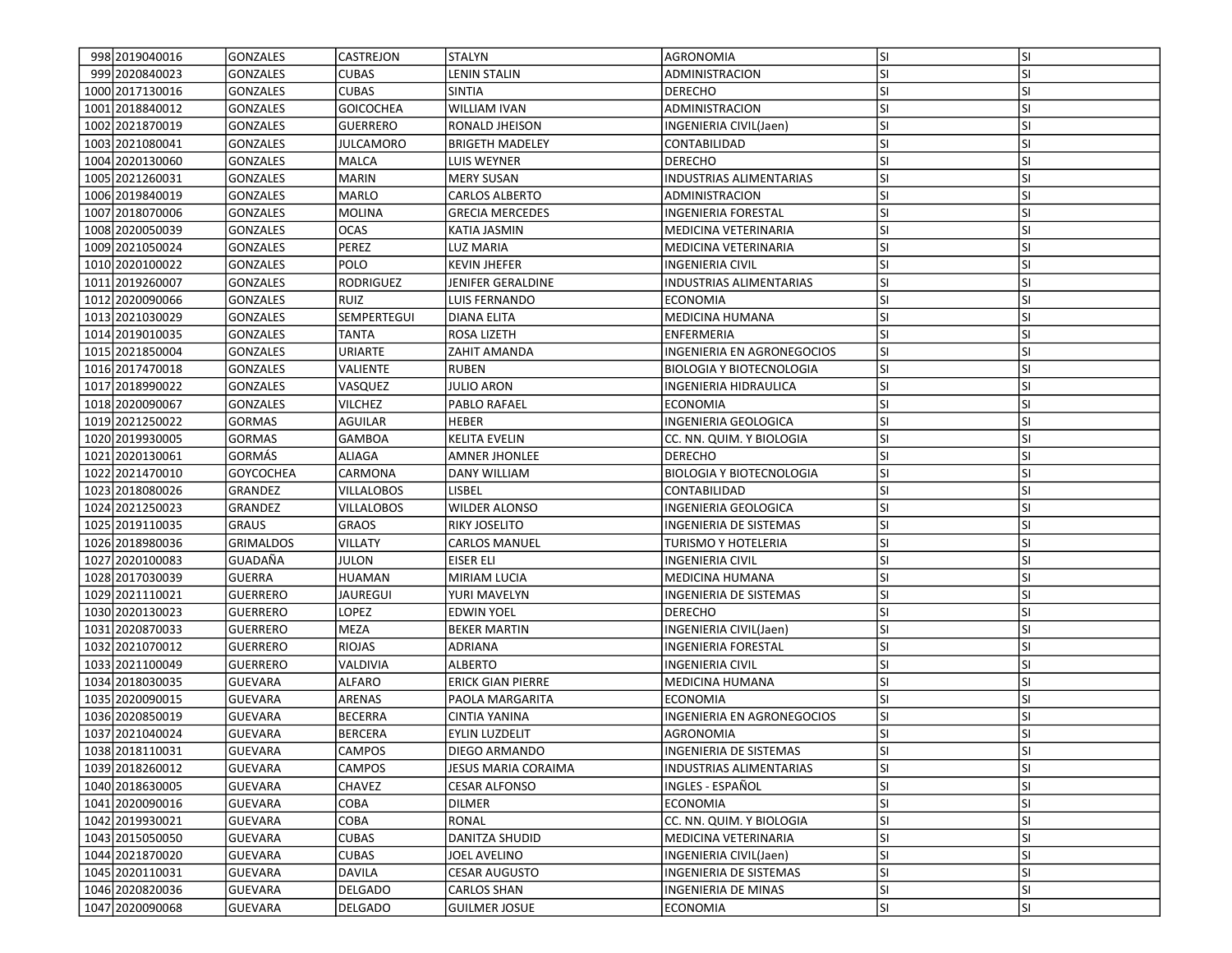| 1048 2020 9400 24 | GUEVARA          | DIAZ             | <b>WILDER</b>              | <b>EDUCACION PRIMARIA</b>         | <b>SI</b> | <b>SI</b> |
|-------------------|------------------|------------------|----------------------------|-----------------------------------|-----------|-----------|
| 1049 2021090032   | <b>GUEVARA</b>   | FERNANDEZ        | FIORELA ELIZABETH          | <b>ECONOMIA</b>                   | SI        | SI        |
| 1050 2020840026   | <b>GUEVARA</b>   | <b>JULCA</b>     | <b>ROGER MANUEL</b>        | ADMINISTRACION                    | SI        | SI        |
| 1051 2021630016   | <b>GUEVARA</b>   | LEIVA            | <b>ANA MARICELI</b>        | INGLES - ESPAÑOL                  | SI        | SI        |
| 1052 2019 090051  | <b>GUEVARA</b>   | LOPEZ            | LESLY YARACELI             | <b>ECONOMIA</b>                   | lsı       | SI        |
| 1053 2020290007   | <b>GUEVARA</b>   | PARDO            | <b>HUGO ALEXIS</b>         | <b>INGENIERIA FORESTAL (Jaen)</b> | SI        | SI        |
| 1054 2020 870006  | <b>GUEVARA</b>   | <b>PUELLES</b>   | JHON ANDERSON              | INGENIERIA CIVIL(Jaen)            | SI        | SI        |
| 1055 2019 630022  | <b>GUEVARA</b>   | RODRIGUEZ        | <b>MARLIT JANET</b>        | INGLES - ESPAÑOL                  | SI        | SI        |
| 1056 2021090034   | <b>GUEVARA</b>   | SANTILLAN        | <b>FRANK JEFERSON</b>      | ECONOMIA                          | SI        | SI        |
| 1057 2017070055   | <b>GUEVARA</b>   | SAUCEDO          | <b>ANTONY MARCOS</b>       | <b>INGENIERIA FORESTAL</b>        | SI        | SI        |
| 1058 2021260032   | <b>GUEVARA</b>   | SILVA            | liseth                     | INDUSTRIAS ALIMENTARIAS           | SI        | SI        |
| 1059 2018110009   | <b>GUEVARA</b>   | VASQUEZ          | <b>EBERLIN CESAR</b>       | INGENIERIA DE SISTEMAS            | SI        | SI        |
| 1060 2021870021   | <b>GUEVARA</b>   | VASQUEZ          | <b>EINER IVAN</b>          | INGENIERIA CIVIL(Jaen)            | SI        | SI        |
| 1061 2019 020032  | <b>GUEVARA</b>   | VASQUEZ          | LESLY ERLITH               | <b>OBSTETRICIA</b>                | SI        | SI        |
| 1062 2018100025   | <b>GUILLEN</b>   | BASAURI          | PIERO ALEXANDER            | INGENIERIA CIVIL                  | SI        | SI        |
| 1063 2021120020   | <b>GUTIERREZ</b> | BARBOZA          | ANGHELO JHAIR              | SOCIOLOGIA                        | SI        | SI        |
| 1064 2019 2600 34 | <b>GUTIERREZ</b> | <b>BARDALES</b>  | SARA ISABEL                | INDUSTRIAS ALIMENTARIAS           | SI        | SI        |
| 1065 2019050008   | <b>GUTIERREZ</b> | <b>GALINDOS</b>  | JUSTITA JHARED             | MEDICINA VETERINARIA              | SI        | SI        |
| 1066 2019 040018  | <b>GUTIERREZ</b> | <b>HUINGO</b>    | <b>ALEXANDER</b>           | <b>AGRONOMIA</b>                  | SI        | SI        |
| 1067 2019400022   | <b>GUTIERREZ</b> | <b>HUMAN</b>     | <b>JHERSON DENIS</b>       | LENGUAJE Y LITERATURA             | SI        | SI        |
| 1068 2019 840069  | <b>GUTIERREZ</b> | LEON             | <b>JHADIRA TATIANA</b>     | ADMINISTRACION                    | SI        | SI        |
| 1069 2020 1100 32 | <b>GUTIERREZ</b> | SANCHEZ          | ANGEL ABRAHAM              | INGENIERIA DE SISTEMAS            | SI        | SI        |
| 1070 20170 20031  | <b>GUTIERREZ</b> | SILVA            | LEYDI DIANA                | OBSTETRICIA                       | SI        | SI        |
| 1071 2021840047   | <b>GUTIERREZ</b> | VASQUEZ          | <b>GABRIELA MERCEDES</b>   | ADMINISTRACION                    | SI        | SI        |
| 1072 2018090056   | <b>GUTTY</b>     | DE LA CRUZ       | <b>ELKY LEONARDO</b>       | <b>ECONOMIA</b>                   | SI        | SI        |
| 1073 2020010031   | <b>GUZMAN</b>    | ARRIBASPLATA     | ENMA ALESSANDRA            | <b>ENFERMERIA</b>                 | SI        | SI        |
| 1074 2021050025   | <b>HERAS</b>     | CHAVEZ           | MIGUEL ANGEL               | MEDICINA VETERINARIA              | SI        | SI        |
| 1075 2019 260035  | <b>HERAS</b>     | CHUQUIRUNA       | SONIA                      | <b>INDUSTRIAS ALIMENTARIAS</b>    | SI        | SI        |
| 1076 2019 2900 24 | HEREDIA          | PARRAGUEZ        | YASURI LUCILA              | INGENIERIA FORESTAL (Jaen)        | SI        | SI        |
| 1077 2020090017   | <b>HERNANDEZ</b> | <b>BARRANTES</b> | <b>ADRICH RENAN</b>        | ECONOMIA                          | lsı       | SI        |
| 1078 2016020024   | HERNANDEZ        | CADENAS          | LESLY YHOANA LYNNE         | OBSTETRICIA                       | <b>SI</b> | SI        |
| 1079 2017050015   | <b>HERNANDEZ</b> | COBA             | <b>ANTONY JHAIR</b>        | MEDICINA VETERINARIA              | SI        | SI        |
| 1080 2018930020   | <b>HERNANDEZ</b> | <b>DIAZ</b>      | <b>HILTON VALENTIN</b>     | CC. NN. QUIM. Y BIOLOGIA          | SI        | SI        |
| 1081 2016 1300 19 | <b>HERNANDEZ</b> | <b>DIAZ</b>      | <b>ROYNER FRAN</b>         | <b>DERECHO</b>                    | <b>SI</b> | SI        |
| 1082 2019040020   | HERNANDEZ        | <b>GAMARRA</b>   | <b>DARWIN</b>              | AGRONOMIA                         | SI        | SI        |
| 1083 2019 030035  | <b>HERNANDEZ</b> | HERNANDEZ        | JENNER NICOLAS             | MEDICINA HUMANA                   | SI        | SI        |
| 1084 2020 1300 62 | HERNANDEZ        | HERNANDEZ        | SAIRA MELISA JASMIN        | <b>DERECHO</b>                    | SI        | SI        |
| 1085 2015 1200 27 | <b>HERNANDEZ</b> | MESTANZA         | DAIRITH JULISA             | SOCIOLOGIA                        | SI        | SI        |
| 1086 2019080024   | HERNANDEZ        | <b>MONSEFU</b>   | <b>CARINA MARISELA</b>     | CONTABILIDAD                      | SI        | SI        |
| 1087 2020250021   | <b>HERNANDEZ</b> | ORTIZ            | <b>CHRISTIAN GIANMARCO</b> | INGENIERIA GEOLOGICA              | SI        | SI        |
| 1088 2020060014   | <b>HERNANDEZ</b> | <b>QUIROZ</b>    | <b>ISAAC ISMAEL</b>        | INGENIERIA ZOOTECNISTA            | lsı       | ΙSΙ       |
| 1089 2020 2500 22 | <b>HERNANDEZ</b> | <b>ROMERO</b>    | <b>ERICK YELTSON</b>       | INGENIERIA GEOLOGICA              | SI        | SI        |
| 1090 2019100015   | <b>HERNANDEZ</b> | ROMERO           | RICHARD                    | <b>INGENIERIA CIVIL</b>           | SI        | SI        |
| 1091 2020090069   | HERNANDEZ        | SANCHEZ          | <b>ROBERT HANS</b>         | <b>ECONOMIA</b>                   | <b>SI</b> | SI        |
| 1092 2020030007   | <b>HERNANDEZ</b> | SUAREZ           | DAYANA LUDEYVY             | MEDICINA HUMANA                   | SI        | SI        |
| 1093 2018 070034  | <b>HERNANDEZ</b> | VEGA             | <b>MARLON MARTIN</b>       | INGENIERIA FORESTAL               | SI        | SI        |
| 1094 2021040025   | <b>HERNANDEZ</b> | <b>VENTURA</b>   | <b>MOISES</b>              | AGRONOMIA                         | SI        | SI        |
| 1095 2019130001   | <b>HERNANDEZ</b> | <b>VIGO</b>      | JOAQUIN ALBERTO            | <b>DERECHO</b>                    | <b>SI</b> | SI        |
| 1096 2019 1300 61 | <b>HERNANDEZ</b> | VILLENA          | NICOLL ANTHUANET           | <b>DERECHO</b>                    | <b>SI</b> | <b>SI</b> |
| 1097 2021100051   | HERRERA          | ALCANTARA        | <b>MILY KATHIA</b>         | <b>INGENIERIA CIVIL</b>           | SI        | SI        |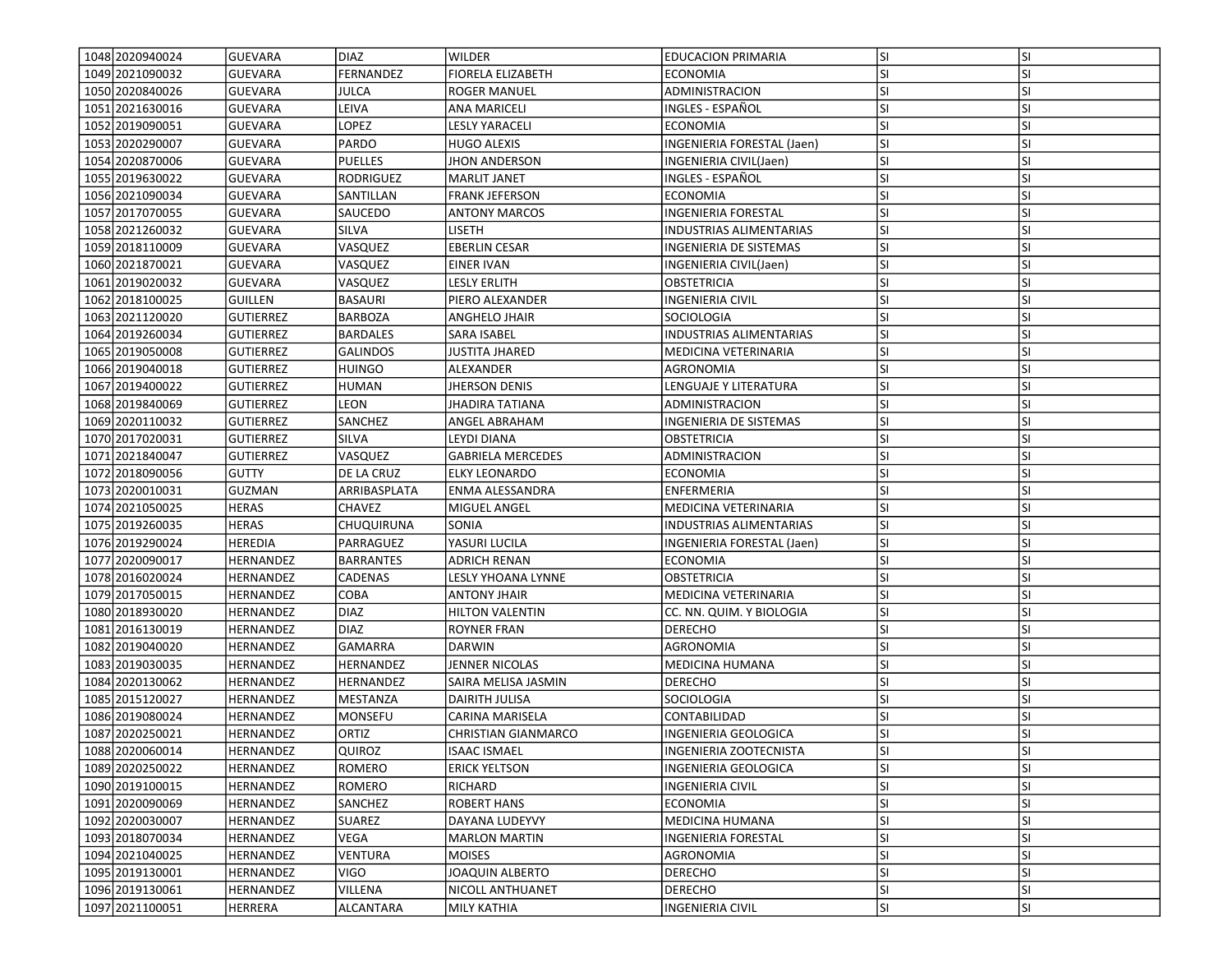| 1098 2021990018   | <b>HERRERA</b> | AREVALO          | DIEGO ALEXANDER                 | INGENIERIA HIDRAULICA          | lsı       | <b>SI</b> |
|-------------------|----------------|------------------|---------------------------------|--------------------------------|-----------|-----------|
| 1099 2019 080077  | <b>HERRERA</b> | CARRASCO         | <b>DEYSI</b>                    | CONTABILIDAD                   | <b>SI</b> | SI        |
| 1100 2019 070010  | <b>HERRERA</b> | CASTREJON        | <b>DIANA MAYULI</b>             | INGENIERIA FORESTAL            | lsı       | <b>SI</b> |
| 1101 2019 050039  | <b>HERRERA</b> | <b>CHAVEZ</b>    | <b>CARLOS JHANPIER</b>          | MEDICINA VETERINARIA           | lsı       | <b>SI</b> |
| 1102 2020100027   | <b>HERRERA</b> | CHAVEZ           | <b>DIEGO FERNANDO</b>           | <b>INGENIERIA CIVIL</b>        | lsı       | <b>SI</b> |
| 1103 2020080019   | HERRERA        | <b>DIAZ</b>      | YHERLY LISSETH                  | CONTABILIDAD                   | lsı       | <b>SI</b> |
| 1104 2020090070   | <b>HERRERA</b> | EDQUEN           | YENI LISET                      | <b>ECONOMIA</b>                | <b>SI</b> | <b>SI</b> |
| 1105 2017030009   | HERRERA        | <b>FLORES</b>    | <b>BELKIS JHACARY JHENIFFER</b> | <b>MEDICINA HUMANA</b>         | <b>SI</b> | <b>SI</b> |
| 1106 2019010009   | HERRERA        | HERRERA          | JEINER                          | ENFERMERIA                     | <b>SI</b> | <b>SI</b> |
| 1107 2019820033   | <b>HERRERA</b> | <b>HUAMAN</b>    | <b>LUIS ALBERTO</b>             | INGENIERIA DE MINAS            | <b>SI</b> | <b>SI</b> |
| 1108 2020090071   | HERRERA        | <b>INFANTE</b>   | <b>CRISTHYAN ANDREE</b>         | <b>ECONOMIA</b>                | lsı       | <b>SI</b> |
| 1109 2020 2500 55 | <b>HERRERA</b> | <b>INFANTE</b>   | <b>DEIMER JHINET</b>            | INGENIERIA GEOLOGICA           | lsı       | <b>SI</b> |
| 1110 20218 20022  | HERRERA        | LEON             | <b>EULER GUSTAVO</b>            | INGENIERIA DE MINAS            | <b>SI</b> | <b>SI</b> |
| 1111 2021 8700 23 | <b>HERRERA</b> | <b>LLATAS</b>    | <b>ELVIS</b>                    | INGENIERIA CIVIL(Jaen)         | <b>SI</b> | <b>SI</b> |
| 1112 2020050040   | HERRERA        | <b>MANRIQUE</b>  | JOHANA DANUSKA                  | MEDICINA VETERINARIA           | <b>SI</b> | <b>SI</b> |
| 1113 2021100053   | HERRERA        | ROMERO           | <b>EMERSON ALEXANDER</b>        | INGENIERIA CIVIL               | <b>SI</b> | SI        |
| 1114 2021030030   | <b>HERRERA</b> | ROMERO           | <b>GERARDO LENNYN</b>           | MEDICINA HUMANA                | <b>SI</b> | <b>SI</b> |
| 1115 2018030036   | <b>HERRERA</b> | <b>TARRILLO</b>  | <b>KEIMER ENGELS</b>            | MEDICINA HUMANA                | SI        | <b>SI</b> |
| 1116 2020840029   | <b>HERRERA</b> | <b>TUMPAY</b>    | ABEL DAVID                      | ADMINISTRACION                 | lsı       | <b>SI</b> |
| 1117 2020640020   | <b>HIDRUGO</b> | MENDOZA          | <b>JHEYSSON ALDAIR</b>          | MATEMATICA Y FISICA            | SI.       | <b>SI</b> |
| 1118 2021110023   | HOYOS          | CARRERA          | DIEGO D'ALESSANDRO              | INGENIERIA DE SISTEMAS         | <b>SI</b> | <b>SI</b> |
| 1119 2021 1200 22 | HUACCHA        | CARDENAS         | <b>MARY ARELI</b>               | SOCIOLOGIA                     | <b>SI</b> | <b>SI</b> |
| 1120 2020 6300 24 | HUACCHA        | Crisologo        | ALEX ENRIQUE                    | INGLES - ESPAÑOL               | SI.       | <b>SI</b> |
| 1121 2018400024   | HUACCHA        | CUEVA            | IRMA                            | LENGUAJE Y LITERATURA          | lsı       | <b>SI</b> |
| 1122 2020080068   | HUACCHA        | <b>DIAZ</b>      | EVELIN CATIA                    | CONTABILIDAD                   | lsı       | <b>SI</b> |
| 1123 2021010021   | HUACCHA        | <b>FERNANDEZ</b> | <b>DORIS LISBETH</b>            | ENFERMERIA                     | lsı       | <b>SI</b> |
| 1124 2017110010   | HUACCHA        | RAICO            | RUL IVAN                        | <b>INGENIERIA DE SISTEMAS</b>  | <b>SI</b> | <b>SI</b> |
| 1125 2021280026   | <b>HUACCHA</b> | SANCHEZ          | <b>CINTHIA KATHERINE</b>        | ENFERMERIA (JAEN)              | <b>SI</b> | <b>SI</b> |
| 1126 2018 040 048 | HUACCHA        | SANGAY           | JAVIER                          | AGRONOMIA                      | <b>SI</b> | <b>SI</b> |
| 1127 2018090016   | HUACCHA        | TAFUR            | <b>FRANKLIN DANIEL</b>          | ECONOMIA                       | <b>SI</b> | <b>SI</b> |
| 1128 2020040048   | <b>HUAMAN</b>  | ACUÑA            | <b>SUSY ARAQUELI</b>            | AGRONOMIA                      | <b>SI</b> | <b>SI</b> |
| 1129 2021050027   | <b>HUAMAN</b>  | <b>BECERRA</b>   | <b>JHOSELIN TERESITA</b>        | MEDICINA VETERINARIA           | lsı       | <b>SI</b> |
| 1130 2020 100085  | <b>HUAMAN</b>  | <b>CAMPOS</b>    | <b>JOSE CARLOS</b>              | <b>INGENIERIA CIVIL</b>        | lsı       | <b>SI</b> |
| 1131 2018090059   | <b>HUAMAN</b>  | CARDENAS         | YESICA NATALY                   | <b>ECONOMIA</b>                | <b>SI</b> | <b>SI</b> |
| 1132 2018 820008  | <b>HUAMAN</b>  | CARRASCO         | <b>ANTHONY MANUEL</b>           | INGENIERIA DE MINAS            | <b>SI</b> | <b>SI</b> |
| 1133 2018090017   | HUAMAN         | CHAVEZ           | EDGAR                           | <b>ECONOMIA</b>                | <b>SI</b> | <b>SI</b> |
| 1134 2019 2600 36 | HUAMAN         | CHUNQUI          | LUZ MARIA                       | <b>INDUSTRIAS ALIMENTARIAS</b> | SI.       | SI        |
| 1135 2018030037   | HUAMAN         | CHUQUIRUNA       | CINTHIA KELLY                   | MEDICINA HUMANA                | SI.       | <b>SI</b> |
| 1136 2019 250041  | <b>HUAMAN</b>  | <b>CIEZA</b>     | LUIS ALEXANDER                  | INGENIERIA GEOLOGICA           | SI        | <b>SI</b> |
| 1137 2020 9400 25 | <b>HUAMAN</b>  | <b>CORREA</b>    | <b>ANA SOLEDAD</b>              | <b>EDUCACION PRIMARIA</b>      | SI        | <b>SI</b> |
| 1138 2019 130002  | HUAMAN         | CORTEZ           | <b>TATIANA LIZBETH</b>          | <b>DERECHO</b>                 | SI.       | ΙSΙ       |
| 1139 2020 1300 63 | HUAMAN         | <b>COTRINA</b>   | DANOOSKA ISABEL                 | <b>DERECHO</b>                 | lsı       | <b>SI</b> |
| 1140 2019 110039  | <b>HUAMAN</b>  | CRUZADO          | JHAZMIN LEIDY                   | INGENIERIA DE SISTEMAS         | SI.       | SI        |
| 1141 2017050017   | <b>HUAMAN</b>  | CUENCA           | RUTH BERANIA                    | MEDICINA VETERINARIA           | SI.       | SI        |
| 1142 2018040049   | HUAMAN         | <b>DILAS</b>     | LILIANA MARIBEL                 | AGRONOMIA                      | SI.       | <b>SI</b> |
| 1143 2014 8200 21 | <b>HUAMAN</b>  | <b>DURAND</b>    | <b>FREDDY HOWARD</b>            | <b>INGENIERIA DE MINAS</b>     | <b>SI</b> | SI        |
| 1144 2017130069   | HUAMAN         | <b>DURAND</b>    | <b>KAREN MISHEL</b>             | <b>DERECHO</b>                 | <b>SI</b> | <b>SI</b> |
| 1145 2020130064   | <b>HUAMAN</b>  | <b>ESCOBAR</b>   | JHENIFER MIRELLA                | <b>DERECHO</b>                 | SI.       | <b>SI</b> |
| 1146 2018130066   | <b>HUAMAN</b>  | ESPINOZA         | <b>KATHERINE WORMLY</b>         | <b>DERECHO</b>                 | <b>SI</b> | SI        |
| 1147 2021110024   | <b>HUAMAN</b>  | <b>FLORIAN</b>   | <b>DIANA LIZETH</b>             | <b>INGENIERIA DE SISTEMAS</b>  | SI.       | SI        |
|                   |                |                  |                                 |                                |           |           |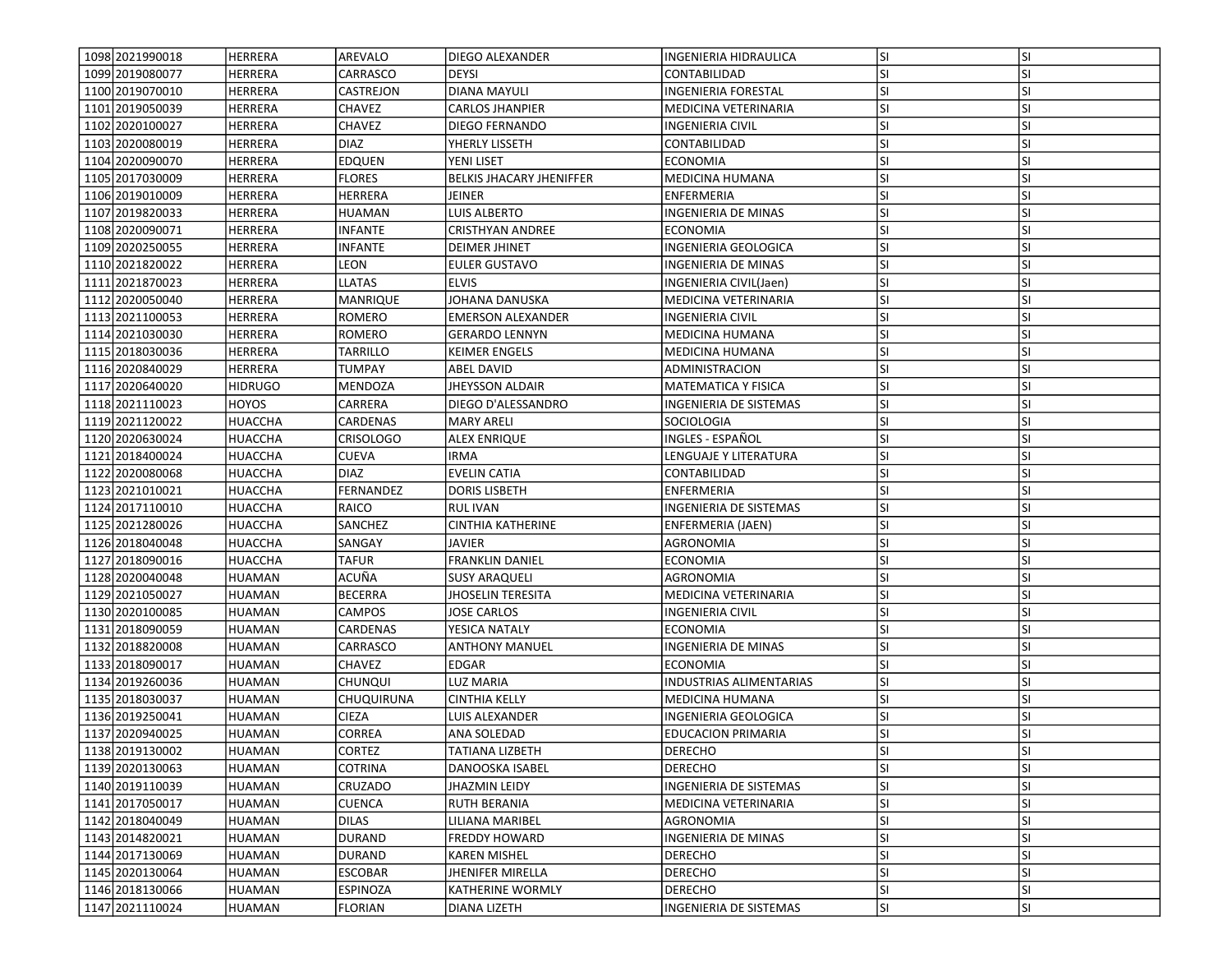| 1148 2021030031   | HUAMAN           | <b>FLORIAN</b>   | <b>JORGE LUIS</b>                            | <b>MEDICINA HUMANA</b>                     | lsı              | <b>SI</b> |
|-------------------|------------------|------------------|----------------------------------------------|--------------------------------------------|------------------|-----------|
| 1149 2020840068   | <b>HUAMAN</b>    | <b>GOICOCHEA</b> | <b>VIERY JHAIR</b>                           | ADMINISTRACION                             | SI.              | SI        |
| 1150 2018630031   | HUAMAN           | GUADAÑA          | <b>THALIA ADELIX</b>                         | INGLES - ESPAÑOL                           | lsı              | <b>SI</b> |
| 1151 2021080048   | <b>HUAMAN</b>    | <b>GUTIERREZ</b> | <b>ROSMERY</b>                               | CONTABILIDAD                               | lsı              | <b>SI</b> |
| 1152 2021090039   |                  | <b>HERNANDEZ</b> |                                              |                                            |                  | <b>SI</b> |
|                   | <b>HUAMAN</b>    |                  | <b>FRANK JONEL</b><br><b>MILAGROS ANABEL</b> | <b>ECONOMIA</b><br>INDUSTRIAS ALIMENTARIAS | <b>SI</b><br>lsı | <b>SI</b> |
| 1153 2021260034   | HUAMAN           | <b>HUAMAN</b>    |                                              |                                            |                  |           |
| 1154 2015 130096  | HUAMAN           | <b>INFANTE</b>   | MELVA                                        | <b>DERECHO</b>                             | <b>SI</b>        | <b>SI</b> |
| 1155 2021980024   | HUAMAN           | JAMBO            | ADELI                                        | TURISMO Y HOTELERIA                        | <b>SI</b>        | <b>SI</b> |
| 1156 2019080078   | <b>HUAMAN</b>    | JAMBO            | LUCI ANABEL                                  | CONTABILIDAD                               | <b>SI</b>        | <b>SI</b> |
| 1157 2005040087   | HUAMAN           | <b>LUCANO</b>    | <b>JULIO CESAR</b>                           | <b>AGRONOMIA</b>                           | <b>SI</b>        | <b>SI</b> |
| 1158 2020080022   | HUAMAN           | LUCANO           | LILI FIORELA                                 | CONTABILIDAD                               | lsı              | <b>SI</b> |
| 1159 2021130038   | <b>HUAMAN</b>    | <b>MARIN</b>     | <b>KELLY KAROL PATRICIA</b>                  | <b>DERECHO</b>                             | <b>SI</b>        | <b>SI</b> |
| 1160 2017030010   | HUAMAN           | <b>MEDINA</b>    | <b>KEVIN ARNOLD</b>                          | MEDICINA HUMANA                            | <b>SI</b>        | <b>SI</b> |
| 1161 2020250056   | <b>HUAMAN</b>    | <b>MENDO</b>     | RENZO EDUARDO                                | INGENIERIA GEOLOGICA                       | SI               | SI        |
| 1162 2020990027   | <b>HUAMAN</b>    | MESTANZA         | <b>CRISTIAN ARTURO</b>                       | INGENIERIA HIDRAULICA                      | <b>SI</b>        | <b>SI</b> |
| 1163 2020930003   | <b>HUAMAN</b>    | MORENO           | YAMELI                                       | CC. NN. QUIM. Y BIOLOGIA                   | SI.              | SI        |
| 1164 2016400024   | <b>HUAMAN</b>    | MOSQUERA         | <b>NALDA ELITA</b>                           | LENGUAJE Y LITERATURA                      | <b>SI</b>        | <b>SI</b> |
| 1165 2019090014   | <b>HUAMAN</b>    | <b>MURGA</b>     | JOEL                                         | <b>ECONOMIA</b>                            | lsı              | <b>SI</b> |
| 1166 2018 250008  | <b>HUAMAN</b>    | <b>MURGA</b>     | LUIS ALONSO                                  | INGENIERIA GEOLOGICA                       | lsı              | <b>SI</b> |
| 1167 2020 100029  | <b>HUAMAN</b>    | ORRILLO          | <b>JUAN ALBERTO</b>                          | <b>INGENIERIA CIVIL</b>                    | SI.              | <b>SI</b> |
| 1168 2016040025   | <b>HUAMAN</b>    | PEREZ            | <b>PATROCINIO</b>                            | AGRONOMIA                                  | <b>SI</b>        | <b>SI</b> |
| 1169 2018820031   | <b>HUAMAN</b>    | QUISPE           | <b>WILMER AUGUSTO</b>                        | INGENIERIA DE MINAS                        | <b>SI</b>        | <b>SI</b> |
| 1170 2020110033   | HUAMAN           | <b>REYES</b>     | <b>MARCO HUMBERTO</b>                        | INGENIERIA DE SISTEMAS                     | SI.              | SI        |
| 1171 2020090020   | HUAMAN           | <b>ROJAS</b>     | EVELIN YOLANDA                               | ECONOMIA                                   | lsı              | <b>SI</b> |
| 1172 2017090059   | <b>HUAMAN</b>    | SALAZAR          | DIANA LIZBETH                                | <b>ECONOMIA</b>                            | <b>SI</b>        | <b>SI</b> |
| 1173 2019060045   | HUAMAN           | TEJADA           | <b>NANCY CESIBETH</b>                        | INGENIERIA ZOOTECNISTA                     | lsı              | <b>SI</b> |
| 1174 2015 050053  | HUAMAN           | <b>TERRONES</b>  | <b>NILTON ELBERLIN</b>                       | MEDICINA VETERINARIA                       | SI.              | <b>SI</b> |
| 1175 2020130024   | <b>HUAMAN</b>    | VASQUEZ          | YOHANA LISSETH                               | <b>DERECHO</b>                             | <b>SI</b>        | <b>SI</b> |
| 1176 2021400017   | HUAMAN           | ZAVALETA         | <b>MELVIN</b>                                | LENGUAJE Y LITERATURA                      | <b>SI</b>        | SI        |
| 1177 2019 840072  | HUAMANJULCA      | GARAY            | SOFIA MAGALY                                 | ADMINISTRACION                             | SI.              | <b>SI</b> |
| 1178 2020 120009  | HUANAMBAL        | <b>SEGURA</b>    | <b>CLARISA</b>                               | SOCIOLOGIA                                 | <b>SI</b>        | <b>SI</b> |
| 1179 2021400018   | HUANGAL          | CARMONA          | <b>CRISTHIAN JOSE</b>                        | LENGUAJE Y LITERATURA                      | lsı              | <b>SI</b> |
| 1180 2019 6300 25 | <b>HUANGAL</b>   | SANCHEZ          | RITA DANIELA                                 | INGLES - ESPAÑOL                           | lsı              | <b>SI</b> |
| 1181 2020 820016  | HUARIPATA        | <b>CHILON</b>    | <b>JHOVER</b>                                | INGENIERIA DE MINAS                        | <b>SI</b>        | <b>SI</b> |
| 1182 2015 050054  | <b>HUARIPATA</b> | COA              | <b>CHEZIRA SANTOS</b>                        | MEDICINA VETERINARIA                       | lsı              | <b>SI</b> |
| 1183 2019 070 034 | HUARIPATA        | COA              | LALESKA ROSHEL                               | INGENIERIA FORESTAL                        | <b>SI</b>        | SI        |
| 1184 2020 8200 37 | <b>HUARIPATA</b> | CORTEZ           | VICTOR MANUEL                                | INGENIERIA DE MINAS                        | SI.              | SI        |
| 1185 2018 070 036 | HUARIPATA        | <b>GARCIA</b>    | LESLY ESTEFANY                               | INGENIERIA FORESTAL                        | SI.              | SI        |
| 1186 2020630025   | <b>HUARIPATA</b> | <b>GUTIERREZ</b> | ARACELLY PAOLA                               | INGLES - ESPAÑOL                           | <b>SI</b>        | <b>SI</b> |
| 1187 2020020031   | <b>HUARIPATA</b> | <b>GUTIERREZ</b> | <b>KATHERINE NIKOL</b>                       | <b>OBSTETRICIA</b>                         | lsı              | <b>SI</b> |
| 1188 2019 250042  | HUARIPATA        | LOPEZ            | LOIS JASON                                   | INGENIERIA GEOLOGICA                       | lsı              | ΙSΙ       |
| 1189 2021980025   |                  |                  | <b>DANIELA LUCIA</b>                         |                                            | lsı              | <b>SI</b> |
|                   | <b>HUARIPATA</b> | MEGO             |                                              | TURISMO Y HOTELERIA                        |                  |           |
| 1190 2020080069   | <b>HUARIPATA</b> | <b>MINCHAN</b>   | <b>CATHIA NATHALY</b>                        | CONTABILIDAD                               | SI.              | SI        |
| 1191 2020980038   | <b>HUARIPATA</b> | MUÑOZ            | DARY BARUCH                                  | TURISMO Y HOTELERIA                        | SI.              | SI        |
| 1192 2016040027   | HUARIPATA        | PALACIOS         | <b>SEGUNDO ISAIAS</b>                        | AGRONOMIA                                  | SI.              | <b>SI</b> |
| 1193 2020060048   | <b>HUARIPATA</b> | QUILICHE         | ELIX RONALDO                                 | INGENIERIA ZOOTECNISTA                     | <b>SI</b>        | SI        |
| 1194 2019090053   | <b>HUARIPATA</b> | QUINCHO          | ANACRISTINA DASHELY                          | <b>ECONOMIA</b>                            | <b>SI</b>        | <b>SI</b> |
| 1195 2014130077   | <b>HUARIPATA</b> | QUINCHO          | <b>JIORLLY JORGE</b>                         | <b>DERECHO</b>                             | <b>SI</b>        | <b>SI</b> |
| 1196 2020020004   | <b>HUARIPATA</b> | RODRIGUEZ        | <b>ANALI ESPERANZA</b>                       | <b>OBSTETRICIA</b>                         | SI.              | SI        |
| 1197 2017040013   | <b>HUARIPATA</b> | SANGAY           | <b>JHUNIOR</b>                               | AGRONOMIA                                  | SI.              | SI        |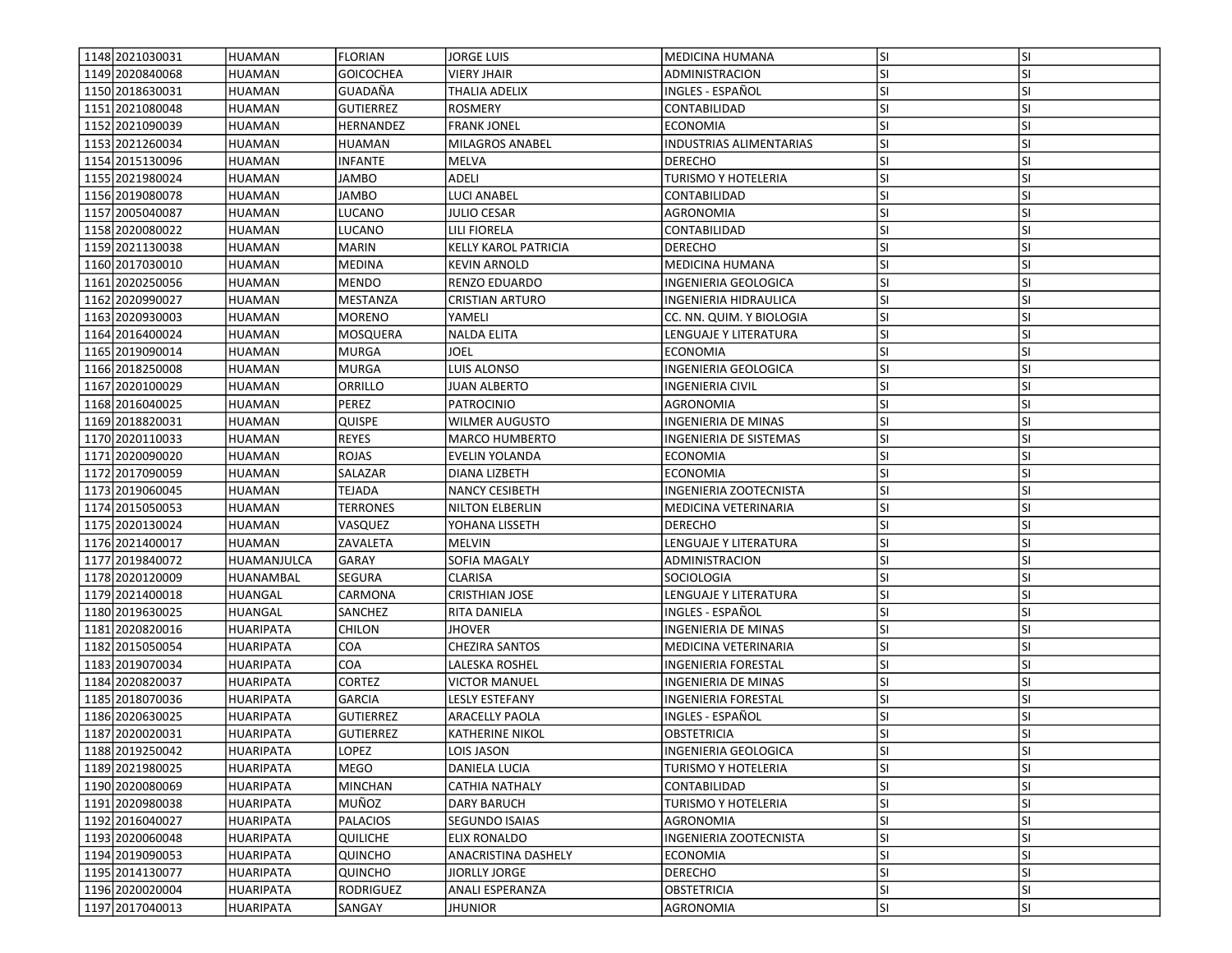| 1198 2019 840073<br>1199 2017030040 | <b>HUARIPATA</b><br><b>HUARIPATA</b> | SANGAY<br>YOPLA   | <b>LUZ ANAYELI</b><br>MARIBEL | ADMINISTRACION<br><b>MEDICINA HUMANA</b> | lsı<br><b>SI</b> | <b>SI</b><br>SI |
|-------------------------------------|--------------------------------------|-------------------|-------------------------------|------------------------------------------|------------------|-----------------|
| 1200 2021090040                     | <b>HUATAY</b>                        | <b>RONCAL</b>     | ALICIA GIANELLA               | <b>ECONOMIA</b>                          | lsı              | <b>SI</b>       |
|                                     |                                      |                   |                               |                                          |                  |                 |
| 1201 2021 090041                    | HUAYAN                               | <b>JUAREZ</b>     | KEND STEVEN                   | <b>ECONOMIA</b>                          | lsı              | <b>SI</b>       |
| 1202 2020090073                     | HUAYHUA                              | <b>CONDOR</b>     | LEIDY DIANA                   | <b>ECONOMIA</b>                          | lsı              | <b>SI</b>       |
| 1203 2019100053                     | <b>HUAYHUA</b>                       | PAISIG            | <b>BRENDA EVELYN</b>          | <b>INGENIERIA CIVIL</b>                  | lsı              | <b>SI</b>       |
| 1204 2020020032                     | HUINGO                               | CALUA             | KARLA FIORELA                 | OBSTETRICIA                              | <b>SI</b>        | SI              |
| 1205 2021130039                     | HUMAN                                | <b>HUAMAN</b>     | LEYTER                        | <b>DERECHO</b>                           | <b>SI</b>        | <b>SI</b>       |
| 1206 2020870034                     | <b>HURTADO</b>                       | SILVA             | LUIS FERNANDO                 | INGENIERIA CIVIL(Jaen)                   | <b>SI</b>        | SI              |
| 1207 2021100055                     | <b>IDROGO</b>                        | BUSTAMANTE        | <b>CARLOS FERNANDO</b>        | <b>INGENIERIA CIVIL</b>                  | <b>SI</b>        | <b>SI</b>       |
| 1208 2020 1300 68                   | <b>IDROGO</b>                        | <b>ESTELA</b>     | <b>JORGE LUIS</b>             | <b>DERECHO</b>                           | lsı              | <b>SI</b>       |
| 1209 2021130040                     | <b>IDROGO</b>                        | <b>ESTELA</b>     | LUIS ROBERTO                  | <b>DERECHO</b>                           | SI.              | <b>SI</b>       |
| 1210 2020 2600 39                   | <b>IDROGO</b>                        | <b>GUEVARA</b>    | <b>MARIA VIOLETA</b>          | <b>INDUSTRIAS ALIMENTARIAS</b>           | <b>SI</b>        | <b>SI</b>       |
| 1211 2021 980 026                   | <b>IDROGO</b>                        | SOBERON           | <b>ERLITA MAVEL</b>           | TURISMO Y HOTELERIA                      | SI               | <b>SI</b>       |
| 1212 2020 080071                    | <b>IDRUGO</b>                        | VASQUEZ           | <b>CRISTHIAN FERNANDO</b>     | CONTABILIDAD                             | <b>SI</b>        | <b>SI</b>       |
| 1213 2018090061                     | <b>IGNACIO</b>                       | ROJAS             | <b>GUSTAVO JOSE IVAN</b>      | ECONOMIA                                 | <b>SI</b>        | <b>SI</b>       |
| 1214 2020940026                     | <b>IGNACIO</b>                       | <b>ROJAS</b>      | <b>MELISSA LUCERO</b>         | <b>EDUCACION PRIMARIA</b>                | <b>SI</b>        | <b>SI</b>       |
| 1215 2018030010                     | <b>IGNACIO</b>                       | ROJAS             | SOFIA EKATHERINA              | <b>MEDICINA HUMANA</b>                   | SI               | <b>SI</b>       |
| 1216 2020080072                     | <b>INCIL</b>                         | <b>LUCANO</b>     | RONALD ALEXIS                 | CONTABILIDAD                             | lsı              | <b>SI</b>       |
| 1217 2018 1300 24                   | <b>INFANTE</b>                       | <b>BECERRA</b>    | RICHARD ARNOLD                | <b>DERECHO</b>                           | <b>SI</b>        | <b>SI</b>       |
| 1218 2019 050041                    | <b>INFANTE</b>                       | <b>BUSTAMANTE</b> | DALILA ANABEL                 | <b>MEDICINA VETERINARIA</b>              | SI               | <b>SI</b>       |
| 1219 2016050028                     | <b>INFANTE</b>                       | CERCADO           | <b>DORIS LISET</b>            | <b>MEDICINA VETERINARIA</b>              | <b>SI</b>        | SI              |
| 1220 2021820024                     | <b>INFANTE</b>                       | CHILON            | JHONI JAMILTON                | INGENIERIA DE MINAS                      | SI.              | <b>SI</b>       |
| 1221 2018030038                     | <b>INFANTE</b>                       | FERNANDEZ         | LILIANA ELIZABETH             | MEDICINA HUMANA                          | lsı              | <b>SI</b>       |
| 1222 2020090021                     | <b>INFANTE</b>                       | <b>ISPILCO</b>    | <b>JHEDWIN</b>                | <b>ECONOMIA</b>                          | <b>SI</b>        | <b>SI</b>       |
| 1223 2017080078                     | <b>INFANTE</b>                       | <b>ISPILCO</b>    | <b>ROBERTO</b>                | CONTABILIDAD                             | lsı              | <b>SI</b>       |
| 1224 2018020006                     | <b>INFANTE</b>                       | <b>MARIN</b>      | <b>BRENDA STEFANIE</b>        | OBSTETRICIA                              | <b>SI</b>        | <b>SI</b>       |
| 1225 2018250029                     | <b>INFANTE</b>                       | <b>MENDO</b>      | MILENN DE LOS ANGELES         | INGENIERIA GEOLOGICA                     | <b>SI</b>        | <b>SI</b>       |
| 1226 2019 060012                    | <b>INFANTE</b>                       | POMPA             | MARGARITA                     | INGENIERIA ZOOTECNISTA                   | SI.              | SI              |
| 1227 2019 020009                    | <b>INFANTE</b>                       | VALDIVIA          | TANIA                         | OBSTETRICIA                              | <b>SI</b>        | <b>SI</b>       |
| 1228 2021070014                     | <b>INFANTE</b>                       | VASQUEZ           | <b>DIOGENES</b>               | INGENIERIA FORESTAL                      | <b>SI</b>        | <b>SI</b>       |
| 1229 2019 040 046                   | <b>INFANTE</b>                       | VASQUEZ           | LEYDI MARIELA                 | AGRONOMIA                                | <b>SI</b>        | <b>SI</b>       |
| 1230 2020040012                     | <b>INGA</b>                          | <b>OLANO</b>      | <b>NEYSER</b>                 | AGRONOMIA                                | <b>SI</b>        | <b>SI</b>       |
| 1231 2020840030                     | <b>IPARRAGUIRRE</b>                  | <b>FABIAN</b>     | <b>JOHN ERICK</b>             |                                          | SI.              | <b>SI</b>       |
| 1232 2021040029                     | <b>IRIGOIN</b>                       | <b>CAMPOS</b>     | <b>JOSE DAVID</b>             | ADMINISTRACION<br>AGRONOMIA              | <b>SI</b>        | <b>SI</b>       |
| 1233 2021080049                     |                                      | CHAVEZ            |                               |                                          | <b>SI</b>        | SI              |
|                                     | <b>IRIGOIN</b>                       |                   | JEINER                        | CONTABILIDAD                             |                  |                 |
| 1234 2017060024                     | <b>IRIGOIN</b>                       | CHAVEZ            | <b>WALTER</b>                 | INGENIERIA ZOOTECNISTA                   | <b>SI</b>        | <b>SI</b>       |
| 1235 2021040030                     | <b>IRIGOIN</b>                       | <b>GUEVARA</b>    | <b>BRAYAN OMAR</b>            | AGRONOMIA                                | <b>SI</b>        | <b>SI</b>       |
| 1236 2021400021                     | irigoin                              | <b>GUEVARA</b>    | <b>NANCY MARDELI</b>          | <b>LENGUAJE Y LITERATURA</b>             | SI               | <b>SI</b>       |
| 1237 2016990023                     | <b>IRIGOIN</b>                       | <b>IDROGO</b>     | YANY CARMEN                   | INGENIERIA HIDRAULICA                    | SI               | <b>SI</b>       |
| 1238 2021250026                     | <b>IRIGOIN</b>                       | <b>SANCHEZ</b>    | YORLI RICHARD                 | INGENIERIA GEOLOGICA                     | lsı              | ΙSΙ             |
| 1239 2020 020033                    | <b>ISHPILCO</b>                      | CASAS             | YESSICA ELIZABETH             | <b>OBSTETRICIA</b>                       | lsı.             | <b>SI</b>       |
| 1240 2017100066                     | <b>ISHPILCO</b>                      | CHUQUIMANGO       | <b>NOE</b>                    | <b>INGENIERIA CIVIL</b>                  | SI.              | SI              |
| 1241 2019400026                     | <b>ISHPILCO</b>                      | <b>INFANTE</b>    | <b>ALEX WALDIR</b>            | LENGUAJE Y LITERATURA                    | <b>SI</b>        | SI              |
| 1242 2017990026                     | <b>ISPILCO</b>                       | CHUQUIMANGO       | <b>JOSE VIVIANO</b>           | INGENIERIA HIDRAULICA                    | SI.              | SI              |
| 1243 2020260041                     | <b>ISPILCO</b>                       | <b>JULCAMORO</b>  | <b>GINO MICHAEL</b>           | INDUSTRIAS ALIMENTARIAS                  | <b>SI</b>        | <b>SI</b>       |
| 1244 2019 0800 26                   | <b>ISPILCO</b>                       | JULCAMORO         | <b>HENRRY YONEL</b>           | CONTABILIDAD                             | <b>SI</b>        | SI              |
| 1245 2020280029                     | <b>IZQUIERDO</b>                     | PEÑA              | <b>BRITHNEY KIARA</b>         | <b>ENFERMERIA (JAEN)</b>                 | <b>SI</b>        | <b>SI</b>       |
| 1246 2021100057                     | <b>IZQUIERDO</b>                     | <b>RAVINES</b>    | <b>ANA BELEN</b>              | INGENIERIA CIVIL                         | SI.              | SI              |
| 1247 2018030040                     | <b>IZQUIERDO</b>                     | RAVINES           | SAMANTHA MISHELLE             | MEDICINA HUMANA                          | SI.              | SI              |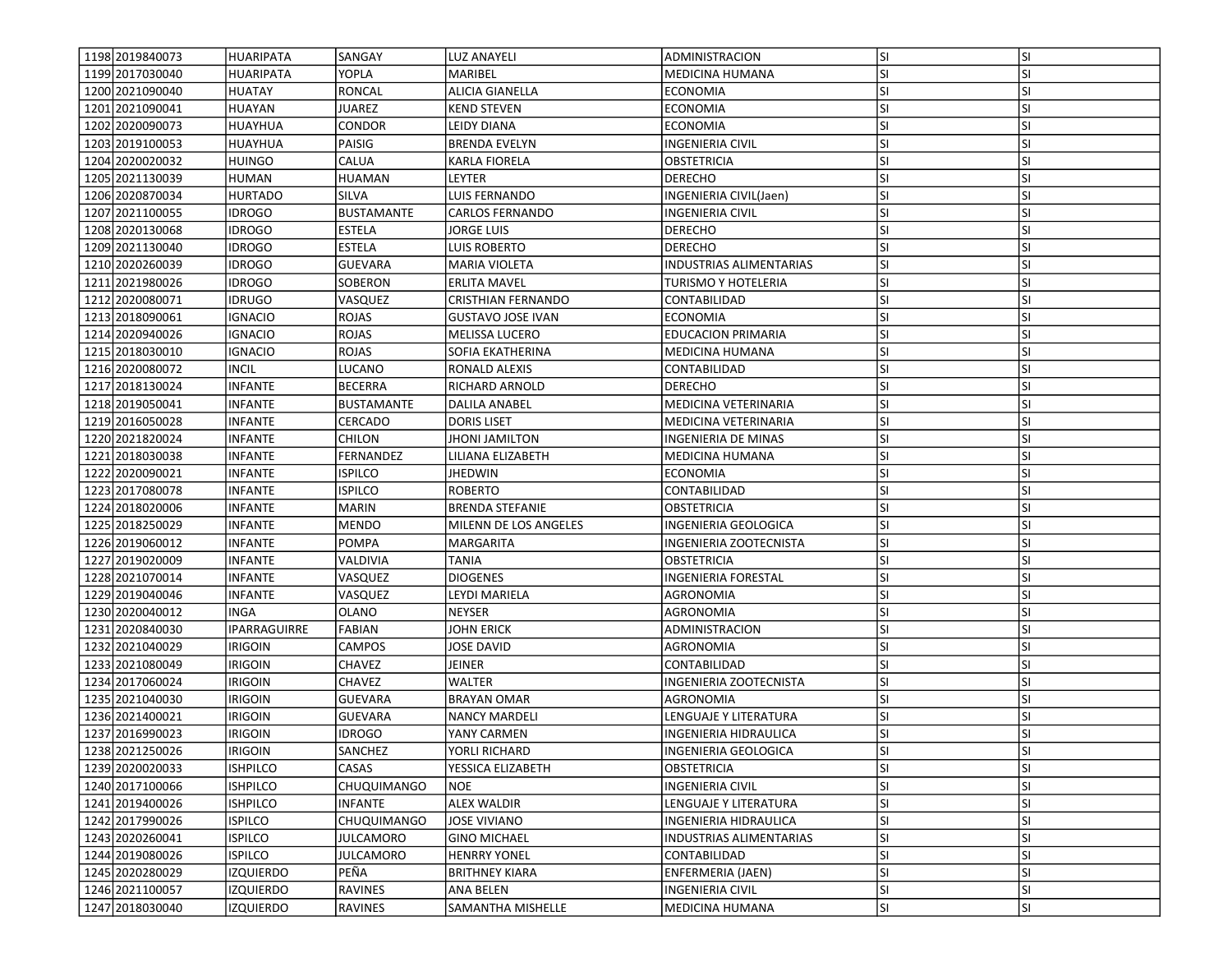| 1248 2020 930004  | IZQUIERDO        | <b>RIOS</b>       | <b>BRUNO DANILO</b>      | CC. NN. QUIM. Y BIOLOGIA   | lsı       | <b>SI</b> |
|-------------------|------------------|-------------------|--------------------------|----------------------------|-----------|-----------|
| 1249 2021840053   | <b>IZQUIERDO</b> | <b>TIRADO</b>     | <b>ABNER DANIEL</b>      | ADMINISTRACION             | SI.       | SI        |
| 1250 2018820032   | JAEGER           | <b>COLLANTES</b>  | <b>JUDITH LILIANA</b>    | INGENIERIA DE MINAS        | <b>SI</b> | <b>SI</b> |
| 1251 2021100058   | <b>JAMBO</b>     | QUINTANA          | CRISTHIAN                | <b>INGENIERIA CIVIL</b>    | lsı       | <b>SI</b> |
| 1252 2021990019   | <b>JARA</b>      | CASAS             | <b>WILDER VICENTE</b>    | INGENIERIA HIDRAULICA      | lsı       | <b>SI</b> |
| 1253 2019 030037  | JARA             | ESPINOZA          | <b>YRIS</b>              | MEDICINA HUMANA            | lsı       | <b>SI</b> |
| 1254 2021 2800 27 | JARA             | GUEVARA           | LILI                     | ENFERMERIA (JAEN)          | <b>SI</b> | <b>SI</b> |
| 1255 20178 20035  | JARA             | <b>HONORES</b>    | RODRIGO ALDAIR           | INGENIERIA DE MINAS        | <b>SI</b> | <b>SI</b> |
| 1256 2021400023   | <b>JARA</b>      | SANCHEZ           | SANDRA DAYANA            | LENGUAJE Y LITERATURA      | SI.       | <b>SI</b> |
| 1257 2021 260037  | JARA             | SANGAY            | <b>FANNY JHADIRA</b>     | INDUSTRIAS ALIMENTARIAS    | <b>SI</b> | <b>SI</b> |
| 1258 2017060025   | JARA             | SANGAY            | <b>KELLY VERONICA</b>    | INGENIERIA ZOOTECNISTA     | lsı       | <b>SI</b> |
| 1259 2014 060 024 | <b>JAUREGUI</b>  | VALQUI            | <b>CLISMAN</b>           | INGENIERIA ZOOTECNISTA     | SI.       | <b>SI</b> |
| 1260 2020840070   | JAUREGUI         | ZAPANA            | <b>HUGO MANUEL</b>       | ADMINISTRACION             | <b>SI</b> | <b>SI</b> |
| 1261 2020100087   | JAVE             | <b>BRINGAS</b>    | <b>KEVIN DANIEL</b>      | <b>INGENIERIA CIVIL</b>    | <b>SI</b> | SI        |
| 1262 2020 2900 27 | JIMENEZ          | CORDOVA           | RONALDO                  | INGENIERIA FORESTAL (Jaen) | <b>SI</b> | <b>SI</b> |
| 1263 2021050030   | JIMENEZ          | MOROCHO           | LILIAM LIZBETH           | MEDICINA VETERINARIA       | SI.       | <b>SI</b> |
| 1264 2020 2800 30 | JIMENEZ          | NAVARRO           | <b>JHOSUNY CRISTHEL</b>  | ENFERMERIA (JAEN)          | <b>SI</b> | <b>SI</b> |
| 1265 2020090022   | JOHANSON         | SANCHEZ           | <b>OMAR ALONSO</b>       | ECONOMIA                   | lsı       | <b>SI</b> |
| 1266 2020 1000 31 | JUAREZ           | <b>CHAVEZ</b>     | DANILO                   | INGENIERIA CIVIL           | lsı       | <b>SI</b> |
| 1267 2019010011   | JUAREZ           | <b>CHAVEZ</b>     | ELVIRA ALEKSANDRA        | <b>ENFERMERIA</b>          | SI.       | <b>SI</b> |
| 1268 2019120035   | JUAREZ           | <b>HUAMAN</b>     | <b>ERIM JHANETH</b>      | SOCIOLOGIA                 | <b>SI</b> | <b>SI</b> |
| 1269 2020 1200 34 | JUAREZ           | HUAMAN            | <b>KAROL MARILI</b>      | <b>SOCIOLOGIA</b>          | <b>SI</b> | <b>SI</b> |
| 1270 2018080034   | JULCA            | CASAS             | WILIAM ALEX              | CONTABILIDAD               | <b>SI</b> | <b>SI</b> |
| 1271 2021 290005  | JULCA            | <b>HUAMAN</b>     | NOELIA STHEFANY          | INGENIERIA FORESTAL (Jaen) | <b>SI</b> | <b>SI</b> |
| 1272 2020280007   | JULCA            | PATIÑO            | LESLIS SISBERLI          | ENFERMERIA (JAEN)          | lsı       | <b>SI</b> |
| 1273 2020110034   | JULCAMORO        | CERQUIN           | <b>BRANDON DANIEL</b>    | INGENIERIA DE SISTEMAS     | lsı       | <b>SI</b> |
| 1274 2021030034   | JULCAMORO        | <b>CHUQUILIN</b>  | <b>BELLER GABRIEL</b>    | MEDICINA HUMANA            | SI.       | <b>SI</b> |
| 1275 2020840071   | JULCAMORO        | CUSQUISIBAN       | <b>OLIVER JAIRO</b>      | ADMINISTRACION             | <b>SI</b> | <b>SI</b> |
| 1276 2018930023   | JULCAMORO        | <b>GONZALES</b>   | MARIANELA                | CC. NN. QUIM. Y BIOLOGIA   | SI.       | SI        |
| 1277 2021130043   | JULCAMORO        | SOLANO            | NICKOLL ALEXANDRA        | <b>DERECHO</b>             | SI.       | <b>SI</b> |
| 1278 2017130021   | LABORIANO        | SUAREZ            | LISBET MILAGROS          | <b>DERECHO</b>             | <b>SI</b> | <b>SI</b> |
| 1279 2019 090016  | LARA             | PEREZ             | <b>CRISTHIAN DAVID</b>   | <b>ECONOMIA</b>            | lsı       | <b>SI</b> |
| 1280 2020 8400 73 | LARA             | <b>RIOS</b>       | <b>CRISTIHAN GERALDO</b> | ADMINISTRACION             | <b>SI</b> | <b>SI</b> |
| 1281 2017 070061  | LARA             | <b>TAFUR</b>      | LUIS ORLANDO             | <b>INGENIERIA FORESTAL</b> | <b>SI</b> | <b>SI</b> |
| 1282 2020 940027  | LEIVA            | GIL               | KAROL SASHADY            | <b>EDUCACION PRIMARIA</b>  | <b>SI</b> | <b>SI</b> |
| 1283 2018 040050  | LEIVA            | TIRADO            | <b>CRISTIAN YONATAN</b>  | AGRONOMIA                  | <b>SI</b> | SI        |
| 1284 2018 840014  | LEON             | LEYVA             | CRISTIAN DAVID           | ADMINISTRACION             | <b>SI</b> | <b>SI</b> |
| 1285 2019 110041  | LEON             | MURRUGARRA        | <b>ERICK HARRISON</b>    | INGENIERIA DE SISTEMAS     | SI.       | SI        |
| 1286 2019 030010  | LEON             | SAAVEDRA          | JEEYSI ANTHONELLA        | MEDICINA HUMANA            | <b>SI</b> | <b>SI</b> |
| 1287 2016020031   | LEON             | TRIGOSO           | JESSIE DIANIRA           | <b>OBSTETRICIA</b>         | lsı       | <b>SI</b> |
| 1288 2020050017   | LEYVA            | <b>FUSTAMANTE</b> | <b>LIDONIL</b>           | MEDICINA VETERINARIA       | lsı       | ΙSΙ       |
| 1289 2021110028   | LEZMA            | ARAUJO            | EDUIN IVAN               | INGENIERIA DE SISTEMAS     | lsı       | <b>SI</b> |
| 1290 2019 820035  | LIMAY            | CASTREJON         | <b>WILMER</b>            | INGENIERIA DE MINAS        | SI.       | SI        |
| 1291 2021 260038  | LIMAY            | CHILON            | ELIAS JOSUE              | INDUSTRIAS ALIMENTARIAS    | <b>SI</b> | SI        |
| 1292 2019 100057  | LIMAY            | GALLARDO          | <b>ERICK ROBERT</b>      | INGENIERIA CIVIL           | SI.       | SI        |
| 1293 2016110020   | LIMAY            | <b>INFANTE</b>    | DEYMAN ALBERTO           | INGENIERIA DE SISTEMAS     | <b>SI</b> | <b>SI</b> |
| 1294 2021020026   | LIMAY            | MARIN             | <b>AMELY ANABEL</b>      | <b>OBSTETRICIA</b>         | <b>SI</b> | <b>SI</b> |
| 1295 2018110010   | LIMAY            | <b>MOSTACERO</b>  | <b>OSCAR ARMANDO</b>     | INGENIERIA DE SISTEMAS     | <b>SI</b> | <b>SI</b> |
| 1296 2016990024   | LIMAY            | TERAN             | <b>MARIA IDALIA</b>      | INGENIERIA HIDRAULICA      | <b>SI</b> | <b>SI</b> |
| 1297 2020130069   | LINARES          | CIRIACO           | NAYERI YOHANA            | <b>DERECHO</b>             | SI.       | SI        |
|                   |                  |                   |                          |                            |           |           |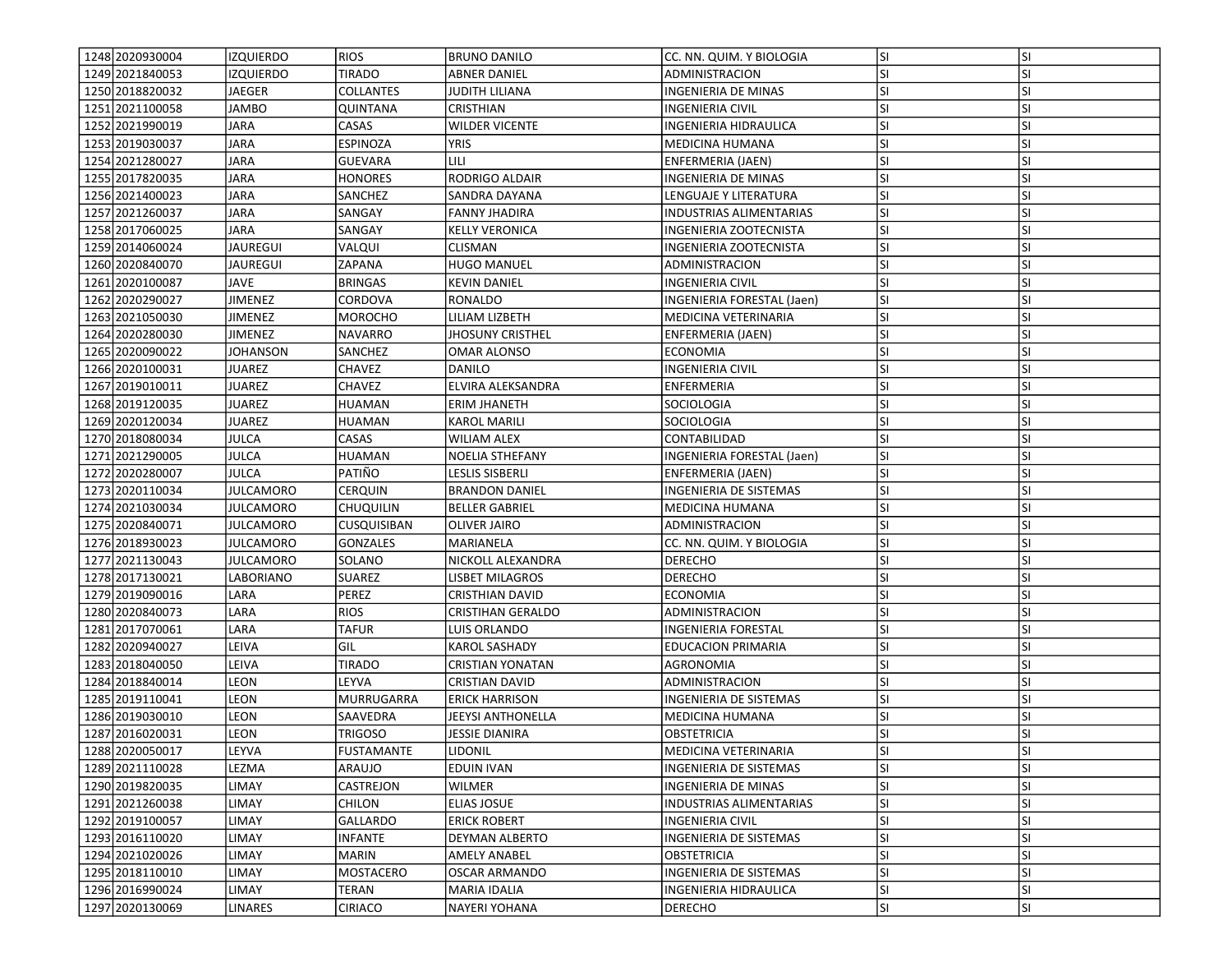| 1298 2019 840074  | <b>LINARES</b> | <b>CORONEL</b> | <b>NAYELI ROCIO</b>       | ADMINISTRACION                  | lsı       | <b>SI</b> |
|-------------------|----------------|----------------|---------------------------|---------------------------------|-----------|-----------|
| 1299 2020 100089  | <b>LINARES</b> | FERNANDEZ      | <b>FAVIO MAURICIO</b>     | INGENIERIA CIVIL                | SI.       | SI        |
| 1300 2020990009   | LINARES        | <b>GAONA</b>   | JUAN CARLOS               | INGENIERIA HIDRAULICA           | <b>SI</b> | <b>SI</b> |
| 1301 2018030011   | <b>LINARES</b> | <b>MARRUFO</b> | <b>CATHERINE LIZETH</b>   | <b>MEDICINA HUMANA</b>          | <b>SI</b> | SI        |
| 1302 2014 070 028 | <b>LINARES</b> | <b>MORALES</b> | <b>ALEX YUNIOR</b>        | <b>INGENIERIA FORESTAL</b>      | <b>SI</b> | <b>SI</b> |
| 1303 2019010013   | <b>LINARES</b> | SAENZ          | <b>GLORIA DAMARIS</b>     | ENFERMERIA                      | <b>SI</b> | <b>SI</b> |
| 1304 2021290006   | <b>LINARES</b> | SEGURA         | <b>BRANDON DERBY</b>      | INGENIERIA FORESTAL (Jaen)      | <b>SI</b> | SI        |
| 1305 2014 990017  | LINARES        | VALDIVIA       | <b>BLASS GUSTAVO</b>      | INGENIERIA HIDRAULICA           | <b>SI</b> | SI        |
| 1306 2019 870012  | LINAREZ        | CHAVEZ         | CESAR JOSE                | INGENIERIA CIVIL(Jaen)          | SI.       | <b>SI</b> |
| 1307 2021840055   | LINAREZ        | <b>NARRO</b>   | <b>ESMERALDA FIORELLA</b> | ADMINISTRACION                  | lsı       | <b>SI</b> |
| 1308 2018840015   | LINAREZ        | VIGO           | LIDIA PATRICIA            | ADMINISTRACION                  | <b>SI</b> | <b>SI</b> |
| 1309 2020020006   | LINGAN         | SANCHEZ        | <b>DEYSI DOMITILA</b>     | OBSTETRICIA                     | lsı       | <b>SI</b> |
| 1310 2018840016   | LIÑAN          | MUÑOZ          | <b>JHULY MERCEDES</b>     | ADMINISTRACION                  | SI.       | <b>SI</b> |
| 1311 2020 2800 31 | LIVIA          | JAIMES         | KATTY JULIANA             | ENFERMERIA (JAEN)               | <b>SI</b> | <b>SI</b> |
| 1312 2021 100061  | <b>LLAMO</b>   | <b>BURGA</b>   | <b>EDISON OMAR</b>        | INGENIERIA CIVIL                | <b>SI</b> | SI        |
| 1313 2021 2800 28 | <b>LLAMO</b>   | CALDERON       | <b>DERLY YUDITH</b>       | ENFERMERIA (JAEN)               | SI.       | <b>SI</b> |
| 1314 2021990020   | LLAMOCTANTA    | <b>ESCOBAR</b> | JAVIER                    | INGENIERIA HIDRAULICA           | <b>SI</b> | <b>SI</b> |
| 1315 2020100036   | LLAMOCTANTA    | ESPINOZA       | <b>ELISA MARIBEL</b>      | INGENIERIA CIVIL                | <b>SI</b> | <b>SI</b> |
| 1316 2018 840054  | LLAMOCTANTA    | <b>RUIZ</b>    | <b>ELIS GEINER</b>        | ADMINISTRACION                  | lsı       | <b>SI</b> |
| 1317 2018 030042  | LLAMOGA        | <b>BOÑON</b>   | RUTH KATHERINE FIORELLA   | <b>MEDICINA HUMANA</b>          | SI.       | <b>SI</b> |
| 1318 2018 040011  | <b>LLANOS</b>  | BAZAN          | <b>ELVIS</b>              | AGRONOMIA                       | lsı       | <b>SI</b> |
| 1319 2021640022   | <b>LLANOS</b>  | CARRERA        | <b>MERLY SELENE</b>       | MATEMATICA Y FISICA             | SI.       | <b>SI</b> |
| 1320 2020060049   | <b>LLANOS</b>  | CERCADO        | LUZ KELLY                 | INGENIERIA ZOOTECNISTA          | SI.       | <b>SI</b> |
| 1321 2020 2500 25 | <b>LLANOS</b>  | COJAL          | <b>BRAYAN YOULE</b>       | INGENIERIA GEOLOGICA            | SI.       | SI        |
| 1322 2020100037   | <b>LLANOS</b>  | <b>CORTEZ</b>  | <b>ALEX ORLANDO</b>       | INGENIERIA CIVIL                | lsı       | <b>SI</b> |
| 1323 2020840075   | <b>LLANOS</b>  | FERNANDEZ      | <b>JHENIFER NICOLLE</b>   | ADMINISTRACION                  | lsı       | SI        |
| 1324 2020980039   | <b>LLANOS</b>  | <b>HERAS</b>   | <b>CECILIA ELIZABETH</b>  | TURISMO Y HOTELERIA             | <b>SI</b> | <b>SI</b> |
| 1325 2017260023   | LLANOS         | HERRERA        | DANY ABELARDO             | <b>INDUSTRIAS ALIMENTARIAS</b>  | lsı       | <b>SI</b> |
| 1326 2018110011   | <b>LLANOS</b>  | MALCA          | JEFFERSON ANTHONY         | INGENIERIA DE SISTEMAS          | <b>SI</b> | SI        |
| 1327 2021 080052  | <b>LLANOS</b>  | PAICO          | LUZ MARLENY               | CONTABILIDAD                    | <b>SI</b> | <b>SI</b> |
| 1328 2020 1200 35 | LLANOS         | ROJAS          | LUCIA YACKELINE           | SOCIOLOGIA                      | <b>SI</b> | <b>SI</b> |
| 1329 2020 1300 28 | LLANOS         | SAENZ          | <b>CRISTIAN NEISER</b>    | <b>DERECHO</b>                  | <b>SI</b> | <b>SI</b> |
| 1330 2020 940005  | <b>LLANOS</b>  | SALDAÑA        | JHERALDY SOLEDAD          | <b>EDUCACION PRIMARIA</b>       | lsı       | <b>SI</b> |
| 1331 2008 9900 25 | LLANOS         | SANGAY         | <b>GERARDO ALBERTO</b>    | INGENIERIA HIDRAULICA           | SI.       | <b>SI</b> |
| 1332 2019090055   | <b>LLANOS</b>  | SAUCEDO        | DIANI MARITZA             | <b>ECONOMIA</b>                 | lsı       | <b>SI</b> |
| 1333 2018 100030  | <b>LLANOS</b>  | SOLON          | JHONATAN SMITH            | INGENIERIA CIVIL                | <b>SI</b> | SI        |
| 1334 2016030026   | <b>LLANOS</b>  | VASQUEZ        | <b>GIOSELLIN YARDENI</b>  | MEDICINA HUMANA                 | <b>SI</b> | <b>SI</b> |
| 1335 2019 940027  | LLASHAC        | <b>CERQUIN</b> | SILVIA ROSMERY            | <b>EDUCACION PRIMARIA</b>       | SI.       | <b>SI</b> |
| 1336 2020060050   | LLATAS         | ACUÑA          | LIBER JHONATAN            | INGENIERIA ZOOTECNISTA          | <b>SI</b> | <b>SI</b> |
| 1337 2021630021   | <b>LLATAS</b>  | <b>BECERRA</b> | <b>DEYTON ISAI</b>        | INGLES - ESPAÑOL                | SI        | SI        |
| 1338 2018090018   | LLAXA          | <b>FUENTES</b> | <b>CARLOS DANIEL</b>      | ECONOMIA                        | SI.       | <b>SI</b> |
| 1339 2019 010015  | LLAXA          | LOZANO         | <b>RUTH</b>               | <b>ENFERMERIA</b>               | lsı       | <b>SI</b> |
| 1340 2018 470003  | <b>LLICAN</b>  | <b>BRITO</b>   | <b>GONZALO ALEJANDRO</b>  | <b>BIOLOGIA Y BIOTECNOLOGIA</b> | <b>SI</b> | SI        |
| 1341 2020980015   | <b>LLICO</b>   | SALAZAR        | KIMBERLY                  | TURISMO Y HOTELERIA             | SI.       | SI        |
| 1342 2017130022   | <b>LLOVERA</b> | SILVA          | AURELIO                   | <b>DERECHO</b>                  | <b>SI</b> | SI        |
| 1343 2019090018   | LOBATO         | CALUA          | <b>CAROLAY LEYDY</b>      | ECONOMIA                        | <b>SI</b> | <b>SI</b> |
| 1344 2020630028   | LOBATO         | CORREA         | <b>NELIDA NOEMI</b>       | INGLES - ESPAÑOL                | <b>SI</b> | <b>SI</b> |
| 1345 2021130045   | LOBATO         | <b>ILATOMA</b> | ROXANA CARDELY            | <b>DERECHO</b>                  | <b>SI</b> | <b>SI</b> |
| 1346 2020250026   | LOJE           | CHILON         | <b>FRAN YONI</b>          | INGENIERIA GEOLOGICA            | SI.       | SI        |
| 1347 2021820026   | LOLOY          | <b>GUERRA</b>  | <b>JULIO CESAR</b>        | <b>INGENIERIA DE MINAS</b>      | SI.       | SI        |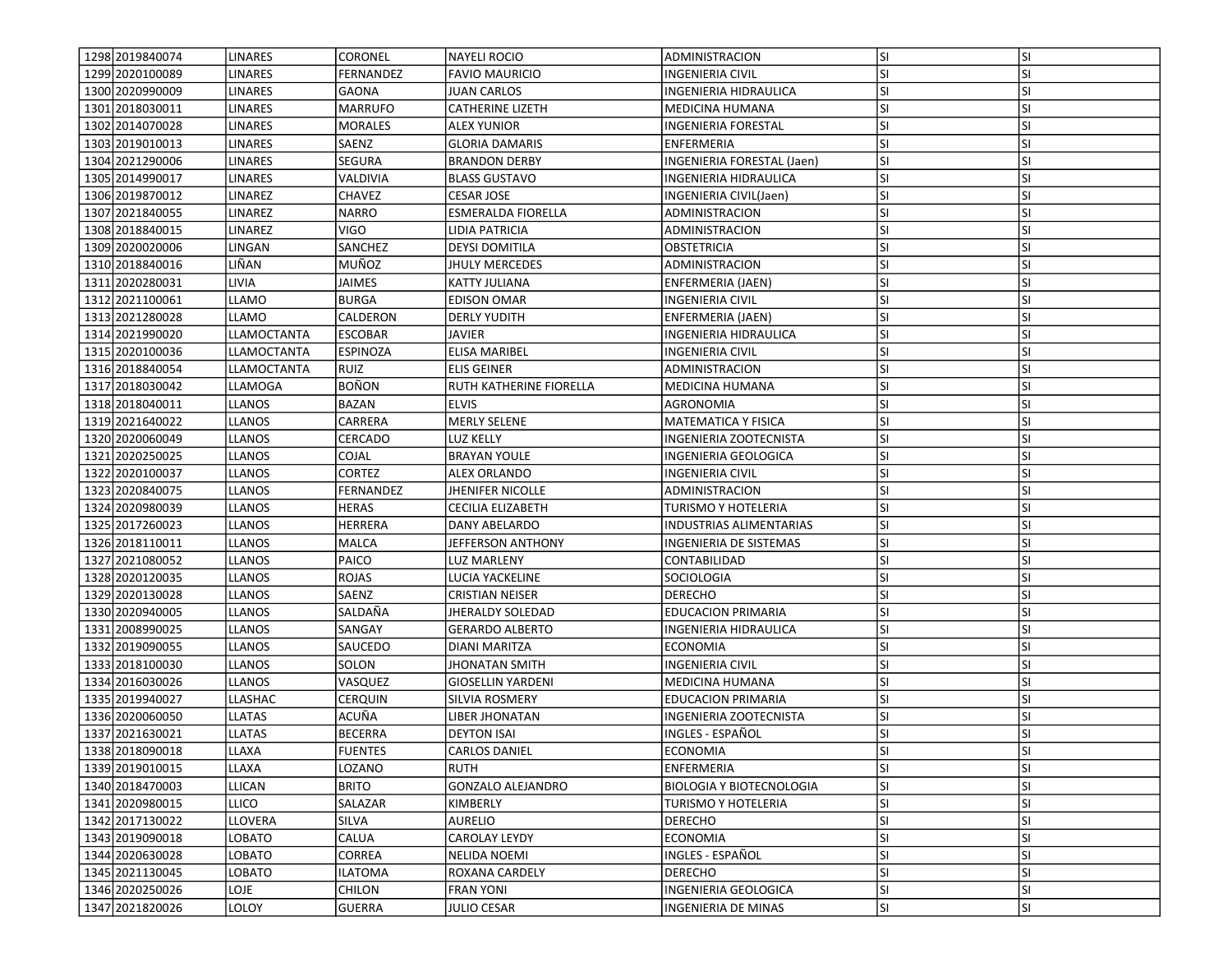| 1348 2017030042   | LONGA           | CERNA              | NATALI THALIA           | MEDICINA HUMANA                | <b>SI</b> | lsı       |
|-------------------|-----------------|--------------------|-------------------------|--------------------------------|-----------|-----------|
| 1349 2019 840076  | LOPEZ           | ARRIBASPLATA       | <b>JOSE GABRIEL</b>     | <b>ADMINISTRACION</b>          | SI        | SI        |
| 1350 2020010033   | <b>LOPEZ</b>    | <b>BRAVO</b>       | <b>LIZBETH ESTHER</b>   | ENFERMERIA                     | SI        | SI        |
| 1351 2021840057   | LOPEZ           | CARRASCO           | <b>GILMER</b>           | ADMINISTRACION                 | SI        | <b>SI</b> |
| 1352 2018080099   | LOPEZ           | CASTAÑEDA          | ALEJANDRA VALESKA       | CONTABILIDAD                   | SI        | <b>SI</b> |
| 1353 2019 060048  | LOPEZ           | <b>CHUGNAS</b>     | KALY JHENYFER ANTOANETH | INGENIERIA ZOOTECNISTA         | SI        | SI        |
| 1354 2020 2500 59 | LOPEZ           | COTRINA            | ALQUIMER                | INGENIERIA GEOLOGICA           | SI        | SI        |
| 1355 2020 640004  | LOPEZ           | <b>CUENCA</b>      | MABEL                   | MATEMATICA Y FISICA            | SI        | <b>SI</b> |
| 1356 2018 640004  | LOPEZ           | <b>CUENCA</b>      | YAQUELIN                | <b>MATEMATICA Y FISICA</b>     | SI        | <b>SI</b> |
| 1357 2019 630005  | LOPEZ           | <b>CUEVA</b>       | <b>ALEX FERNANDO</b>    | INGLES - ESPAÑOL               | SI        | SI        |
| 1358 2021090045   | LOPEZ           | <b>ESTELA</b>      | MIRIAN                  | <b>ECONOMIA</b>                | SI        | SI        |
| 1359 2018 1300 26 | LOPEZ           | <b>GARCIA</b>      | JHON ALEXANDER          | <b>DERECHO</b>                 | SI        | <b>SI</b> |
| 1360 2019 980036  | LOPEZ           | <b>HUAMAN</b>      | <b>MAAT MOLLY</b>       | <b>TURISMO Y HOTELERIA</b>     | SI        | <b>SI</b> |
| 1361 2020090074   | LOPEZ           | LOPEZ              | LUIS ANDERSON           | <b>ECONOMIA</b>                | SI        | SI        |
| 1362 2021840058   | LOPEZ           | LUYCHO             | PAMELA GUISSELL         | ADMINISTRACION                 | SI        | <b>SI</b> |
| 1363 2021120026   | LOPEZ           | MALCA              | RUBEN ABELARDO          | SOCIOLOGIA                     | SI        | <b>SI</b> |
| 1364 2019 110043  | LOPEZ           | MANTILLA           | <b>FRANKLIN DANTE</b>   | INGENIERIA DE SISTEMAS         | SI        | <b>SI</b> |
| 1365 2020050043   | LOPEZ           | <b>POMPA</b>       | LUIS FERNANDO           | MEDICINA VETERINARIA           | SI        | SI        |
| 1366 2019010016   | LOPEZ           | <b>SANCHEZ</b>     | MARIA LUZ CLARA         | <b>ENFERMERIA</b>              | SI        | <b>SI</b> |
| 1367 2021020027   | LOPEZ           | VILLAR             | <b>RUBY LISSETH</b>     | <b>OBSTETRICIA</b>             | ΙSΙ       | <b>SI</b> |
| 1368 2020050044   | LÓPEZ           | <b>AGUILAR</b>     | SOFÍA LISBETH           | MEDICINA VETERINARIA           | SI        | SI        |
| 1369 2020 2800 32 | LOZADA          | PAREDES            | <b>ELEAN JANETH</b>     | ENFERMERIA (JAEN)              | SI        | <b>SI</b> |
| 1370 2021120027   | LOZANO          | GASTOLOMENDO       | <b>EDITH MILAGROS</b>   | SOCIOLOGIA                     | SI        | <b>SI</b> |
| 1371 2020 2900 30 | LOZANO          | NUÑEZ              | LEYNIS BORIS MACLEYSSON | INGENIERIA FORESTAL (Jaen)     | SI        | SI        |
| 1372 2018820010   | LOZANO          | VASQUEZ            | JERSON ELI              | INGENIERIA DE MINAS            | SI        | SI        |
| 1373 2021250027   | LUCANO          | CAMPOS             | <b>RODRIGO</b>          | INGENIERIA GEOLOGICA           | SI        | SI        |
| 1374 2020 100090  | LUCANO          | CRUZADO            | ALVARO JEAN PIERE       | <b>INGENIERIA CIVIL</b>        | SI        | <b>SI</b> |
| 1375 2020980016   | LUCANO          | <b>HUAMAN</b>      | YANINA ELIZABETH        | <b>TURISMO Y HOTELERIA</b>     | SI        | SI        |
| 1376 2018 040015  | LUCANO          | QUISPE             | <b>KEVIN JOEL</b>       | AGRONOMIA                      | SI        | SI        |
| 1377 2016040031   | <b>LUCANO</b>   | TARRILLO           | ROCIO IRENE             | AGRONOMIA                      | SI        | <b>SI</b> |
| 1378 2019090020   | LUDEÑA          | VIGO               | LUCIA ALEJANDRA         | <b>ECONOMIA</b>                | SI        | SI        |
| 1379 2019 840077  | <b>LUICHO</b>   | <b>GALLARDO</b>    | DIANA NICOLE            | ADMINISTRACION                 | SI        | SI        |
| 1380 2021260040   | <b>LUICHO</b>   | QUISPITONGO        | KEILA JAZMIN            | <b>INDUSTRIAS ALIMENTARIAS</b> | SI        | SI        |
| 1381 2018010025   | LULAYCO         | GONZALES           | ARIANA CELENE           | ENFERMERIA                     | SI        | SI        |
| 1382 2017260005   | <b>LULICHAC</b> | <b>OCAS</b>        | NOEMI                   | <b>INDUSTRIAS ALIMENTARIAS</b> | SI        | SI        |
| 1383 2020840031   | <b>LULICHAC</b> | PAICO              | ANGEL GABRIEL           | ADMINISTRACION                 | SI        | <b>SI</b> |
| 1384 2020030009   | LUMBA           | PALACIOS           | <b>KEYLI YUDITH</b>     | MEDICINA HUMANA                | SI        | <b>SI</b> |
| 1385 2020010034   | LUNA            | ALFARO             | KATHERINE DULCEMARIA    | ENFERMERIA                     | SI        | <b>SI</b> |
| 1386 2020840032   | LUNA            | <b>BECERRA</b>     | <b>KENNETH GROVER</b>   | ADMINISTRACION                 | SI        | SI        |
| 1387 2018090062   | LUNA            | <b>BLANCO</b>      | <b>DEYSI NATALI</b>     | <b>ECONOMIA</b>                | SI        | SI        |
| 1388 2015 100074  | LUNA            | <b>RONCAL</b>      | MILAGROS TATIANA        | <b>INGENIERIA CIVIL</b>        | <b>SI</b> | <b>SI</b> |
| 1389 2018090063   | MACHUCA         | <b>BRIONES</b>     | DAMARIS BEATRIZ         | <b>ECONOMIA</b>                | SI        | <b>SI</b> |
| 1390 2019 040023  | MACHUCA         | CONDOR             | <b>JOSE YANDIR</b>      | AGRONOMIA                      | SI        | <b>SI</b> |
| 1391 2019940029   | MACHUCA         | <b>GOICOCHEA</b>   | JESSICA GABRIELA        | <b>EDUCACION PRIMARIA</b>      | SI        | <b>SI</b> |
| 1392 2020090024   | <b>MACHUCA</b>  | <b>GOICOCHEA</b>   | <b>VIVIANA ISABEL</b>   | <b>ECONOMIA</b>                | SI        | <b>SI</b> |
| 1393 2021100063   | MACHUCA         | ROJAS              | JHACK ALEXANDER         | <b>INGENIERIA CIVIL</b>        | SI        | SI        |
| 1394 2018 940003  | MALAVER         | <b>MORENO</b>      | LISSETH CORINA          | <b>EDUCACION PRIMARIA</b>      | SI        | SI        |
| 1395 2017130071   | <b>MALAVER</b>  | PEREZ              | <b>KARLA FIORELA</b>    | <b>DERECHO</b>                 | SI        | <b>SI</b> |
| 1396 2020090077   | MALCA           | CHUQUIMANGO        | <b>ESTEFANY JAKELIN</b> | <b>ECONOMIA</b>                | SI        | SI        |
| 1397 2019 820018  | MALCA           | <b>CHUQUIMANGO</b> | JAIME                   | <b>INGENIERIA DE MINAS</b>     | SI        | SI        |
|                   |                 |                    |                         |                                |           |           |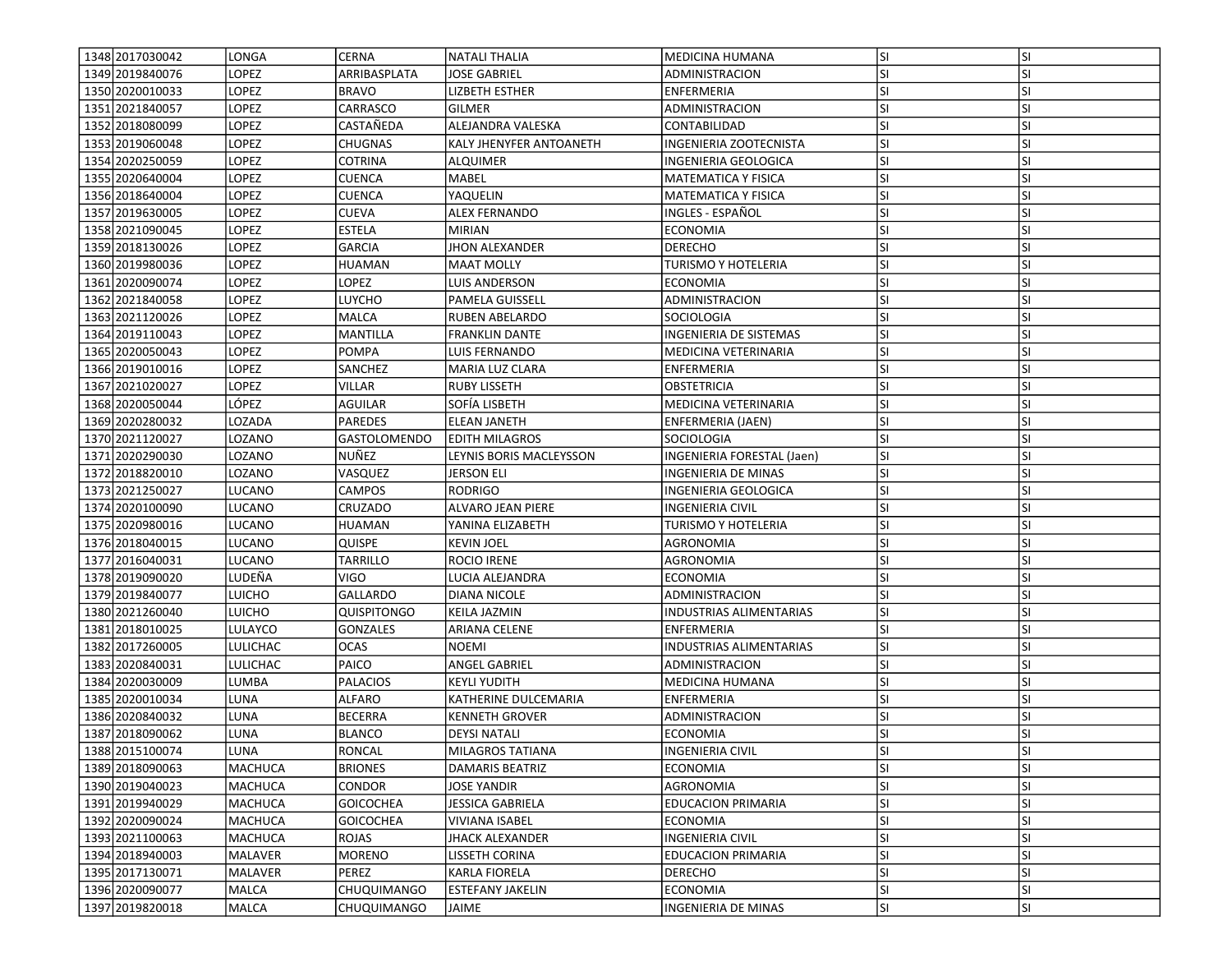| 1398 2016 1100 21<br>1399 2020050045 | MALCA<br><b>MALCA</b> | <b>CHUQUIMANGO</b><br>COBA | RICHARD<br><b>SANDRO MIGUEL</b>              | <b>INGENIERIA DE SISTEMAS</b><br>MEDICINA VETERINARIA | lsı<br>SI. | <b>SI</b><br>SI        |
|--------------------------------------|-----------------------|----------------------------|----------------------------------------------|-------------------------------------------------------|------------|------------------------|
| 1400 2019 100059                     | MALCA                 | <b>HIDALGO</b>             | MARYCIELO ELIZABETH                          |                                                       | lsı        | <b>SI</b>              |
|                                      |                       |                            |                                              | INGENIERIA CIVIL                                      |            |                        |
| 1401 2019 250045                     | <b>MALCA</b>          | <b>IZQUIERDO</b>           | <b>JORGE LUIS</b>                            | INGENIERIA GEOLOGICA                                  | lsı        | <b>SI</b>              |
| 1402 2019 100060                     | MALCA                 | <b>IZQUIERDO</b>           | LIDIA FLOR                                   | INGENIERIA CIVIL                                      | lsı        | <b>SI</b>              |
| 1403 2019940030                      | <b>MALCA</b>          | <b>MORALES</b>             | <b>SOL CELESTE</b>                           | <b>EDUCACION PRIMARIA</b>                             | lsı        | <b>SI</b>              |
| 1404 2018 090064                     | <b>MALCA</b>          | QUISPE                     | <b>NORITA</b>                                | <b>ECONOMIA</b>                                       | <b>SI</b>  | <b>SI</b>              |
| 1405 2018 250033                     | <b>MALCA</b>          | RABANAL                    | LUCERO LISBETH                               | INGENIERIA GEOLOGICA                                  | <b>SI</b>  | <b>SI</b>              |
| 1406 2015 040011                     | <b>MALCA</b>          | ROMERO                     | ALEXANDER                                    | AGRONOMIA                                             | <b>SI</b>  | <b>SI</b>              |
| 1407 2021040031                      | MALCA                 | SANCHEZ                    | <b>DARWIN LUIS</b>                           | AGRONOMIA                                             | <b>SI</b>  | <b>SI</b>              |
| 1408 2018 630033                     | <b>MALCA</b>          | SANGAY                     | <b>ERIK ENNER</b>                            | INGLES - ESPAÑOL                                      | lsı        | <b>SI</b>              |
| 1409 2016090020                      | <b>MALCA</b>          | <b>SANTA CRUZ</b>          | <b>CARLOS NOLBERTO</b>                       | ECONOMIA                                              | lsı        | <b>SI</b>              |
| 1410 2021 870 025                    | <b>MALDONADO</b>      | ALTAMIRANO                 | <b>GONZALO</b>                               | INGENIERIA CIVIL(Jaen)                                | <b>SI</b>  | <b>SI</b>              |
| 1411 2019 820036                     | MALIMBA               | AYAY                       | JHOEL                                        | INGENIERIA DE MINAS                                   | <b>SI</b>  | <b>SI</b>              |
| 1412 20214 00024                     | <b>MALIMBA</b>        | <b>BACON</b>               | SONIA ESMERALDA                              | LENGUAJE Y LITERATURA                                 | <b>SI</b>  | <b>SI</b>              |
| 1413 2020080024                      | MALIMBA               | VARGAS                     | NEHEMIAS                                     | CONTABILIDAD                                          | <b>SI</b>  | <b>SI</b>              |
| 1414 2017 2600 26                    | MALLAUPOMA            | TORO                       | <b>ELTON KENNET</b>                          | INDUSTRIAS ALIMENTARIAS                               | <b>SI</b>  | <b>SI</b>              |
| 1415 2019840027                      | MAMANI                | MENDOZA                    | <b>KAROLAY ASTRID</b>                        | ADMINISTRACION                                        | lsı        | SI                     |
| 1416 2021 280030                     | <b>MANAY</b>          | VASQUEZ                    | SANDRO                                       | ENFERMERIA (JAEN)                                     | lsı        | <b>SI</b>              |
| 1417 2020090078                      | MANOSALVA             | <b>CAMPOS</b>              | <b>LICELY YONALY</b>                         | <b>ECONOMIA</b>                                       | <b>SI</b>  | <b>SI</b>              |
| 1418 2020080025                      | MANOSALVA             | <b>ROJAS</b>               | <b>GERARDO SMITH</b>                         | CONTABILIDAD                                          | <b>SI</b>  | <b>SI</b>              |
| 1419 2019 020012                     | MANTILLA              | CARRASCO                   | MILAGROS ALEJANDRA                           | <b>OBSTETRICIA</b>                                    | <b>SI</b>  | <b>SI</b>              |
| 1420 20180 2000 8                    | MANTILLA              | CORREA                     | SHIRLEY YSABEL                               | OBSTETRICIA                                           | <b>SI</b>  | <b>SI</b>              |
| 1421 2019 260013                     | MANTILLA              | CULQUI                     | <b>MERLY LETICIA</b>                         | INDUSTRIAS ALIMENTARIAS                               | lsı        | <b>SI</b>              |
| 1422 2021120028                      | MANTILLA              | <b>CULQUI</b>              | MIRIAN LILIANA                               | <b>SOCIOLOGIA</b>                                     | <b>SI</b>  | <b>SI</b>              |
| 1423 2020060018                      | MANTILLA              | DIAZ                       | <b>WALTER ARTURO</b>                         | INGENIERIA ZOOTECNISTA                                | lsı        | <b>SI</b>              |
| 1424 2018 1300 28                    | MANTILLA              | <b>ESTACIO</b>             | RODRIGO OSWALDO PAUL                         | <b>DERECHO</b>                                        | <b>SI</b>  | <b>SI</b>              |
| 1425 20210 20029                     | MANTILLA              | GIL                        | PATRICIA MILAGROS                            | <b>OBSTETRICIA</b>                                    | <b>SI</b>  | <b>SI</b>              |
| 1426 2019 080031                     | MANTILLA              | <b>GUTIERREZ</b>           | JOSE EDWIN                                   | CONTABILIDAD                                          | <b>SI</b>  | SI                     |
| 1427 2020040051                      | MANTILLA              | HERAS                      | YOELIT JANETH                                | AGRONOMIA                                             | SI.        | <b>SI</b>              |
| 1428 2019 1300 65                    | MANTILLA              | HUARIPATA                  | CARLA ISABEL                                 | <b>DERECHO</b>                                        | <b>SI</b>  | <b>SI</b>              |
| 1429 2018 1200 14                    | MANTILLA              | LLICO                      | SONIA JANET                                  | SOCIOLOGIA                                            | lsı        | <b>SI</b>              |
|                                      | <b>MANTILLA</b>       | <b>MONZON</b>              | <b>FIORELA LIZETH</b>                        | SOCIOLOGIA                                            | lsı        | <b>SI</b>              |
| 1430 2020 1200 11                    |                       |                            |                                              |                                                       |            |                        |
| 1431 2021050031                      | MANTILLA              | <b>REQUELME</b>            | MARIA DE LOS ANGELES<br><b>MARLON SAMUEL</b> | MEDICINA VETERINARIA                                  | SI.<br>lsı | <b>SI</b><br><b>SI</b> |
| 1432 2021940020                      | MANTILLA              | SANGAY                     |                                              | <b>EDUCACION PRIMARIA</b>                             |            |                        |
| 1433 2020250027                      | MANTILLA              | VILLANUEVA                 | JUAN CARLOS                                  | INGENIERIA GEOLOGICA                                  | <b>SI</b>  | SI                     |
| 1434 2021 1300 49                    | MANTILLA              | YOPLA                      | JUAN ANTONIO                                 | <b>DERECHO</b>                                        | <b>SI</b>  | <b>SI</b>              |
| 1435 20210 20030                     | MANTILLA              | YOPLA                      | JUAN CARLOS                                  | OBSTETRICIA                                           | <b>SI</b>  | <b>SI</b>              |
| 1436 2021040032                      | <b>MANTILLA</b>       | <b>YOPLA</b>               | MOISES ALDEMAR                               | AGRONOMIA                                             | <b>SI</b>  | <b>SI</b>              |
| 1437 2017060028                      | <b>MANYA</b>          | AQUINO                     | ROCIO DEL PILAR                              | <b>INGENIERIA ZOOTECNISTA</b>                         | SI         | <b>SI</b>              |
| 1438 2019 020013                     | IMANYA                | RAFAEL                     | <b>CLAUDIA</b>                               | <b>OBSTETRICIA</b>                                    | lsı        | ISI                    |
| 1439 2019 050044                     | <b>MANYA</b>          | RAMOS                      | <b>ALEX RUBEN</b>                            | MEDICINA VETERINARIA                                  | lsı        | <b>SI</b>              |
| 1440 2020 1200 36                    | MARCELO               | <b>GUTIERREZ</b>           | <b>MARIA PEGGY</b>                           | SOCIOLOGIA                                            | <b>SI</b>  | SI                     |
| 1441 2020 2500 28                    | MARCHENA              | PALOMINO                   | JUSTIN BANNER                                | INGENIERIA GEOLOGICA                                  | <b>SI</b>  | SI                     |
| 1442 2019 840028                     | <b>MARIN</b>          | HERNANDEZ                  | SANDRA GABRIELA                              | ADMINISTRACION                                        | SI.        | <b>SI</b>              |
| 1443 2020020035                      | MARIN                 | <b>IDROGO</b>              | <b>DEYSI</b>                                 | OBSTETRICIA                                           | <b>SI</b>  | <b>SI</b>              |
| 1444 2020020007                      | <b>MARIN</b>          | <b>MEDINA</b>              | <b>ANTONY MICHEL</b>                         | <b>OBSTETRICIA</b>                                    | lsı        | <b>SI</b>              |
| 1445 2020 6400 26                    | <b>MARIN</b>          | <b>MIRANDA</b>             | JEFFERSON JAIR                               | MATEMATICA Y FISICA                                   | <b>SI</b>  | <b>SI</b>              |
| 1446 2018 250009                     | MARIN                 | PEREZ                      | DIEGO ALEJANDRO                              | INGENIERIA GEOLOGICA                                  | SI.        | SI                     |
| 1447 2021120029                      | MARIN                 | QUISPE                     | <b>JAZMIN PURA</b>                           | SOCIOLOGIA                                            | SI.        | SI                     |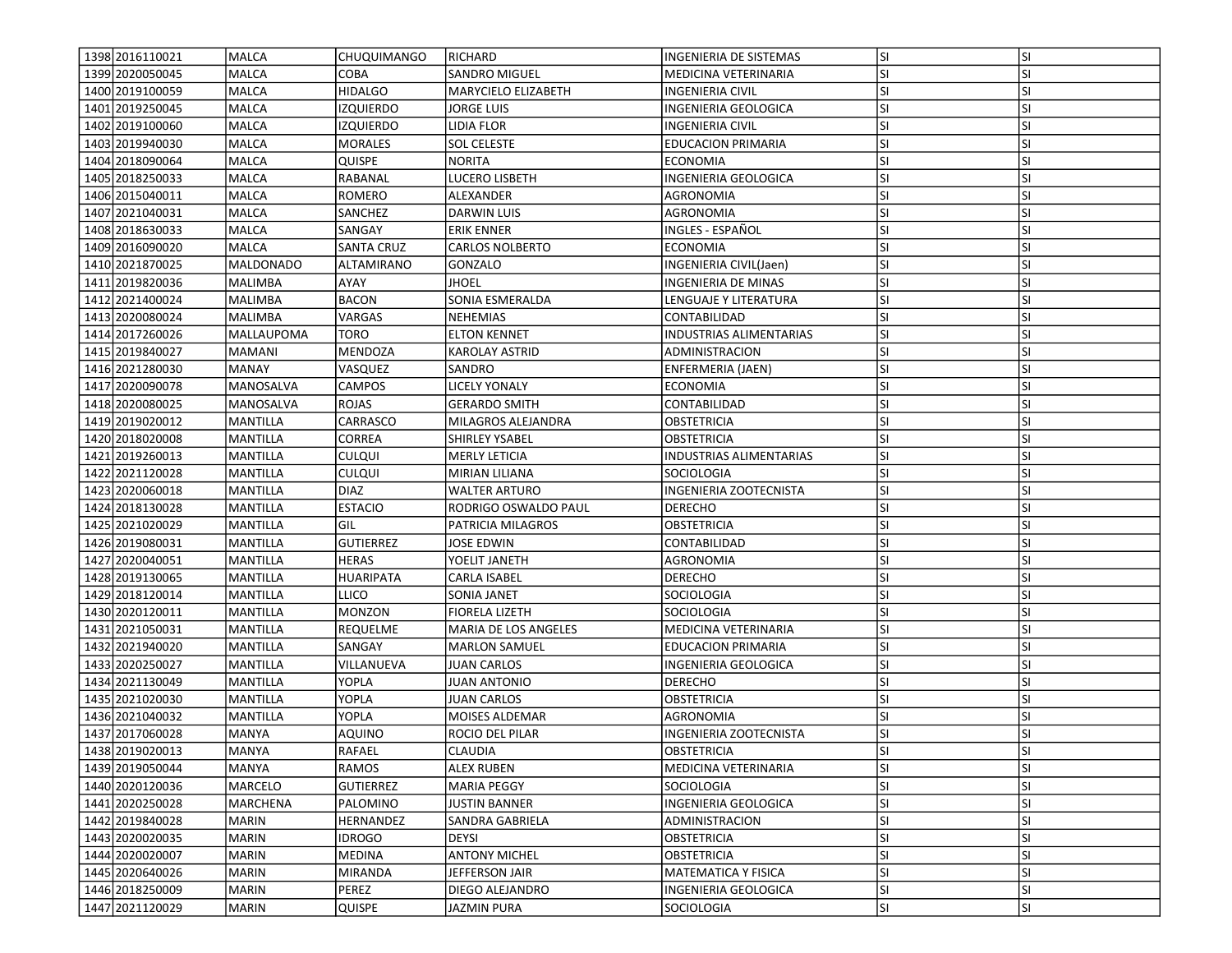| 1448 2020090079   | MARIN           | <b>TAPIA</b>      | <b>JHAN BREYNER</b>           | <b>ECONOMIA</b>                | lsı       | <b>SI</b> |
|-------------------|-----------------|-------------------|-------------------------------|--------------------------------|-----------|-----------|
| 1449 2020 100092  | <b>MARIN</b>    | VASQUEZ           | JOSE MANUEL                   | INGENIERIA CIVIL               | SI.       | SI        |
| 1450 2020010035   | <b>MARIN</b>    | <b>VERASTEGUI</b> | DAYANNE NICOLLE               | <b>ENFERMERIA</b>              | <b>SI</b> | <b>SI</b> |
| 1451 2018250010   | <b>MARIN</b>    | <b>ZEVALLOS</b>   | MAXIMO CESAR                  | INGENIERIA GEOLOGICA           | <b>SI</b> | <b>SI</b> |
| 1452 2021100066   | MARIÑAS         | VARGAS            | LUIS ANGEL                    | <b>INGENIERIA CIVIL</b>        | SI.       | <b>SI</b> |
| 1453 2020840078   | MARQUEZ         | <b>GOICOCHEA</b>  | <b>BELSY BRISETH</b>          | ADMINISTRACION                 | <b>SI</b> | <b>SI</b> |
| 1454 2018080038   | MARQUEZ         | <b>INFANTES</b>   | <b>EDINSON JEAMPIER</b>       | CONTABILIDAD                   | <b>SI</b> | <b>SI</b> |
| 1455 2020 1300 71 | <b>MARQUEZ</b>  | <b>INFANTES</b>   | YESVI NATHALI                 | <b>DERECHO</b>                 | <b>SI</b> | SI        |
| 1456 2018 630034  | MARQUINA        | ALCANTARA         | JEINNER BRAYAN                | INGLES - ESPAÑOL               | SI.       | <b>SI</b> |
| 1457 2020850020   | MARRUFO         | <b>BURGA</b>      | <b>JORGE LUIS</b>             | INGENIERIA EN AGRONEGOCIOS     | SI        | <b>SI</b> |
| 1458 2020080075   | MARRUFO         | <b>CUBAS</b>      | <b>JHEISON OMAR</b>           | CONTABILIDAD                   | <b>SI</b> | <b>SI</b> |
| 1459 2017 030012  | <b>MARTINEZ</b> | <b>FLORES</b>     | <b>VERONICA MAITE</b>         | MEDICINA HUMANA                | lsı       | <b>SI</b> |
| 1460 2020090080   | <b>MARTOS</b>   | <b>ALCALDE</b>    | <b>ANDRY SMITH</b>            | <b>ECONOMIA</b>                | <b>SI</b> | <b>SI</b> |
| 1461 2021990022   | <b>MARTOS</b>   | <b>GUEVARA</b>    | LUIS MARIO                    | <b>INGENIERIA HIDRAULICA</b>   | <b>SI</b> | <b>SI</b> |
| 1462 2021020031   | <b>MARTOS</b>   | <b>HERRERA</b>    | LUCY YOVANA                   | OBSTETRICIA                    | <b>SI</b> | SI        |
| 1463 2018090065   | <b>MARTOS</b>   | HERRERA           | THALIA MAVILA                 | ECONOMIA                       | <b>SI</b> | <b>SI</b> |
| 1464 2019 9400 31 | <b>MARTOS</b>   | <b>MEDINA</b>     | RONALD ALEJANDRO              | EDUCACION PRIMARIA             | <b>SI</b> | SI        |
| 1465 2020120013   | MARTOS          | <b>MOZOMBITE</b>  | RICARDO ELIOT                 | <b>SOCIOLOGIA</b>              | <b>SI</b> | <b>SI</b> |
| 1466 2019 1200 11 | <b>MARTOS</b>   | RODRIGUEZ         | <b>JHAIR ADEL</b>             | <b>SOCIOLOGIA</b>              | <b>SI</b> | <b>SI</b> |
| 1467 2020 8400 33 | <b>IMARTOS</b>  | SANGAY            | <b>RAFAEL</b>                 | ADMINISTRACION                 | SI.       | <b>SI</b> |
| 1468 2019 010036  | <b>MARTOS</b>   | <b>TACULI</b>     | YANINA RAQUEL                 | ENFERMERIA                     | lsı       | <b>SI</b> |
| 1469 2020 260043  | <b>MARTOS</b>   | <b>TUCTO</b>      | <b>ANTONIA</b>                | <b>INDUSTRIAS ALIMENTARIAS</b> | SI        | <b>SI</b> |
| 1470 2021050033   | <b>MAS</b>      | CORONEL           | <b>IVONNE RASHELL</b>         | MEDICINA VETERINARIA           | SI.       | <b>SI</b> |
| 1471 2019 09 0059 | <b>MASS</b>     | CABRERA           | <b>MEDARDO JHEISON ALESIO</b> | <b>ECONOMIA</b>                | <b>SI</b> | <b>SI</b> |
| 1472 2018 820036  | MASSA           | FERNANDEZ         | <b>CRISTHIAN ANDRE</b>        | <b>INGENIERIA DE MINAS</b>     | SI        | <b>SI</b> |
| 1473 2018 990024  | <b>MASSIT</b>   | FERNANDEZ         | <b>EVELIN ARACELY</b>         | INGENIERIA HIDRAULICA          | SI        | <b>SI</b> |
| 1474 2021840063   | MATARA          | <b>CENTURION</b>  | MIGUEL ANGEL                  | ADMINISTRACION                 | <b>SI</b> | <b>SI</b> |
| 1475 2015 930033  | <b>MAYORCA</b>  | <b>HUACCHA</b>    | ELIZABETH YERALDIN            | CC. NN. QUIM. Y BIOLOGIA       | lsı       | <b>SI</b> |
| 1476 2021930014   | <b>MEDINA</b>   | ALVAREZ           | <b>HEINER NIXON</b>           | CC. NN. QUIM. Y BIOLOGIA       | SI        | SI        |
| 1477 2017 030046  | MEDINA          | <b>BERMEO</b>     | ALMENDRA BRIGGETHE            | <b>MEDICINA HUMANA</b>         | <b>SI</b> | <b>SI</b> |
| 1478 2017130072   | <b>MEDINA</b>   | <b>BUENO</b>      | DIANA LISET                   | <b>DERECHO</b>                 | <b>SI</b> | SI        |
| 1479 2017400030   | <b>MEDINA</b>   | CARDOZO           | <b>KELVIN FERNANDO</b>        | LENGUAJE Y LITERATURA          | <b>SI</b> | <b>SI</b> |
| 1480 2020 850008  | MEDINA          | CERCADO           | ERIKA YANINA                  | INGENIERIA EN AGRONEGOCIOS     | SI        | <b>SI</b> |
| 1481 2020400021   | MEDINA          | <b>CIEZA</b>      | <b>CRISTHIAN JESUS</b>        | LENGUAJE Y LITERATURA          | SI.       | <b>SI</b> |
| 1482 2019 250017  | MEDINA          | <b>DIAZ</b>       | <b>EMELI</b>                  | INGENIERIA GEOLOGICA           | lsı       | <b>SI</b> |
| 1483 2019 020035  | <b>MEDINA</b>   | <b>DIAZ</b>       | <b>FLOR ADELINA</b>           | OBSTETRICIA                    | <b>SI</b> | SI        |
| 1484 2019 050014  | <b>MEDINA</b>   | <b>GARCIA</b>     | YESSENIA JHOMARY              | MEDICINA VETERINARIA           | <b>SI</b> | <b>SI</b> |
| 1485 2020020037   | <b>MEDINA</b>   | MOSQUEIRA         | ANTONELLA DEL ROSARIO         | OBSTETRICIA                    | SI.       | <b>SI</b> |
| 1486 2020130029   | <b>MEDINA</b>   | ORDOÑEZ           | CARLOS AURELIO                | <b>DERECHO</b>                 | <b>SI</b> | <b>SI</b> |
| 1487 2015 1300 65 | <b>MEDINA</b>   | PEREZ             | <b>JHON BILLY</b>             | <b>DERECHO</b>                 | SI        | <b>SI</b> |
| 1488 2020050046   | <b>MEDINA</b>   | PIRGO             | <b>JULISSA MERCEDES</b>       | MEDICINA VETERINARIA           | SI.       | ΙSΙ       |
| 1489 2020 030038  | <b>MEDINA</b>   | RAFAEL            | <b>ERICK CRISTHIAN</b>        | MEDICINA HUMANA                | SI.       | <b>SI</b> |
| 1490 2015 100123  | MEDINA          | RAFAEL            | JAIME                         | <b>INGENIERIA CIVIL</b>        | <b>SI</b> | SI        |
| 1491 2018050043   | MEDINA          | RAFAEL            | LUIS FERNANDO                 | MEDICINA VETERINARIA           | SI.       | <b>SI</b> |
| 1492 2019 060018  | MEDINA          | ROJAS             | ELISEO                        | INGENIERIA ZOOTECNISTA         | SI.       | SI        |
| 1493 2019 030011  | <b>MEDINA</b>   | <b>SANCHEZ</b>    | YESSICA GIANELA               | MEDICINA HUMANA                | <b>SI</b> | <b>SI</b> |
| 1494 2020020008   | <b>MEDINA</b>   | VASQUEZ           | AIDE                          | <b>OBSTETRICIA</b>             | <b>SI</b> | SI        |
| 1495 2019940007   | <b>MEDINA</b>   | VASQUEZ           | <b>JHENNY MEDALI</b>          | EDUCACION PRIMARIA             | <b>SI</b> | <b>SI</b> |
| 1496 2020 070013  | MEDINA          | VASQUEZ           | YHON CLEINER                  | <b>INGENIERIA FORESTAL</b>     | SI.       | SI        |
| 1497 2018030043   | <b>MEDINA</b>   | VASQUEZ           | <b>YULEISI</b>                | MEDICINA HUMANA                | SI.       | SI        |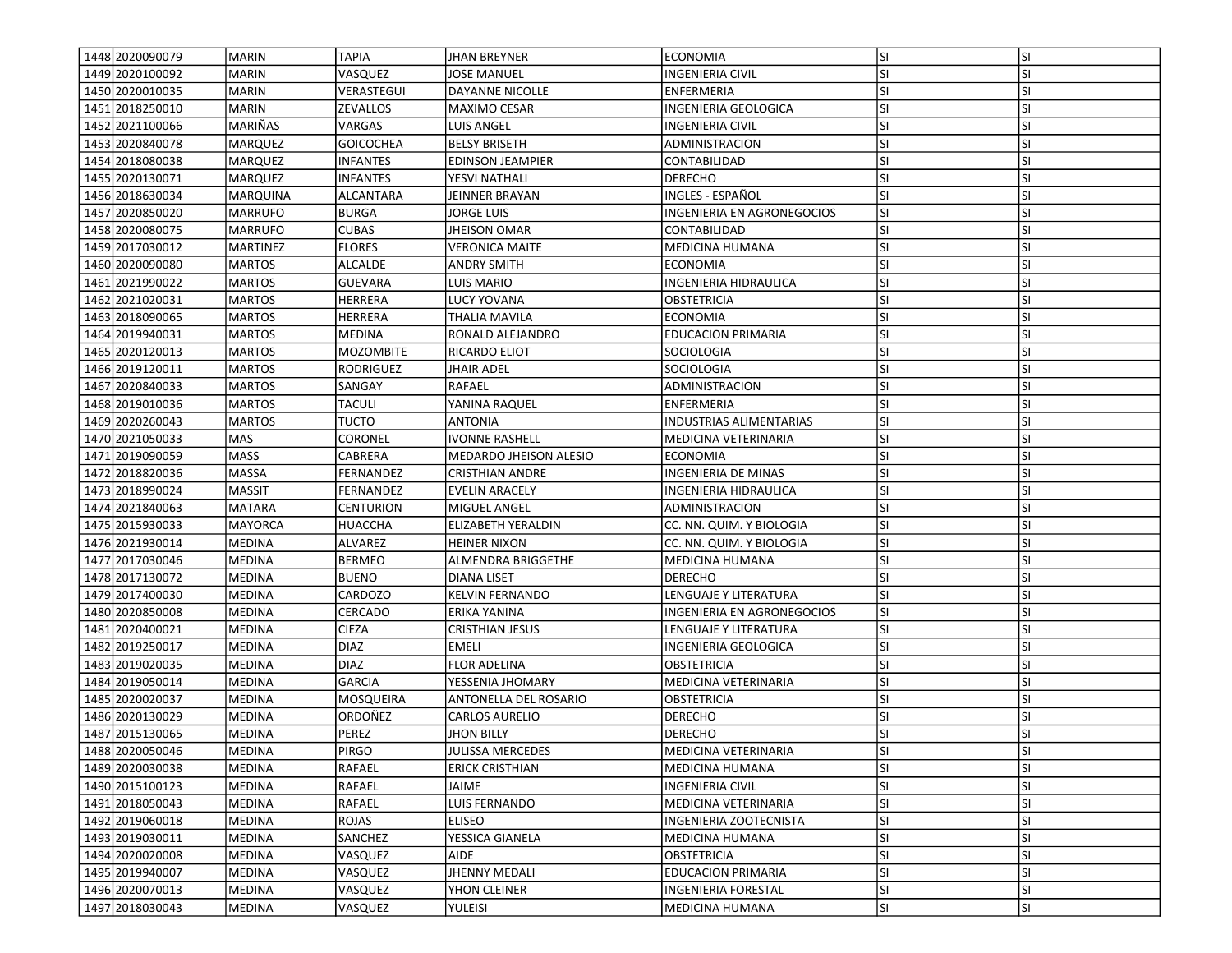| 1498 2018 0900 22 | <b>MEGO</b>     | BUSTAMANTE        | <b>EDIN RENAN</b>       | <b>ECONOMIA</b>                 | <b>SI</b> | <b>SI</b> |
|-------------------|-----------------|-------------------|-------------------------|---------------------------------|-----------|-----------|
| 1499 2019 2800 12 | <b>MEGO</b>     | NEYRA             | ANGIE SOFIA             | ENFERMERIA (JAEN)               | SI        | SI        |
| 1500 2019010017   | <b>MEJIA</b>    | ARAUJO            | <b>FRANKLIN</b>         | <b>ENFERMERIA</b>               | SI        | SI        |
| 1501 2020870008   | <b>MEJIA</b>    | <b>BUSTAMANTE</b> | <b>NOEL</b>             | INGENIERIA CIVIL(Jaen)          | SI        | SI        |
| 1502 2019 130004  | <b>MEJIA</b>    | CARUAJULCA        | <b>CRISTHIAN YEISER</b> | <b>DERECHO</b>                  | SI        | SI        |
| 1503 2021090048   | <b>MEJIA</b>    | FERNANDEZ         | <b>HERLIN</b>           | <b>ECONOMIA</b>                 | SI        | SI        |
| 1504 2021080056   | <b>MEJIA</b>    | LIBERATO          | JENNIFER FERNANDA       | CONTABILIDAD                    | SI        | SI        |
| 1505 2020080029   | <b>MEJIA</b>    | <b>MORALES</b>    | <b>CRISTOFER ALDAIR</b> | CONTABILIDAD                    | SI        | SI        |
| 1506 2019 030039  | <b>MEJIA</b>    | SAUCEDO           | JHOANA ISAMAR           | MEDICINA HUMANA                 | SI        | SI        |
| 1507 2020040017   | <b>MEJIA</b>    | SILVA             | <b>NELVIN IVAN</b>      | AGRONOMIA                       | SI        | SI        |
| 1508 2019030040   | <b>MEJIA</b>    | VASQUEZ           | ADER ELQUIN             | MEDICINA HUMANA                 | SI        | SI        |
| 1509 2020 260045  | <b>MEJIA</b>    | VILLANUEVA        | CRISTIAN JOHAN          | <b>INDUSTRIAS ALIMENTARIAS</b>  | SI        | SI        |
| 1510 2018 940025  | MELENDEZ        | <b>ABANTO</b>     | <b>WENDY BRIYISTH</b>   | <b>EDUCACION PRIMARIA</b>       | SI        | SI        |
| 1511 2021 260041  | <b>MELENDEZ</b> | <b>GINES</b>      | MARYCIELO               | <b>INDUSTRIAS ALIMENTARIAS</b>  | SI        | SI        |
| 1512 2020250061   | MELENDEZ        | HERRERA           | JHOSEP ALEXANDER        | INGENIERIA GEOLOGICA            | SI        | SI        |
| 1513 2020010036   | MELENDEZ        | RAICO             | MAYVI ENITA             | ENFERMERIA                      | SI        | SI        |
| 1514 2019 110046  | MENDEZ          | <b>ESPARZA</b>    | JOSUE DANIEL            | INGENIERIA DE SISTEMAS          | SI        | SI        |
| 1515 2019010037   | <b>MENDO</b>    | HERRERA           | MARIA DEL CARMEN        | ENFERMERIA                      | SI        | SI        |
| 1516 2020020009   | <b>MENDO</b>    | <b>TERRONES</b>   | <b>ANA PAOLA</b>        | <b>OBSTETRICIA</b>              | SI        | SI        |
| 1517 2020020010   | MENDO           | URBINA            | ANA ELIZABETH           | OBSTETRICIA                     | <b>SI</b> | SI        |
| 1518 2020130072   | MENDOZA         | <b>ALVARADO</b>   | <b>MARCO ANTONIO</b>    | <b>DERECHO</b>                  | <b>SI</b> | SI        |
| 1519 2020110038   | <b>MENDOZA</b>  | BAZAN             | JHENNIFER MITZY         | INGENIERIA DE SISTEMAS          | SI        | SI        |
| 1520 2020 1200 14 | MENDOZA         | CARRASCO          | KATHERINE ELIZABETH     | SOCIOLOGIA                      | SI        | SI        |
| 1521 2021 1300 51 | MENDOZA         | CASTOPE           | SANDRA MARISOL          | DERECHO                         | SI        | SI        |
| 1522 2019010018   | <b>MENDOZA</b>  | Chuquilin         | <b>HEILY JAHAIRA</b>    | <b>ENFERMERIA</b>               | SI        | SI        |
| 1523 2020090081   | <b>MENDOZA</b>  | <b>CIENFUEGOS</b> | NAYELI YOLANDA          | <b>ECONOMIA</b>                 | SI        | SI        |
| 1524 2020080078   | <b>MENDOZA</b>  | <b>GONZALES</b>   | <b>CARLOS</b>           | CONTABILIDAD                    | SI        | SI        |
| 1525 2019400028   | <b>MENDOZA</b>  | HERNANDEZ         | <b>CESY YOSELI</b>      | LENGUAJE Y LITERATURA           | SI        | SI        |
| 1526 2020130030   | MENDOZA         | HERRERA           | <b>GIANELLA BRIYITH</b> | <b>DERECHO</b>                  | SI        | SI        |
| 1527 2016 070 022 | MENDOZA         | LIMAY             | <b>HUBSON YHAK</b>      | <b>INGENIERIA FORESTAL</b>      | SI        | SI        |
| 1528 2019 1200 12 | MENDOZA         | LLANOS            | <b>EVER ENOV</b>        | SOCIOLOGIA                      | ΙSΙ       | SI        |
| 1529 2021010028   | <b>MENDOZA</b>  | LONGA             | <b>NELA VICTORIA</b>    | <b>ENFERMERIA</b>               | SI        | SI        |
| 1530 2020100095   | MENDOZA         | LOZANO            | YESENIA LEONELA         | <b>INGENIERIA CIVIL</b>         | SI        | SI        |
| 1531 2019 1200 13 | MENDOZA         | MISAHUAMAN        | NAYELI JAZMIN           | <b>SOCIOLOGIA</b>               | SI        | SI        |
| 1532 2018470005   | <b>MENDOZA</b>  | MUÑOZ             | <b>MILTON JOSUE</b>     | <b>BIOLOGIA Y BIOTECNOLOGIA</b> | SI        | SI        |
| 1533 2020 1200 15 | MENDOZA         | PALOMINO          | <b>KEVIN ANTONY</b>     | SOCIOLOGIA                      | <b>SI</b> | SI        |
| 1534 2019 020014  | <b>MENDOZA</b>  | <b>PAREDES</b>    | <b>GUISELA NICOL</b>    | <b>OBSTETRICIA</b>              | ΙSΙ       | SI        |
| 1535 2019 940032  | <b>MENDOZA</b>  | QUIROZ            | <b>FREDDY EDILBERTO</b> | <b>EDUCACION PRIMARIA</b>       | SI        | SI        |
| 1536 2020030039   | MENDOZA         | RAICO             | <b>DINA</b>             | MEDICINA HUMANA                 | SI        | SI        |
| 1537 2020870036   | MENDOZA         | <b>REYES</b>      | ALEXANDER JHAMPIER      | INGENIERIA CIVIL(Jaen)          | SI        | SI        |
| 1538 2019 120036  | MENDOZA         | ROMERO            | OLGA TERESA             | SOCIOLOGIA                      | lsı       | ΙSΙ       |
| 1539 2020030040   | <b>MENDOZA</b>  | SANCHEZ           | <b>IORDAN LITO</b>      | <b>MEDICINA HUMANA</b>          | <b>SI</b> | SI        |
| 1540 2020 940029  | MENDOZA         | <b>TORRES</b>     | YANET YAQUELINE         | EDUCACION PRIMARIA              | SI        | SI        |
| 1541 2019400029   | <b>MENDOZA</b>  | VASQUEZ           | DAVID HOMERO            | LENGUAJE Y LITERATURA           | <b>SI</b> | SI        |
| 1542 2018 9300 24 | MENDOZA         | VASQUEZ           | HILDA DEL ROSARIO       | CC. NN. QUIM. Y BIOLOGIA        | SI        | SI        |
| 1543 2018400006   | <b>MENDOZA</b>  | VASQUEZ           | <b>IRMA ELISETH</b>     | LENGUAJE Y LITERATURA           | SI        | SI        |
| 1544 2021 2800 32 | MERA            | LOZANO            | <b>ALICIA MARIANNE</b>  | ENFERMERIA (JAEN)               | SI        | SI        |
| 1545 2019 640029  | MERCADO         | CARDENAS          | JUSEFRI MANUEL          | MATEMATICA Y FISICA             | SI        | SI        |
| 1546 2018840018   | MERCADO         | CHAVEZ            | <b>ERICK FERNANDO</b>   | ADMINISTRACION                  | <b>SI</b> | <b>SI</b> |
| 1547 2021110032   | <b>MERINO</b>   | HUARIPATA         | <b>DANA SOFIA</b>       | INGENIERIA DE SISTEMAS          | SI        | SI        |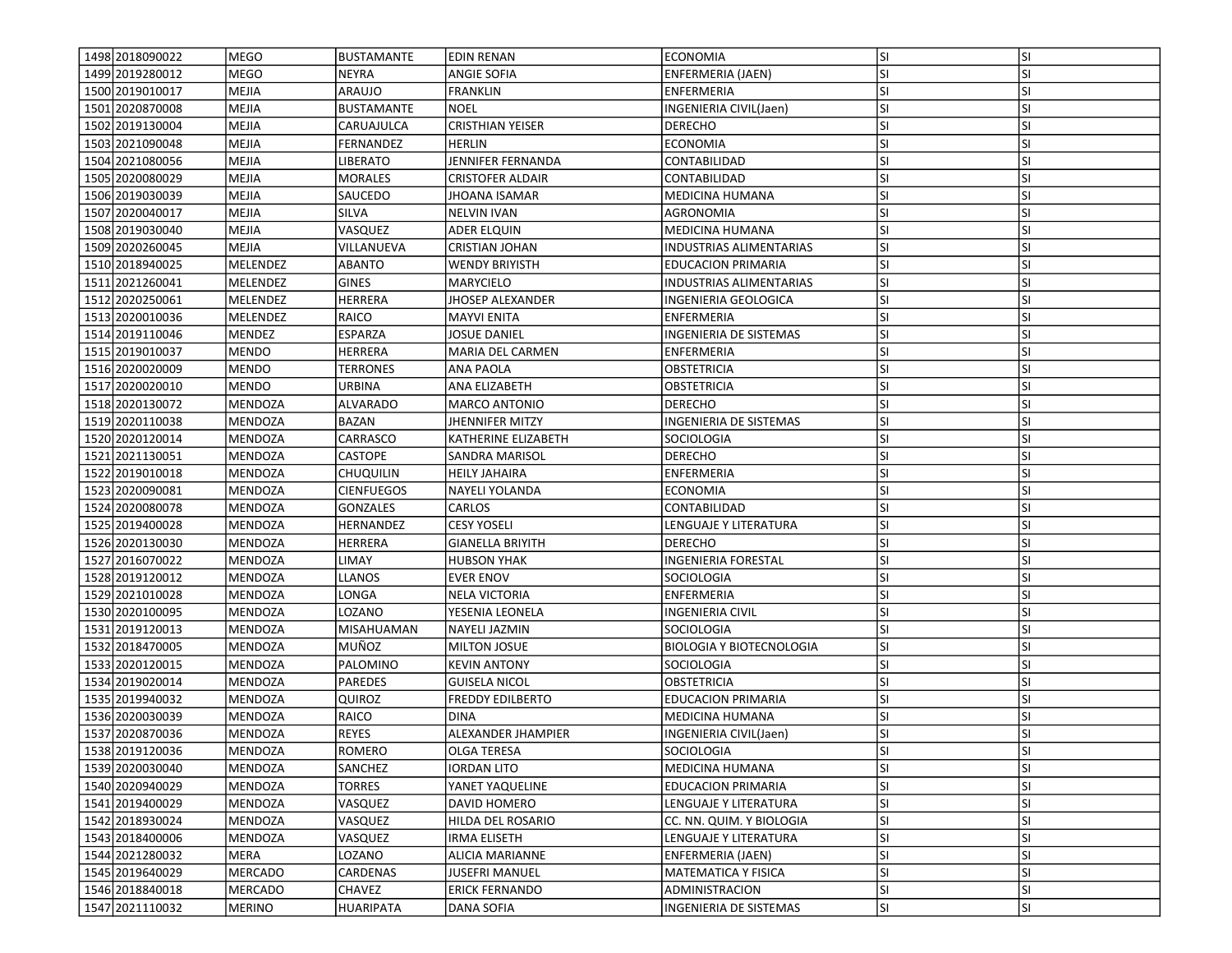| 1548 2018080039   | <b>MERINO</b>     | <b>TERRONES</b>     | <b>ANGIE STEFANY</b>         | CONTABILIDAD                  | lsı       | <b>SI</b> |
|-------------------|-------------------|---------------------|------------------------------|-------------------------------|-----------|-----------|
| 1549 2018080040   | <b>MERLO</b>      | ALVA                | <b>BRENNER SEGUNDO</b>       | CONTABILIDAD                  | <b>SI</b> | SI        |
| 1550 2019980038   | MERLO             | VASQUEZ             | <b>DEYLI FIORELA</b>         | TURISMO Y HOTELERIA           | <b>SI</b> | <b>SI</b> |
| 1551 2020840080   | MERMA             | <b>BARDALES</b>     | <b>WAGNER JHAIR</b>          | ADMINISTRACION                | <b>SI</b> | <b>SI</b> |
| 1552 2015 940036  | MESTANZA          | <b>HUAMAN</b>       | LUZMILA                      | <b>EDUCACION PRIMARIA</b>     | lsı       | <b>SI</b> |
| 1553 2020020038   | MESTANZA          | <b>NOVOA</b>        | <b>LUCERO YANETH</b>         | OBSTETRICIA                   | <b>SI</b> | <b>SI</b> |
| 1554 2021120034   | MESTANZA          | ROMERO              | DIANA PAOLA                  | SOCIOLOGIA                    | <b>SI</b> | <b>SI</b> |
| 1555 2018 100078  | <b>MICHA</b>      | <b>BECERRA</b>      | <b>JHAN CARLOS</b>           | INGENIERIA CIVIL              | <b>SI</b> | <b>SI</b> |
| 1556 2017130073   | <b>MICHA</b>      | CHUQUIVIGUEL        | <b>CARLOS EDINSON</b>        | <b>DERECHO</b>                | SI.       | <b>SI</b> |
| 1557 2020090082   | <b>MICHA</b>      | <b>CHUQUIVIGUEL</b> | <b>JHOANA GABRIELA</b>       | <b>ECONOMIA</b>               | lsı       | <b>SI</b> |
| 1558 2020 1200 16 | MICHA             | PEREZ               | YESENIA NATALY               | SOCIOLOGIA                    | <b>SI</b> | <b>SI</b> |
| 1559 2018 100079  | <b>MICHA</b>      | SANCHEZ             | <b>ARNOLD CHRISTOPER LEE</b> | <b>INGENIERIA CIVIL</b>       | lsı       | <b>SI</b> |
| 1560 2018 1000 34 | MINCHAN           | ALVAREZ             | DANY ELVIS                   | <b>INGENIERIA CIVIL</b>       | SI.       | <b>SI</b> |
| 1561 2020090083   | MINCHAN           | ALVAREZ             | <b>JESSICA ANALI</b>         | <b>ECONOMIA</b>               | <b>SI</b> | <b>SI</b> |
| 1562 2017020036   | <b>MINCHAN</b>    | <b>CULQUI</b>       | NELIDA                       | OBSTETRICIA                   | <b>SI</b> | <b>SI</b> |
| 1563 2020980017   | <b>MINCHAN</b>    | FERNANDEZ           | <b>MARILU ROSMERY</b>        | TURISMO Y HOTELERIA           | lsı       | SI        |
| 1564 2021840066   | <b>MINCHAN</b>    | <b>IDROGO</b>       | <b>MIRIAN LIZETH</b>         | ADMINISTRACION                | <b>SI</b> | <b>SI</b> |
| 1565 2019400030   | MINCHAN           | PEREZ               | DANIEL                       | LENGUAJE Y LITERATURA         | lsı       | <b>SI</b> |
| 1566 2018 100035  | <b>MINCHAN</b>    | <b>RAMOS</b>        | <b>EDWIN JHON</b>            | <b>INGENIERIA CIVIL</b>       | lsı       | <b>SI</b> |
| 1567 2019 980039  | <b>MINCHAN</b>    | ROJAS               | <b>EDWIN JOEL</b>            | TURISMO Y HOTELERIA           | <b>SI</b> | <b>SI</b> |
| 1568 2018 840058  | MINCHAN           | <b>TIRADO</b>       | SAMANTA PATRICIA             | ADMINISTRACION                | lsı       | <b>SI</b> |
| 1569 2018 840059  | <b>MINCHAN</b>    | <b>TIRADO</b>       | SANDRA PATRICIA              | ADMINISTRACION                | lsı       | SI        |
| 1570 2017110042   | <b>MIRANDA</b>    | CALDERON            | <b>KEVIN ARNOLD</b>          | INGENIERIA DE SISTEMAS        | SI.       | SI        |
| 1571 2020 8400 34 | <b>MIRANDA</b>    | CALDERON            | <b>MAYERLY SOFIA</b>         | ADMINISTRACION                | SI.       | <b>SI</b> |
| 1572 2020030041   | MIRANDA           | <b>FLORIAN</b>      | <b>MARIA JOSE</b>            | <b>MEDICINA HUMANA</b>        | lsı       | <b>SI</b> |
| 1573 2019 110010  | <b>MIRANDA</b>    | SANCHEZ             | <b>JOSE LEONEL</b>           | INGENIERIA DE SISTEMAS        | lsı       | <b>SI</b> |
| 1574 2020 1300 73 | MIRES             | CARRANZA            | YRENE ABIGAIL                | <b>DERECHO</b>                | <b>SI</b> | <b>SI</b> |
| 1575 2021120036   | <b>MIRES</b>      | <b>CHAVEZ</b>       | LUZ ARACELY                  | SOCIOLOGIA                    | lsı       | <b>SI</b> |
| 1576 2020090028   | <b>MIRES</b>      | <b>GOICOCHEA</b>    | JHIMY FERNANDO               | <b>ECONOMIA</b>               | <b>SI</b> | <b>SI</b> |
| 1577 2016 2600 32 | <b>MISAHUAMAN</b> | ALVAREZ             | <b>JULIO CESAR</b>           | INDUSTRIAS ALIMENTARIAS       | lsı       | <b>SI</b> |
| 1578 2020 820039  | MISAHUAMAN        | <b>DIAZ</b>         | JOSE LUIS FERNANDO           | INGENIERIA DE MINAS           | SI.       | SI        |
| 1579 2020120040   | MISAHUAMAN        | <b>TUCTO</b>        | <b>ROSA AIDELI</b>           | <b>SOCIOLOGIA</b>             | SI.       | <b>SI</b> |
| 1580 2020 260014  | <b>MOLOCHO</b>    | <b>ROJAS</b>        | <b>RODRIGO GABRIEL</b>       | INDUSTRIAS ALIMENTARIAS       | SI        | <b>SI</b> |
| 1581 2021840067   | MOLOCHO           | <b>RUIZ</b>         | DIANA ARACELY                | ADMINISTRACION                | SI.       | <b>SI</b> |
| 1582 2021110033   | <b>MONDRAGON</b>  | DELGADO             | MAYCOL                       | <b>INGENIERIA DE SISTEMAS</b> | lsı       | <b>SI</b> |
| 1583 2020 1100 13 | <b>MONDRAGON</b>  | HERNANDEZ           | WILMER JUNIOR                | INGENIERIA DE SISTEMAS        | <b>SI</b> | SI        |
| 1584 2019 820038  | <b>MONSEFU</b>    | <b>GUERRERO</b>     | <b>NELSON</b>                | INGENIERIA DE MINAS           | <b>SI</b> | <b>SI</b> |
| 1585 2019 630029  | MONTALVAN         | TAPIA               | <b>CHRISTIAN MAX</b>         | INGLES - ESPAÑOL              | <b>SI</b> | <b>SI</b> |
| 1586 2020 100042  | MONTENEGRO        | INGA                | <b>KEVIN ALEXIS</b>          | INGENIERIA CIVIL              | <b>SI</b> | <b>SI</b> |
| 1587 2017250012   | MONTENEGRO        | SOLANO              | <b>EBERTH YONER</b>          | INGENIERIA GEOLOGICA          | SI        | SI        |
| 1588 2020400022   | MONTEZA           | <b>ALFARO</b>       | <b>EDWIN BRUNO</b>           | LENGUAJE Y LITERATURA         | SI.       | ΙSΙ       |
| 1589 2021 2800 33 | MONTEZA           | MEDINA              | <b>DERCY</b>                 | ENFERMERIA (JAEN)             | lsı       | <b>SI</b> |
| 1590 2020980018   | MONTEZA           | SANCHEZ             | LELY                         | TURISMO Y HOTELERIA           | <b>SI</b> | SI        |
| 1591 2018080052   | <b>MONTOYA</b>    | MALAVER             | YESELI MARDELI               | CONTABILIDAD                  | <b>SI</b> | SI        |
| 1592 2020930005   | MORALES           | CARRASCO            | ROSITA EVELYN                | CC. NN. QUIM. Y BIOLOGIA      | SI.       | SI        |
| 1593 2015 820011  | MORENO            | <b>INCIL</b>        | EDWARD JHOEL                 | INGENIERIA DE MINAS           | <b>SI</b> | <b>SI</b> |
| 1594 2018840060   | MORENO            | SANDOVAL            | <b>GIULIANNA ANNAIS</b>      | ADMINISTRACION                | <b>SI</b> | <b>SI</b> |
| 1595 2020290009   | MORETO            | <b>MORETO</b>       | <b>KENY JULISSA</b>          | INGENIERIA FORESTAL (Jaen)    | SI.       | <b>SI</b> |
| 1596 2019010040   | MORILLO           | FERNANDEZ           | <b>ERICKA MADAI</b>          | <b>ENFERMERIA</b>             | SI.       | <b>SI</b> |
| 1597 2021130055   | MOSCOL            | VIZCONDE            | <b>CRISTHIAN OMAR</b>        | <b>DERECHO</b>                | SI.       | SI        |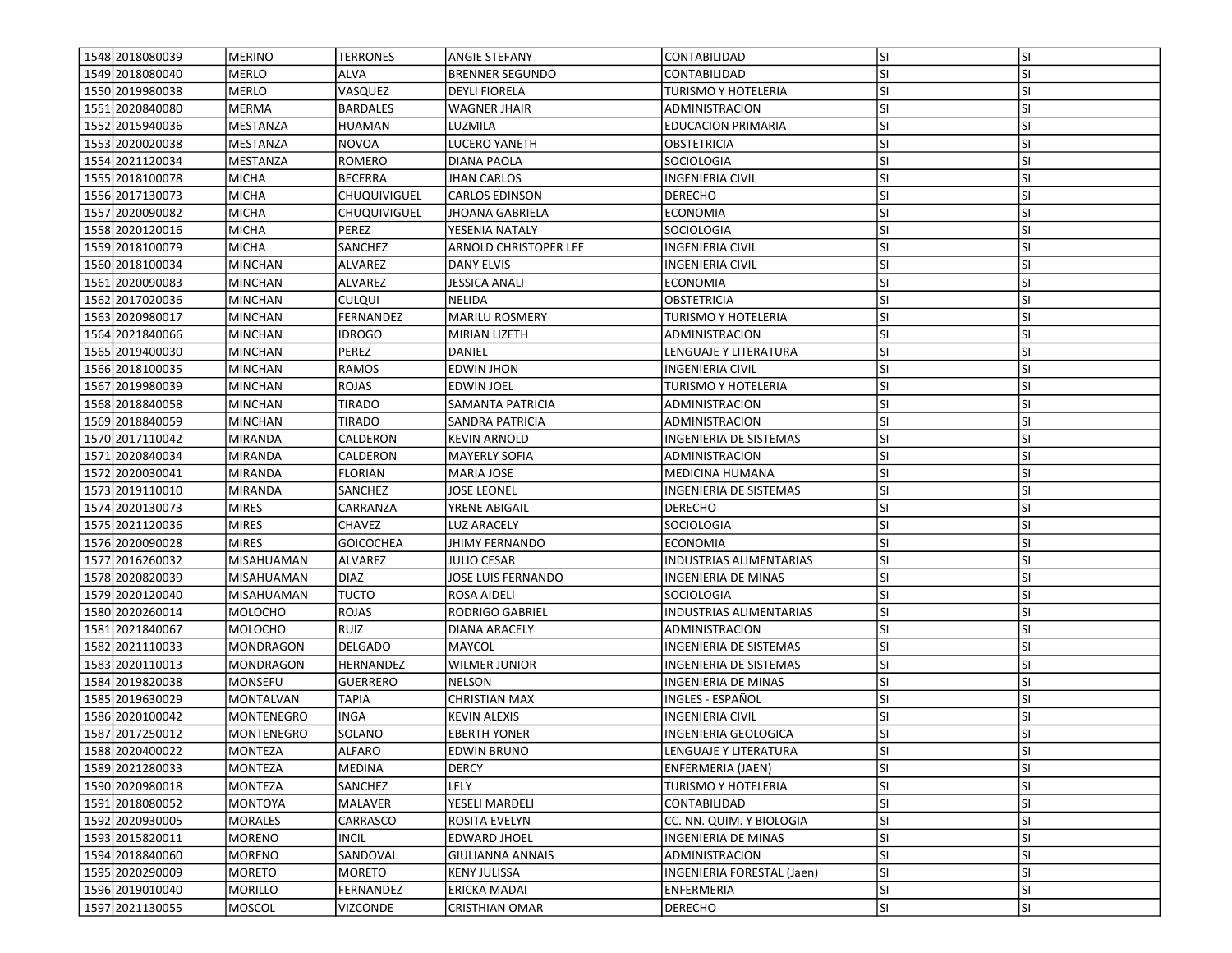| 1598 2019840031   | MOSQUEIRA                  | <b>JULCA</b>                   |                               | ADMINISTRACION                  | lsı              | <b>SI</b>              |
|-------------------|----------------------------|--------------------------------|-------------------------------|---------------------------------|------------------|------------------------|
| 1599 2016 1000 51 | MOSQUEIRA                  | <b>LLANOS</b>                  | <b>EDGAR HUMBERTO</b><br>ALEX | INGENIERIA CIVIL                | <b>SI</b>        | SI                     |
| 1600 2016040032   | MOSTACERO                  | ALTAMIRANO                     | <b>EDER VARONI</b>            | AGRONOMIA                       | lsı              | <b>SI</b>              |
| 1601 2021120037   | <b>MUGUERZA</b>            | <b>BARDALES</b>                | <b>MARIANO ELIEZER</b>        | <b>SOCIOLOGIA</b>               | lsı              | <b>SI</b>              |
|                   | MUÑOZ                      | CABANILLAS                     |                               |                                 |                  | <b>SI</b>              |
| 1602 2019 1200 15 | MUÑOZ                      |                                | CINTHIA YAJAHIARA             | SOCIOLOGIA                      | lsı<br>lsı       | <b>SI</b>              |
| 1603 2019 030041  |                            | MANTILLA                       | ANGEL ADRIAN                  | <b>MEDICINA HUMANA</b>          |                  |                        |
| 1604 2019 050046  | MUÑOZ                      | <b>MARIN</b>                   | ALEX BRAYAN                   | MEDICINA VETERINARIA            | SI.              | <b>SI</b>              |
| 1605 2020 8400 37 | MUÑOZ                      | SANCHEZ                        | <b>DEINER IVAN</b>            | ADMINISTRACION                  | <b>SI</b>        | <b>SI</b>              |
| 1606 2021280034   | MUÑOZ                      | VARGAS                         | ROSY YANELI                   | ENFERMERIA (JAEN)               | SI.              | <b>SI</b>              |
| 1607 2020090085   | MURGA                      | <b>CHILON</b>                  | <b>DENNIS ADRIAN</b>          | ECONOMIA                        | <b>SI</b>        | <b>SI</b>              |
| 1608 2019 030042  | MURRUGARRA                 | CERNA                          | <b>HERNAN MARTIN</b>          | <b>MEDICINA HUMANA</b>          | lsı              | <b>SI</b>              |
| 1609 2019 100063  | <b>MURRUGARRA</b>          | CERNA                          | <b>LESLY MARULIN</b>          | <b>INGENIERIA CIVIL</b>         | lsı              | <b>SI</b>              |
| 1610 2017250038   | MURRUGARRA                 | CUSQUISIBAN                    | LUIS ANGEL                    | INGENIERIA GEOLOGICA            | <b>SI</b>        | <b>SI</b>              |
| 1611 2018 940028  | MURRUGARRA                 | CUSQUISIBAN                    | <b>RUTH ELIZABETH</b>         | <b>EDUCACION PRIMARIA</b>       | SI               | <b>SI</b>              |
| 1612 2019 030043  | <b>NARRO</b>               | BAZAN                          | PAOLA KATHERINE               | MEDICINA HUMANA                 | <b>SI</b>        | <b>SI</b>              |
| 1613 2019 020039  | <b>NARRO</b>               | CASTILLO                       | YENIFER NICOL                 | OBSTETRICIA                     | <b>SI</b>        | <b>SI</b>              |
| 1614 2018 030014  | NARRO                      | SALDAÑA                        | <b>CARLOS MANUEL</b>          | MEDICINA HUMANA                 | <b>SI</b>        | <b>SI</b>              |
| 1615 2019 260015  | <b>NARRO</b>               | SALDAÑA                        | CLAUDIA BALVINA               | INDUSTRIAS ALIMENTARIAS         | SI               | <b>SI</b>              |
| 1616 2018 840061  | <b>NECIOSUP</b>            | ARRIBASPLATA                   | DANIELA ALEXANDRA             | ADMINISTRACION                  | lsı              | <b>SI</b>              |
| 1617 2021870031   | <b>NEIRA</b>               | ALARCON                        | <b>MAREYDI YANINA</b>         | INGENIERIA CIVIL(Jaen)          | SI.              | <b>SI</b>              |
| 1618 2018 1300 29 | NINAQUISPE                 | YZQUIERDO                      | RAMIS                         | <b>DERECHO</b>                  | <b>SI</b>        | <b>SI</b>              |
| 1619 2020 2900 33 | <b>NOLASCO</b>             | <b>DIAZ</b>                    | MILUSKA RAQUEL                | INGENIERIA FORESTAL (Jaen)      | <b>SI</b>        | SI                     |
| 1620 2017130025   | NORIEGA                    | <b>VILLEGAS</b>                | DANY ALEXIS                   | <b>DERECHO</b>                  | SI.              | <b>SI</b>              |
| 1621 2019 090061  | <b>NOVA</b>                | ARRIBASPLATA                   | JERSON ALEXANDER              | ECONOMIA                        | lsı              | <b>SI</b>              |
| 1622 2020130074   | <b>NOVOA</b>               | CALDERON                       | <b>JACKELINE YERIBEL</b>      | <b>DERECHO</b>                  | <b>SI</b>        | <b>SI</b>              |
| 1623 2021260046   | <b>NOVOA</b>               | REQUELME                       | <b>MADAI ATALIA</b>           | INDUSTRIAS ALIMENTARIAS         | lsı              | <b>SI</b>              |
| 1624 2018 0900 24 | NUÑEZ                      | LIMAY                          | SHEILA MILAGROS               | <b>ECONOMIA</b>                 | <b>SI</b>        | <b>SI</b>              |
| 1625 2019030044   | NUÑEZ                      | <b>RUIZ</b>                    | KATIA JHESBITH                | MEDICINA HUMANA                 | <b>SI</b>        | <b>SI</b>              |
| 1626 2019400006   | NUÑEZ                      | TAFUR                          | AHELYN                        | LENGUAJE Y LITERATURA           | <b>SI</b>        | <b>SI</b>              |
| 1627 2020010012   | NUÑEZ                      | VASQUEZ                        | MARITZA JANETH                | ENFERMERIA                      | SI.              | <b>SI</b>              |
| 1628 2018470020   | ÑONTOL                     | VERA                           | JENNIFER YELENE               | <b>BIOLOGIA Y BIOTECNOLOGIA</b> | <b>SI</b>        | <b>SI</b>              |
| 1629 2018080055   | <b>OBLITAS</b>             | ALCANTARA                      | LISETH MAYLI                  | CONTABILIDAD                    | <b>SI</b>        | <b>SI</b>              |
| 1630 2017070064   | <b>OBLITAS</b>             | CABRERA                        | <b>ROBER TOLI</b>             | <b>INGENIERIA FORESTAL</b>      | lsı              | <b>SI</b>              |
| 1631 2021 2800 36 | <b>OBLITAS</b>             | <b>MONDRAGON</b>               | SHEYLA VANESSA                | ENFERMERIA (JAEN)               | SI.              | <b>SI</b>              |
| 1632 2020 2800 11 | <b>OBLITAS</b>             | <b>TENORIO</b>                 | <b>ANGIE LIZET</b>            | ENFERMERIA (JAEN)               | <b>SI</b>        | <b>SI</b>              |
| 1633 2020130075   | <b>OCAS</b>                | <b>CERQUIN</b>                 | <b>ANTHONY JOHANN</b>         | <b>DERECHO</b>                  | <b>SI</b>        | <b>SI</b>              |
| 1634 2020 1300 76 | <b>OCAS</b>                | CHICOMA                        | LEYDI ESTHEPFANY              | <b>DERECHO</b>                  | <b>SI</b>        | <b>SI</b>              |
| 1635 2020 8200 20 | <b>OCAS</b>                |                                |                               |                                 | SI.              | <b>SI</b>              |
| 1636 2016820023   |                            | CORTEZ                         | ALDO YEFERSON                 | INGENIERIA DE MINAS             |                  |                        |
| 1637 2021 100071  | <b>OCAS</b><br><b>OCAS</b> | DE LA CRUZ<br><b>GUTIERREZ</b> | <b>LESLY JACQUELINE</b>       | INGENIERIA DE MINAS             | <b>SI</b><br>lsı | <b>SI</b><br><b>SI</b> |
|                   |                            |                                | CRISTHIAN ALEXANDER           | <b>INGENIERIA CIVIL</b>         |                  |                        |
| 1638 2019 020040  | <b>OCAS</b>                | <b>HUAMAN</b>                  | <b>ESTEFANY ROSELYN</b>       | OBSTETRICIA                     | SI.              | ΙSΙ                    |
| 1639 2018 1000 37 | <b>OCAS</b>                | NUÑEZ                          | <b>KEYT NICOLD</b>            | <b>INGENIERIA CIVIL</b>         | lsı              | <b>SI</b>              |
| 1640 2020010013   | <b>OCAS</b>                | QUISPE                         | <b>NATALY BRIGHI</b>          | ENFERMERIA                      | <b>SI</b>        | SI                     |
| 1641 2018 820012  | <b>OCAS</b>                | RASCO                          | JHEYSON ALSOMENDY             | INGENIERIA DE MINAS             | <b>SI</b>        | SI                     |
| 1642 2018040058   | OCAS                       | RASCO                          | YRIS SAMANTY                  | AGRONOMIA                       | <b>SI</b>        | <b>SI</b>              |
| 1643 2018 640025  | <b>OCAS</b>                | ROJAS                          | JOSE DIEGO                    | MATEMATICA Y FISICA             | <b>SI</b>        | <b>SI</b>              |
| 1644 2021 260047  | <b>OCAS</b>                | VASQUEZ                        | CYNTHYA ESMERALDA             | <b>INDUSTRIAS ALIMENTARIAS</b>  | SI               | SI                     |
| 1645 2021980031   | <b>OCAS</b>                | VASQUEZ                        | JHON ALEXANDER                | TURISMO Y HOTELERIA             | <b>SI</b>        | <b>SI</b>              |
| 1646 2020 110040  | <b>OCAS</b>                | VASQUEZ                        | LUIS CARLOS                   | <b>INGENIERIA DE SISTEMAS</b>   | <b>SI</b>        | <b>SI</b>              |
| 1647 2012070040   | <b>OCHOA</b>               | HERRERA                        | <b>ELVA ROSA</b>              | INGENIERIA FORESTAL             | SI.              | SI                     |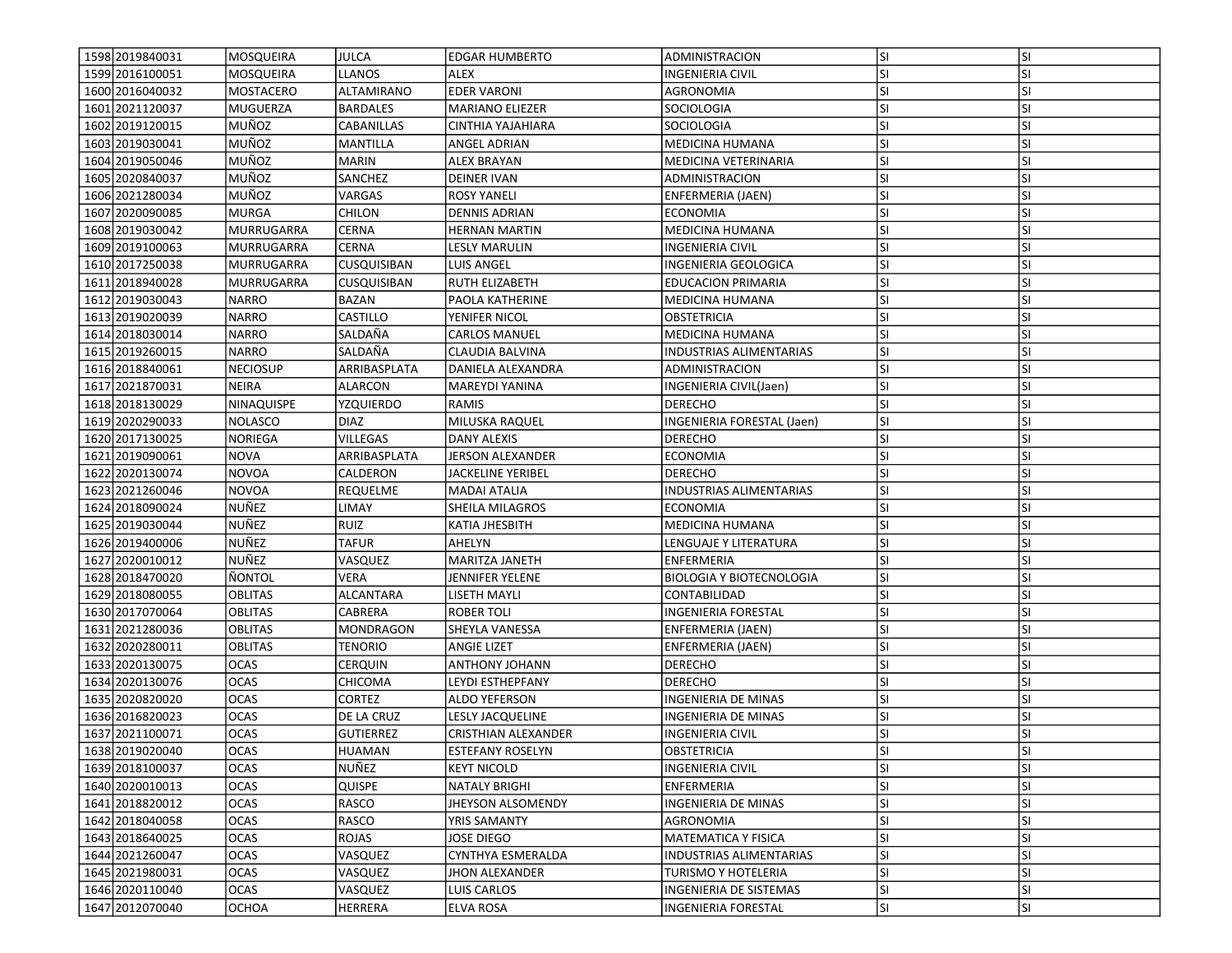| 1648 2018 110042  | <b>OLANO</b>      | ABANTO            | <b>PAOLA ELIZABETH</b>  | INGENIERIA DE SISTEMAS          | lsı        | <b>SI</b>              |
|-------------------|-------------------|-------------------|-------------------------|---------------------------------|------------|------------------------|
| 1649 2020 470004  | <b>OLANO</b>      | GRADOS            | LISSY ANTUANE           | <b>BIOLOGIA Y BIOTECNOLOGIA</b> | SI.        | SI                     |
| 1650 2018080056   | <b>OLANO</b>      | MENDOZA           | RONALD ALEXANDER        | CONTABILIDAD                    | <b>SI</b>  | <b>SI</b>              |
| 1651 2021 290009  | <b>OLAYA</b>      | FERNANDEZ         | <b>LUIS CLAYTON</b>     | INGENIERIA FORESTAL (Jaen)      | <b>SI</b>  | <b>SI</b>              |
| 1652 2020 940030  | <b>OLIVARES</b>   | <b>BURGA</b>      | LUCERO NICOLL           | <b>EDUCACION PRIMARIA</b>       | lsı        | <b>SI</b>              |
| 1653 2018 820013  | <b>OLIVARES</b>   | <b>NARRO</b>      | PEDRO BRANDON           | INGENIERIA DE MINAS             | <b>SI</b>  | <b>SI</b>              |
| 1654 2017060036   | <b>OLIVARES</b>   | VASQUEZ           | <b>JHON DENIS</b>       | INGENIERIA ZOOTECNISTA          | <b>SI</b>  | <b>SI</b>              |
| 1655 2020 870038  |                   |                   |                         |                                 |            | SI                     |
|                   | <b>OLIVERA</b>    | DELGADO           | JHONATAN ALEXANDER      | INGENIERIA CIVIL(Jaen)          | SI.        |                        |
| 1656 2021110035   | <b>OLIVERA</b>    | <b>DIOSES</b>     | DIEGO BENJAMIN          | INGENIERIA DE SISTEMAS          | SI.<br>lsı | <b>SI</b><br><b>SI</b> |
| 1657 2021030039   | <b>OLORTEGUI</b>  | BAZAN             | <b>BRITNEY RUBBY</b>    | MEDICINA HUMANA                 |            |                        |
| 1658 2017940033   | <b>OLORTEGUI</b>  | RUIZ              | ADRIANA YESENIA         | <b>EDUCACION PRIMARIA</b>       | SI.        | SI                     |
| 1659 2021010031   | <b>ORDAS</b>      | <b>HINOSTROZA</b> | <b>KATE ANABEL</b>      | ENFERMERIA                      | lsı        | <b>SI</b>              |
| 1660 2021110036   | ORDOÑEZ           | HUMAN             | JEAN FRANCO HERNAN      | <b>INGENIERIA DE SISTEMAS</b>   | SI.        | <b>SI</b>              |
| 1661 2021 9900 24 | ORELLANA          | <b>JORDAN</b>     | <b>DAVID CHRISTIAN</b>  | INGENIERIA HIDRAULICA           | <b>SI</b>  | <b>SI</b>              |
| 1662 2019 90010   | ORMEÑO            | SERNAQUE          | PABLO ANTONIO           | INGENIERIA HIDRAULICA           | SI.        | SI                     |
| 1663 2020010039   | <b>OROSCO</b>     | MEDINA            | <b>OSCAR GUSTAVO</b>    | ENFERMERIA                      | <b>SI</b>  | <b>SI</b>              |
| 1664 2015 820076  | <b>ORREGO</b>     | AGUILAR           | LUIS ANGEL              | INGENIERIA DE MINAS             | <b>SI</b>  | <b>SI</b>              |
| 1665 2019090062   | ORRILLO           | QUILICHE          | ROSA PAMELA             | <b>ECONOMIA</b>                 | lsı        | <b>SI</b>              |
| 1666 2018080058   | <b>ORTEGA</b>     | <b>PICHEN</b>     | LESLIE LISSETH          | CONTABILIDAD                    | lsı        | <b>SI</b>              |
| 1667 2019 1200 16 | ORTIZ             | ARBAIZA           | SANTOS AUGUSTO          | SOCIOLOGIA                      | SI.        | <b>SI</b>              |
| 1668 2019 630030  | ORTIZ             | <b>BARBOZA</b>    | <b>ANA MERLY</b>        | INGLES - ESPAÑOL                | lsı        | <b>SI</b>              |
| 1669 2021100073   | <b>ORTIZ</b>      | BARBOZA           | JHIMMY SETH             | INGENIERIA CIVIL                | SI.        | <b>SI</b>              |
| 1670 2021870032   | ORTIZ             | CORDOVA           | LOYOLA NAYELY           | INGENIERIA CIVIL(Jaen)          | SI.        | SI                     |
| 1671 2020 080030  | ORTIZ             | LOPEZ             | <b>CLEVER JONATHAN</b>  | CONTABILIDAD                    | SI.        | <b>SI</b>              |
| 1672 2018840019   | <b>ORTIZ</b>      | <b>RUITON</b>     | SOFÍA ANTONELA          | ADMINISTRACION                  | lsı        | <b>SI</b>              |
| 1673 2021110038   | ORTIZ             | SOTO              | JHOSMER SAMUEL          | INGENIERIA DE SISTEMAS          | lsı        | <b>SI</b>              |
| 1674 2021 100074  | ORTIZ             | TANTAJULCA        | <b>BRAYAN ISMAEL</b>    | <b>INGENIERIA CIVIL</b>         | SI.        | <b>SI</b>              |
| 1675 2014 020043  | ORTIZ             | VASQUEZ           | <b>KELLY ALEXANDRA</b>  | OBSTETRICIA                     | lsı        | <b>SI</b>              |
| 1676 2020080031   | ORTIZ             | VILLANUEVA        | <b>ISMARI DEL PILAR</b> | CONTABILIDAD                    | <b>SI</b>  | <b>SI</b>              |
| 1677 2018 250013  | ORTIZ             | VILLANUEVA        | <b>ROYER YVAN</b>       | INGENIERIA GEOLOGICA            | lsı        | <b>SI</b>              |
| 1678 2018840020   | ORTIZ             | YDROGO            | YAN PIER                | ADMINISTRACION                  | <b>SI</b>  | <b>SI</b>              |
| 1679 2019 1100 11 | <b>ORUNA</b>      | SANTOS            | <b>RAUL ANDRE</b>       | INGENIERIA DE SISTEMAS          | <b>SI</b>  | <b>SI</b>              |
| 1680 2021050041   | <b>OYARCE</b>     | SANCHEZ           | PAOLO DYESTEFFANO       | MEDICINA VETERINARIA            | lsı        | <b>SI</b>              |
| 1681 2021 2500 33 | PACHAMANGO        | QUILICHE          | LUIS FERNANDO           | INGENIERIA GEOLOGICA            | SI.        | <b>SI</b>              |
| 1682 2021080063   | <b>PACHAMANGO</b> | TERRONES          | LEYDI VANESSA           | CONTABILIDAD                    | lsı        | <b>SI</b>              |
| 1683 2019 8400 82 | <b>PACHAS</b>     | RAMIREZ           | JULIO ENRIQUE           | ADMINISTRACION                  | SI.        | SI                     |
| 1684 2020 980019  | <b>PADILLA</b>    | TACILLA           | ANGHEL ODETH            | TURISMO Y HOTELERIA             | <b>SI</b>  | <b>SI</b>              |
| 1685 2021930015   | PAISIG            | ALVARADO          | NEYRIS JUNIOR           | CC. NN. QUIM. Y BIOLOGIA        | SI.        | <b>SI</b>              |
| 1686 2019 1300 69 | PAISIG            | <b>BECERRA</b>    | ERICKA SILVANA          | <b>DERECHO</b>                  | <b>SI</b>  | <b>SI</b>              |
| 1687 2020080081   | PAISIG            | <b>COTRINA</b>    | MIREILLE JACKELINE      | CONTABILIDAD                    | SI         | <b>SI</b>              |
| 1688 2021260048   | PAISIG            | <b>HUAMAN</b>     | YESICA JHANET           | <b>INDUSTRIAS ALIMENTARIAS</b>  | SI.        | ΙSΙ                    |
| 1689 2017040022   | PAISIG            | MENDOZA           | <b>DENIS OMAR</b>       | <b>AGRONOMIA</b>                | <b>SI</b>  | <b>SI</b>              |
| 1690 2020090029   | PAJARES           | <b>FLORES</b>     | <b>ANAIS PATRICIA</b>   | ECONOMIA                        | <b>SI</b>  | <b>SI</b>              |
| 1691 2018 260015  | PAJARES           | MOSQUERA          | SUGEY DEL PILAR         | INDUSTRIAS ALIMENTARIAS         | SI.        | <b>SI</b>              |
| 1692 2019 030013  | PAJARES           | VILLAR            | KELINDA NILA ROSA       | MEDICINA HUMANA                 | SI.        | SI                     |
| 1693 2021030040   | PAJARES           | ZELADA            | DIEGO ALEXIS            | MEDICINA HUMANA                 | <b>SI</b>  | <b>SI</b>              |
| 1694 2020 1300 77 | PALACIOS          | <b>TORRES</b>     | <b>HUMBERTO ANDRES</b>  | <b>DERECHO</b>                  | <b>SI</b>  | <b>SI</b>              |
| 1695 2018 2500 37 | PALMA             | <b>BECERRA</b>    | ROGER RICARDO           | INGENIERIA GEOLOGICA            | <b>SI</b>  | <b>SI</b>              |
| 1696 2015 040122  | PALOMINO          | <b>INFANTE</b>    | <b>BETSY ELIZABETH</b>  | AGRONOMIA                       | SI.        | SI                     |
| 1697 2020100102   | PALOMINO          | SANDOVAL          | JEFFERSON OLIVER        | <b>INGENIERIA CIVIL</b>         | SI.        | <b>SI</b>              |
|                   |                   |                   |                         |                                 |            |                        |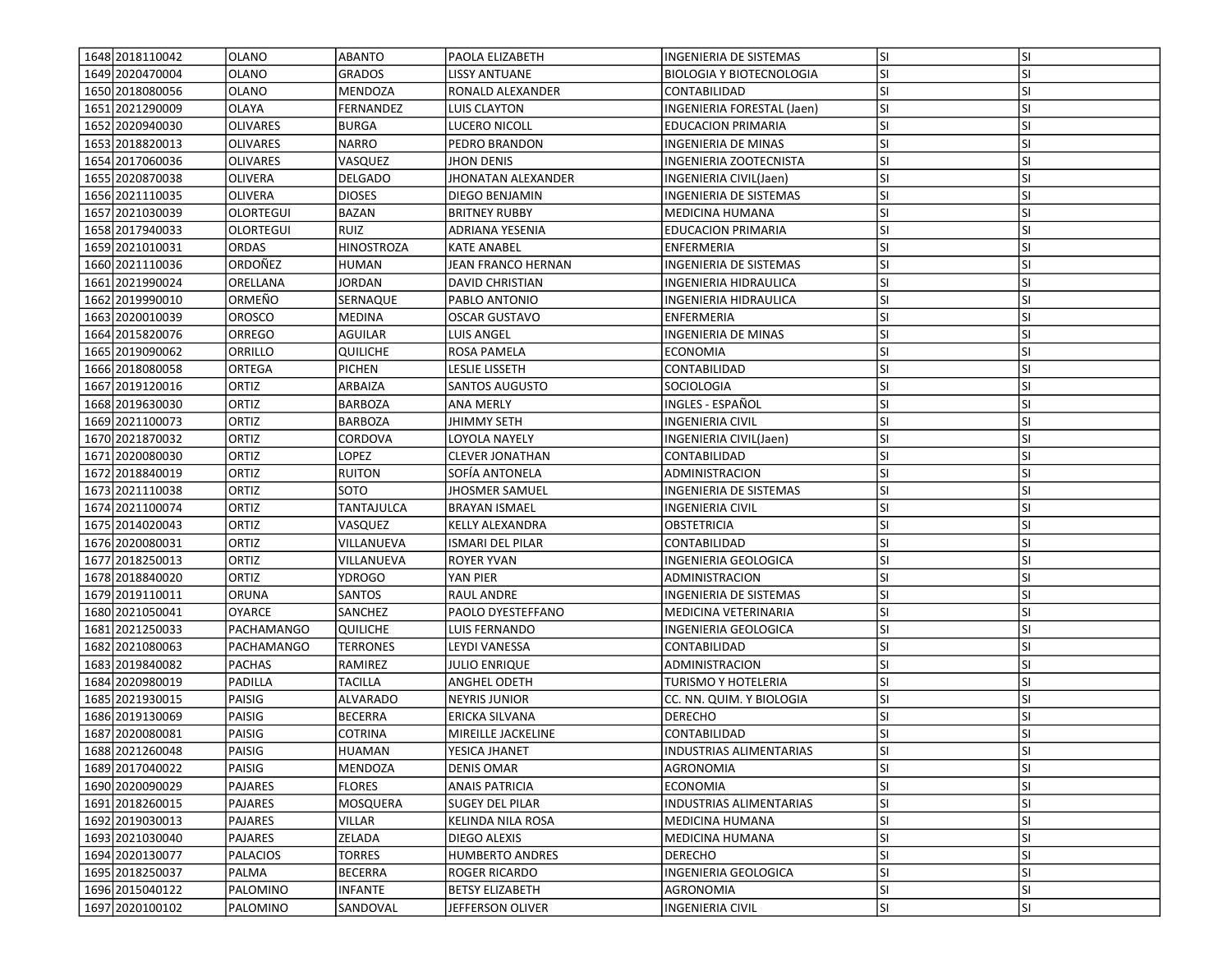| 1698 2019 260042                   | PALOMINO                | <b>TELLO</b>                       | <b>ANA GABRIELA</b>       | <b>INDUSTRIAS ALIMENTARIAS</b>                       | SI.       | <b>SI</b>              |
|------------------------------------|-------------------------|------------------------------------|---------------------------|------------------------------------------------------|-----------|------------------------|
| 1699 2020 640030                   | PAMO                    | Quispe                             | ABNER EFRAIN              | <b>MATEMATICA Y FISICA</b>                           | SI.       | SI                     |
| 1700 2014010035                    | PAMO                    | <b>QUISPE</b>                      | <b>ANGHIE LEE</b>         | ENFERMERIA                                           | lsı       | <b>SI</b>              |
| 1701 2009 040043                   | PANDO                   | <b>MENDOZA</b>                     | <b>CARLOS ANTONIO</b>     | <b>AGRONOMIA</b>                                     | lsı       | <b>SI</b>              |
| 1702 2018090025                    | PAREDES                 | <b>CORREA</b>                      | <b>EDWAR</b>              | ECONOMIA                                             | lsı       | <b>SI</b>              |
| 1703 2020870012                    | <b>PAREDES</b>          | <b>FLORES</b>                      | <b>LUIS CARTER</b>        | INGENIERIA CIVIL(Jaen)                               | lsı       | <b>SI</b>              |
| 1704 2020940031                    | <b>PAREDES</b>          | <b>FLORES</b>                      | NEYDA PAMELA              | <b>EDUCACION PRIMARIA</b>                            | SI        | SI                     |
| 1705 2021090056                    | PAREDES                 | IZQUIERDO                          | JEINER MICHEL             | <b>ECONOMIA</b>                                      | <b>SI</b> | <b>SI</b>              |
| 1706 2019060020                    | PAREDES                 | LIÑAN                              |                           | INGENIERIA ZOOTECNISTA                               | <b>SI</b> | <b>SI</b>              |
| 1707 2021930016                    | PAREDES                 | <b>MARTOS</b>                      | ZARITA NOEMI<br>ALEXANDER | CC. NN. QUIM. Y BIOLOGIA                             | <b>SI</b> | <b>SI</b>              |
| 1708 2018 930004                   | <b>PAREDES</b>          | <b>PALACIOS</b>                    | <b>CRISTHIAN JHANPOL</b>  | CC. NN. QUIM. Y BIOLOGIA                             | SI        | <b>SI</b>              |
| 1709 2019 980041                   | <b>PAREDES</b>          | PEREYRA                            | <b>NARDA</b>              | TURISMO Y HOTELERIA                                  | <b>SI</b> | <b>SI</b>              |
| 1710 2018840021                    | <b>PAREDES</b>          | ROJAS                              | <b>VIVIANA MAYRIN</b>     | ADMINISTRACION                                       | <b>SI</b> | <b>SI</b>              |
| 1711 2020 070039                   | PAREDES                 | <b>UCHILLAN</b>                    | ADRIAN                    |                                                      | SI        | <b>SI</b>              |
| 1712 2021110040                    | PASTOR                  | CARMONA                            | <b>FELIX ALEXANDER</b>    | INGENIERIA FORESTAL<br><b>INGENIERIA DE SISTEMAS</b> | <b>SI</b> | <b>SI</b>              |
|                                    |                         |                                    |                           | <b>DERECHO</b>                                       | <b>SI</b> | SI                     |
| 1713 2021130057<br>1714 2020060020 | PASTOR<br><b>PASTOR</b> | MELENDEZ                           | DANITZA YAJHAIRA          |                                                      | SI        | <b>SI</b>              |
|                                    |                         | RODRIGUEZ                          | LUZ MELADINA              | INGENIERIA ZOOTECNISTA                               |           |                        |
| 1715 2020080032                    | PASTOR<br>PECHO         | <b>TERRONES</b><br><b>GONZALES</b> | CARMEN VIOLETA            | CONTABILIDAD<br><b>DERECHO</b>                       | SI        | <b>SI</b><br><b>SI</b> |
| 1716 2019 1300 70                  |                         |                                    | ROBERTO CARLOS            |                                                      | SI.       |                        |
| 1717 2021 2900 12                  | PEÑA                    | <b>OZETA</b>                       | LUZ YASMIN                | INGENIERIA FORESTAL (Jaen)                           | <b>SI</b> | <b>SI</b>              |
| 1718 2015 040123                   | PERALTA                 | GALVEZ                             | <b>ALEX YOEL</b>          | <b>AGRONOMIA</b>                                     | <b>SI</b> | <b>SI</b>              |
| 1719 2020 2900 36                  | PERALTA                 | <b>GARCIA</b>                      | <b>CRUZ ELENA</b>         | INGENIERIA FORESTAL (Jaen)                           | <b>SI</b> | <b>SI</b>              |
| 1720 2020030011                    | PERALTA                 | Quiroz                             | ROSARIO MILAGRITOS        | MEDICINA HUMANA                                      | SI        | <b>SI</b>              |
| 1721 2019 630031                   | PERALTA                 | SANGAY                             | GIANNELA MARICIELO        | INGLES - ESPAÑOL                                     | lsı       | <b>SI</b>              |
| 1722 2020040055                    | PEREGRINO               | CHACON                             | <b>EVELIN NELDAHIT</b>    | AGRONOMIA                                            | SI        | <b>SI</b>              |
| 1723 2021120038                    | PEREYRA                 | CASTILLO                           | <b>AZUCENA</b>            | SOCIOLOGIA                                           | lsı       | <b>SI</b>              |
| 1724 2020110014                    | PEREYRA                 | <b>MONZON</b>                      | <b>ALDO FABRICIO</b>      | <b>INGENIERIA DE SISTEMAS</b>                        | <b>SI</b> | <b>SI</b>              |
| 1725 2021050044                    | PEREZ                   | ANGULO                             | <b>EMY MARIEL</b>         | MEDICINA VETERINARIA                                 | <b>SI</b> | <b>SI</b>              |
| 1726 2020940033                    | PEREZ                   | <b>AQUINO</b>                      | JULISA                    | <b>EDUCACION PRIMARIA</b>                            | <b>SI</b> | SI                     |
| 1727 2020090030                    | PEREZ                   | BECERRA                            | LUIS FERNANDO             | ECONOMIA                                             | <b>SI</b> | <b>SI</b>              |
| 1728 2019010019                    | <b>PEREZ</b>            | CADENA                             | ANGELA LISBETH            | ENFERMERIA                                           | <b>SI</b> | <b>SI</b>              |
| 1729 2021010033                    | PEREZ                   | CHACON                             | <b>EMMY GERALDINE</b>     | ENFERMERIA                                           | <b>SI</b> | <b>SI</b>              |
| 1730 2018 820014                   | PEREZ                   | CRUZADO                            | <b>JHAIRD ALEXANDER</b>   | <b>INGENIERIA DE MINAS</b>                           | <b>SI</b> | <b>SI</b>              |
| 1731 2020250063                    | PEREZ                   | CRUZADO                            | YHAMILET YOANA            | INGENIERIA GEOLOGICA                                 | SI.       | <b>SI</b>              |
| 1732 2017 020011                   | <b>PEREZ</b>            | FERNANDEZ                          | <b>SEYDY KELITA</b>       | <b>OBSTETRICIA</b>                                   | <b>SI</b> | <b>SI</b>              |
| 1733 2021040040                    | <b>PEREZ</b>            | LEYVA                              | <b>KELLY MARIELA</b>      | AGRONOMIA                                            | <b>SI</b> | <b>SI</b>              |
| 1734 2019 050018                   | <b>PEREZ</b>            | LLAMOCTANTA                        | SILVIA IMELDA ESTHER      | MEDICINA VETERINARIA                                 | SI.       | <b>SI</b>              |
| 1735 2018 1300 30                  | <b>PEREZ</b>            | <b>LLANOS</b>                      | PETTER WILLER             | <b>DERECHO</b>                                       | <b>SI</b> | <b>SI</b>              |
| 1736 2020630029                    | PEREZ                   | <b>LLATAS</b>                      | <b>KAITLYN CHRISLY</b>    | INGLES - ESPAÑOL                                     | SI        | <b>SI</b>              |
| 1737 2021470016                    | PEREZ                   | <b>MENDOZA</b>                     | <b>JULISSA MARICIELO</b>  | <b>BIOLOGIA Y BIOTECNOLOGIA</b>                      | SI        | <b>SI</b>              |
| 1738 2018020040                    | PEREZ                   | MESTANZA                           | <b>ELIAN SARAI</b>        | OBSTETRICIA                                          | lsı       | ΙSΙ                    |
| 1739 2021110041                    | PEREZ                   | <b>MIRANDA</b>                     | <b>JIMMY JAIR</b>         | INGENIERIA DE SISTEMAS                               | lsı       | <b>SI</b>              |
| 1740 2020 2800 34                  | PEREZ                   | RACHI                              | <b>DILVER ADRIAN</b>      | ENFERMERIA (JAEN)                                    | SI.       | SI                     |
| 1741 2018 08 0059                  | PEREZ                   | <b>REYES</b>                       | JUAN JOSE                 | CONTABILIDAD                                         | <b>SI</b> | SI                     |
| 1742 2019130071                    | PEREZ                   | VALDIVIA                           | <b>CRISTHIAN SHERONNI</b> | <b>DERECHO</b>                                       | SI.       | <b>SI</b>              |
| 1743 2020040023                    | PEREZ                   | VASQUEZ                            | JOSE ANDRES               | <b>AGRONOMIA</b>                                     | <b>SI</b> | <b>SI</b>              |
| 1744 2021 260051                   | PEREZ                   | VASQUEZ                            | <b>KATERIN LETICIA</b>    | <b>INDUSTRIAS ALIMENTARIAS</b>                       | <b>SI</b> | SI                     |
| 1745 2017020038                    | PEREZ                   | VASQUEZ                            | LOIDA MAVEL               | OBSTETRICIA                                          | SI.       | <b>SI</b>              |
| 1746 2019 90027                    | PEREZ                   | VASQUEZ                            | YORDAN JAMPIERE           | <b>INGENIERIA HIDRAULICA</b>                         | SI.       | <b>SI</b>              |
| 1747 2020090032                    | PEREZ                   | VEGA                               | <b>WILDER RONALDO</b>     | <b>ECONOMIA</b>                                      | SI.       | SI                     |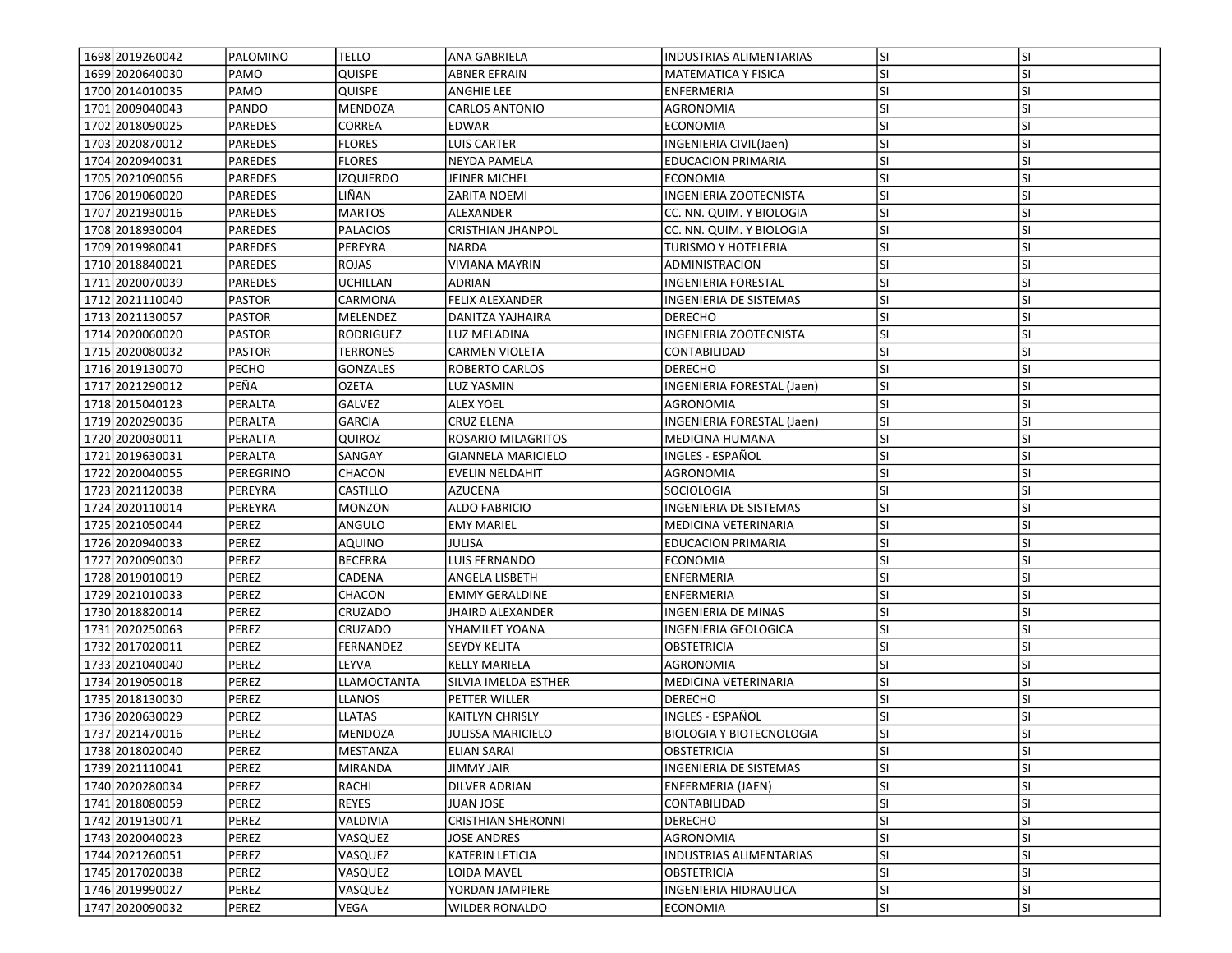| 1748 2020020011   | PEREZ              | <b>VILCHEZ</b>   | <b>ESTEFANI</b>         | <b>OBSTETRICIA</b>              | lsı       | <b>SI</b> |
|-------------------|--------------------|------------------|-------------------------|---------------------------------|-----------|-----------|
| 1749 2021110042   | PEREZ              | YUPANQUI         | <b>GIAM MARCOS</b>      | INGENIERIA DE SISTEMAS          | SI.       | SI        |
| 1750 2020470006   | <b>PESANTES</b>    | LEON             | JUAN JOSE               | <b>BIOLOGIA Y BIOTECNOLOGIA</b> | <b>SI</b> | <b>SI</b> |
| 1751 2021870034   | PIEDRA             | VILLEGAS         | <b>EDGAR JUNIOR</b>     | INGENIERIA CIVIL(Jaen)          | <b>SI</b> | <b>SI</b> |
| 1752 2019 260043  | <b>PINEDO</b>      | ZAMORA           | <b>ANGEL YOSEP</b>      | <b>INDUSTRIAS ALIMENTARIAS</b>  | lsı       | <b>SI</b> |
| 1753 2020 1200 42 | <b>PINTO</b>       | <b>VENTURA</b>   | <b>MILAGROS MARIEL</b>  | SOCIOLOGIA                      | <b>SI</b> | <b>SI</b> |
| 1754 2020930024   | <b>PISCO</b>       | <b>HUAMAN</b>    | EBER                    | CC. NN. QUIM. Y BIOLOGIA        | <b>SI</b> | <b>SI</b> |
| 1755 2021250034   | <b>PITA</b>        | CABRERA          | JEAN CARLOS             | INGENIERIA GEOLOGICA            | <b>SI</b> | SI        |
| 1756 2021250035   | <b>PITA</b>        | SALAZAR          | ARIANNA MAYTE           | INGENIERIA GEOLOGICA            | SI.       | <b>SI</b> |
| 1757 2019 100066  | PIZAN              | <b>RIVAS</b>     | <b>STEFFANY</b>         | INGENIERIA CIVIL                | lsı       | <b>SI</b> |
| 1758 2019090024   | PIZAN              | <b>ROSADO</b>    | WILMER                  | ECONOMIA                        | <b>SI</b> | <b>SI</b> |
| 1759 2020040024   | <b>PIZARRO</b>     | <b>MARTOS</b>    | <b>EVER JAYO</b>        | AGRONOMIA                       | lsı       | <b>SI</b> |
| 1760 20170 20039  | <b>PIZARRO</b>     | SILVA            | <b>KAREN LIZBETH</b>    | <b>OBSTETRICIA</b>              | <b>SI</b> | <b>SI</b> |
| 1761 2020990011   | PLASENCIA          | <b>FARFAN</b>    | ALESSANDRO              | INGENIERIA HIDRAULICA           | lsı       | <b>SI</b> |
| 1762 2018 250039  | PLASENCIA          | MOSTACERO        | <b>ALDO ROMANIOLI</b>   | INGENIERIA GEOLOGICA            | <b>SI</b> | SI        |
| 1763 2020250064   | PLASENCIA          | VARGAS           | MAIRELY JUDITH          | INGENIERIA GEOLOGICA            | SI.       | SI        |
| 1764 2019 630008  | PLASENCIA          | VARGAS           | YUREIMA NICOL MARINA    | INGLES - ESPAÑOL                | SI.       | SI        |
| 1765 2020250030   | <b>POCA</b>        | CHILON           | <b>JUAN ARTURO</b>      | INGENIERIA GEOLOGICA            | lsı       | <b>SI</b> |
| 1766 2021050045   | POMATANTA          | <b>ESCOBAL</b>   | <b>NEVIL ITAMAR</b>     | MEDICINA VETERINARIA            | lsı       | <b>SI</b> |
| 1767 2020010015   | <b>POMPA</b>       | <b>BOLAÑOS</b>   | <b>GIOVANA JHOSELIN</b> | ENFERMERIA                      | SI.       | <b>SI</b> |
| 1768 2020 1000 47 | <b>POMPA</b>       | JULCA            | <b>RICHARD ADRIAN</b>   | <b>INGENIERIA CIVIL</b>         | lsı       | <b>SI</b> |
| 1769 2021980034   | <b>POMPA</b>       | SILVA            | <b>BRAYAN SMITH</b>     | TURISMO Y HOTELERIA             | lsı       | <b>SI</b> |
| 1770 2018 990010  | <b>POMPA</b>       | SOTO             | MARIELA MARILIN         | INGENIERIA HIDRAULICA           | <b>SI</b> | <b>SI</b> |
| 1771 2021050046   | <b>PONTE</b>       | POMA             | JARINA MELISSA          | MEDICINA VETERINARIA            | SI.       | SI        |
| 1772 2020020012   | <b>PORTAL</b>      | <b>ALVA</b>      | MARIA ALEJANDRA         | OBSTETRICIA                     | lsı       | <b>SI</b> |
| 1773 2019080088   | <b>PORTAL</b>      | <b>GARCIA</b>    | JOSE ISAIAS             | CONTABILIDAD                    | lsı       | <b>SI</b> |
| 1774 2020 640005  | <b>PORTAL</b>      | <b>MACHUCA</b>   | <b>JHEYSON ELFER</b>    | <b>MATEMATICA Y FISICA</b>      | <b>SI</b> | <b>SI</b> |
| 1775 2021260052   | PORTAL             | MINCHAN          | <b>CHRISTIAN ELVIS</b>  | <b>INDUSTRIAS ALIMENTARIAS</b>  | lsı       | <b>SI</b> |
| 1776 2018640006   | <b>PORTAL</b>      | PRETEL           | EULER JOSE              | <b>MATEMATICA Y FISICA</b>      | <b>SI</b> | <b>SI</b> |
| 1777 2021090059   | <b>PORTAL</b>      | RODRIGUEZ        | <b>ELVIS WILFREDO</b>   | <b>ECONOMIA</b>                 | lsı       | <b>SI</b> |
| 1778 2018040062   | PORTOCARRERO       | <b>ROJAS</b>     | <b>KELY ALEJANDRA</b>   | AGRONOMIA                       | <b>SI</b> | SI        |
| 1779 2020030044   | <b>POTOSI</b>      | <b>UCANCIAL</b>  | <b>JHONATAN JAFET</b>   | MEDICINA HUMANA                 | <b>SI</b> | <b>SI</b> |
| 1780 2020 9400 34 | <b>PRADO</b>       | <b>BECERRA</b>   | CORAIMA NIKOL           | <b>EDUCACION PRIMARIA</b>       | lsı       | <b>SI</b> |
| 1781 2021100077   | <b>PRADO</b>       | VERGARA          | <b>ELMER FRANK</b>      | <b>INGENIERIA CIVIL</b>         | <b>SI</b> | <b>SI</b> |
| 1782 2021030042   | <b>PRO</b>         | LOZANO           | ROMINA                  | MEDICINA HUMANA                 | lsı       | <b>SI</b> |
| 1783 2018080060   | PUITIZA            | AGUILAR          | SAMANTA LISBET          | CONTABILIDAD                    | <b>SI</b> | <b>SI</b> |
| 1784 2015 110082  | QUILCATE           | CRUZ             | SHRISTIAN ANDREE        | INGENIERIA DE SISTEMAS          | <b>SI</b> | <b>SI</b> |
| 1785 2019 100068  | <b>QUILICHE</b>    | ALVARADO         | <b>ELIZABETH MAGALY</b> | INGENIERIA CIVIL                | <b>SI</b> | SI        |
| 1786 2014 060033  | <b>QUILICHE</b>    | COLORADO         | PEDRO ISRAEL            | INGENIERIA ZOOTECNISTA          | SI.       | <b>SI</b> |
| 1787 2019 8400 84 | <b>QUILICHE</b>    | <b>GUERRERO</b>  | <b>JHON ANTHONY</b>     | ADMINISTRACION                  | SI        | SI        |
| 1788 2019400031   | <b>QUILICHE</b>    | HUAMAN           | <b>LESLY JHANETT</b>    | LENGUAJE Y LITERATURA           | SI.       | ΙSΙ       |
| 1789 2018080061   | <b>QUILICHE</b>    | <b>HUAMAN</b>    | <b>MIRIAN EBELLIIN</b>  | CONTABILIDAD                    | <b>SI</b> | <b>SI</b> |
| 1790 2019 1300 72 | <b>QUILICHE</b>    | <b>JULCAPOMA</b> | <b>EMILY ARACELY</b>    | <b>DERECHO</b>                  | <b>SI</b> | SI        |
| 1791 2019 1300 73 | QUILICHE           | MENDOZA          | DAYANA CRISTINA         | <b>DERECHO</b>                  | <b>SI</b> | SI        |
| 1792 2020400026   | QUILICHE           | OCAS             | LIZETH NATALI           | LENGUAJE Y LITERATURA           | <b>SI</b> | SI        |
| 1793 2019 050049  | <b>QUILICHE</b>    | ROJAS            | <b>MARGORY</b>          | MEDICINA VETERINARIA            | <b>SI</b> | <b>SI</b> |
| 1794 2017130031   | <b>QUILICHE</b>    | VASQUEZ          | <b>MILY ROXANA</b>      | <b>DERECHO</b>                  | <b>SI</b> | SI        |
| 1795 2017100021   | <b>QUILICHE</b>    | <b>VILLATE</b>   | <b>MAX ENRIQUE</b>      | <b>INGENIERIA CIVIL</b>         | SI.       | <b>SI</b> |
| 1796 2021020035   | <b>QUILICHE</b>    | ZELADA           | YULISA YANELI           | <b>OBSTETRICIA</b>              | SI.       | <b>SI</b> |
| 1797 2020130034   | <b>QUINTANILLA</b> | <b>BARRANTES</b> | LIZETH ESTHER           | <b>DERECHO</b>                  | SI.       | SI        |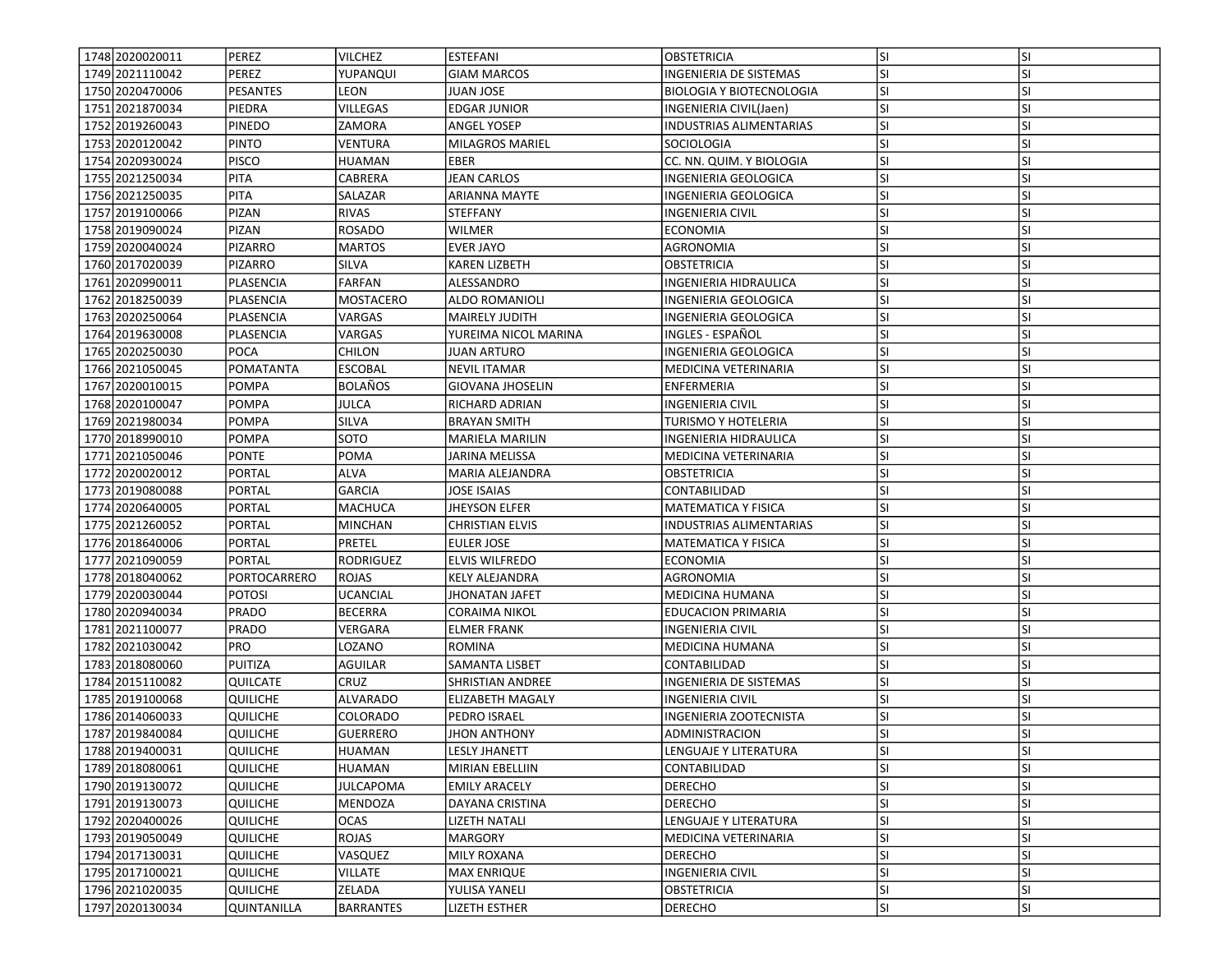| 1798 2020030045   | <b>QUIÑONES</b>   | CABALLERO       | <b>HUBERT ALEXANDER</b>  | <b>MEDICINA HUMANA</b>     | lsı       | <b>SI</b> |
|-------------------|-------------------|-----------------|--------------------------|----------------------------|-----------|-----------|
| 1799 2021940026   | QUIROZ            | ABANTO          | TALIA KARINA             | <b>EDUCACION PRIMARIA</b>  | SI.       | SI        |
| 1800 2013250026   | <b>QUIROZ</b>     | CARDENAS        | LUIS GUSTAVO             | INGENIERIA GEOLOGICA       | lsı       | <b>SI</b> |
| 1801 2019 8400 85 | QUIROZ            | CRUZADO         | STHEFANY FIORELLA        | ADMINISTRACION             | lsı       | <b>SI</b> |
| 1802 2018400029   | <b>QUIROZ</b>     | <b>JUAREZ</b>   | <b>MARIA LUZMILA</b>     | LENGUAJE Y LITERATURA      | lsı       | <b>SI</b> |
| 1803 2021120040   | QUIROZ            | MEJIA           | <b>MARIA FERNANDA</b>    | SOCIOLOGIA                 | lsı       | <b>SI</b> |
| 1804 2021940027   | QUIROZ            | PAREDES         | <b>CARLITA GUADALUPE</b> | <b>EDUCACION PRIMARIA</b>  | <b>SI</b> | SI        |
| 1805 2020 9300 25 | QUIROZ            | TORRES          | <b>MARLON KANE</b>       | CC. NN. QUIM. Y BIOLOGIA   | <b>SI</b> | <b>SI</b> |
| 1806 2020 9300 26 | QUIROZ            | VILCHEZ         | DENIS                    | CC. NN. QUIM. Y BIOLOGIA   | SI.       | SI        |
| 1807 2021050049   | <b>QUISPE</b>     | <b>AGUILAR</b>  | <b>JOSE RAUL</b>         | MEDICINA VETERINARIA       | <b>SI</b> | <b>SI</b> |
| 1808 2015 030048  | QUISPE            | <b>ALCALDE</b>  | MARSHA MAYTE             | MEDICINA HUMANA            | lsı       | <b>SI</b> |
| 1809 2018 1300 32 | <b>QUISPE</b>     | CHUQUIRUNA      | <b>CARLOS WILLIAM</b>    | <b>DERECHO</b>             | SI.       | <b>SI</b> |
| 1810 2020090033   | <b>QUISPE</b>     | CUEVA           | <b>CRISTIAN RICARDO</b>  | <b>ECONOMIA</b>            | <b>SI</b> | <b>SI</b> |
| 1811 2020 030047  | <b>QUISPE</b>     | <b>CUEVA</b>    | EVELYN JHAJAIRA          | MEDICINA HUMANA            | <b>SI</b> | <b>SI</b> |
| 1812 2020 640006  | <b>QUISPE</b>     | CUEVA           | JOSE ROLANDO             | <b>MATEMATICA Y FISICA</b> | <b>SI</b> | <b>SI</b> |
| 1813 2021050050   | QUISPE            | CULQUE          | SHERLYN MARISEL          | MEDICINA VETERINARIA       | <b>SI</b> | SI        |
| 1814 2018 120016  | <b>QUISPE</b>     | <b>GARCIA</b>   | ROBERTO CARLOS           | SOCIOLOGIA                 | <b>SI</b> | <b>SI</b> |
| 1815 2019 640008  | <b>QUISPE</b>     | <b>OCAS</b>     | <b>DEYBER DAVID</b>      | MATEMATICA Y FISICA        | SI        | SI        |
| 1816 20218 20036  | <b>QUISPE</b>     | PAISIG          | <b>JOSE FREDY</b>        | INGENIERIA DE MINAS        | lsı       | <b>SI</b> |
| 1817 2019 060021  | <b>QUISPE</b>     | <b>ROJAS</b>    | LUIS ENRIQUE             | INGENIERIA ZOOTECNISTA     | SI.       | <b>SI</b> |
| 1818 2020080034   | <b>QUISPE</b>     | ROJAS           | <b>NILSON</b>            | CONTABILIDAD               | <b>SI</b> | <b>SI</b> |
| 1819 2021130061   | <b>QUISPE</b>     | SÁNCHEZ         | ANA CRISTINA             | <b>DERECHO</b>             | <b>SI</b> | <b>SI</b> |
| 1820 2020080083   | QUISPE            | TAPIA           | NAYELY ELIZABETH         | CONTABILIDAD               | <b>SI</b> | <b>SI</b> |
| 1821 2020 870041  | QUISPE            | TAPIA           | <b>NIK DIKSON</b>        | INGENIERIA CIVIL(Jaen)     | lsı       | <b>SI</b> |
| 1822 2021090061   | QUISPE            | <b>TERRONES</b> | MIRLA GASDALY            | ECONOMIA                   | <b>SI</b> | <b>SI</b> |
| 1823 2018 100082  | <b>QUISPE</b>     | VASQUEZ         | <b>JULIO CESAR</b>       | INGENIERIA CIVIL           | lsı       | <b>SI</b> |
| 1824 2019 030 046 | <b>QUISPE</b>     | ZAVALETA        | JUAN RAFAEL              | MEDICINA HUMANA            | <b>SI</b> | <b>SI</b> |
| 1825 2019010020   | <b>QUISQUICHE</b> | CASTILLO        | <b>JHASELIN</b>          | ENFERMERIA                 | <b>SI</b> | <b>SI</b> |
| 1826 2020 110043  | QUITO             | MISAHUAMAN      | YERSON MICHEL            | INGENIERIA DE SISTEMAS     | <b>SI</b> | <b>SI</b> |
| 1827 2020400028   | QUITO             | <b>OCAS</b>     | KATYA LISBETH            | LENGUAJE Y LITERATURA      | SI.       | <b>SI</b> |
| 1828 2020040025   | RABANAL           | ORRILLO         | SAMANTHA ANTONELLA       | AGRONOMIA                  | <b>SI</b> | <b>SI</b> |
| 1829 2019 080037  | RABANAL           | RABANAL         | ANA KEYLA                | CONTABILIDAD               | lsı       | <b>SI</b> |
| 1830 2019 030047  | <b>RAFAEL</b>     | <b>BAUTISTA</b> | ELLIAM PATRICIA          | MEDICINA HUMANA            | lsı       | <b>SI</b> |
| 1831 2021060030   | RAFAEL            | <b>CAMPOS</b>   | JEAN MICHAEL             | INGENIERIA ZOOTECNISTA     | SI.       | <b>SI</b> |
| 1832 2018080062   | RAFAEL            | <b>CHAVEZ</b>   | <b>MARIA NANCY</b>       | CONTABILIDAD               | <b>SI</b> | <b>SI</b> |
| 1833 2020 870013  | <b>RAFAEL</b>     | <b>ESTELA</b>   | <b>FRANKLIN</b>          | INGENIERIA CIVIL(Jaen)     | <b>SI</b> | SI        |
| 1834 2017 020040  | RAFAEL            | JORDAN          | NATALY MILAGROS          | OBSTETRICIA                | SI.       | <b>SI</b> |
| 1835 2020 1300 80 | RAFAEL            | <b>MANTILLA</b> | <b>DEISY LUZ</b>         | DERECHO                    | <b>SI</b> | <b>SI</b> |
| 1836 2020 1200 18 | RAICO             | ALVA            | <b>RANDY BRANDO</b>      | <b>SOCIOLOGIA</b>          | SI        | <b>SI</b> |
| 1837 2019 8400 86 | RAICO             | CARUANAMBO      | <b>DENIS KELVIN</b>      | ADMINISTRACION             | lsı       | <b>SI</b> |
| 1838 2019 060054  | RAICO             | HUACCHA         | ROSMEL EDUARDO           | INGENIERIA ZOOTECNISTA     | lsı       | ΙSΙ       |
| 1839 2020 9300 27 | RAICO             | LONGA           | ERIKA JENIFER            | CC. NN. QUIM. Y BIOLOGIA   | lsı       | <b>SI</b> |
| 1840 2019400008   | RAICO             | <b>MANTILLA</b> | <b>BRAYAN MICHAEL</b>    | LENGUAJE Y LITERATURA      | SI.       | SI        |
| 1841 2021 1300 62 | RAICO             | ORIHUELA        | DIANA LOURDES            | DERECHO                    | SI.       | SI        |
| 1842 2015 9900 27 | <b>RAMIRES</b>    | LOBATO          | RONALD DUVER             | INGENIERIA HIDRAULICA      | SI.       | <b>SI</b> |
| 1843 2021090063   | RAMIREZ           | <b>AGURTO</b>   | MARITA DANIELA           | ECONOMIA                   | <b>SI</b> | <b>SI</b> |
| 1844 2018050052   | RAMIREZ           | <b>ALCALDE</b>  | <b>ELVIS JUNIOR</b>      | MEDICINA VETERINARIA       | <b>SI</b> | <b>SI</b> |
| 1845 2019 030015  | RAMIREZ           | ALVARADO        | <b>RIDER ANDRES</b>      | MEDICINA HUMANA            | <b>SI</b> | <b>SI</b> |
| 1846 2020 6300 31 | RAMIREZ           | BARRERA         | <b>MIRIAM</b>            | INGLES - ESPAÑOL           | SI.       | SI        |
| 1847 2018840023   | RAMIREZ           | <b>BENITES</b>  | <b>JERSON SMITH</b>      | ADMINISTRACION             | SI.       | SI        |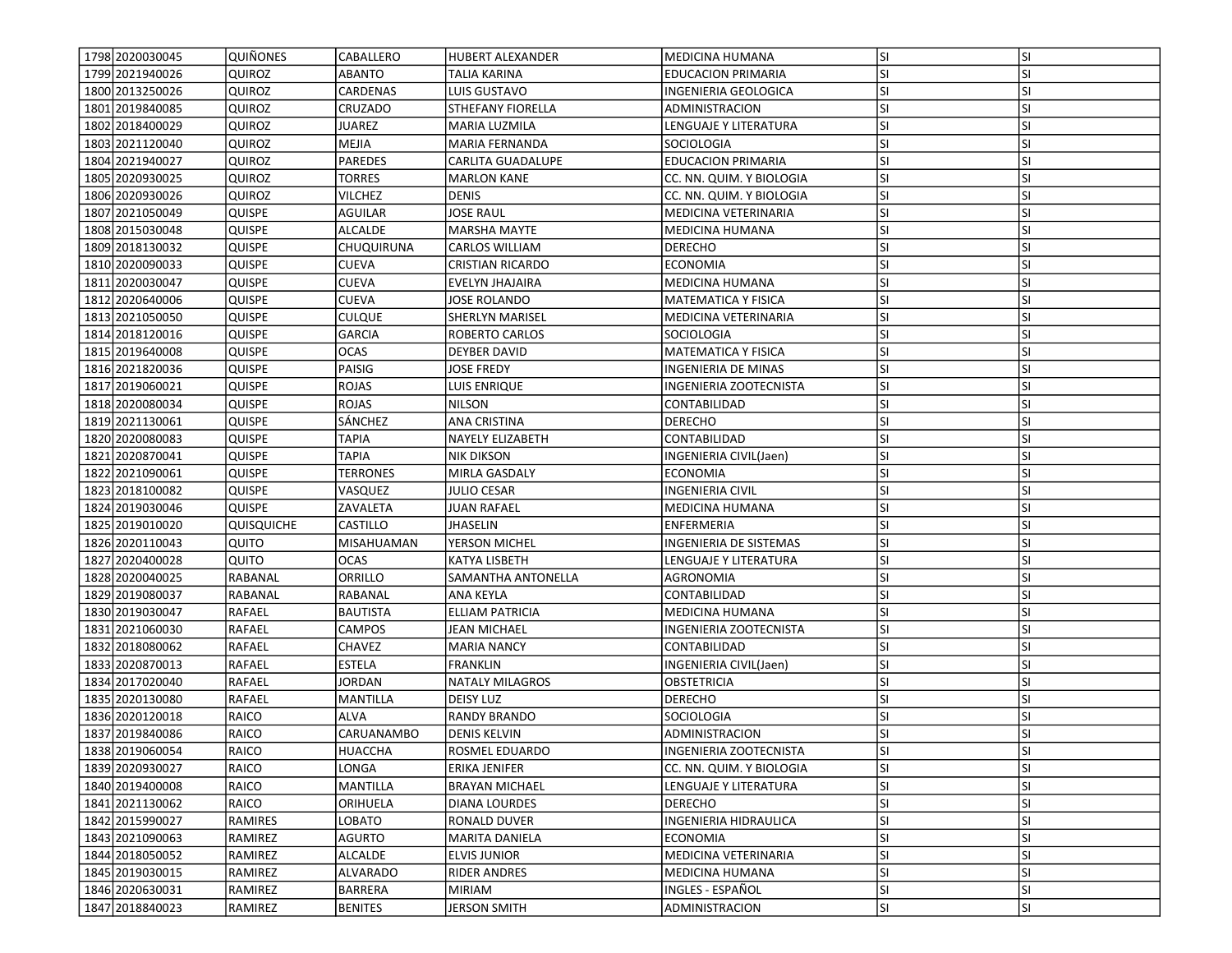| 1848 2019 080038  | RAMIREZ         | <b>CAJA</b>      | RONALDO                   | CONTABILIDAD                   | <b>SI</b> | <b>SI</b> |
|-------------------|-----------------|------------------|---------------------------|--------------------------------|-----------|-----------|
| 1849 2021130063   | RAMIREZ         | CHONON           | YEISA MAYERLIN            | <b>DERECHO</b>                 | SI        | SI        |
| 1850 2019980043   | RAMIREZ         | <b>CHUGNAS</b>   | JAIME JHANTHERSON         | <b>TURISMO Y HOTELERIA</b>     | SI        | SI        |
| 1851 2021080068   | RAMIREZ         | <b>GUTIERREZ</b> | YEFFERSON ENRIQUE         | CONTABILIDAD                   | SI        | SI        |
| 1852 2021100079   | RAMIREZ         | <b>IDRUGO</b>    | ANGIE NICOLLS             | <b>INGENIERIA CIVIL</b>        | SI        | SI        |
| 1853 2019090026   | RAMIREZ         | <b>JULCAMORO</b> | ANA CRISTINA              | <b>ECONOMIA</b>                | <b>SI</b> | SI        |
| 1854 2017030048   | RAMIREZ         | LLANOS           | <b>KELLY MARILYN</b>      | <b>MEDICINA HUMANA</b>         | SI        | SI        |
| 1855 2018 990012  | RAMIREZ         | LLAQUE           | MARIA DE LOS ANGELES      | INGENIERIA HIDRAULICA          | SI        | SI        |
| 1856 2017930032   | <b>RAMIREZ</b>  | LUCANO           | SONIA ESTHER              | CC. NN. QUIM. Y BIOLOGIA       | SI        | SI        |
| 1857 2020940035   | RAMIREZ         | MANTILLA         | KATHERIN JHAQUELIN        | <b>EDUCACION PRIMARIA</b>      | SI        | SI        |
| 1858 2020020040   | RAMIREZ         | PACHAMANGO       | SHIRLEY SHEYLA            | OBSTETRICIA                    | SI        | SI        |
| 1859 2018040022   | <b>RAMIREZ</b>  | <b>QUILICHE</b>  | JAIME ALEXANDER           | AGRONOMIA                      | SI        | SI        |
| 1860 2019 1300 13 | <b>RAMIREZ</b>  | <b>QUISPE</b>    | <b>ERIKA SUJEY</b>        | <b>DERECHO</b>                 | SI        | SI        |
| 1861 2018030049   | RAMIREZ         | <b>QUISPE</b>    | RICHARD ALDAYR            | MEDICINA HUMANA                | SI        | SI        |
| 1862 2021940030   | RAMIREZ         | <b>TERRONES</b>  | <b>GISELLE ESTEFANI</b>   | <b>EDUCACION PRIMARIA</b>      | SI        | SI        |
| 1863 2021930017   | <b>RAMIREZ</b>  | VERA             | ERIKA DADA                | CC. NN. QUIM. Y BIOLOGIA       | SI        | SI        |
| 1864 2020 110044  | RAMOS           | <b>ABANTO</b>    | <b>CLEYSI YERALDI</b>     | INGENIERIA DE SISTEMAS         | SI        | SI        |
| 1865 2021100080   | RAMOS           | <b>BACILIO</b>   | RAUL ORLANDO              | INGENIERIA CIVIL               | SI        | SI        |
| 1866 2018 100041  | RAMOS           | CALLIRGOS        | MARCELO SANTIAGO          | <b>INGENIERIA CIVIL</b>        | SI        | SI        |
| 1867 2021090064   | RAMOS           | COTRINA          | YESSICA MARIBEL           | <b>ECONOMIA</b>                | <b>SI</b> | SI        |
| 1868 2020010041   | RAMOS           | DIAZ             | JHENYPHER DAJAYRA         | <b>ENFERMERIA</b>              | SI        | SI        |
| 1869 2021980035   | <b>RAMOS</b>    | <b>FLORES</b>    | DAIRA NAYELI              | TURISMO Y HOTELERIA            | SI        | SI        |
| 1870 2018 260043  | RAMOS           | GARCIA           | NOEMI ROXANA              | INDUSTRIAS ALIMENTARIAS        | SI        | SI        |
| 1871 2021 840 074 | RAMOS           | HERNANDEZ        | ROBERTO NAPOLEON          | ADMINISTRACION                 | SI        | SI        |
| 1872 2021020036   | RAMOS           | <b>JACINTO</b>   | JENIFER LIZETH            | OBSTETRICIA                    | SI        | SI        |
| 1873 2016040037   | <b>RAMOS</b>    | <b>LLICO</b>     | STEFANY LISBETH           | AGRONOMIA                      | SI        | SI        |
| 1874 2021400030   | <b>RAMOS</b>    | <b>MENDOZA</b>   | <b>CONSUELO ESTEFANI</b>  | LENGUAJE Y LITERATURA          | SI        | SI        |
| 1875 2019 060023  | <b>RAMOS</b>    | PALMA            | LUZ NORIS                 | <b>INGENIERIA ZOOTECNISTA</b>  | SI        | SI        |
| 1876 2018 1300 33 | <b>RAMOS</b>    | QUINTANILLA      | <b>KENYI LUIS</b>         | <b>DERECHO</b>                 | <b>SI</b> | SI        |
| 1877 2020 2500 34 | RAMOS           | QUISPE           | ROBERTO CARLOS            | INGENIERIA GEOLOGICA           | lsı       | SI        |
| 1878 2018 9300 29 | RAMOS           | RAMIREZ          | CLAUDIA MILAGROS          | CC. NN. QUIM. Y BIOLOGIA       | SI        | SI        |
| 1879 2019 070 040 | <b>RAMOS</b>    | <b>RAMOS</b>     | JHEFER JOSUE              | <b>INGENIERIA FORESTAL</b>     | SI        | SI        |
| 1880 2014090045   | <b>RAMOS</b>    | <b>ROJAS</b>     | <b>CLARA JUDITH</b>       | <b>ECONOMIA</b>                | <b>SI</b> | SI        |
| 1881 2020 940036  | RAMOS           | SALDAÑA          | JULIANA PAOLA             | <b>EDUCACION PRIMARIA</b>      | SI        | SI        |
| 1882 2019 980044  | <b>RAMOS</b>    | SALDAÑA          | MILAGROS KARYN            | <b>TURISMO Y HOTELERIA</b>     | SI        | SI        |
| 1883 2021040044   | RAMOS           | TARRILLO         | <b>SEGUNDO ELFER</b>      | <b>AGRONOMIA</b>               | <b>SI</b> | SI        |
| 1884 2020 810041  | RAMOS           | ZAMORA           | <b>WINNY JHENIFER</b>     | INGENIERIA AMBIENTAL(Celendín) | SI        | SI        |
| 1885 2018080064   | RASCO           | DE LA CRUZ       | <b>KEVIN</b>              | CONTABILIDAD                   | SI        | SI        |
| 1886 2018 120039  | RASCO           | SANCHEZ          | <b>VICTOR MANUEL</b>      | SOCIOLOGIA                     | SI        | SI        |
| 1887 2019 040059  | <b>REGALADO</b> | <b>BECERRA</b>   | <b>GABRIELA ALEJANDRA</b> | <b>AGRONOMIA</b>               | <b>SI</b> | SI        |
| 1888 2021250038   | REGALADO        | <b>BENAVIDES</b> | DENIS IVAN                | INGENIERIA GEOLOGICA           | lsı       | ΙSΙ       |
| 1889 2020 8400 86 | <b>REQUEJO</b>  | ROMAN            | AMY LIZBETH               | ADMINISTRACION                 | SI        | SI        |
| 1890 2021090066   | <b>REQUEJO</b>  | <b>ROMAN</b>     | <b>ANNY LISSETH</b>       | <b>ECONOMIA</b>                | SI        | SI        |
| 1891 2021100082   | <b>REQUELME</b> | <b>COTRINA</b>   | KENNY ARNOLD SEBASTIAN    | INGENIERIA CIVIL               | <b>SI</b> | SI        |
| 1892 2019 1200 38 | <b>REQUELME</b> | PEREZ            | NANCY LIZBETH             | SOCIOLOGIA                     | <b>SI</b> | SI        |
| 1893 2020 260050  | REVILLA         | <b>BAZAN</b>     | NAOMI RUBI                | INDUSTRIAS ALIMENTARIAS        | SI        | SI        |
| 1894 2021840076   | <b>REVILLA</b>  | MENDOZA          | MONICA                    | ADMINISTRACION                 | SI        | SI        |
| 1895 2021110048   | REVILLA         | <b>VENTURA</b>   | <b>EMERSON DAVID</b>      | INGENIERIA DE SISTEMAS         | <b>SI</b> | SI        |
| 1896 2019090064   | <b>REYES</b>    | CHAVEZ           | DIEGO RICARDO             | <b>ECONOMIA</b>                | <b>SI</b> | <b>SI</b> |
| 1897 2021630027   | <b>REYES</b>    | LOPEZ            | <b>WILMER ISAIAS</b>      | INGLES - ESPAÑOL               | SI        | SI        |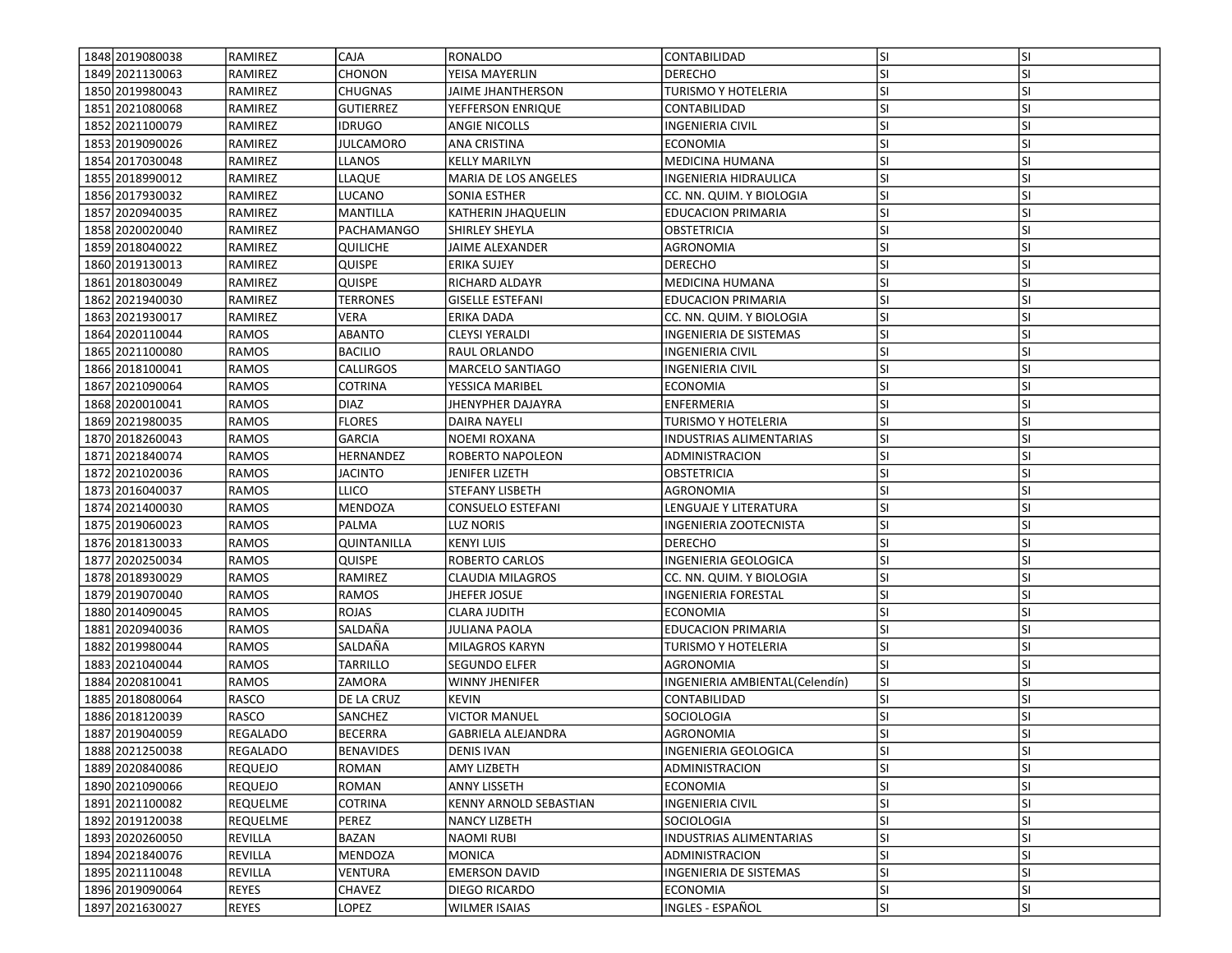| 1898 2021130065   | REYES            | <b>MENDOZA</b>     | <b>JEAN BENITO</b>                        | <b>DERECHO</b>                  | lsı       | <b>SI</b>        |
|-------------------|------------------|--------------------|-------------------------------------------|---------------------------------|-----------|------------------|
| 1899 2018 1000 83 | <b>REYES</b>     | MENDOZA            | <b>JHERSON EFREN</b>                      | INGENIERIA CIVIL                | SI.       | SI               |
| 1900 2019090065   | <b>REYES</b>     | <b>RUMAY</b>       | <b>ERICK ALEXIS</b>                       | <b>ECONOMIA</b>                 | <b>SI</b> | <b>SI</b>        |
| 1901 2019 020041  | <b>REYES</b>     | <b>TENORIO</b>     | <b>LESLY ODETT</b>                        | <b>OBSTETRICIA</b>              | <b>SI</b> | <b>SI</b>        |
| 1902 2017030050   | REYNA            | <b>HUACCHA</b>     | <b>DORIS YHAMILE</b>                      | <b>MEDICINA HUMANA</b>          | lsı       | <b>SI</b>        |
| 1903 2021110049   | <b>REYNA</b>     | HUACCHA            | <b>WILLIAM ORLANDO</b>                    | <b>INGENIERIA DE SISTEMAS</b>   | <b>SI</b> | <b>SI</b>        |
| 1904 2021290013   | <b>RIMAY</b>     | CHILCON            | LENNIN                                    | INGENIERIA FORESTAL (Jaen)      | <b>SI</b> | <b>SI</b>        |
| 1905 2020080085   | <b>RIOJA</b>     | MARIN              | <b>CARMEN ELIZABETH</b>                   | CONTABILIDAD                    | SI.       | <b>SI</b>        |
| 1906 2020930028   | <b>RIOS</b>      | CHUGNAS            | CINTHIA MILAGROS                          | CC. NN. QUIM. Y BIOLOGIA        | SI.       | <b>SI</b>        |
| 1907 2019 260044  | <b>RIOS</b>      | COTRINA            | <b>PAUL RUBEN</b>                         | INDUSTRIAS ALIMENTARIAS         | lsı       | <b>SI</b>        |
| 1908 2018050019   | <b>RIOS</b>      | MEZA               | <b>DENNIS ALEXANDER</b>                   | MEDICINA VETERINARIA            | SI.       | <b>SI</b>        |
| 1909 2018 630036  | <b>RIOS</b>      | <b>RUIZ</b>        | <b>FANNY LISBET</b>                       | INGLES - ESPAÑOL                | lsı       | <b>SI</b>        |
| 1910 2014 1300 66 | <b>RIOS</b>      | <b>TAFUR</b>       | <b>MILAGROS ISABEL</b>                    | <b>DERECHO</b>                  | <b>SI</b> | <b>SI</b>        |
| 1911 2017 030051  | <b>RIVERA</b>    | ROMERO             | JORVIN ANTHONY                            | <b>MEDICINA HUMANA</b>          | lsı       | <b>SI</b>        |
| 1912 2021470020   | <b>RIVERA</b>    | TRIGOSO            | LEITER EDUARDO                            | <b>BIOLOGIA Y BIOTECNOLOGIA</b> | <b>SI</b> | SI               |
| 1913 2021470021   | <b>RIVEROS</b>   | VILCA              | MARIA DE LOS ANGELES                      | <b>BIOLOGIA Y BIOTECNOLOGIA</b> | SI.       | <b>SI</b>        |
| 1914 2021050051   | <b>ROCHA</b>     | VASQUEZ            | JHONATAN DANIEL                           | MEDICINA VETERINARIA            | SI.       | SI               |
| 1915 2020070016   | <b>RODAS</b>     | NIÑO               | <b>LUIS ANGEL</b>                         | INGENIERIA FORESTAL             | lsı       | <b>SI</b>        |
| 1916 2019 930006  | <b>RODAS</b>     | <b>ROMERO</b>      | JORGE LUIS                                | CC. NN. QUIM. Y BIOLOGIA        | lsı       | <b>SI</b>        |
| 1917 2021 130066  | <b>RODRIGO</b>   | <b>BURGA</b>       | <b>LILIANA EDITH</b>                      | <b>DERECHO</b>                  | SI.       | <b>SI</b>        |
| 1918 2019 090029  | <b>RODRIGUEZ</b> | <b>ALVARADO</b>    | JENNIFER MILAGROS                         | <b>ECONOMIA</b>                 | lsı       | <b>SI</b>        |
| 1919 2021640032   | <b>RODRIGUEZ</b> | <b>BARDALES</b>    | <b>ELMER ARTURO</b>                       | MATEMATICA Y FISICA             | SI        | <b>SI</b>        |
| 1920 2020 820043  | <b>RODRIGUEZ</b> | CARRANZA           | AMADO BENJAMIN                            | INGENIERIA DE MINAS             | SI.       | <b>SI</b>        |
| 1921 2017 1300 79 | <b>RODRIGUEZ</b> | CERNA              | <b>NEKKY JOHANA</b>                       | <b>DERECHO</b>                  | <b>SI</b> | <b>SI</b>        |
| 1922 2021040045   | RODRIGUEZ        | CHACON             | <b>ESTELA</b>                             | <b>AGRONOMIA</b>                | lsı       | <b>SI</b>        |
| 1923 2018030050   | <b>RODRIGUEZ</b> | CHALAN             | <b>MILAGROS VICTORIA</b>                  | <b>MEDICINA HUMANA</b>          | SI        | <b>SI</b>        |
| 1924 2016820029   | RODRIGUEZ        | <b>CHAVEZ</b>      | JOSE FRANCISCO                            | INGENIERIA DE MINAS             | SI.       | <b>SI</b>        |
| 1925 2021630030   | RODRIGUEZ        | <b>CHICCHON</b>    | SANDRA ISABEL                             | INGLES - ESPAÑOL                | lsı       | <b>SI</b>        |
| 1926 2020060051   | <b>RODRIGUEZ</b> | COTRINA            | ROBERTO CARLOS                            | INGENIERIA ZOOTECNISTA          | SI        | <b>SI</b>        |
| 1927 2020 110048  | <b>RODRIGUEZ</b> | <b>CUSQUISIBAN</b> | ROMARIO CALEB                             | INGENIERIA DE SISTEMAS          | SI.       | <b>SI</b>        |
| 1928 2018 100042  | <b>RODRIGUEZ</b> | <b>DIAZ</b>        | CARLOS OMAR                               | INGENIERIA CIVIL                | <b>SI</b> | SI               |
| 1929 2020090035   | RODRIGUEZ        | FERNANDEZ          | LILIANA                                   | <b>ECONOMIA</b>                 | <b>SI</b> | <b>SI</b>        |
| 1930 2020030048   | <b>RODRIGUEZ</b> | <b>GARCIA</b>      | ERIKA ELIAN                               | MEDICINA HUMANA                 | lsı       | <b>SI</b>        |
| 1931 2019 020043  | <b>RODRIGUEZ</b> | GUEVARA            | SHIRLEY JANETH                            | OBSTETRICIA                     | lsı       | <b>SI</b>        |
| 1932 2020 980047  | <b>RODRIGUEZ</b> | <b>GUTIERREZ</b>   | ARIANA STEFANIE                           | TURISMO Y HOTELERIA             | lsı       | <b>SI</b>        |
| 1933 2017 070030  | <b>RODRIGUEZ</b> | <b>GUTIERREZ</b>   | DANIEL ALFREDO                            | INGENIERIA FORESTAL             | SI        | <b>SI</b>        |
| 1934 2013 050 037 | RODRIGUEZ        | <b>HERRERA</b>     | TANIA ESTEFANI                            | MEDICINA VETERINARIA            | SI.       | <b>SI</b>        |
| 1935 2018 630038  | <b>RODRIGUEZ</b> | LIMAY              | LETICIA ISABEL                            | INGLES - ESPAÑOL                | <b>SI</b> | <b>SI</b>        |
| 1936 2018110016   | <b>RODRIGUEZ</b> | <b>MOROCHO</b>     | LILIANA ELIZABETH                         | INGENIERIA DE SISTEMAS          | SI.       | <b>SI</b>        |
| 1937 2020400030   | <b>RODRIGUEZ</b> | ORTIZ              | <b>MAGALI MARDELI</b>                     | LENGUAJE Y LITERATURA           | SI        | <b>SI</b>        |
| 1938 2015110083   | RODRIGUEZ        | <b>REYES</b>       |                                           |                                 |           |                  |
| 1939 2020 100107  |                  |                    | <b>MAYKOL JHOI</b><br><b>DEIZON AARON</b> | INGENIERIA DE SISTEMAS          | SI.       | ΙSΙ<br><b>SI</b> |
|                   | RODRIGUEZ        | ROJAS              |                                           | <b>INGENIERIA CIVIL</b>         | <b>SI</b> |                  |
| 1940 2020 630032  | RODRIGUEZ        | <b>SIFUENTES</b>   | DANAE ASTRYD RAFAELA                      | INGLES - ESPAÑOL                | <b>SI</b> | <b>SI</b>        |
| 1941 2021130069   | RODRIGUEZ        | <b>TERRONES</b>    | <b>NOEMI</b>                              | <b>DERECHO</b>                  | SI.       | SI               |
| 1942 2020080036   | <b>RODRIGUEZ</b> | VEGA               | GRISELIDA                                 | CONTABILIDAD                    | <b>SI</b> | SI               |
| 1943 2017130032   | RODRIGUEZ        | VILLANUEVA         | LISBETH MARDELI                           | <b>DERECHO</b>                  | <b>SI</b> | <b>SI</b>        |
| 1944 2017 260039  | <b>ROJAS</b>     | ALVAREZ            | <b>JHOSELIN LIZETH</b>                    | INDUSTRIAS ALIMENTARIAS         | <b>SI</b> | <b>SI</b>        |
| 1945 2019 1000 18 | <b>ROJAS</b>     | <b>BURGA</b>       | <b>ANA ROSEDITH</b>                       | <b>INGENIERIA CIVIL</b>         | <b>SI</b> | <b>SI</b>        |
| 1946 2021 980037  | <b>ROJAS</b>     | <b>DIEGUEZ</b>     | <b>ISABEL NIROSHKA RAFAELA</b>            | TURISMO Y HOTELERIA             | SI.       | SI               |
| 1947 2019 050051  | <b>ROJAS</b>     | <b>DURAN</b>       | <b>KELY JHOSELYN</b>                      | MEDICINA VETERINARIA            | SI.       | SI               |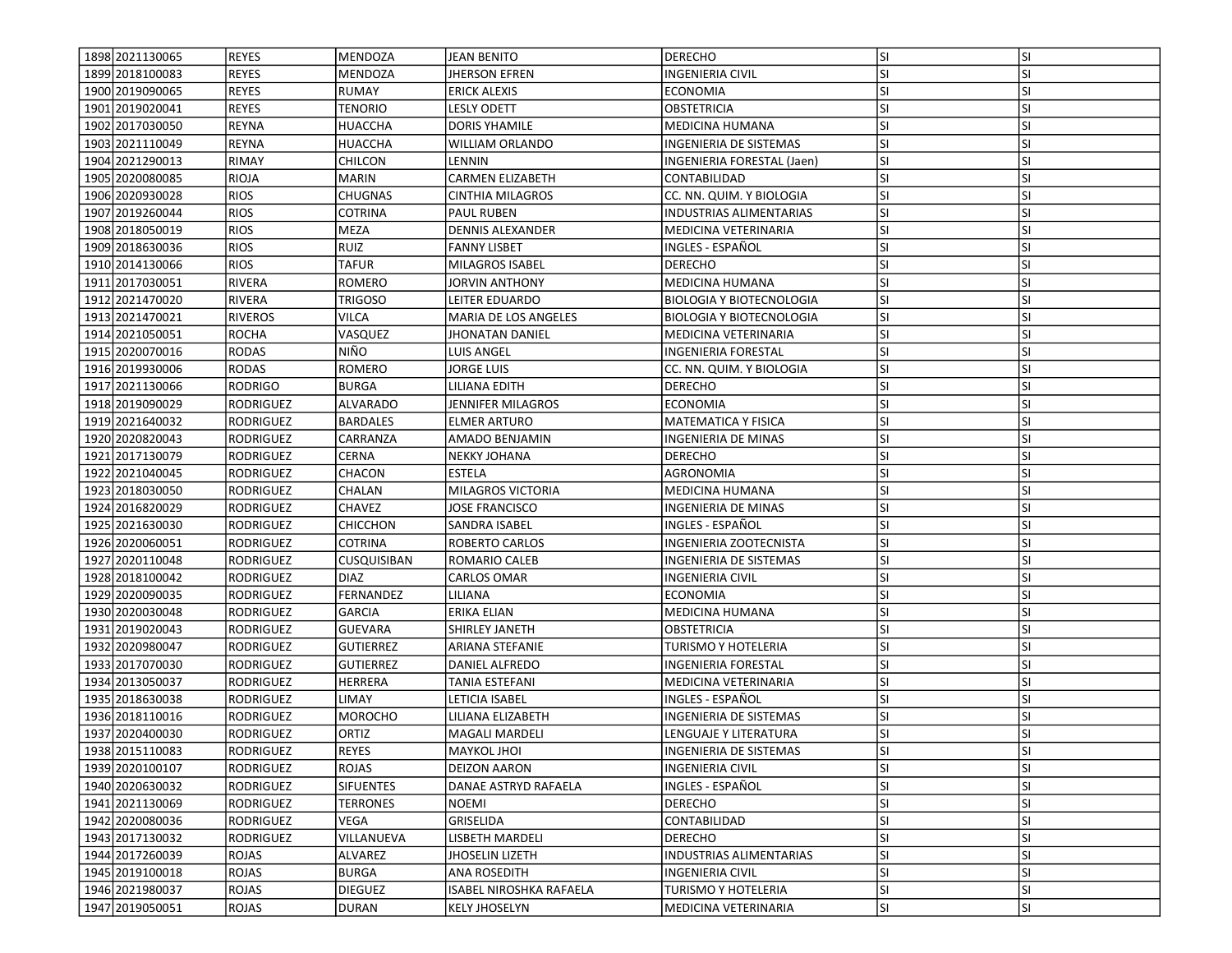| 1948 2018 640029  | <b>IROJAS</b>  | DURAND            | JHERLY BRAYAN            | <b>MATEMATICA Y FISICA</b>                         | lsı        | <b>SI</b>              |
|-------------------|----------------|-------------------|--------------------------|----------------------------------------------------|------------|------------------------|
| 1949 2019 640033  | <b>ROJAS</b>   | GORMAS            | TITO SAUL                | MATEMATICA Y FISICA                                | SI.        | SI                     |
| 1950 2019940033   | <b>ROJAS</b>   | HERRERA           | <b>LESLY JIMENA</b>      | <b>EDUCACION PRIMARIA</b>                          | <b>SI</b>  | <b>SI</b>              |
| 1951 2017100081   | <b>ROJAS</b>   | <b>HONORES</b>    | DIEGO MANUEL             | INGENIERIA CIVIL                                   | <b>SI</b>  | <b>SI</b>              |
| 1952 2020 940009  | <b>ROJAS</b>   | <b>HUACCHA</b>    | MIGUEL ANGEL             | <b>EDUCACION PRIMARIA</b>                          | lsı        | <b>SI</b>              |
| 1953 2017040054   | <b>ROJAS</b>   | HUALTIBAMBA       | <b>ROSMERY</b>           | AGRONOMIA                                          | SI.        | <b>SI</b>              |
| 1954 2019 080091  | <b>ROJAS</b>   |                   | <b>EVELYN MARIELLA</b>   | CONTABILIDAD                                       | <b>SI</b>  | <b>SI</b>              |
| 1955 2021010037   |                | <b>HUAMAN</b>     |                          |                                                    | <b>SI</b>  | SI                     |
|                   | <b>ROJAS</b>   | LINARES           | CLAUDIA ALEXANDRA        | ENFERMERIA                                         |            |                        |
| 1956 2019400032   | <b>ROJAS</b>   | MENDOZA           | LAURA GERALDINE          | LENGUAJE Y LITERATURA<br><b>EDUCACION PRIMARIA</b> | SI.<br>lsı | <b>SI</b><br><b>SI</b> |
| 1957 2019 940034  | <b>ROJAS</b>   | ORTIZ             | KAREN JHANINA            |                                                    |            |                        |
| 1958 2021130073   | <b>ROJAS</b>   | QUISPE            | <b>ENRIQUE</b>           | <b>DERECHO</b>                                     | <b>SI</b>  | <b>SI</b>              |
| 1959 2019 010022  | <b>ROJAS</b>   | RAMIREZ           | <b>MARIA MILAGROS</b>    | ENFERMERIA                                         | lsı        | <b>SI</b>              |
| 1960 2014 040037  | <b>ROJAS</b>   | <b>ROJAS</b>      | <b>JOHN EDWIN</b>        | AGRONOMIA                                          | <b>SI</b>  | <b>SI</b>              |
| 1961 2018080066   | <b>ROJAS</b>   | <b>ROJAS</b>      | <b>MARIA NATALIA</b>     | CONTABILIDAD                                       | lsı        | <b>SI</b>              |
| 1962 2021110051   | <b>ROJAS</b>   | <b>RUITON</b>     | JENNY DINA               | INGENIERIA DE SISTEMAS                             | <b>SI</b>  | <b>SI</b>              |
| 1963 2021080070   | <b>ROJAS</b>   | RUIZ              | <b>ANTONY ANDRE</b>      | CONTABILIDAD                                       | <b>SI</b>  | <b>SI</b>              |
| 1964 2020050022   | <b>ROJAS</b>   | SALDAÑA           | JONATAN ARMANDO          | MEDICINA VETERINARIA                               | <b>SI</b>  | SI                     |
| 1965 2019400033   | <b>ROJAS</b>   | VALDEZ            | LUIS ALBERTO             | LENGUAJE Y LITERATURA                              | lsı        | <b>SI</b>              |
| 1966 2018 020045  | <b>ROJAS</b>   | VALDIVIA          | <b>GREYS ESTEFANY</b>    | OBSTETRICIA                                        | lsı        | <b>SI</b>              |
| 1967 2020 2500 35 | <b>ROJAS</b>   | VARGAS            | <b>ALISSON MELISSA</b>   | INGENIERIA GEOLOGICA                               | SI.        | <b>SI</b>              |
| 1968 2021980038   | <b>ROJAS</b>   | VASQUEZ           | <b>NATHALY MIRELLA</b>   | <b>TURISMO Y HOTELERIA</b>                         | lsı        | <b>SI</b>              |
| 1969 2021130074   | <b>ROJAS</b>   | VASQUEZ           | ROSMERI ADELI            | <b>DERECHO</b>                                     | SI         | <b>SI</b>              |
| 1970 2019 840038  | <b>ROJAS</b>   | ZELADA            | KAREN YASMIN             | ADMINISTRACION                                     | SI.        | <b>SI</b>              |
| 1971 2016 020041  | <b>ROMERO</b>  | AGUILAR           | <b>ELIZABETH</b>         | OBSTETRICIA                                        | <b>SI</b>  | <b>SI</b>              |
| 1972 2020250066   | <b>ROMERO</b>  | AREVALO           | <b>DEYMER OMAR</b>       | INGENIERIA GEOLOGICA                               | lsı        | <b>SI</b>              |
| 1973 2021940032   | <b>ROMERO</b>  | <b>CERQUIN</b>    | <b>NELSON AARON</b>      | <b>EDUCACION PRIMARIA</b>                          | lsı        | <b>SI</b>              |
| 1974 2019 930008  | <b>ROMERO</b>  | <b>CUEVA</b>      | ADRIANA ELIZABETH        | CC. NN. QUIM. Y BIOLOGIA                           | <b>SI</b>  | <b>SI</b>              |
| 1975 2015 040075  | ROMERO         | DOBBERTIN         | <b>ALEXIS</b>            | AGRONOMIA                                          | lsı        | <b>SI</b>              |
| 1976 2020100051   | <b>ROMERO</b>  | HERNANDEZ         | <b>MANUEL ANGEL</b>      | INGENIERIA CIVIL                                   | <b>SI</b>  | SI                     |
| 1977 2021 940 033 | <b>ROMERO</b>  | MALCA             | KARIM ZENOBIA            | <b>EDUCACION PRIMARIA</b>                          | lsı        | <b>SI</b>              |
| 1978 2020030049   | <b>ROMERO</b>  | <b>MARIN</b>      | <b>BETTY YSABEL</b>      | MEDICINA HUMANA                                    | <b>SI</b>  | SI                     |
| 1979 2019 1300 17 | <b>ROMERO</b>  | <b>MARIN</b>      | <b>WILSON JUNIOR</b>     | <b>DERECHO</b>                                     | <b>SI</b>  | <b>SI</b>              |
| 1980 2020 100108  | <b>ROMERO</b>  | QUISPE            | JORDAN YOSEL             | INGENIERIA CIVIL                                   | lsı        | <b>SI</b>              |
| 1981 2021 020038  | <b>ROMERO</b>  | QUISPE            | <b>MONICA ROXANA</b>     | OBSTETRICIA                                        | SI.        | <b>SI</b>              |
| 1982 2018 080050  | <b>ROMERO</b>  | ROJAS             | <b>JHONATAN LEONARDO</b> | CONTABILIDAD                                       | lsı        | <b>SI</b>              |
| 1983 2020010042   | <b>ROMERO</b>  | RUIZ              | <b>CORAIMA ARACELY</b>   | ENFERMERIA                                         | SI.        | <b>SI</b>              |
| 1984 2020030050   | ROMERO         | SANCHEZ           | JANETH ROSMERY           | MEDICINA HUMANA                                    | <b>SI</b>  | <b>SI</b>              |
| 1985 2021120041   | <b>ROMERO</b>  | SANGAY            | FERNANDO                 | SOCIOLOGIA                                         | <b>SI</b>  | <b>SI</b>              |
| 1986 2021110052   | <b>ROMERO</b>  | VIGO              | <b>VIVIANA LIZBETH</b>   | INGENIERIA DE SISTEMAS                             | SI.        | <b>SI</b>              |
| 1987 2017030052   | <b>RONCAL</b>  | <b>COTRINA</b>    | STEPHANIE MILAGROS       | <b>MEDICINA HUMANA</b>                             | SI         | <b>SI</b>              |
| 1988 2019 940036  | RONCAL         | ROMERO            | <b>TATIANA FIORELA</b>   | <b>EDUCACION PRIMARIA</b>                          | SI.        | ΙSΙ                    |
| 1989 2018 250014  | <b>ROQUE</b>   | JULCA             | <b>ELIZABET</b>          | INGENIERIA GEOLOGICA                               | <b>SI</b>  | <b>SI</b>              |
| 1990 2020 2800 15 | <b>ROSARIO</b> | TANTALEAN         | MARIA ELENA              | <b>ENFERMERIA (JAEN)</b>                           | <b>SI</b>  | SI                     |
| 1991 2018 980047  | <b>RUBIO</b>   | ORTIZ             | OFELIA RAQUEL            | TURISMO Y HOTELERIA                                | SI.        | <b>SI</b>              |
| 1992 2019 080040  | <b>RUDAS</b>   | AGUILAR           | JHAJAYRA KARIME          | CONTABILIDAD                                       | <b>SI</b>  | SI                     |
| 1993 2018050053   | <b>RUDAS</b>   | TOLEDO            | PIER ALEXANDER           | MEDICINA VETERINARIA                               | <b>SI</b>  | <b>SI</b>              |
| 1994 2019 070 041 | <b>RUITON</b>  | <b>BUENO</b>      | EDWIN ALEJANDRO          | INGENIERIA FORESTAL                                | <b>SI</b>  | SI                     |
| 1995 2020080039   | RUIZ           | ABANTO            | JOSE YSAIAS              | CONTABILIDAD                                       | <b>SI</b>  | <b>SI</b>              |
| 1996 2019 050052  | RUIZ           | <b>BUSTAMANTE</b> | <b>ROBERTO CARLOS</b>    | MEDICINA VETERINARIA                               | SI.        | SI                     |
| 1997 2018 120040  | <b>RUIZ</b>    | CHAVEZ            | <b>BRYAM FERNANDO</b>    | SOCIOLOGIA                                         | SI.        | SI                     |
|                   |                |                   |                          |                                                    |            |                        |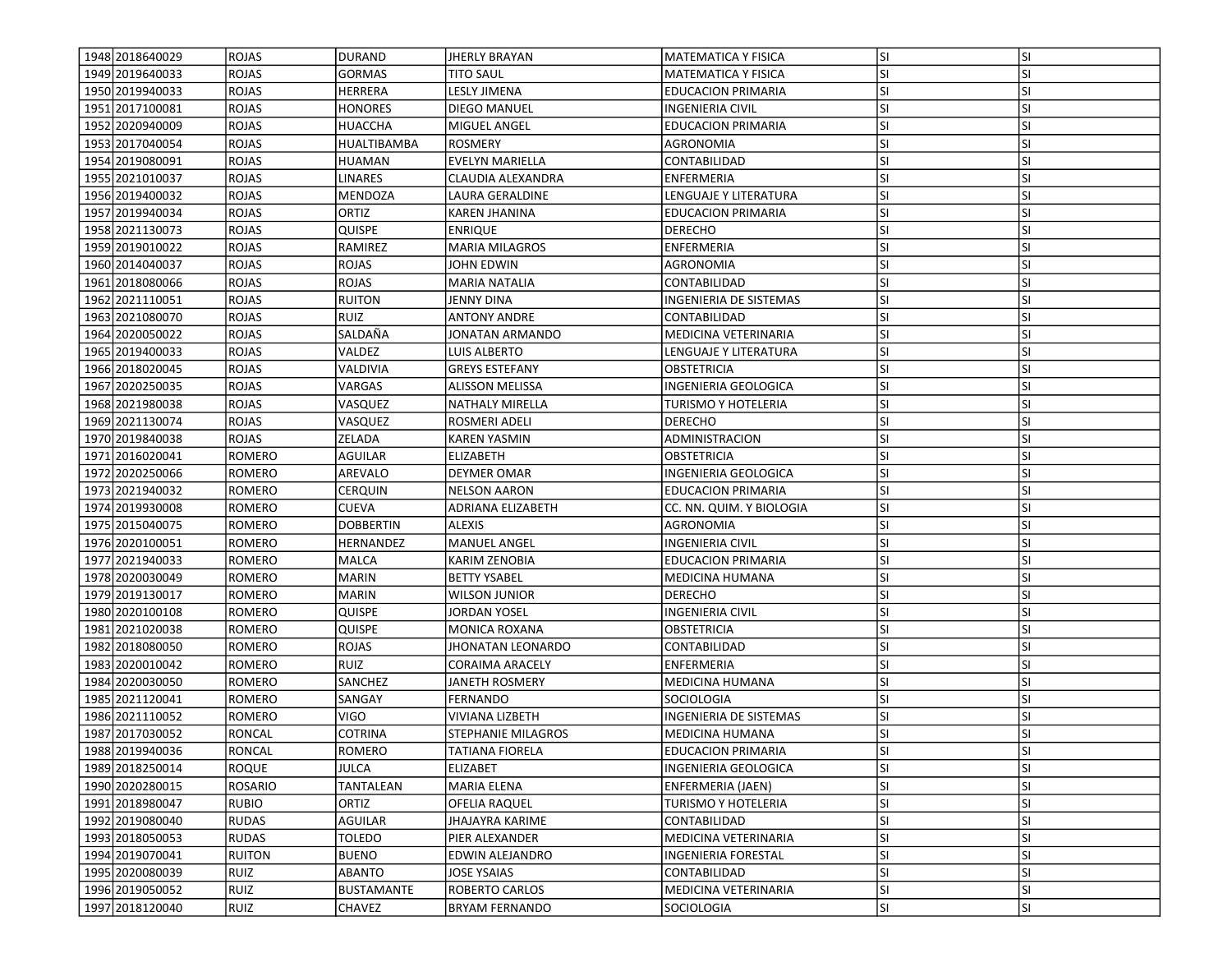| 1998 2018 980022   | RUIZ           | <b>CHICLOTE</b>  | DIANA LEYDI              | <b>TURISMO Y HOTELERIA</b>      | lsı       | <b>SI</b> |
|--------------------|----------------|------------------|--------------------------|---------------------------------|-----------|-----------|
| 1999 2020 110049   | <b>RUIZ</b>    | ESPINOZA         | <b>JUAN RODRIGO</b>      | INGENIERIA DE SISTEMAS          | SI.       | SI        |
| 2000 2019 100019   | RUIZ           | <b>GOICOCHEA</b> | AMILCAR                  | <b>INGENIERIA CIVIL</b>         | <b>SI</b> | <b>SI</b> |
| 2001 2019 030050   | <b>RUIZ</b>    | <b>GOICOCHEA</b> | <b>LUZ YANINA</b>        | <b>MEDICINA HUMANA</b>          | <b>SI</b> | <b>SI</b> |
| 2002 2018940030    | <b>RUIZ</b>    | <b>GUEVARA</b>   | <b>EDGAR</b>             | <b>EDUCACION PRIMARIA</b>       | SI.       | <b>SI</b> |
| 2003 2021080072    | <b>RUIZ</b>    | <b>GUEVARA</b>   | YANINA                   | CONTABILIDAD                    | lsı       | <b>SI</b> |
| 2004 2019 020045   | <b>RUIZ</b>    | <b>HUANCA</b>    | JANETH                   | <b>OBSTETRICIA</b>              | <b>SI</b> | <b>SI</b> |
| 2005 2021930020    | <b>RUIZ</b>    | MEDINA           | <b>NILVER</b>            | CC. NN. QUIM. Y BIOLOGIA        | <b>SI</b> | <b>SI</b> |
| 2006 2019 260016   | RUIZ           | <b>RUIZ</b>      | LESLE YANETH             | INDUSTRIAS ALIMENTARIAS         | <b>SI</b> | SI        |
| 2007 2020090036    | RUIZ           | SAAVEDRA         | YERSON ELBER             | ECONOMIA                        | <b>SI</b> | <b>SI</b> |
| 2008 2018080001    | <b>RUIZ</b>    | <b>TERRONES</b>  | JOSE JESUS               | CONTABILIDAD                    | lsı       | <b>SI</b> |
| 2009 2017040055    | <b>RUIZ</b>    | VASQUEZ          | <b>MARY MADELI</b>       | AGRONOMIA                       | <b>SI</b> | <b>SI</b> |
| 2010 2017260040    | <b>RUIZ</b>    | VERASTEGUI       | ANGIE JHOANA             | <b>INDUSTRIAS ALIMENTARIAS</b>  | <b>SI</b> | <b>SI</b> |
| 2011 2017040027    | <b>RUIZ</b>    | ZELADA           | <b>TALGHI MADELEYNE</b>  | AGRONOMIA                       | <b>SI</b> | <b>SI</b> |
| 2012 2020 060024   | <b>RUMAY</b>   | PAREDES          | <b>ABDIAS FIDEL</b>      | INGENIERIA ZOOTECNISTA          | <b>SI</b> | <b>SI</b> |
| 2013 2018 9400 31  | <b>RUMAY</b>   | VASQUEZ          | DIANA VERONICA           | EDUCACION PRIMARIA              | <b>SI</b> | SI        |
| 2014 2018 400031   | SAAVEDRA       | <b>CHAVEZ</b>    | RICHARD                  | LENGUAJE Y LITERATURA           | <b>SI</b> | <b>SI</b> |
| 2015 2018 980048   | SACSACHIN      | <b>RODRIGUEZ</b> | <b>KEYLA YOSELIN</b>     | TURISMO Y HOTELERIA             | SI        | <b>SI</b> |
| 2016 2018 100044   | SAENZ          | ALAYA            | <b>RENATO KENEDY</b>     | <b>INGENIERIA CIVIL</b>         | SI.       | <b>SI</b> |
| 2017 2018 080002   | SAENZ          | <b>CACHAY</b>    | YTAMAR FRANCO            | CONTABILIDAD                    | <b>SI</b> | <b>SI</b> |
| 2018 2018 090028   | SAENZ          | SEGURA           | NILZON YOBER             | <b>ECONOMIA</b>                 | <b>SI</b> | <b>SI</b> |
| 2019 2020 470007   | <b>SALAS</b>   | <b>PASTOR</b>    | <b>JHAQUI EVELIN</b>     | <b>BIOLOGIA Y BIOTECNOLOGIA</b> | <b>SI</b> | SI        |
| 2020 2019130076    | <b>SALAS</b>   | <b>RAMOS</b>     | SOLEDAD                  | <b>DERECHO</b>                  | <b>SI</b> | <b>SI</b> |
| 2021 2016060041    | <b>SALAZAR</b> | CASTREJON        | <b>ELIZABETH</b>         | INGENIERIA ZOOTECNISTA          | lsı       | <b>SI</b> |
| 2022 2021030045    | SALAZAR        | CHILON           | MIGUEL ANGEL             | MEDICINA HUMANA                 | SI        | <b>SI</b> |
| 2023 2018 260045   | <b>SALAZAR</b> | CORTEZ           | <b>CESAR</b>             | <b>INDUSTRIAS ALIMENTARIAS</b>  | lsı       | <b>SI</b> |
| 2024 2018 100045   | <b>SALAZAR</b> | <b>GAMBOA</b>    | <b>MANUEL ALEXANDER</b>  | <b>INGENIERIA CIVIL</b>         | <b>SI</b> | <b>SI</b> |
| 2025 2016130033    | <b>SALAZAR</b> | <b>GAMBOA</b>    | <b>MARTIN MANUEL</b>     | <b>DERECHO</b>                  | <b>SI</b> | <b>SI</b> |
| 2026 2017030053    | <b>SALAZAR</b> | PRETELL          | LESLIE ESTEFANI          | <b>MEDICINA HUMANA</b>          | SI.       | SI        |
| 2027 2017 1300 34  | <b>SALAZAR</b> | RODAS            | EVIN IVAN                | <b>DERECHO</b>                  | <b>SI</b> | <b>SI</b> |
| 2028 2018060051    | <b>SALAZAR</b> | RODRIGUEZ        | <b>DEYSI</b>             | INGENIERIA ZOOTECNISTA          | SI        | <b>SI</b> |
| 2029 2020040026    | SALAZAR        | <b>RODRIGUEZ</b> | <b>JHONATAN JULIAN</b>   | AGRONOMIA                       | <b>SI</b> | <b>SI</b> |
| 2030 2021840079    | <b>SALAZAR</b> | <b>RODRIGUEZ</b> | <b>PAOLA BRIGITTE</b>    | ADMINISTRACION                  | <b>SI</b> | <b>SI</b> |
| 2031 2018090075    | SALAZAR        | <b>SANCHEZ</b>   | <b>ADRIANA PATRICIA</b>  | <b>ECONOMIA</b>                 | <b>SI</b> | <b>SI</b> |
| 2032 2020 030012   | <b>SALAZAR</b> | SANCHEZ          | <b>HELGA KEREM</b>       | MEDICINA HUMANA                 | <b>SI</b> | <b>SI</b> |
| 2033 2015 1000 34  | <b>SALAZAR</b> | SANCHEZ          | LUIS CRISTIAN            | INGENIERIA CIVIL                | <b>SI</b> | SI        |
| 2034 2019 1300 77  | <b>SALAZAR</b> | SANCHEZ          | <b>WALTER ALFREDO</b>    | <b>DERECHO</b>                  | SI.       | <b>SI</b> |
| 2035 2012 020035   | <b>SALAZAR</b> | SANGAY           | <b>MILAGROS</b>          | OBSTETRICIA                     | <b>SI</b> | <b>SI</b> |
| 2036 2019 1200 18  | SALAZAR        | SILVA            | ANGIE JHILARITH          | <b>SOCIOLOGIA</b>               | SI        | <b>SI</b> |
| 2037 2020 1300 37  | <b>SALAZAR</b> | <b>SILVA</b>     | <b>JEFERSON EDUARDO</b>  | <b>DERECHO</b>                  | SI        | <b>SI</b> |
| 2038 2017090029    | SALAZAR        | <b>TANTA</b>     | <b>LUCILA</b>            | <b>ECONOMIA</b>                 | lsı       | ΙSΙ       |
| 2039 2020 080089   | <b>SALAZAR</b> | TARRILLO         | <b>NEYLI TATIANA</b>     | CONTABILIDAD                    | lsı       | <b>SI</b> |
| 2040 2017 030016   | SALAZAR        | TARRILLO         | ROSA ARIANA              | MEDICINA HUMANA                 | <b>SI</b> | SI        |
| 2041 2016 820033   | SALAZAR        | VALLE            | KENEDIN ANDERSSON        | INGENIERIA DE MINAS             | <b>SI</b> | SI        |
| 2042 2021030046    | SALAZAR        | VASQUEZ          | JHON ERICK               | MEDICINA HUMANA                 | SI.       | <b>SI</b> |
| 2043 2019 260018   | SALCEDO        | SOTO             | LEYLA LIZET SHARAI       | <b>INDUSTRIAS ALIMENTARIAS</b>  | <b>SI</b> | SI        |
| 2044 2021990029    | SALDAÑA        | ABANTO           | DIANA ALEXANDRA          | INGENIERIA HIDRAULICA           | <b>SI</b> | SI        |
| 2045 2019 09 00 69 | SALDAÑA        | ARANA            | <b>ERICKSON JEANPIER</b> | <b>ECONOMIA</b>                 | SI.       | SI        |
| 2046 2019 080041   | SALDAÑA        | CABRERA          | JHON EDGAR               | CONTABILIDAD                    | SI.       | <b>SI</b> |
| 2047 2019 110014   | SALDAÑA        |                  |                          |                                 |           |           |
|                    |                | CHALAN           | LUIS GUSTAVO             | INGENIERIA DE SISTEMAS          | SI.       | SI        |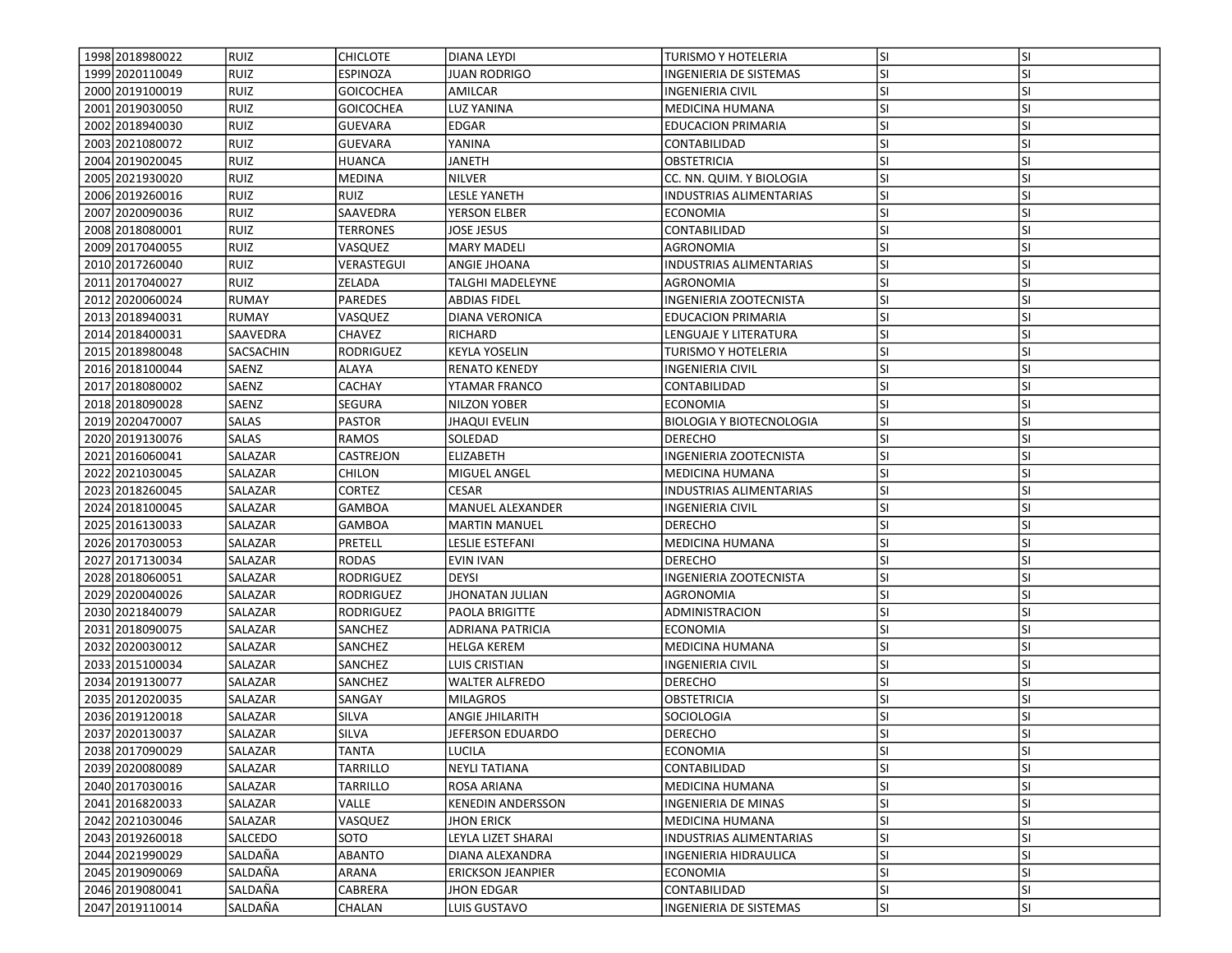| 2048 2018080004   | SALDAÑA        | <b>CUZCO</b>      | <b>RENZO JEANCARLO</b>              | CONTABILIDAD               | <b>SI</b> | <b>SI</b> |
|-------------------|----------------|-------------------|-------------------------------------|----------------------------|-----------|-----------|
| 2049 2020 2600 52 | SALDAÑA        | FELIPE            | LESLY MIRELY                        | INDUSTRIAS ALIMENTARIAS    | SI        | SI        |
| 2050 2019940010   | SALDAÑA        | <b>HUARIPATA</b>  | <b>JHENY</b>                        | <b>EDUCACION PRIMARIA</b>  | SI        | SI        |
| 2051 2018 940032  | SALDAÑA        | <b>HUARIPATA</b>  | <b>YULY</b>                         | <b>EDUCACION PRIMARIA</b>  | SI        | SI        |
| 2052 2020 930030  | SALDAÑA        | <b>LLANOS</b>     | <b>JOSELIN MANOLY</b>               | CC. NN. QUIM. Y BIOLOGIA   | SI        | SI        |
| 2053 2019090032   | SALDAÑA        | PALOMINO          | ALEXANDER                           | <b>ECONOMIA</b>            | SI        | SI        |
| 2054 2020080090   | SALDAÑA        | VARGAS            | <b>KELVIN OMAR</b>                  | CONTABILIDAD               | <b>SI</b> | SI        |
| 2055 2020 2900 12 | <b>SANCHEZ</b> | <b>ALBERCA</b>    | <b>ELTON PAUL</b>                   | INGENIERIA FORESTAL (Jaen) | <b>SI</b> | SI        |
| 2056 2018 9300 34 | <b>SANCHEZ</b> | ALCANTARA         | EVER                                | CC. NN. QUIM. Y BIOLOGIA   | SI        | SI        |
| 2057 2020400032   | <b>SANCHEZ</b> | BECERRA           | <b>CRISTIAN FERNANDO</b>            | LENGUAJE Y LITERATURA      | SI        | SI        |
| 2058 2020080091   | <b>SANCHEZ</b> | <b>BOLAÑOS</b>    | <b>EMIL FISHER</b>                  | CONTABILIDAD               | SI        | SI        |
| 2059 2015 820017  | <b>SANCHEZ</b> | <b>BRINGAS</b>    | JOSE LUIS                           | <b>INGENIERIA DE MINAS</b> | SI        | SI        |
| 2060 2018090030   | SANCHEZ        | CAMACHO           | LEYSA MALU                          | <b>ECONOMIA</b>            | SI        | SI        |
| 2061 2019 030051  | SANCHEZ        | CAMPOS            | <b>MERLI ELIANA</b>                 | <b>MEDICINA HUMANA</b>     | SI        | SI        |
| 2062 2021040048   | <b>SANCHEZ</b> | CASTAÑEDA         | FERNANDO AUGUSTO                    | AGRONOMIA                  | SI        | SI        |
| 2063 2020 820044  | SANCHEZ        | CERQUIN           | DEYBI BENJAMIN                      | INGENIERIA DE MINAS        | SI        | SI        |
| 2064 2021040049   | SANCHEZ        | CHAVEZ            | ALEXANDER FRAY DIEGO                | AGRONOMIA                  | SI        | SI        |
| 2065 2021060033   | <b>SANCHEZ</b> | CHAVEZ            | <b>EDISON MARCONI</b>               | INGENIERIA ZOOTECNISTA     | SI        | SI        |
| 2066 2017130037   | <b>SANCHEZ</b> | CHAVEZ            | <b>VANESSA SHASELL</b>              | <b>DERECHO</b>             | SI        | SI        |
| 2067 2018 1000 84 | SANCHEZ        | CHUCCHUCAN        | MIRELLA LISBETH                     | INGENIERIA CIVIL           | SI        | SI        |
| 2068 2021020041   | <b>SANCHEZ</b> | CHUQUIJAJAS       | <b>MILAGROS BERSABET</b>            | OBSTETRICIA                | SI        | SI        |
| 2069 2021040050   |                | COLLANTES         | <b>BRAYAN MANUEL</b>                | AGRONOMIA                  | SI        | SI        |
|                   | <b>SANCHEZ</b> |                   |                                     |                            | SI        | SI        |
| 2070 2019 2500 51 | <b>SANCHEZ</b> | <b>CULQUI</b>     | DIEGO ANTONIO                       | INGENIERIA GEOLOGICA       | SI        | SI        |
| 2071 2020 840039  | SANCHEZ        | DELGADO           | JAVIER                              | ADMINISTRACION             |           |           |
| 2072 2021820039   | SANCHEZ        | GASPAR            | <b>WILMER JHONY</b>                 | INGENIERIA DE MINAS        | SI        | SI        |
| 2073 2020020014   | SANCHEZ        | <b>JULCAMORO</b>  | <b>CLAUDIA LIZBETH</b>              | OBSTETRICIA                | SI        | SI        |
| 2074 2021100092   | SANCHEZ        | LLICO             | MIGUEL ANGEL                        | <b>INGENIERIA CIVIL</b>    | SI        | SI        |
| 2075 2020 6400 34 | <b>SANCHEZ</b> | PABLO             | DIANA LISBETH                       | <b>MATEMATICA Y FISICA</b> | SI        | SI        |
| 2076 2015 040132  | <b>SANCHEZ</b> | PEÑA              | RAUL DANIEL                         | AGRONOMIA                  | SI        | SI        |
| 2077 2018 250044  | <b>SANCHEZ</b> | QUIROZ            | HEYNI                               | INGENIERIA GEOLOGICA       | SI        | SI        |
| 2078 2019 630010  | SANCHEZ        | RAMIREZ           | DIANA ANGELICA                      | INGLES - ESPAÑOL           | SI        | SI        |
| 2079 2018130081   | <b>SANCHEZ</b> | <b>REQUENA</b>    | SHEYLA ESTEFANNY                    | <b>DERECHO</b>             | SI        | SI        |
| 2080 2019 080042  | SANCHEZ        | <b>RODAS</b>      | <b>SHARON BRIGITTE</b>              | CONTABILIDAD               | SI        | SI        |
| 2081 2018 930036  | SANCHEZ        | <b>RUBIO</b>      | LOURDES DE LOS ANGELES              | CC. NN. QUIM. Y BIOLOGIA   | SI        | SI        |
| 2082 2021100094   | <b>SANCHEZ</b> | RUIZ              | PATY YANALI                         | <b>INGENIERIA CIVIL</b>    | SI        | SI        |
| 2083 2018 030017  | <b>SANCHEZ</b> | SALAZAR           | ELIANA MILAGROS                     | <b>MEDICINA HUMANA</b>     | SI        | SI        |
| 2084 2017110018   | <b>SANCHEZ</b> | TAICA             | ALVARO ALEJANDRO                    | INGENIERIA DE SISTEMAS     | SI        | SI        |
| 2085 2020070046   | SANCHEZ        | <b>TELLO</b>      | <b>GISELA JACKELINE</b>             | INGENIERIA FORESTAL        | SI        | SI        |
| 2086 2020010021   | <b>SANCHEZ</b> | TORRES            | DANIELA MARIANA                     | ENFERMERIA                 | SI        | SI        |
| 2087 2019 980046  | <b>SANCHEZ</b> | <b>TORRES</b>     | DANIELA NICOL                       | <b>TURISMO Y HOTELERIA</b> | SI        | SI        |
| 2088 2014 030048  | SANCHEZ        | <b>TUFIÑO</b>     | <b>BRYAN ZACKARY PATRICK STEVEN</b> | MEDICINA HUMANA            | <b>SI</b> | ΙSΙ       |
| 2089 2019 980019  | SANCHEZ        | VILLANUEVA        | <b>MARIA CECILIA</b>                | TURISMO Y HOTELERIA        | SI        | SI        |
| 2090 2018 100086  | SANDOVAL       | <b>CHUQUIPOMA</b> | LILIANA MELANY                      | <b>INGENIERIA CIVIL</b>    | SI        | SI        |
| 2091 2018 080006  | SANDOVAL       | HUAMÁN            | <b>BRESSIA KAROLYNE</b>             | CONTABILIDAD               | <b>SI</b> | SI        |
| 2092 2019 1300 19 | SANGAY         | CACHI             | GEANMARCO                           | DERECHO                    | SI        | SI        |
| 2093 2021400034   | SANGAY         | CACHI             | JHON SIXTO                          | LENGUAJE Y LITERATURA      | SI        | SI        |
| 2094 2021040051   | SANGAY         | CARRILLO          | JHOSEL NEHEMIAS                     | AGRONOMIA                  | SI        | SI        |
| 2095 2020080041   | SANGAY         | <b>CELIS</b>      | <b>JHONNY HENRY</b>                 | CONTABILIDAD               | <b>SI</b> | SI        |
| 2096 2016040041   | SANGAY         | CHUCCHUCAN        | <b>ANGEL DENIS</b>                  | AGRONOMIA                  | <b>SI</b> | <b>SI</b> |
| 2097 2020940038   | SANGAY         | DELGADO           | <b>GISELA</b>                       | <b>EDUCACION PRIMARIA</b>  | SI        | SI        |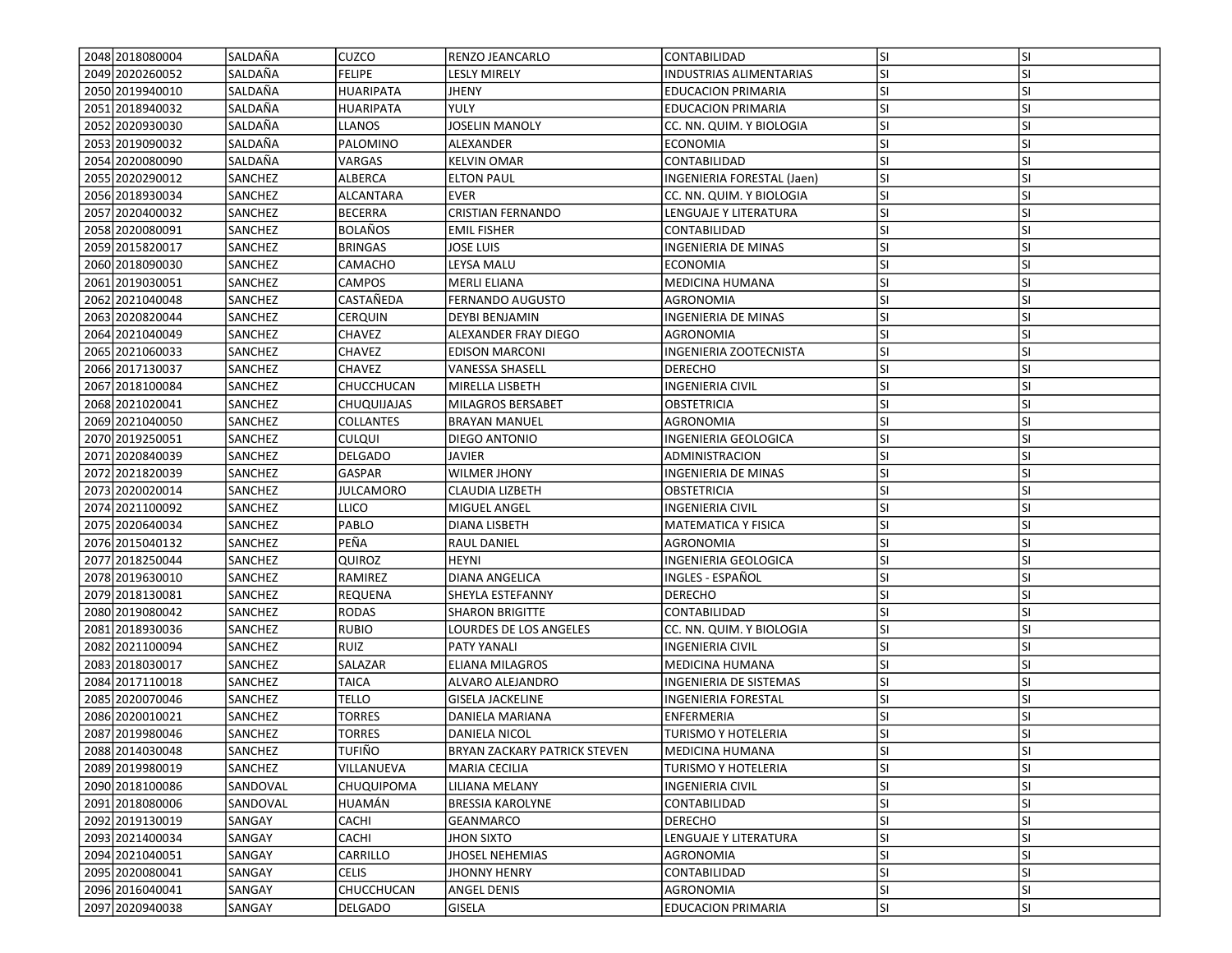| 2098 2017 260041  | <b>SANGAY</b>     | HERRERA           | LIZET                    | <b>INDUSTRIAS ALIMENTARIAS</b> | lsı       | <b>SI</b> |
|-------------------|-------------------|-------------------|--------------------------|--------------------------------|-----------|-----------|
| 2099 2020040061   | SANGAY            | HERRERA           | ROSELI                   | AGRONOMIA                      | SI.       | SI        |
| 2100 2020 840040  | <b>SANGAY</b>     | <b>HUAMAN</b>     | <b>ANEL VIVIANA</b>      | ADMINISTRACION                 | <b>SI</b> | <b>SI</b> |
| 2101 2018090031   | SANGAY            | <b>HUAMAN</b>     | <b>MILAGROS POLET</b>    | <b>ECONOMIA</b>                | lsı       | <b>SI</b> |
| 2102 2020 080092  | <b>SANGAY</b>     | <b>ISPILCO</b>    | ROCIO ESMERALDA          | CONTABILIDAD                   | SI.       | <b>SI</b> |
| 2103 2015 990010  | SANGAY            | <b>MANTILLA</b>   | JULIO VICTOR             | <b>INGENIERIA HIDRAULICA</b>   | lsı       | <b>SI</b> |
| 2104 2021080077   | SANGAY            | <b>QUISPE</b>     | ROSA ESTHER              | CONTABILIDAD                   | <b>SI</b> | SI        |
| 2105 2021100096   | SANGAY            | RAFAEL            | DARWING DERLIN           | <b>INGENIERIA CIVIL</b>        | <b>SI</b> | <b>SI</b> |
| 2106 2021010039   | SANGAY            | VASQUEZ           | JOSELYN                  | ENFERMERIA                     | <b>SI</b> | <b>SI</b> |
| 2107 2020260053   | SANGAY            | <b>VILCA</b>      | <b>ELMER</b>             | <b>INDUSTRIAS ALIMENTARIAS</b> | <b>SI</b> | <b>SI</b> |
| 2108 2016 260044  | SANGAY            | VILCA             | FRANKLYN PRIESTLEYZ      | <b>INDUSTRIAS ALIMENTARIAS</b> | lsı       | <b>SI</b> |
| 2109 2020 2500 67 | SANGAY            | <b>VILCA</b>      | HITLER JHON              | INGENIERIA GEOLOGICA           | SI.       | <b>SI</b> |
| 2110 2020400033   | SANGAY            | <b>VILCA</b>      | LISSETH ANALI            | <b>LENGUAJE Y LITERATURA</b>   | <b>SI</b> | <b>SI</b> |
| 2111 2018 030053  | SANGAY            | YOPLA             | LIZETH RAQUEL            | MEDICINA HUMANA                | SI        | <b>SI</b> |
| 2112 2016 1100 37 | SANGAY            | ZELADA            | <b>EDILBERTO</b>         | INGENIERIA DE SISTEMAS         | <b>SI</b> | <b>SI</b> |
| 2113 2019060026   | <b>SANTA CRUZ</b> | <b>QUISPE</b>     | YESSENIA NATALY          | INGENIERIA ZOOTECNISTA         | <b>SI</b> | SI        |
| 2114 2019 6400 35 | SANTACRUZ         | PEREZ             | SEGUNDO ALFONSO          | <b>MATEMATICA Y FISICA</b>     | <b>SI</b> | <b>SI</b> |
| 2115 2020020015   | <b>SANTILLAN</b>  | <b>GONZALES</b>   | <b>ESTEFANI JANETH</b>   | <b>OBSTETRICIA</b>             | SI        | <b>SI</b> |
| 2116 2020 1200 22 | <b>SANTILLAN</b>  | <b>MANTILLA</b>   | <b>CRISTHIAN DAVID</b>   | SOCIOLOGIA                     | SI.       | <b>SI</b> |
| 2117 2020030013   | SANTILLAN         | <b>MENDOZA</b>    | <b>JHILIAN MARGOT</b>    | <b>MEDICINA HUMANA</b>         | SI.       | <b>SI</b> |
| 2118 2019 110049  | <b>SANTILLAN</b>  | PEREZ             | DIEGO MOISES             | INGENIERIA DE SISTEMAS         | <b>SI</b> | <b>SI</b> |
| 2119 2020 030054  | <b>SANTOS</b>     | <b>IRIGOIN</b>    | MERLY ALEXANDRA          | <b>MEDICINA HUMANA</b>         | <b>SI</b> | SI        |
| 2120 2020 640007  | SAPO              | COTRINA           | SEGUNDO DAVID            | MATEMATICA Y FISICA            | SI.       | SI        |
| 2121 2021 940 035 | SAPO              | DE LA CRUZ        | <b>GLADYS BEATRIZ</b>    | <b>EDUCACION PRIMARIA</b>      | lsı       | <b>SI</b> |
| 2122 2017020045   | <b>SARMIENTO</b>  | <b>ALIAGA</b>     | PAOLA LILIANA            | OBSTETRICIA                    | SI        | <b>SI</b> |
| 2123 2020840092   | <b>SARMIENTO</b>  | SANCHEZ           | <b>JOSE LUIS</b>         | <b>ADMINISTRACION</b>          | lsı       | <b>SI</b> |
| 2124 2018 840026  | <b>SAUCEDO</b>    | <b>CHAVEZ</b>     | <b>NEISSER GEREMIAS</b>  | ADMINISTRACION                 | SI.       | <b>SI</b> |
| 2125 2018940006   | <b>SAUCEDO</b>    | <b>DIAZ</b>       | <b>MARVIN ANTONY</b>     | <b>EDUCACION PRIMARIA</b>      | <b>SI</b> | <b>SI</b> |
| 2126 2019 100022  | <b>SAUCEDO</b>    | <b>DURAN</b>      | PABLO JAVIER AUGUSTO     | <b>INGENIERIA CIVIL</b>        | SI.       | SI        |
| 2127 2021110053   | <b>SAUCEDO</b>    | <b>HERAS</b>      | JOSE MIGUEL              | INGENIERIA DE SISTEMAS         | SI.       | <b>SI</b> |
| 2128 20178 20050  | <b>SAUCEDO</b>    | <b>LUCANO</b>     | <b>CRISTIAN MICHEL</b>   | INGENIERIA DE MINAS            | <b>SI</b> | <b>SI</b> |
| 2129 2019400035   | <b>SAUCEDO</b>    | <b>LUCANO</b>     | LILIAN ERLITA            | LENGUAJE Y LITERATURA          | <b>SI</b> | <b>SI</b> |
| 2130 2021250040   | <b>SAUCEDO</b>    | <b>PAREDES</b>    | PIERO ALESSANDRO         | INGENIERIA GEOLOGICA           | <b>SI</b> | <b>SI</b> |
| 2131 2012050038   | <b>SAUCEDO</b>    | <b>ROJAS</b>      | EDY JOSE                 | MEDICINA VETERINARIA           | SI.       | <b>SI</b> |
| 2132 2019 850037  | <b>SAUCEDO</b>    | <b>RUIZ</b>       | <b>GEINER ELVIS</b>      | INGENIERIA EN AGRONEGOCIOS     | lsı       | <b>SI</b> |
| 2133 2021050055   | <b>SEMINARIO</b>  | <b>BECERRA</b>    | <b>ESTEPHANY NICOLLE</b> | MEDICINA VETERINARIA           | <b>SI</b> | SI        |
| 2134 2018 840028  | <b>SEMINARIO</b>  | ORDOÑEZ           | LUIS MIGUEL              | ADMINISTRACION                 | SI.       | <b>SI</b> |
| 2135 20208 20045  | <b>SEVILLANO</b>  | <b>QUISPE</b>     | SHERSON MARTIN           | INGENIERIA DE MINAS            | <b>SI</b> | <b>SI</b> |
| 2136 2018100049   | <b>SICCHA</b>     | VIGO              | MARIA JOSE               | INGENIERIA CIVIL               | <b>SI</b> | <b>SI</b> |
| 2137 2018 020046  | <b>SIFUENTES</b>  | <b>BUSTAMANTE</b> | <b>ANITA YAQUELI</b>     | <b>OBSTETRICIA</b>             | SI        | <b>SI</b> |
| 2138 2018 1000 87 | <b>SIFUENTES</b>  | <b>ZAFRA</b>      | <b>JHOHAN ALEXIS</b>     | <b>INGENIERIA CIVIL</b>        | lsı       | ΙSΙ       |
| 2139 2016060044   | <b>SIGUAS</b>     | CARUAJULCA        | <b>MIRIAM LADY</b>       | <b>INGENIERIA ZOOTECNISTA</b>  | SI        | <b>SI</b> |
| 2140 2019080093   | <b>SIGÜENZA</b>   | <b>QUISPE</b>     | PEDRO FELIPE             | CONTABILIDAD                   | <b>SI</b> | SI        |
| 2141 2017110019   | <b>SILVA</b>      | <b>ALVITRES</b>   | SERGIO ALEJANDRO         | INGENIERIA DE SISTEMAS         | SI.       | SI        |
| 2142 2018400008   | <b>SILVA</b>      | <b>BRIONES</b>    | JOHAN BENJAMIN           | LENGUAJE Y LITERATURA          | SI.       | SI        |
| 2143 2018110048   | SILVA             | CALLA             | <b>GERSON DAVID</b>      | INGENIERIA DE SISTEMAS         | <b>SI</b> | <b>SI</b> |
| 2144 2018030018   | <b>SILVA</b>      | <b>ESTELA</b>     | JOSE OSVER               | MEDICINA HUMANA                | <b>SI</b> | SI        |
| 2145 2017130038   | <b>SILVA</b>      | <b>ESTELA</b>     | XIOMARA SIRE             | <b>DERECHO</b>                 | <b>SI</b> | <b>SI</b> |
| 2146 2018 630040  | <b>SILVA</b>      | <b>GARCIA</b>     |                          | INGLES - ESPAÑOL               |           | <b>SI</b> |
|                   |                   |                   | TERESA ROSARIO LUCIA     | <b>DERECHO</b>                 | SI.       |           |
| 2147 2020130038   | SILVA             | LOPEZ             | YOSMER GRIMANIEL         |                                | SI.       | SI        |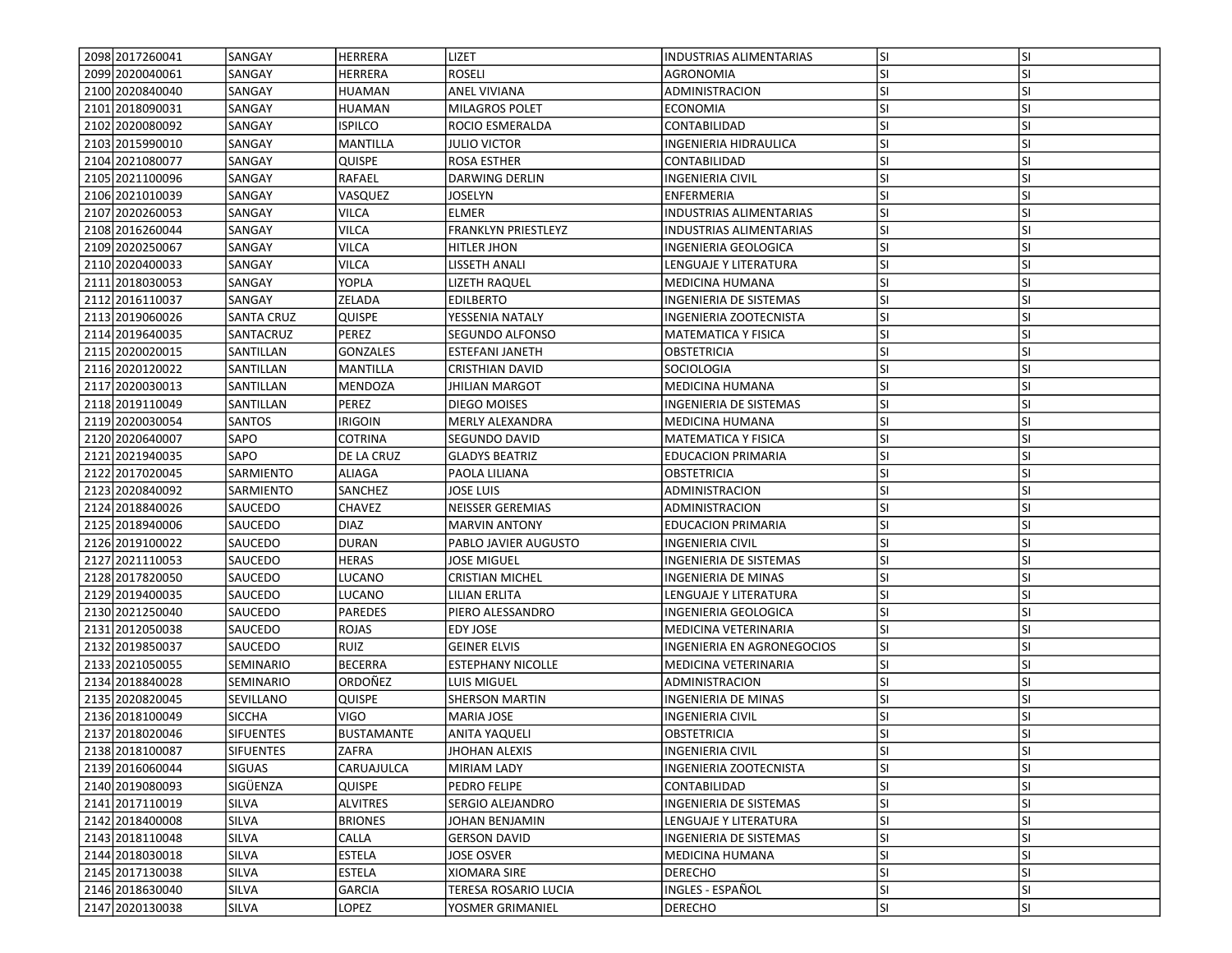| 2148 2020 8400 41<br>2149 2021400035 | <b>SILVA</b><br><b>SILVA</b> | MEJIA<br><b>MENDOZA</b> | <b>ANGEL JEANPIERE</b><br><b>MARIA CARMEN</b> | ADMINISTRACION<br>LENGUAJE Y LITERATURA | lsı<br>SI. | <b>SI</b><br>SI |
|--------------------------------------|------------------------------|-------------------------|-----------------------------------------------|-----------------------------------------|------------|-----------------|
| 2150 2020 820046                     | <b>SILVA</b>                 | <b>RAMOS</b>            | <b>ROBERTO CARLOS</b>                         | <b>INGENIERIA DE MINAS</b>              | <b>SI</b>  | <b>SI</b>       |
|                                      |                              |                         |                                               |                                         |            |                 |
| 2151 2019 010024                     | <b>SILVA</b>                 | <b>RODRIGUEZ</b>        | <b>CINTHIA YAMILET</b>                        | ENFERMERIA                              | <b>SI</b>  | <b>SI</b>       |
| 2152 2020020045                      | <b>SILVA</b>                 | <b>RUIZ</b>             | LUZ NELLY                                     | <b>OBSTETRICIA</b>                      | <b>SI</b>  | <b>SI</b>       |
| 2153 2020930035                      | <b>SILVA</b>                 | SOTO                    | YAJAYRA MARGARETH                             | CC. NN. QUIM. Y BIOLOGIA                | lsı        | <b>SI</b>       |
| 2154 2016050053                      | <b>SILVA</b>                 | TAPIA                   | <b>GELDER IDELSO</b>                          | MEDICINA VETERINARIA                    | <b>SI</b>  | SI              |
| 2155 2020060055                      | <b>SILVA</b>                 | VASQUEZ                 | JORGE LUIS                                    | INGENIERIA ZOOTECNISTA                  | <b>SI</b>  | <b>SI</b>       |
| 2156 2021070028                      | SOLANO                       | ORTIZ                   | YESLIN SOLEDAD                                | INGENIERIA FORESTAL                     | <b>SI</b>  | SI              |
| 2157 2017110048                      | <b>SOLIS</b>                 | <b>MARTOS</b>           | <b>ALEJANDRO STEFANO</b>                      | <b>INGENIERIA DE SISTEMAS</b>           | <b>SI</b>  | SI              |
| 2158 2020040064                      | SOLIZ                        | <b>BRIONES</b>          | <b>KEITI ARACELY</b>                          | AGRONOMIA                               | lsı        | <b>SI</b>       |
| 2159 2017130086                      | SORIANO                      | MELO                    | CHRISTIAN ALEXANDER                           | <b>DERECHO</b>                          | SI.        | <b>SI</b>       |
| 2160 2020030055                      | SOSA                         | <b>QUINTANA</b>         | <b>CRISTOPHER JAFET</b>                       | <b>MEDICINA HUMANA</b>                  | <b>SI</b>  | <b>SI</b>       |
| 2161 2020870044                      | SOTO                         | <b>DIAZ</b>             | ARISSA TIVISAY                                | INGENIERIA CIVIL(Jaen)                  | SI         | <b>SI</b>       |
| 2162 2020080042                      | SOTO                         | HERRERA                 | JAMES                                         | CONTABILIDAD                            | <b>SI</b>  | <b>SI</b>       |
| 2163 2019 130080                     | SOTO                         | SALDAÑA                 | <b>EDUARDO JAVIER</b>                         | <b>DERECHO</b>                          | <b>SI</b>  | SI              |
| 2164 2020090038                      | SOTOMAYOR                    | <b>GUEVARA</b>          | <b>EUGENE MAURICIO</b>                        | ECONOMIA                                | <b>SI</b>  | <b>SI</b>       |
| 2165 2020090088                      | SOTOMAYOR                    | <b>TERRONES</b>         | <b>RULLIERD GUILMAR</b>                       | <b>ECONOMIA</b>                         | SI         | <b>SI</b>       |
| 2166 2018840030                      | SPELUCIN                     | <b>RIOS</b>             | <b>GUILLERMO LUIS</b>                         | ADMINISTRACION                          | SI.        | <b>SI</b>       |
| 2167 2020870045                      | <b>SUAREZ</b>                | CABRERA                 | <b>KLINTON</b>                                | INGENIERIA CIVIL(Jaen)                  | SI.        | <b>SI</b>       |
| 2168 2020050055                      | <b>SUAREZ</b>                | CAMPOS                  | <b>ALVARO ADRIAN</b>                          | MEDICINA VETERINARIA                    | <b>SI</b>  | <b>SI</b>       |
| 2169 2017 250044                     | <b>SUAREZ</b>                | ESTELA                  | <b>JUAN CARLOS</b>                            | INGENIERIA GEOLOGICA                    | <b>SI</b>  | SI              |
| 2170 2021980041                      | <b>SUAREZ</b>                | HERNANDEZ               | <b>IRMA MARISOL</b>                           | TURISMO Y HOTELERIA                     | <b>SI</b>  | SI              |
| 2171 2018060021                      | <b>SUAREZ</b>                | HERNANDEZ               | <b>KYSAMI ROSSEL</b>                          | INGENIERIA ZOOTECNISTA                  | <b>SI</b>  | <b>SI</b>       |
| 2172 2017060078                      | <b>SUAREZ</b>                | <b>MALCA</b>            | <b>EVER</b>                                   | INGENIERIA ZOOTECNISTA                  | <b>SI</b>  | <b>SI</b>       |
| 2173 2020 2900 14                    | <b>SUAREZ</b>                | NUÑEZ                   | <b>ANGEL MARTIN</b>                           | INGENIERIA FORESTAL (Jaen)              | <b>SI</b>  | <b>SI</b>       |
| 2174 2021010040                      | <b>SUAREZ</b>                | PEREZ                   | <b>HENSS ANDERS</b>                           | ENFERMERIA                              | <b>SI</b>  | <b>SI</b>       |
| 2175 2021030050                      | <b>SUAREZ</b>                | QUIROZ                  | NATALY JAKELYN                                | <b>MEDICINA HUMANA</b>                  | <b>SI</b>  | <b>SI</b>       |
| 2176 2021110056                      | <b>SULLCA</b>                | CHAVEZ                  | <b>ALBERTH SMITH</b>                          | INGENIERIA DE SISTEMAS                  | <b>SI</b>  | SI              |
| 2177 2020 870018                     | <b>SUXE</b>                  | CUBAS                   |                                               |                                         | <b>SI</b>  | <b>SI</b>       |
| 2178 2019090073                      | TACILLA                      | <b>GONZALES</b>         | <b>JHONATAN</b><br>MILAGROS MISHEL            | INGENIERIA CIVIL(Jaen)<br>ECONOMIA      | <b>SI</b>  | <b>SI</b>       |
|                                      |                              |                         |                                               |                                         |            |                 |
| 2179 2021110057                      | <b>TACILLA</b>               | <b>RAMOS</b>            | <b>EDSON JHOSEP</b>                           | INGENIERIA DE SISTEMAS                  | <b>SI</b>  | <b>SI</b>       |
| 2180 2021260061                      | <b>TACULI</b>                | CASAS                   | SAIDA LISETH                                  | <b>INDUSTRIAS ALIMENTARIAS</b>          | <b>SI</b>  | <b>SI</b>       |
| 2181 2021040053                      | <b>TAFUR</b>                 | <b>BERNAL</b>           | <b>NEISER ABEL</b>                            | AGRONOMIA                               | <b>SI</b>  | <b>SI</b>       |
| 2182 2018 940007                     | <b>TAFUR</b>                 | MANTILLA                | JULISSA FREDESVINDA                           | <b>EDUCACION PRIMARIA</b>               | <b>SI</b>  | <b>SI</b>       |
| 2183 2020 640008                     | <b>TAFUR</b>                 | <b>MIREZ</b>            | SARAI                                         | <b>MATEMATICA Y FISICA</b>              | <b>SI</b>  | SI              |
| 2184 2018 050 024                    | TAFUR                        | <b>TAFUR</b>            | <b>CLEMENTE ISAIAS</b>                        | MEDICINA VETERINARIA                    | SI.        | <b>SI</b>       |
| 2185 2018040026                      | TAFUR                        | TAFUR                   | <b>MARCOS</b>                                 | <b>AGRONOMIA</b>                        | <b>SI</b>  | <b>SI</b>       |
| 2186 2020250068                      | TAFUR                        | VALENCIA                | <b>GUSTAVO JAVIER</b>                         | INGENIERIA GEOLOGICA                    | SI         | <b>SI</b>       |
| 2187 2021020043                      | <b>TAICA</b>                 | CACHI                   | <b>ELVIS GIOVANNI</b>                         | <b>OBSTETRICIA</b>                      | SI         | <b>SI</b>       |
| 2188 2019 120040                     | <b>TAICA</b>                 | <b>QUILICHE</b>         | <b>IDANIA</b>                                 | <b>SOCIOLOGIA</b>                       | lsı        | ΙSΙ             |
| 2189 2019 070 020                    | TAMBO                        | <b>AMBROSIO</b>         | YANCI YUSSIMARA                               | <b>INGENIERIA FORESTAL</b>              | lsı        | <b>SI</b>       |
| 2190 2021010041                      | <b>TANTA</b>                 | <b>CHILON</b>           | SHEILA JHOCELIN                               | ENFERMERIA                              | <b>SI</b>  | SI              |
| 2191 2020 2600 54                    | TANTA                        | <b>DIAZ</b>             | MAGALI                                        | <b>INDUSTRIAS ALIMENTARIAS</b>          | <b>SI</b>  | SI              |
| 2192 2019090035                      | TANTA                        | <b>GUTIERREZ</b>        | MIGUEL ANGEL                                  | <b>ECONOMIA</b>                         | SI.        | <b>SI</b>       |
| 2193 2015 990066                     | <b>TANTA</b>                 | SANDOVAL                | LEONEL LINDEMBERG                             | INGENIERIA HIDRAULICA                   | <b>SI</b>  | <b>SI</b>       |
| 2194 2018040028                      | <b>TANTALEAN</b>             | <b>CUEVA</b>            | <b>BRAYAN OSWALDO</b>                         | <b>AGRONOMIA</b>                        | SI         | SI              |
| 2195 2014 04 004 1                   | TANTALEAN                    | <b>CUEVA</b>            | LESLIE JENNIFER                               | AGRONOMIA                               | <b>SI</b>  | SI              |
| 2196 2018 820019                     | TANTALEAN                    | <b>DELGADO</b>          | liler                                         | INGENIERIA DE MINAS                     | <b>SI</b>  | SI              |
| 2197 2016050055                      | <b>TAPIA</b>                 | <b>CASTILLO</b>         | <b>JESSICA BEATRIZ</b>                        | MEDICINA VETERINARIA                    | SI.        | SI              |
|                                      |                              |                         |                                               |                                         |            |                 |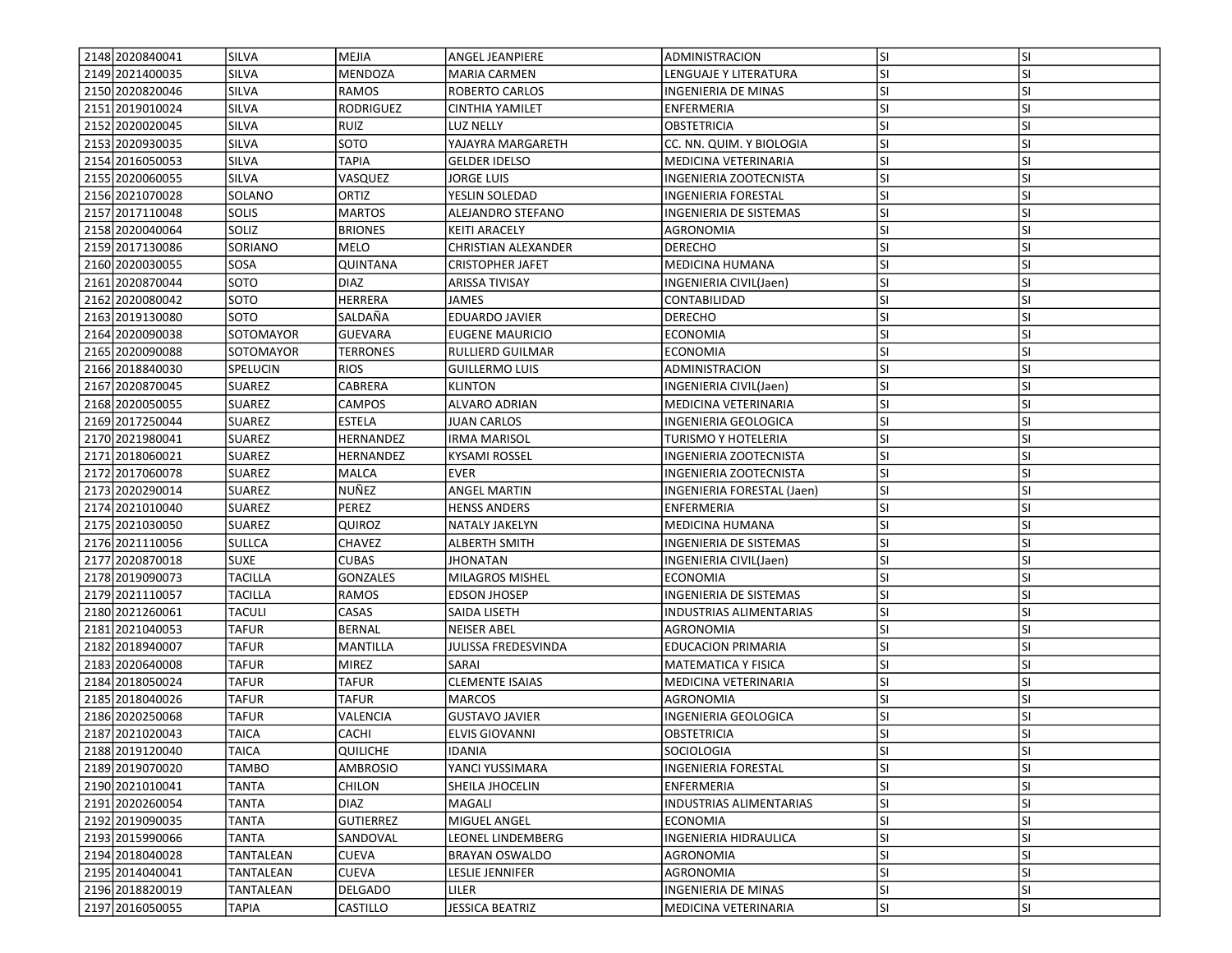| 2198 2021250042   | <b>TAPIA</b>    | LEYVA              | LENIN NEISER             | INGENIERIA GEOLOGICA            | lsı       | <b>SI</b> |
|-------------------|-----------------|--------------------|--------------------------|---------------------------------|-----------|-----------|
| 2199 2018 100050  | TAPIA           | <b>REQUEJO</b>     | <b>JEAN CARLOS</b>       | INGENIERIA CIVIL                | <b>SI</b> | SI        |
| 2200 2019100082   | <b>TAPIA</b>    | <b>TORRES</b>      | <b>ALEX DARWIN</b>       | <b>INGENIERIA CIVIL</b>         | <b>SI</b> | <b>SI</b> |
| 2201 2019 840041  | <b>TARRILLO</b> | CHAVEZ             | ALEXANDER SALOMON        | ADMINISTRACION                  | <b>SI</b> | <b>SI</b> |
| 2202 2020080043   | <b>TARRILLO</b> | <b>CHAVEZ</b>      | LENING EYSON             | CONTABILIDAD                    | lsı       | <b>SI</b> |
| 2203 2021130080   | <b>TARRILLO</b> | CHÁVEZ             | <b>JHERSI DANIEL</b>     | <b>DERECHO</b>                  | lsı       | <b>SI</b> |
| 2204 2019 1300 81 | TARRILLO        | LEIVA              | <b>JENNY YANETH</b>      | <b>DERECHO</b>                  | <b>SI</b> | <b>SI</b> |
| 2205 2020010023   | TARRILLO        | VALLEJOS           | lizeth                   | ENFERMERIA                      | <b>SI</b> | <b>SI</b> |
| 2206 2021080082   | TARRILLO        | VASQUEZ            | <b>DEYSI ELIZABETH</b>   | CONTABILIDAD                    | <b>SI</b> | SI        |
| 2207 2019 020048  | <b>TARRILLO</b> | ZAMORA             | YAJAIRA DAYANA           | OBSTETRICIA                     | <b>SI</b> | <b>SI</b> |
| 2208 2020 630009  | <b>TASILLA</b>  | <b>CHUQUILIN</b>   | <b>KEVIN ARNOLD</b>      | INGLES - ESPAÑOL                | lsı       | <b>SI</b> |
| 2209 2018 840074  | <b>TASILLA</b>  | <b>GUEVARA</b>     | JOSSELIN MILAGROS        | ADMINISTRACION                  | SI.       | <b>SI</b> |
| 2210 2015 930043  | <b>TASILLA</b>  | <b>GUEVARA</b>     | <b>JUAN ALEXIS</b>       | CC. NN. QUIM. Y BIOLOGIA        | <b>SI</b> | <b>SI</b> |
| 2211 2020050026   | <b>TASILLA</b>  | <b>HUARIPATA</b>   | YESSENIA ELIZABETH       | MEDICINA VETERINARIA            | <b>SI</b> | <b>SI</b> |
| 2212 2019 1000 24 | TASILLA         | LLANOS             | <b>JHON NELLS</b>        | <b>INGENIERIA CIVIL</b>         | <b>SI</b> | <b>SI</b> |
| 2213 2020470020   | TASILLA         | <b>NOVOA</b>       | <b>GEREMI ENGEL</b>      | <b>BIOLOGIA Y BIOTECNOLOGIA</b> | <b>SI</b> | SI        |
| 2214 2021 020046  | <b>TASILLA</b>  | TANTA              | <b>CINTHIA DEL PILAR</b> | <b>OBSTETRICIA</b>              | <b>SI</b> | <b>SI</b> |
| 2215 2021130081   | <b>TEJADA</b>   | CHILON             | <b>ALEX</b>              | <b>DERECHO</b>                  | lsı       | <b>SI</b> |
| 2216 2020030014   | <b>TEJADA</b>   | <b>DELGADO</b>     | <b>CHRISTOFER JAI</b>    | MEDICINA HUMANA                 | lsı       | <b>SI</b> |
| 2217 2019 870036  | <b>TEJADA</b>   | <b>INFANTE</b>     | ALEJANDRO                | INGENIERIA CIVIL(Jaen)          | <b>SI</b> | <b>SI</b> |
| 2218 2020 2500 37 | <b>TEJADA</b>   | <b>INFANTE</b>     | <b>WILSON</b>            | INGENIERIA GEOLOGICA            | SI        | <b>SI</b> |
| 2219 2021030052   | <b>TEJADA</b>   | MONTENEGRO         | <b>BRYAN ARTHUR</b>      | <b>MEDICINA HUMANA</b>          | <b>SI</b> | <b>SI</b> |
| 2220 2020 2500 38 | <b>TEJADA</b>   | Quispe             | LUIS FERNANDO            | INGENIERIA GEOLOGICA            | SI.       | <b>SI</b> |
| 2221 2020040065   | TEJEDA          | MOSTACERO          | PAOLA VANESSA            | AGRONOMIA                       | lsı       | <b>SI</b> |
| 2222 2015120087   | <b>TELLO</b>    | CACHAY             | <b>JHOINER FRANCESCO</b> | SOCIOLOGIA                      | SI        | <b>SI</b> |
| 2223 2020090039   | <b>TELLO</b>    | <b>CONDOR</b>      | <b>JOHANN ANDRES</b>     | <b>ECONOMIA</b>                 | lsı       | <b>SI</b> |
| 2224 2020940039   | <b>TELLO</b>    | <b>CRISOLOGO</b>   | MARIA LUZMILDA           | <b>EDUCACION PRIMARIA</b>       | SI.       | <b>SI</b> |
| 2225 2020080044   | <b>TELLO</b>    | DELGADO            | <b>FREDY JHAMPOL</b>     | CONTABILIDAD                    | <b>SI</b> | <b>SI</b> |
| 2226 2020 260055  | <b>TELLO</b>    | HORNA              | <b>CLEIBER JHOEL</b>     | INDUSTRIAS ALIMENTARIAS         | SI.       | SI        |
| 2227 2018030054   | <b>TELLO</b>    | PINEDO             | <b>FRANKLIN YOSEMIR</b>  | <b>MEDICINA HUMANA</b>          | SI.       | <b>SI</b> |
| 2228 2020870019   | <b>TENORIO</b>  | VALLEJOS           | <b>CRISTIAN JHUNIOR</b>  | INGENIERIA CIVIL(Jaen)          | <b>SI</b> | <b>SI</b> |
| 2229 2020840093   | <b>TERAN</b>    | <b>ALCALDE</b>     | MILAGROS FILONILA        | ADMINISTRACION                  | <b>SI</b> | <b>SI</b> |
| 2230 2015 100139  | <b>TERAN</b>    | AYAY               | <b>KEVIN</b>             | <b>INGENIERIA CIVIL</b>         | lsı       | <b>SI</b> |
| 2231 2018 250017  | <b>TERAN</b>    | <b>CHILON</b>      | <b>CHARLES BERNI</b>     | INGENIERIA GEOLOGICA            | SI.       | <b>SI</b> |
| 2232 2021 100102  | <b>TERAN</b>    | CHOLAN             | JOSYMAR JAMILETH         | <b>INGENIERIA CIVIL</b>         | <b>SI</b> | <b>SI</b> |
| 2233 2021820040   | <b>TERAN</b>    | <b>CHUQUIMANGO</b> | <b>DEYNER</b>            | INGENIERIA DE MINAS             | <b>SI</b> | SI        |
| 2234 2020010045   | TERAN           | CHUQUIMANGO        | MILA JHOVANA             | ENFERMERIA                      | SI.       | <b>SI</b> |
| 2235 2019 1200 20 | <b>TERAN</b>    | CRUZ               | EVELYN YAJAIRA           | <b>SOCIOLOGIA</b>               | <b>SI</b> | <b>SI</b> |
| 2236 2021820041   | <b>TERAN</b>    | <b>GONZALES</b>    | JHONATAN ISAI            | INGENIERIA DE MINAS             | SI        | <b>SI</b> |
| 2237 2014 110054  | <b>TERAN</b>    | <b>HUAMAN</b>      | <b>CESAR ELI</b>         | <b>INGENIERIA DE SISTEMAS</b>   | SI        | <b>SI</b> |
| 2238 2021040055   | <b>TERAN</b>    | HUAMAN             | <b>WALTER DUBERLI</b>    | AGRONOMIA                       | lsı       | ΙSΙ       |
| 2239 2018 030 055 | <b>TERAN</b>    | TOLEDO             | <b>ELVIS</b>             | MEDICINA HUMANA                 | lsı       | <b>SI</b> |
| 2240 2021110059   | <b>TERAN</b>    | ZAMBRANO           | <b>ELITH YESSENIA</b>    | INGENIERIA DE SISTEMAS          | <b>SI</b> | SI        |
| 2241 2019400038   | <b>TERRONES</b> | <b>BECERRA</b>     | <b>NOLBERTO</b>          | LENGUAJE Y LITERATURA           | <b>SI</b> | SI        |
| 2242 2019 1200 42 | <b>TERRONES</b> | CARUAJULCA         | VICTOR ABEL              | SOCIOLOGIA                      | SI.       | <b>SI</b> |
| 2243 2019080044   | <b>TERRONES</b> | <b>CHUNQUE</b>     | YAKELINE GABRIELA        | CONTABILIDAD                    | <b>SI</b> | <b>SI</b> |
| 2244 2019 1100 18 | <b>TERRONES</b> | COTRINA            | <b>ILMER</b>             | <b>INGENIERIA DE SISTEMAS</b>   | <b>SI</b> | SI        |
| 2245 2015 040 139 | <b>TERRONES</b> | <b>COTRINA</b>     | YONIL                    | AGRONOMIA                       | <b>SI</b> | <b>SI</b> |
| 2246 2019 050 055 | <b>TERRONES</b> | <b>CULQUI</b>      | LUIS FERNANDO            | MEDICINA VETERINARIA            | SI.       | <b>SI</b> |
| 2247 2020060056   | <b>TERRONES</b> | GUEVARA            | <b>ROSMERY NATALI</b>    | INGENIERIA ZOOTECNISTA          | SI.       | SI        |
|                   |                 |                    |                          |                                 |           |           |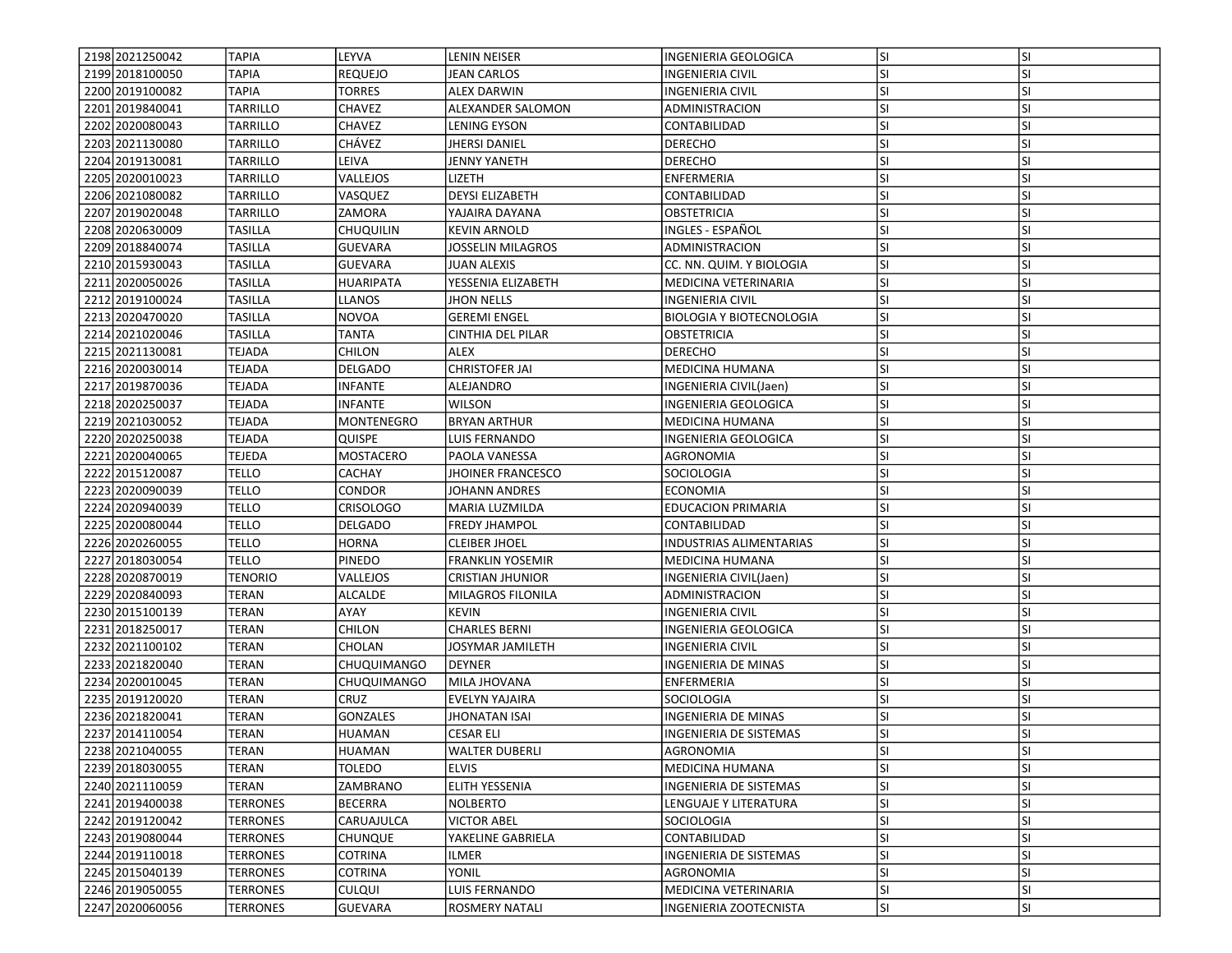| 2248 2018 110050                     | <b>TERRONES</b>         | MAMANI            | <b>CRISTHIAN EDUARDO</b> | <b>INGENIERIA DE SISTEMAS</b>                     | lsı              | <b>SI</b> |
|--------------------------------------|-------------------------|-------------------|--------------------------|---------------------------------------------------|------------------|-----------|
| 2249 2020 470008                     | <b>TERRONES</b>         | MARCELO           | DIEGO EDUARDO            | <b>BIOLOGIA Y BIOTECNOLOGIA</b>                   | SI.              | SI        |
| 2250 2020090040                      | <b>TERRONES</b>         | MENDOZA           | <b>DANY JHONATAN</b>     | <b>ECONOMIA</b>                                   | <b>SI</b>        | <b>SI</b> |
| 2251 2017 260044                     | <b>TERRONES</b>         | MENDOZA           | ERIKA YOVANA             | <b>INDUSTRIAS ALIMENTARIAS</b>                    | <b>SI</b>        | <b>SI</b> |
| 2252 2018060023                      | <b>TERRONES</b>         | <b>PACHAMANGO</b> | <b>KATTYA ARACELI</b>    | INGENIERIA ZOOTECNISTA                            | SI.              | <b>SI</b> |
| 2253 2021080084                      | <b>TERRONES</b>         | PEREZ             | <b>OMAR ANTONY</b>       | CONTABILIDAD                                      | lsı              | <b>SI</b> |
| 2254 2020020046                      | <b>TERRONES</b>         | QUISPE            | <b>FATIMA</b>            | <b>OBSTETRICIA</b>                                | <b>SI</b>        | <b>SI</b> |
| 2255 2018 2800 35                    | <b>TERRONES</b>         | RAMOS             | <b>CARLOS ARTURO</b>     | ENFERMERIA (JAEN)                                 | <b>SI</b>        | <b>SI</b> |
| 2256 2019080045                      | <b>TERRONES</b>         | SILVA             | LEONARDO BENJAMIN        | CONTABILIDAD                                      | <b>SI</b>        | <b>SI</b> |
| 2257 2019120043                      | <b>TERRONES</b>         | SILVA             | VERONICA HAYDEE          | SOCIOLOGIA                                        | <b>SI</b>        | <b>SI</b> |
| 2258 2018 630009                     | <b>TERRONES</b>         | TANTA             | <b>DEYSI JULISA</b>      | INGLES - ESPAÑOL                                  | lsı              | <b>SI</b> |
| 2259 2021640035                      | <b>TERRONES</b>         | <b>TERRONES</b>   | MARITZA YOVANA           | <b>MATEMATICA Y FISICA</b>                        | SI.              | <b>SI</b> |
| 2260 2017010045                      | TIGLLA                  | ALVAREZ           | YHENY LISET              | ENFERMERIA                                        | lsı              | <b>SI</b> |
| 2261 2018400033                      | <b>TINGAL</b>           | CALUA             | HERMELINDA               | LENGUAJE Y LITERATURA                             | SI               | <b>SI</b> |
| 2262 2017030054                      | TINGAL                  | CALUA             | <b>JARLY ROHEL</b>       | <b>MEDICINA HUMANA</b>                            | <b>SI</b>        | <b>SI</b> |
| 2263 2021940036                      | TINGAL                  | CALUA             | ROSMELIA                 | <b>EDUCACION PRIMARIA</b>                         | <b>SI</b>        | <b>SI</b> |
| 2264 2020990034                      | <b>TINGAL</b>           | SANCHEZ           | <b>EDER MILQUIADES</b>   | INGENIERIA HIDRAULICA                             | <b>SI</b>        | <b>SI</b> |
| 2265 2016060048                      | <b>TINGAL</b>           | VILLANUEVA        | <b>ANNE JUDITH</b>       | INGENIERIA ZOOTECNISTA                            | SI               | <b>SI</b> |
| 2266 20218 2004 2                    | <b>TIRADO</b>           | <b>CUEVA</b>      | YHAIR SMITH              | <b>INGENIERIA DE MINAS</b>                        | lsı              | <b>SI</b> |
| 2267 2020840042                      | <b>TIRADO</b>           | <b>ESQUEN</b>     | JOSE CARLOS              | ADMINISTRACION                                    | <b>SI</b>        | <b>SI</b> |
| 2268 2021100106                      | <b>TIRADO</b>           | <b>GARCIA</b>     | LENYN JOSEPH             | <b>INGENIERIA CIVIL</b>                           | <b>SI</b>        | <b>SI</b> |
| 2269 2018 060024                     | <b>TIRADO</b>           | <b>PASTOR</b>     | <b>FERNANDO JAVIER</b>   | INGENIERIA ZOOTECNISTA                            | <b>SI</b>        | SI        |
| 2270 2018840031                      | TIRADO                  | URTEAGA           | JESUS ENRIQUE            | ADMINISTRACION                                    | <b>SI</b>        | <b>SI</b> |
| 2271 2017260012                      | TOCAS                   | <b>OLIVARES</b>   | YANINA ELIZABETH         | <b>INDUSTRIAS ALIMENTARIAS</b>                    | SI               | <b>SI</b> |
| 2272 2020280037                      | <b>TOCTO</b>            | JULCA             | THALIA JACKELIN          | ENFERMERIA (JAEN)                                 | SI               | <b>SI</b> |
| 2273 2018090036                      | TOLEDO                  | CERQUIN           | WILLIAM                  | <b>ECONOMIA</b>                                   | lsı              | <b>SI</b> |
| 2274 2018 820045                     | <b>TORIBIO</b>          | CARRANZA          | <b>GERSON JONATHAN</b>   | INGENIERIA DE MINAS                               | <b>SI</b>        | <b>SI</b> |
| 2275 2020280038                      | <b>TORO</b>             | JIMENEZ           | <b>JAMILET EYLA</b>      | ENFERMERIA (JAEN)                                 | <b>SI</b>        | <b>SI</b> |
| 2276 2021870040                      | <b>TORO</b>             | URIARTE           | JOHN ARLIN               | INGENIERIA CIVIL(Jaen)                            | SI.              | SI        |
| 2277 2018 1300 43                    | TORREL                  | NORIEGA           | <b>GERARDO MANUEL</b>    | <b>DERECHO</b>                                    | <b>SI</b>        | <b>SI</b> |
| 2278 2020050027                      | TORREL                  | SANCHEZ           | ROSA ANGELICA            | MEDICINA VETERINARIA                              | <b>SI</b>        | <b>SI</b> |
| 2279 2020840094                      | <b>TORRES</b>           | AGUILAR           | MIRELLA ANGHELID         | ADMINISTRACION                                    | <b>SI</b>        | <b>SI</b> |
| 2280 2020 8400 43                    | <b>TORRES</b>           | <b>CABELLOS</b>   | <b>MARIA OLENKA</b>      | ADMINISTRACION                                    | <b>SI</b>        | <b>SI</b> |
| 2281 2021 260063                     | <b>TORRES</b>           | CABRERA           | <b>ALEXIS JEANPIER</b>   | <b>INDUSTRIAS ALIMENTARIAS</b>                    | SI.              | <b>SI</b> |
| 2282 2020 110050                     | <b>TORRES</b>           | DURÁN             | DANIELA NICOL            | <b>INGENIERIA DE SISTEMAS</b>                     | <b>SI</b>        | <b>SI</b> |
| 2283 2017110051                      | <b>TORRES</b>           | EDQUEN            | <b>JHAN MARCO</b>        | INGENIERIA DE SISTEMAS                            | <b>SI</b>        | SI        |
| 2284 2020 640009                     | TORRES                  | GALARRETA         | ALBERTINA MARILU         | MATEMATICA Y FISICA                               | SI.              | <b>SI</b> |
| 2285 2019 8700 21                    | <b>TORRES</b>           | <b>MONZON</b>     | JHENY ARACELLY           | INGENIERIA CIVIL(Jaen)                            | <b>SI</b>        | <b>SI</b> |
| 2286 2018100053                      | TORRES                  | <b>PALACIOS</b>   | <b>EDWIN CARLOS</b>      | <b>INGENIERIA CIVIL</b>                           | SI               | <b>SI</b> |
| 2287 2020090041                      | <b>TORRES</b>           | <b>QUISPE</b>     | <b>ERICK JHORDAN</b>     | <b>ECONOMIA</b>                                   | SI               | <b>SI</b> |
| 2288 2020030056                      | <b>TORRES</b>           | <b>SEVILLANO</b>  | LUIS EDGARDO             | MEDICINA HUMANA                                   | lsı              | ΙSΙ       |
| 2289 2021100108                      | TORRES                  | TERAN             | <b>REIMER GIANKARLO</b>  | <b>INGENIERIA CIVIL</b>                           | lsı              | <b>SI</b> |
| 2290 20180 20047                     | <b>TORRES</b>           | <b>TORRES</b>     | <b>ANAIS HILDA</b>       | <b>OBSTETRICIA</b>                                | <b>SI</b>        | SI        |
| 2291 2016060050                      | TORRES                  | VELASQUEZ         | ERLITA JOVANA            | INGENIERIA ZOOTECNISTA                            | <b>SI</b>        | SI        |
|                                      |                         | Veliz             | DAYANA ELIZABETH         |                                                   |                  | SI        |
| 2292 2020 8400 44<br>2293 2017470026 | TORRES<br><b>TORRES</b> | VELIZ             | <b>KELLY YAHARA</b>      | ADMINISTRACION<br><b>BIOLOGIA Y BIOTECNOLOGIA</b> | SI.<br><b>SI</b> | <b>SI</b> |
| 2294 2019 930009                     | <b>TORRES</b>           | VERA              | <b>EXON GIANPIERE</b>    | CC. NN. QUIM. Y BIOLOGIA                          | SI               | SI        |
| 2295 2019840092                      | <b>TORRES</b>           | VILLANUEVA        |                          |                                                   | SI.              | <b>SI</b> |
| 2296 2018990030                      |                         | VILLENA           | <b>IVONNE NIKOLLE</b>    | ADMINISTRACION                                    |                  | <b>SI</b> |
|                                      | <b>TORRES</b>           |                   | <b>GERALD JACOBY</b>     | INGENIERIA HIDRAULICA                             | SI.              |           |
| 2297 2019 120046                     | <b>TRIGOSO</b>          | <b>GUZMAN</b>     | <b>FRANCO EMIR</b>       | SOCIOLOGIA                                        | SI.              | SI        |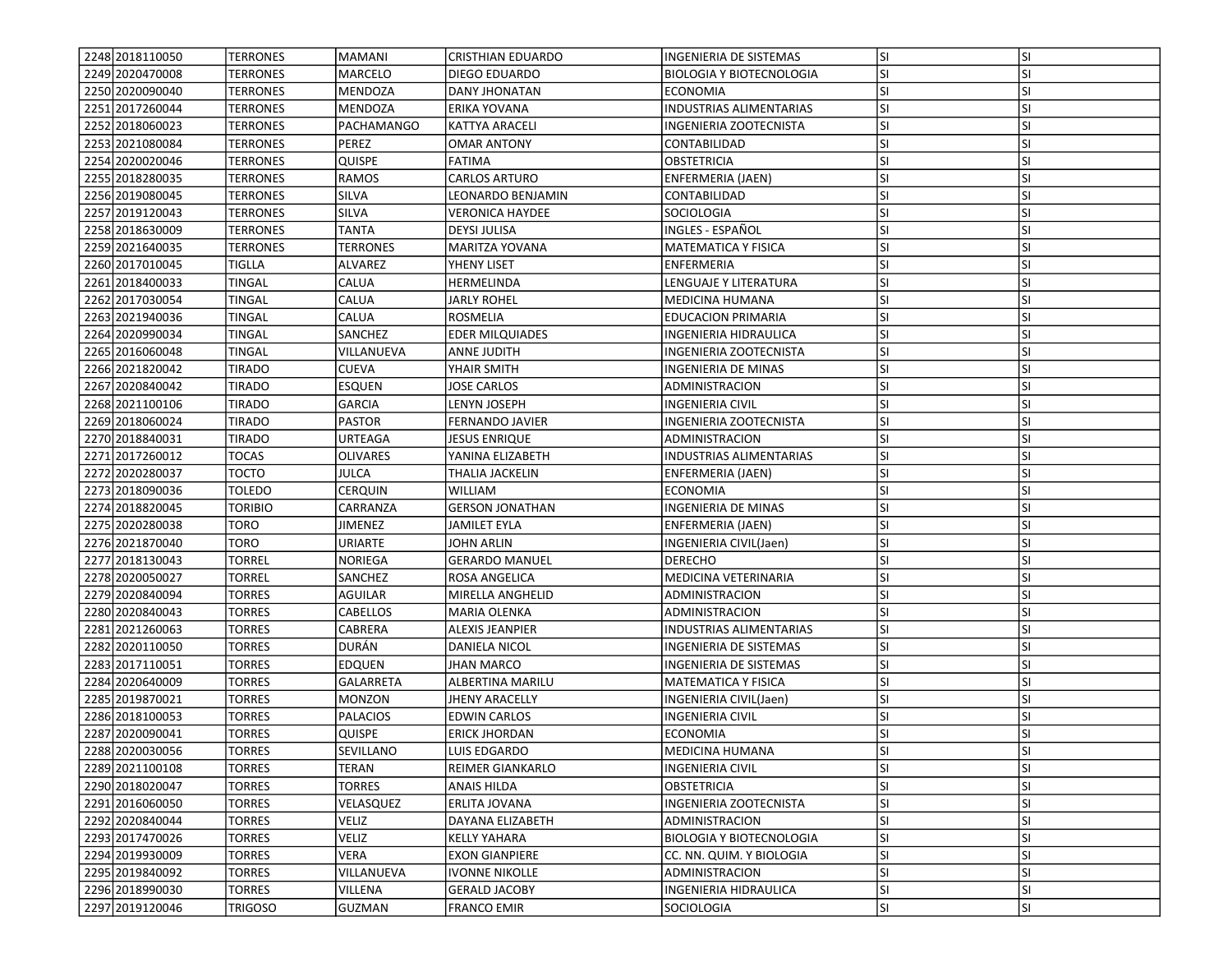| 2298 2015 120088  | TRIGOSO          | GUZMAN           | RONALDO CESAR          | <b>SOCIOLOGIA</b>              | lsı       | <b>SI</b> |
|-------------------|------------------|------------------|------------------------|--------------------------------|-----------|-----------|
| 2299 2015 930059  | <b>TUCTO</b>     | ALVAREZ          | <b>ELVIS JUNIOR</b>    | CC. NN. QUIM. Y BIOLOGIA       | SI.       | SI        |
| 2300 2020 260056  | <b>TUCTO</b>     | <b>CHICLOTE</b>  | TANIA DEL ROSARIO      | <b>INDUSTRIAS ALIMENTARIAS</b> | <b>SI</b> | <b>SI</b> |
| 2301 2019 630035  | <b>TUCTO</b>     | <b>CHICLOTE</b>  | YANET MILAGROS         | INGLES - ESPAÑOL               | lsı       | <b>SI</b> |
| 2302 2017130039   | <b>TUCTO</b>     | <b>RAFAEL</b>    | KARINA ZENAIDA         | <b>DERECHO</b>                 | lsı       | <b>SI</b> |
| 2303 2019120021   | <b>TUCTO</b>     | TEJADA           | LUIS EDUARDO           | <b>SOCIOLOGIA</b>              | lsı       | <b>SI</b> |
| 2304 2018090078   | <b>TUCUMANGO</b> | LLANOS           | MARCELA MARIELA        | <b>ECONOMIA</b>                | <b>SI</b> | SI        |
| 2305 2019020020   | <b>TUCUMANGO</b> | <b>LLANOS</b>    | <b>MARCELA MARILU</b>  | <b>OBSTETRICIA</b>             | <b>SI</b> | <b>SI</b> |
| 2306 2017030055   | TUMBA            | TERRONES         | MARCO ANTONIO          | MEDICINA HUMANA                | <b>SI</b> | <b>SI</b> |
| 2307 2019 040029  | <b>URBANO</b>    | MENDOZA          | LURDES ISABEL          | AGRONOMIA                      | <b>SI</b> | <b>SI</b> |
| 2308 2020 9300 36 | <b>URBINA</b>    | <b>BAUTISTA</b>  | <b>MARCOS IVAN</b>     | CC. NN. QUIM. Y BIOLOGIA       | lsı       | <b>SI</b> |
| 2309 2019 1000 25 | <b>URBINA</b>    | BAZAN            | LUCIA DE LOS ANGELES   | <b>INGENIERIA CIVIL</b>        | SI.       | <b>SI</b> |
| 2310 2019 640036  | URBINA           | CABANILLAS       | <b>HERSON ENOC</b>     | <b>MATEMATICA Y FISICA</b>     | <b>SI</b> | <b>SI</b> |
| 2311 2021 6300 34 | <b>URBINA</b>    | PINEDO           | SONALY DESSIRE         | INGLES - ESPAÑOL               | <b>SI</b> | <b>SI</b> |
| 2312 2020 2600 21 | URIARTE          | CHUPILLON        | SEGUNDO LENIN          | <b>INDUSTRIAS ALIMENTARIAS</b> | <b>SI</b> | <b>SI</b> |
| 2313 2014400033   | URRUNAGA         | MALPICA          | PIERE ARTHURO          | LENGUAJE Y LITERATURA          | SI.       | SI        |
| 2314 2021080086   | URRUTIA          | <b>BECERRA</b>   | JEINER                 | CONTABILIDAD                   | <b>SI</b> | <b>SI</b> |
| 2315 2020100113   | <b>URRUTIA</b>   | GALVEZ           | <b>EDUAR</b>           | <b>INGENIERIA CIVIL</b>        | SI        | <b>SI</b> |
| 2316 2021640037   | <b>URRUTIA</b>   | <b>MOLOCHO</b>   | MICHAEL JHULINIO       | <b>MATEMATICA Y FISICA</b>     | lsı       | <b>SI</b> |
| 2317 2019 030018  | <b>URTEAGA</b>   | <b>CACHAY</b>    | ANGHIE ESTEPHANY       | <b>MEDICINA HUMANA</b>         | <b>SI</b> | <b>SI</b> |
| 2318 2021010043   | VALDEZ           | <b>BECERRA</b>   | <b>ELKY GUMERCINDO</b> | ENFERMERIA                     | <b>SI</b> | <b>SI</b> |
| 2319 2019 840093  | VALDEZ           | CULQUITANTA      | DANIELA ELIZABETH      | <b>ADMINISTRACION</b>          | <b>SI</b> | SI        |
| 2320 2021840084   | VALDEZ           | LEIVA            | CRISTIAN ANTHONY       | ADMINISTRACION                 | SI.       | SI        |
| 2321 2020 2600 22 | VALDEZ           | LEIVA            | <b>MARLON JHOSEP</b>   | <b>INDUSTRIAS ALIMENTARIAS</b> | SI        | <b>SI</b> |
| 2322 2021080087   | VALDEZ           | <b>LOPEZ</b>     | <b>MARLENY ESTHER</b>  | CONTABILIDAD                   | <b>SI</b> | <b>SI</b> |
| 2323 2019 6400 37 | <b>VALDIVIA</b>  | CABADA           | <b>CESAR WENER</b>     | <b>MATEMATICA Y FISICA</b>     | lsı       | <b>SI</b> |
| 2324 2021080088   | VALDIVIA         | CASTREJON        | RONALDO JHON           | CONTABILIDAD                   | SI.       | <b>SI</b> |
| 2325 2021840085   | VALDIVIA         | <b>DEZA</b>      | CYNTHIA YOVANA         | ADMINISTRACION                 | <b>SI</b> | <b>SI</b> |
| 2326 2020 1300 40 | VALDIVIA         | <b>DEZA</b>      | SONIA SADITH           | <b>DERECHO</b>                 | SI.       | SI        |
| 2327 2021090072   | VALDIVIA         | <b>DIAZ</b>      | ERIKA MARIBEL          | ECONOMIA                       | <b>SI</b> | <b>SI</b> |
| 2328 2020250039   | VALDIVIA         | <b>DONAYRE</b>   | <b>KARLA SOFIA</b>     | INGENIERIA GEOLOGICA           | <b>SI</b> | <b>SI</b> |
| 2329 2019840094   | VALDIVIA         | <b>GUEVARA</b>   | YENERSON JARLEY        | ADMINISTRACION                 | <b>SI</b> | <b>SI</b> |
| 2330 2017130090   | <b>VALDIVIA</b>  | <b>GUTIERREZ</b> | <b>FELIX JESUS</b>     | <b>DERECHO</b>                 | <b>SI</b> | <b>SI</b> |
| 2331 2021640038   | VALDIVIA         | LARA             | <b>EDUARDO JOSE</b>    | <b>MATEMATICA Y FISICA</b>     | <b>SI</b> | <b>SI</b> |
| 2332 2019 070 045 | VALDIVIA         | LIMAY            | <b>ESTHER</b>          | <b>INGENIERIA FORESTAL</b>     | <b>SI</b> | <b>SI</b> |
| 2333 2020080046   | VALDIVIA         | RABANAL          | ALVER                  | CONTABILIDAD                   | <b>SI</b> | SI        |
| 2334 2018 1300 84 | VALDIVIA         | RAMOS            | DIANA GABRIELA         | <b>DERECHO</b>                 | SI.       | <b>SI</b> |
| 2335 2021 940 037 | VALDIVIA         | ROJAS            | <b>ERICK MANUEL</b>    | EDUCACION PRIMARIA             | <b>SI</b> | SI        |
| 2336 2019 2500 23 | VALDIVIA         | SALAZAR          | <b>BRAYAN HUMBERTO</b> | INGENIERIA GEOLOGICA           | SI        | <b>SI</b> |
| 2337 2021040058   | <b>VALDIVIA</b>  | VARGAS           | <b>ALEXANDER</b>       | AGRONOMIA                      | lsı       | <b>SI</b> |
| 2338 2019 840044  | VALDIVIA         | <b>VARGAS</b>    | PATRICIA MASSIEL       | ADMINISTRACION                 | lsı       | ΙSΙ       |
| 2339 2020 2600 57 | <b>VALDIVIA</b>  | ZAMBRANO         | <b>ELIZABETH</b>       | <b>INDUSTRIAS ALIMENTARIAS</b> | lsı       | <b>SI</b> |
| 2340 2018930039   | VALDIVIA         | ZAMBRANO         | <b>TITO</b>            | CC. NN. QUIM. Y BIOLOGIA       | SI.       | SI        |
| 2341 2018030056   | VALENCIA         | CARMONA          | <b>JHONY SANTOS</b>    | MEDICINA HUMANA                | SI.       | SI        |
| 2342 2020940040   | VALENCIA         | <b>JULCA</b>     | JHERLY LISETH          | EDUCACION PRIMARIA             | SI.       | SI        |
| 2343 2020100053   | VALENCIA         | PINEDO           | JOSE CARLOS            | <b>INGENIERIA CIVIL</b>        | <b>SI</b> | <b>SI</b> |
| 2344 2018 100089  | VALENCIA         | PINEDO           | SEBASTIAN ALEXANDER    | <b>INGENIERIA CIVIL</b>        | <b>SI</b> | SI        |
| 2345 2019130082   | VALENCIA         | SALDAÑA          | <b>JAIL JANETH</b>     | DERECHO                        | <b>SI</b> | <b>SI</b> |
| 2346 2019840095   | VALENCIA         | SILVA            | <b>ANTHONY JESUS</b>   | ADMINISTRACION                 | SI.       | SI        |
| 2347 2020080094   | VALENCIA         | <b>TACILLA</b>   | <b>CHRISTIAN JOEL</b>  | CONTABILIDAD                   | SI.       | SI        |
|                   |                  |                  |                        |                                |           |           |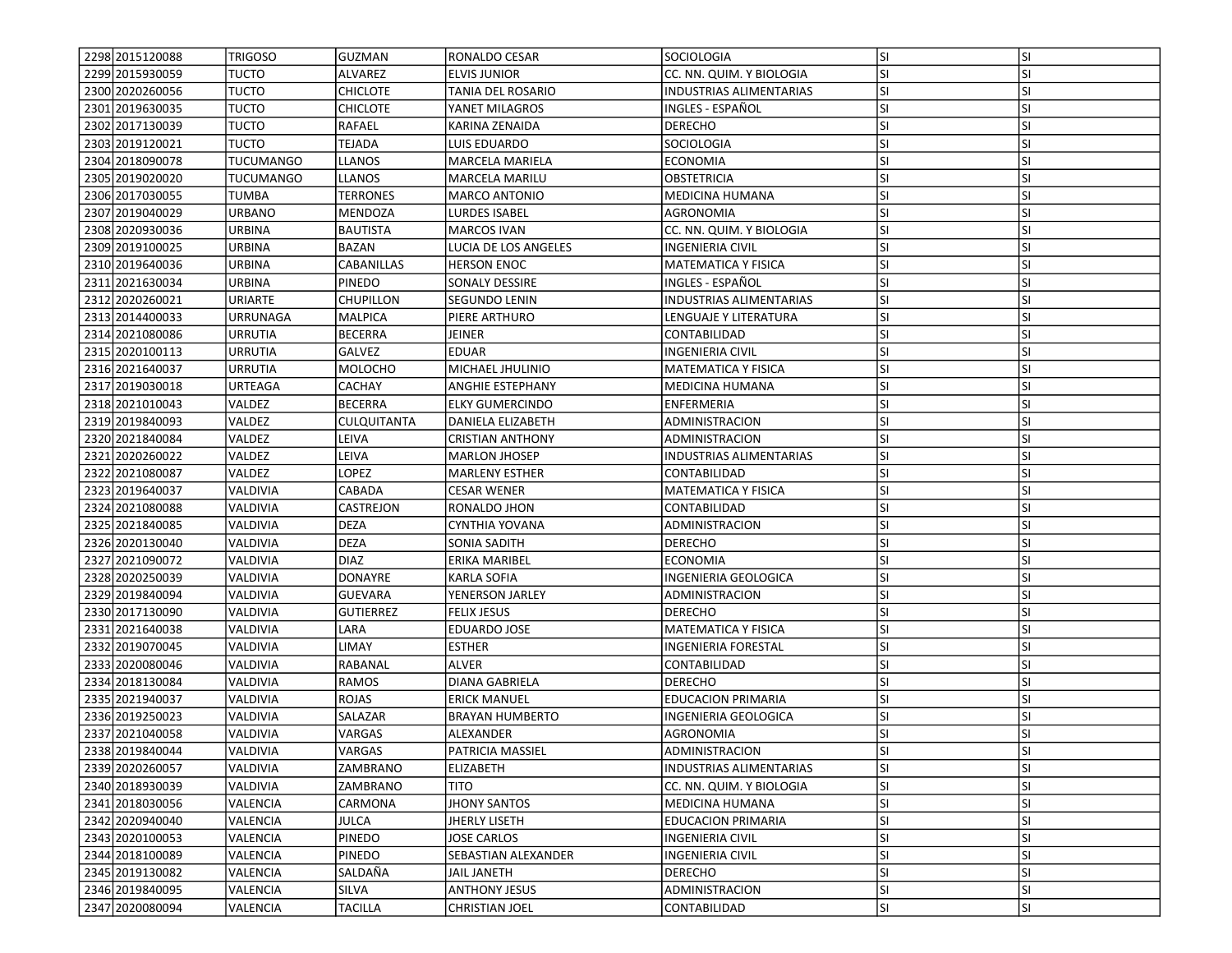| 2348 2018 100055  | <b>VALENCIA</b> | VILLANUEVA        | <b>EVELYN JHANINA</b>  | <b>INGENIERIA CIVIL</b>       | lsı       | <b>SI</b> |
|-------------------|-----------------|-------------------|------------------------|-------------------------------|-----------|-----------|
| 2349 2016040047   | VALENZUELA      | CALVAY            | LUSNER                 | AGRONOMIA                     | SI.       | SI        |
| 2350 2021030053   | VALIENTE        | <b>ABANTO</b>     | <b>JORGE DAMIAN</b>    | MEDICINA HUMANA               | <b>SI</b> | <b>SI</b> |
| 2351 2021840086   | VALIENTE        | CASTAÑEDA         | JHON ANTONY ALFREDO    | ADMINISTRACION                | <b>SI</b> | <b>SI</b> |
| 2352 2017250046   | VALLEJOS        | SOTO              | <b>JOSE ORLANDO</b>    | INGENIERIA GEOLOGICA          | <b>SI</b> | <b>SI</b> |
| 2353 2021100109   | VALLEJOS        | <b>TORRES</b>     | JUAN CARLOS            | INGENIERIA CIVIL              | <b>SI</b> | <b>SI</b> |
| 2354 2021100110   | VALLEJOS        | VASQUEZ           | YERSON                 | INGENIERIA CIVIL              | <b>SI</b> | <b>SI</b> |
| 2355 2021840089   | VALQUI          | MENDOZA           | CLAUDIA MARIA          | ADMINISTRACION                | <b>SI</b> | SI        |
| 2356 2020130041   | VALQUI          | MENDOZA           | MARIPAZ VALENTINA      | <b>DERECHO</b>                | SI.       | <b>SI</b> |
| 2357 2021110063   | VARAS           | PIMENTEL          | JHON MAYCOL            | INGENIERIA DE SISTEMAS        | lsı       | <b>SI</b> |
| 2358 20218 2004 3 | VARAS           | PIMENTEL          | <b>KEVIN SNAIDER</b>   | INGENIERIA DE MINAS           | <b>SI</b> | <b>SI</b> |
| 2359 2017 9300 38 | VARGAS          | <b>BARRANTES</b>  | <b>WILBERTO</b>        | CC. NN. QUIM. Y BIOLOGIA      | lsı       | <b>SI</b> |
| 2360 2017930039   | VARGAS          | <b>BECERRA</b>    | <b>NILTON</b>          | CC. NN. QUIM. Y BIOLOGIA      | SI.       | SI        |
| 2361 2019 030019  | VARGAS          | <b>BOLAÑOS</b>    | STEPHANY JHAMILET      | <b>MEDICINA HUMANA</b>        | <b>SI</b> | <b>SI</b> |
| 2362 2020400037   | VARGAS          | CARDENAS          | CECILIA CRISTINA       | LENGUAJE Y LITERATURA         | SI.       | <b>SI</b> |
| 2363 2019010025   | VARGAS          | CORTEZ            | KELY TATIANA           | ENFERMERIA                    | <b>SI</b> | <b>SI</b> |
| 2364 2017040031   | VARGAS          | CRUZADO           | <b>PERCY</b>           | AGRONOMIA                     | <b>SI</b> | <b>SI</b> |
| 2365 2019100026   | VARGAS          | <b>GONZALES</b>   | <b>DIEGO ANTHONY</b>   | INGENIERIA CIVIL              | <b>SI</b> | <b>SI</b> |
| 2366 2018 020012  | VARGAS          | HUANGAL           | <b>KANDY YASMIN</b>    | OBSTETRICIA                   | lsı       | <b>SI</b> |
| 2367 2020030057   | VARGAS          | <b>LINARES</b>    | <b>ARTURO JHOBET</b>   | MEDICINA HUMANA               | SI.       | <b>SI</b> |
| 2368 2019060029   | VARGAS          | LUCANO            | VALERIO ORLANDO        | <b>INGENIERIA ZOOTECNISTA</b> | lsı       | <b>SI</b> |
| 2369 2018110052   | VARGAS          | MALAVER           | <b>JHON JAIRO RAUL</b> | INGENIERIA DE SISTEMAS        | SI        | <b>SI</b> |
| 2370 2021130087   | VARGAS          | ROJAS             | RODRIGO ALEJANDRO      | <b>DERECHO</b>                | SI.       | <b>SI</b> |
| 2371 2017060079   | VARGAS          | SANCHEZ           | ROXANA MARILU          | INGENIERIA ZOOTECNISTA        | SI.       | <b>SI</b> |
| 2372 2021040059   | VARGAS          | SANCHEZ           | <b>TALIA VERONICA</b>  | <b>AGRONOMIA</b>              | <b>SI</b> | <b>SI</b> |
| 2373 2020120043   | VARGAS          | <b>SOLIS</b>      | ROSA LILIANA           | SOCIOLOGIA                    | lsı       | <b>SI</b> |
| 2374 2020250074   | VARGAS          | VALDEZ            | ALEX                   | INGENIERIA GEOLOGICA          | <b>SI</b> | <b>SI</b> |
| 2375 2020840097   | VARGAS          | VELARDE           | <b>CINDY MARYJIL</b>   | ADMINISTRACION                | lsı       | <b>SI</b> |
| 2376 2020630010   | VARGAS          | VILLENA           | VALERIA CRISTINA       | INGLES - ESPAÑOL              | <b>SI</b> | SI        |
| 2377 2019 870038  | VASQUEZ         | AGUILAR           | JAIME                  | INGENIERIA CIVIL(Jaen)        | <b>SI</b> | <b>SI</b> |
| 2378 2015040088   | VASQUEZ         | AGUILAR           | <b>JHON ROBERTH</b>    | AGRONOMIA                     | <b>SI</b> | SI        |
| 2379 2020100116   | VASQUEZ         | <b>AGUILAR</b>    | <b>NORBIL</b>          | INGENIERIA CIVIL              | <b>SI</b> | <b>SI</b> |
| 2380 2019040066   | VASQUEZ         | <b>ALVARADO</b>   | <b>JOSE YOHAN</b>      | AGRONOMIA                     | lsı       | <b>SI</b> |
| 2381 2019060058   | VASQUEZ         | AREVALO           | <b>HEBER ERWIN</b>     | INGENIERIA ZOOTECNISTA        | SI.       | <b>SI</b> |
| 2382 2020 1300 87 | VASQUEZ         | AREVALO           | <b>ROYER STARLIN</b>   | <b>DERECHO</b>                | lsı       | <b>SI</b> |
| 2383 2021980048   | VASQUEZ         | ARROYO            | SARAHI ELIZABETH       | TURISMO Y HOTELERIA           | SI.       | <b>SI</b> |
| 2384 2017 030019  | VASQUEZ         | ARTEAGA           | LUIS MANUEL            | <b>MEDICINA HUMANA</b>        | <b>SI</b> | <b>SI</b> |
| 2385 2021110064   | VASQUEZ         | BAZAN             | LUIS ANGEL             | INGENIERIA DE SISTEMAS        | SI.       | <b>SI</b> |
| 2386 2009 1200 21 | VASQUEZ         | <b>BURGOS</b>     | <b>CARMEN INES</b>     | SOCIOLOGIA                    | <b>SI</b> | <b>SI</b> |
| 2387 2021040060   | VASQUEZ         | <b>BUSTAMANTE</b> | <b>ESTHER GIOVANY</b>  | AGRONOMIA                     | SI        | SI        |
| 2388 2015040141   | VASQUEZ         | <b>BUSTAMANTE</b> | NELLY MARIBEL          | AGRONOMIA                     | SI.       | ΙSΙ       |
| 2389 2020400038   | VASQUEZ         | CABRERA           | ELENA JULIANA ALMODENA | LENGUAJE Y LITERATURA         | lsı       | <b>SI</b> |
| 2390 2019130083   | VASQUEZ         | CACHI             | LENIN OMAR             | <b>DERECHO</b>                | <b>SI</b> | SI        |
| 2391 2021030055   | VASQUEZ         | CARRASCO          | <b>WILLIAMS DAVID</b>  | MEDICINA HUMANA               | SI.       | <b>SI</b> |
| 2392 2021870041   | VASQUEZ         | CARRERO           | LEIDY LICET            | INGENIERIA CIVIL(Jaen)        | SI.       | SI        |
| 2393 2017110021   | VASQUEZ         | CARUAJULCA        | <b>ELMER YONI</b>      | INGENIERIA DE SISTEMAS        | <b>SI</b> | <b>SI</b> |
| 2394 2018840076   | VASQUEZ         | CARUAJULCA        | LUZ EDITA              | ADMINISTRACION                | <b>SI</b> | SI        |
| 2395 2020020049   | VASQUEZ         | CARUAJULCA        | MARIA FERNANDA         | OBSTETRICIA                   | SI.       | SI        |
| 2396 2021840091   | VASQUEZ         | CASAS             | <b>VALERIA MAYTTE</b>  | ADMINISTRACION                | SI.       | SI        |
| 2397 2020030058   | VASQUEZ         | CASTILLO          | LUIS ANDRE             | MEDICINA HUMANA               | SI.       | SI        |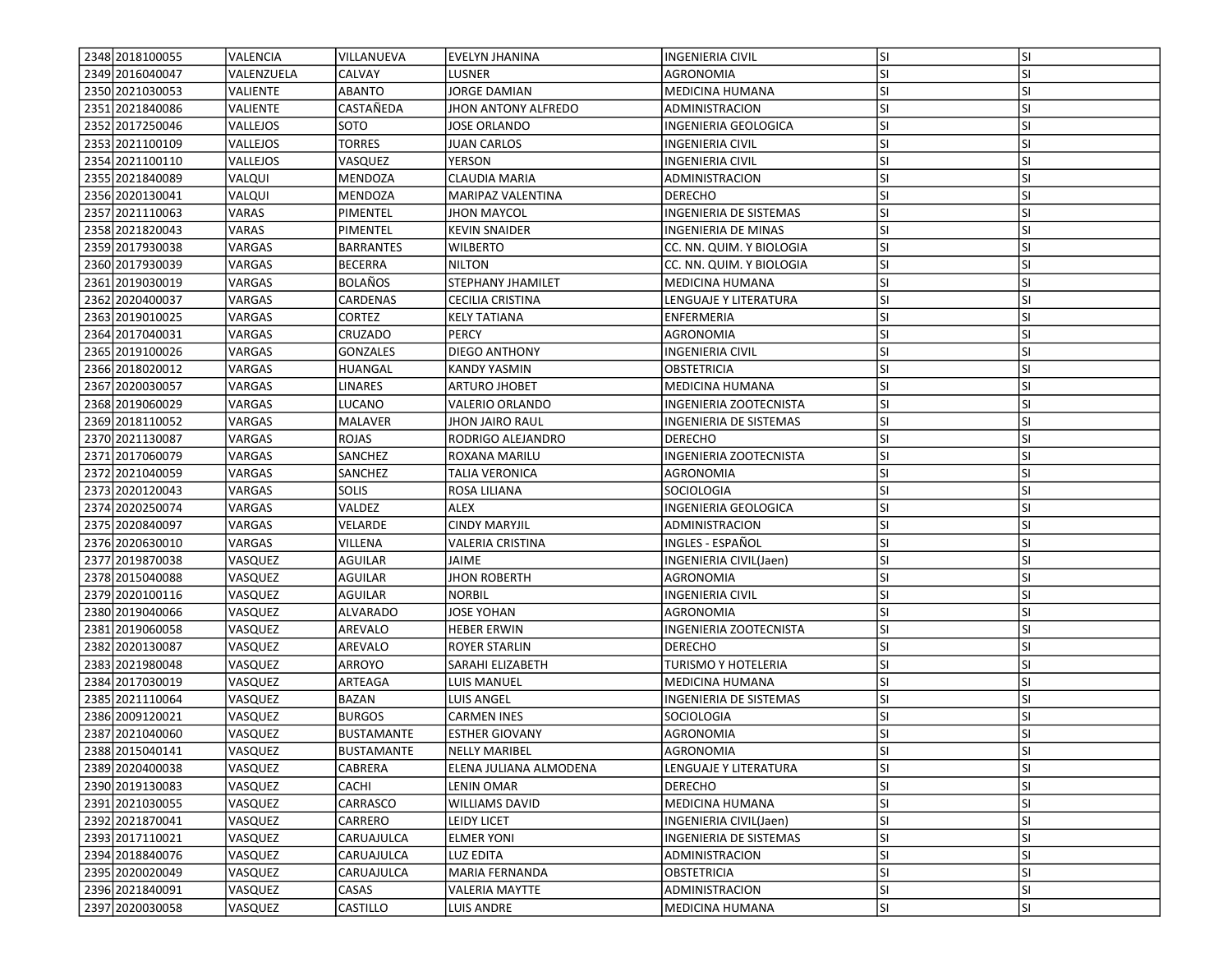| 2398 2021400039   | <b>VASQUEZ</b> | CERNA            | <b>BLANCA NELLY</b>     | LENGUAJE Y LITERATURA         | lsı       | <b>SI</b> |
|-------------------|----------------|------------------|-------------------------|-------------------------------|-----------|-----------|
| 2399 2021 080091  | VASQUEZ        | CHAVARRI         | <b>NILTHON</b>          | CONTABILIDAD                  | <b>SI</b> | SI        |
| 2400 2019 6300 37 | VASQUEZ        | CHAVEZ           | <b>EDITH</b>            | INGLES - ESPAÑOL              | <b>SI</b> | <b>SI</b> |
| 2401 2017030057   | VASQUEZ        | <b>CHAVEZ</b>    | <b>JHERLY AURORA</b>    | MEDICINA HUMANA               | <b>SI</b> | <b>SI</b> |
| 2402 2018060056   | VASQUEZ        | <b>CHUQUILIN</b> | KIMBERLIM DAISY         | INGENIERIA ZOOTECNISTA        | lsı       | <b>SI</b> |
| 2403 2010 9300 22 | VASQUEZ        | <b>CHUQUILIN</b> | <b>MIOMIR EILEEN</b>    | CC. NN. QUIM. Y BIOLOGIA      | SI.       | <b>SI</b> |
| 2404 2011040012   | VASQUEZ        | <b>CHUQUILIN</b> | PERSING IVAN            | AGRONOMIA                     | <b>SI</b> | <b>SI</b> |
| 2405 2021080092   | VASQUEZ        | <b>CIEZA</b>     | DORIS LISAIDA           | CONTABILIDAD                  | <b>SI</b> | <b>SI</b> |
| 2406 2021840092   | VASQUEZ        | <b>CIEZA</b>     | ITALA DILCIA            | ADMINISTRACION                | <b>SI</b> | <b>SI</b> |
| 2407 2016990038   | VASQUEZ        | CRUZADO          | YOSVIL EDWIN            | INGENIERIA HIDRAULICA         | <b>SI</b> | <b>SI</b> |
| 2408 2020 2900 41 | VASQUEZ        | <b>CUBAS</b>     | ALEXANDER               | INGENIERIA FORESTAL (Jaen)    | <b>SI</b> | <b>SI</b> |
| 2409 2021090073   | VASQUEZ        | <b>CULQUI</b>    | <b>RUTH KARINA</b>      | ECONOMIA                      | lsı       | <b>SI</b> |
| 2410 2020010025   | VASQUEZ        | <b>DIAZ</b>      | LEYDY YOMARI            | ENFERMERIA                    | <b>SI</b> | <b>SI</b> |
| 2411 2020 640010  | VASQUEZ        | <b>DIAZ</b>      | LUZ ERLITA              | MATEMATICA Y FISICA           | lsı       | <b>SI</b> |
| 2412 2021250046   | VASQUEZ        | <b>DIAZ</b>      | <b>MAYRA ROXANA</b>     | INGENIERIA GEOLOGICA          | SI.       | SI        |
| 2413 2019 2500 25 | VASQUEZ        | <b>ESTRADA</b>   | MAYRA SOLEDAD           | INGENIERIA GEOLOGICA          | SI.       | <b>SI</b> |
| 2414 2020 2500 75 | VASQUEZ        | FERNANDEZ        | <b>RUTH YACKELINE</b>   | INGENIERIA GEOLOGICA          | SI.       | <b>SI</b> |
| 2415 2020080096   | VASQUEZ        | GALVEZ           | YALU YENISBETH          | CONTABILIDAD                  | lsı       | <b>SI</b> |
| 2416 2020040067   | VASQUEZ        | <b>GARCIA</b>    | ARIANA KATHERINE        | AGRONOMIA                     | lsı       | <b>SI</b> |
| 2417 2017 040 062 | VASQUEZ        | HERNANDEZ        | <b>JHONATAN EDWAR</b>   | AGRONOMIA                     | SI.       | <b>SI</b> |
| 2418 2017060054   | VASQUEZ        | HERNANDEZ        | <b>RHINO FRANCO</b>     | <b>INGENIERIA ZOOTECNISTA</b> | SI.       | <b>SI</b> |
| 2419 2020 100117  | VASQUEZ        | HERRERA          | XIMENA JACKELINE        | INGENIERIA CIVIL              | lsı       | <b>SI</b> |
| 2420 2017050029   | VASQUEZ        | HUACCHA          | <b>HERMILA ESTHER</b>   | MEDICINA VETERINARIA          | SI.       | <b>SI</b> |
| 2421 2019 090078  | VASQUEZ        | <b>HUAMAN</b>    | <b>JHENNY LISBETH</b>   | ECONOMIA                      | SI.       | <b>SI</b> |
| 2422 2020130088   | VASQUEZ        | <b>HUAMAN</b>    | NADEZHDA ROSELY         | <b>DERECHO</b>                | lsı       | <b>SI</b> |
| 2423 2009090058   | VASQUEZ        | JORDAN           | MABEL JHULIANA          | <b>ECONOMIA</b>               | lsı       | <b>SI</b> |
| 2424 2020010046   | VASQUEZ        | <b>JORDAN</b>    | MILENE LIZBETH          | ENFERMERIA                    | <b>SI</b> | <b>SI</b> |
| 2425 2021100112   | VASQUEZ        | LUNA             | <b>EDWIN YOSET</b>      | INGENIERIA CIVIL              | lsı       | <b>SI</b> |
| 2426 2019980022   | VASQUEZ        | MANTILLA         | YOLANDA                 | TURISMO Y HOTELERIA           | <b>SI</b> | <b>SI</b> |
| 2427 2020050058   | VASQUEZ        | MENDOZA          | <b>ALEXIS JOSUE</b>     | MEDICINA VETERINARIA          | SI.       | <b>SI</b> |
| 2428 2021080093   | VASQUEZ        | MENDOZA          | ROSA YASMIN             | CONTABILIDAD                  | <b>SI</b> | <b>SI</b> |
| 2429 2020850029   | VASQUEZ        | <b>MONZON</b>    | <b>HERBERT ALDAIR</b>   | INGENIERIA EN AGRONEGOCIOS    | <b>SI</b> | <b>SI</b> |
| 2430 2019 840096  | VASQUEZ        | MOSTACERO        | <b>CAROL LORENA</b>     | ADMINISTRACION                | lsı       | <b>SI</b> |
| 2431 2021 080094  | VASQUEZ        | MUÑOZ            | SONIA ANALY             | CONTABILIDAD                  | lsı       | <b>SI</b> |
| 2432 2018 940036  | VASQUEZ        | <b>MURO</b>      | <b>MARTHA SUSANA</b>    | <b>EDUCACION PRIMARIA</b>     | lsı       | <b>SI</b> |
| 2433 2017040063   | VASQUEZ        | OCON             | <b>MEDALY MARLITH</b>   | AGRONOMIA                     | <b>SI</b> | <b>SI</b> |
| 2434 2020050028   | VASQUEZ        | ORRILLO          | YESSICA ARACELI         | MEDICINA VETERINARIA          | <b>SI</b> | <b>SI</b> |
| 2435 2021870042   | VASQUEZ        | PALACIOS         | <b>MARJORIE NICOLLE</b> | INGENIERIA CIVIL(Jaen)        | SI.       | SI        |
| 2436 2021080095   | VASQUEZ        | PEREZ            | <b>KEYLA VERONICA</b>   | CONTABILIDAD                  | <b>SI</b> | <b>SI</b> |
| 2437 2020030017   | VASQUEZ        | PEREZ            | XIOMARA MARYCIELO       | <b>MEDICINA HUMANA</b>        | SI        | <b>SI</b> |
| 2438 2019 030020  | VASQUEZ        | PEREZ            | YUCELA MAYLIN           | MEDICINA HUMANA               | SI.       | ΙSΙ       |
| 2439 2015 040 145 | VASQUEZ        | RAMIREZ          | <b>GERSON ESTEBAN</b>   | AGRONOMIA                     | SI.       | <b>SI</b> |
| 2440 2021870043   | VASQUEZ        | RAMOS            | <b>HENRY ELI</b>        | INGENIERIA CIVIL(Jaen)        | <b>SI</b> | SI        |
| 2441 2018840035   | VASQUEZ        | REYES            | ANDRES ALBERTO          | <b>ADMINISTRACION</b>         | SI.       | <b>SI</b> |
| 2442 2021030058   | VASQUEZ        | RIOS             | YORDAN JOSE             | MEDICINA HUMANA               | <b>SI</b> | SI        |
| 2443 2021100114   | VASQUEZ        | ROMAN            | JOSE ANGEL              | INGENIERIA CIVIL              | <b>SI</b> | <b>SI</b> |
| 2444 2020110019   | VASQUEZ        | SAMAN            | PETER ANTHONY           | INGENIERIA DE SISTEMAS        | <b>SI</b> | SI        |
| 2445 2019820025   | VASQUEZ        | SANCHEZ          | <b>GEINER EDWIN</b>     | INGENIERIA DE MINAS           | SI.       | <b>SI</b> |
| 2446 2020010047   | VASQUEZ        | SOLORZANO        | <b>MILAGROS LIZETH</b>  | ENFERMERIA                    | SI.       | SI        |
| 2447 2021100115   | VASQUEZ        | <b>TERAN</b>     | QUELVIN                 | <b>INGENIERIA CIVIL</b>       | SI.       | SI        |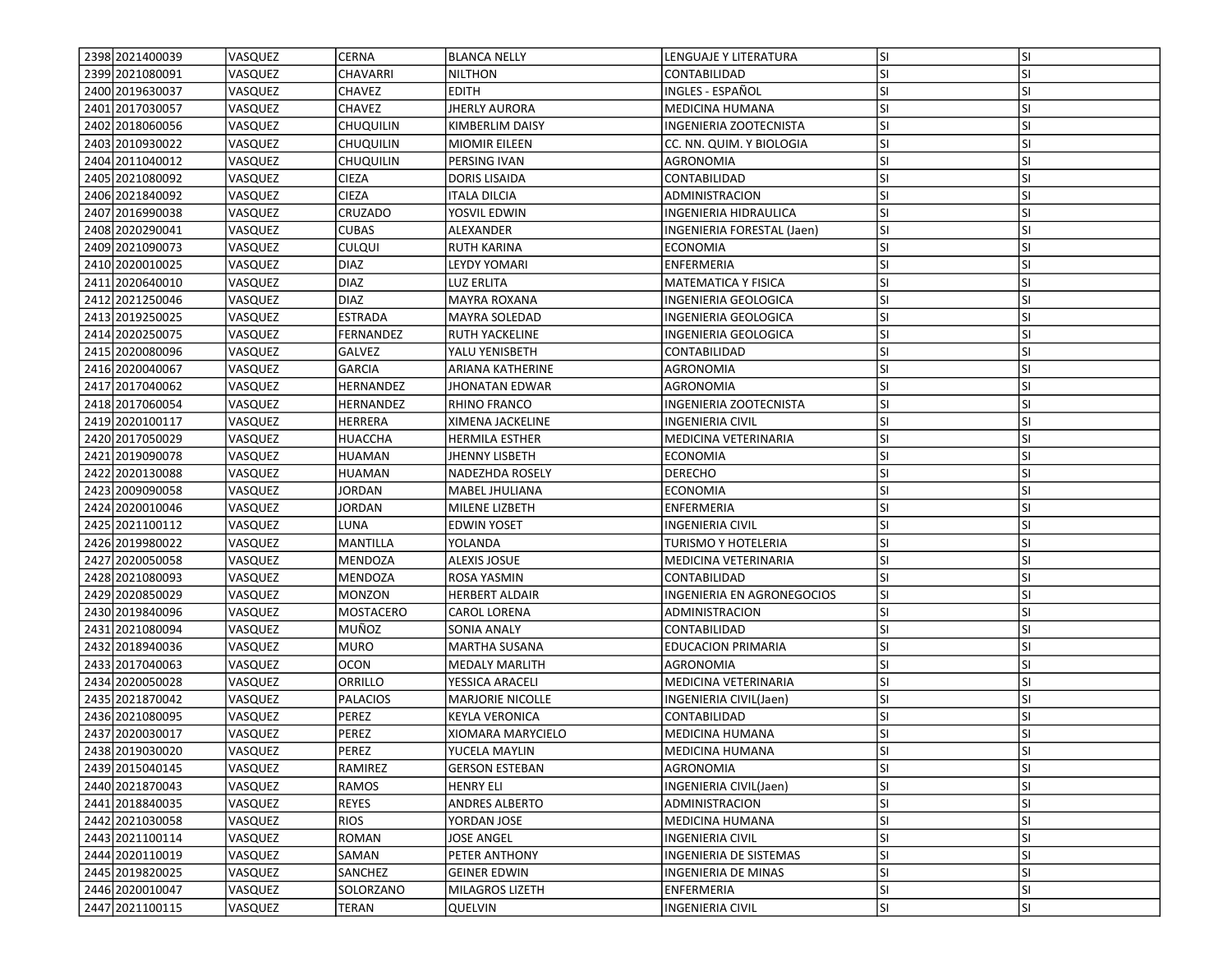| 2448 2020 840098<br>2449 2019 110019 | <b>VASQUEZ</b><br>VASQUEZ | VALDIVIA<br>VARGAS | DANIELA JUDITH<br>EDWIN      | ADMINISTRACION                                       | lsı<br>SI. | <b>SI</b><br>SI |
|--------------------------------------|---------------------------|--------------------|------------------------------|------------------------------------------------------|------------|-----------------|
| 2450 2021850014                      | VASQUEZ                   | VASQUEZ            | <b>ALEX AUDOMARO</b>         | INGENIERIA DE SISTEMAS                               | <b>SI</b>  | <b>SI</b>       |
|                                      |                           |                    |                              | INGENIERIA EN AGRONEGOCIOS                           |            |                 |
| 2451 2019 2500 26                    | VASQUEZ                   | VASQUEZ            | <b>CARLOS MARTIN</b>         | INGENIERIA GEOLOGICA                                 | SI.        | <b>SI</b>       |
| 2452 2018840036                      | VASQUEZ                   | VASQUEZ            | DIANA KATHERIN               | ADMINISTRACION                                       | SI.        | <b>SI</b>       |
| 2453 2019840097                      | VASQUEZ                   | VASQUEZ            | <b>EVELI JAQUELI</b>         | <b>ADMINISTRACION</b>                                | lsı        | <b>SI</b>       |
| 2454 2018 020013                     | VASQUEZ                   | VASQUEZ            | MAYRA ALEXANDRA              | OBSTETRICIA                                          | <b>SI</b>  | SI              |
| 2455 2021090076                      | VASQUEZ                   | VELASQUEZ          | LUIS GUSTAVO                 | <b>ECONOMIA</b>                                      | <b>SI</b>  | <b>SI</b>       |
| 2456 2018 630010                     | VASQUEZ                   | VILCHEZ            | <b>MONICA NOHELY</b>         | INGLES - ESPAÑOL                                     | <b>SI</b>  | <b>SI</b>       |
| 2457 2020640036                      | VASQUEZ                   | VILLANUEVA         | <b>MERLY LEIDY</b>           | <b>MATEMATICA Y FISICA</b>                           | <b>SI</b>  | <b>SI</b>       |
| 2458 2017400011                      | VASQUEZ                   | VILLAR             | JOSE GILBERTO                | LENGUAJE Y LITERATURA                                | SI         | <b>SI</b>       |
| 2459 2020 1300 42                    | <b>VÁSQUEZ</b>            | <b>AGUILAR</b>     | <b>GABY DEL PILAR</b>        | <b>DERECHO</b>                                       | <b>SI</b>  | <b>SI</b>       |
| 2460 2020980050                      | VÁSQUEZ                   | DÍAZ               | <b>WENDY LUCERO</b>          | <b>TURISMO Y HOTELERIA</b>                           | <b>SI</b>  | <b>SI</b>       |
| 2461 2021840094                      | VEGA                      | <b>CCOICCA</b>     | JOSE FRANKLIN                | ADMINISTRACION                                       | SI         | <b>SI</b>       |
| 2462 2018 040 070                    | VEGA                      | <b>GOICOCHEA</b>   | <b>EDWAR</b>                 | AGRONOMIA                                            | <b>SI</b>  | <b>SI</b>       |
| 2463 2018 6400 34                    | VEGA                      | <b>GOICOCHEA</b>   | LIZBETH MAYRA                | <b>MATEMATICA Y FISICA</b>                           | <b>SI</b>  | <b>SI</b>       |
| 2464 2020070049                      | <b>VEGA</b>               | <b>HERAS</b>       | <b>ABNER EDINSO</b>          | INGENIERIA FORESTAL                                  | <b>SI</b>  | <b>SI</b>       |
| 2465 2018400037                      | VEGA                      | VARGAS             | <b>MILTHON SHAIR</b>         | LENGUAJE Y LITERATURA                                | SI         | <b>SI</b>       |
| 2466 2018 840078                     | VELASQUEZ                 | <b>ABANTO</b>      | KARINA JHERALDIN             | ADMINISTRACION                                       | lsı        | <b>SI</b>       |
| 2467 2018 940038                     | VELASQUEZ                 | CABANILLAS         | <b>JULIA RAQUEL</b>          | <b>EDUCACION PRIMARIA</b>                            | <b>SI</b>  | <b>SI</b>       |
| 2468 2021090077                      | VELASQUEZ                 | <b>GUEVARA</b>     | VICTORIA ANDREA              | <b>ECONOMIA</b>                                      | SI         | <b>SI</b>       |
| 2469 2019 640038                     | VELASQUEZ                 | <b>MEDINA</b>      | LUIS FERNANDO                | <b>MATEMATICA Y FISICA</b>                           | <b>SI</b>  | SI              |
| 2470 2019 260047                     | VELASQUEZ                 | MOSTACERO          | YULIANA                      | <b>INDUSTRIAS ALIMENTARIAS</b>                       | SI         | SI              |
| 2471 2018 020014                     | VELASQUEZ                 | PEREYRA            | SARITA YAJAYRA               | OBSTETRICIA                                          | <b>SI</b>  | <b>SI</b>       |
| 2472 2021630038                      | VELASQUEZ                 | <b>PORTAL</b>      | <b>DIEGO JESUS</b>           | INGLES - ESPAÑOL                                     | SI         | <b>SI</b>       |
| 2473 20218 20047                     | VELASQUEZ                 | <b>SANCHEZ</b>     | DANIEL OCTAVIO               | <b>INGENIERIA DE MINAS</b>                           | lsı        | <b>SI</b>       |
| 2474 2019 940039                     | VELASQUEZ                 | TELLO              | <b>BRAYAN ERNESTO</b>        | <b>EDUCACION PRIMARIA</b>                            | <b>SI</b>  | <b>SI</b>       |
| 2475 2017020048                      | <b>VENTURA</b>            | <b>ATALAYA</b>     | HAO ZHIHUA                   | OBSTETRICIA                                          | <b>SI</b>  | <b>SI</b>       |
| 2476 2020 1200 45                    | <b>VENTURA</b>            | COTRINA            | <b>MARIMAR</b>               | SOCIOLOGIA                                           | <b>SI</b>  | <b>SI</b>       |
| 2477 2017 1300 44                    | VENTURA                   | ESPINOZA           | <b>MARIA YOVANY</b>          | <b>DERECHO</b>                                       | SI.        | <b>SI</b>       |
| 2478 2019 250054                     | <b>VERA</b>               | <b>LLANOS</b>      | <b>MARCO ANTONIO</b>         | INGENIERIA GEOLOGICA                                 | <b>SI</b>  | <b>SI</b>       |
| 2479 2019 100089                     | <b>VERA</b>               | <b>SANCHEZ</b>     | DIEGO GIANFRANCO             | <b>INGENIERIA CIVIL</b>                              | <b>SI</b>  | <b>SI</b>       |
| 2480 2020 100118                     | <b>VERA</b>               | SANCHEZ            | <b>JERSSON HAROLD</b>        | <b>INGENIERIA CIVIL</b>                              | lsı        | <b>SI</b>       |
| 2481 2020110052                      | <b>VERA</b>               | <b>VARGAS</b>      | ALEJANDRO                    |                                                      | <b>SI</b>  | <b>SI</b>       |
| 2482 2020 640037                     | <b>VERASTEGUI</b>         | CASTREJON          | <b>DENIS MANUEL</b>          | INGENIERIA DE SISTEMAS<br><b>MATEMATICA Y FISICA</b> | <b>SI</b>  | <b>SI</b>       |
| 2483 2019930029                      | VERDE                     | GARAY              |                              |                                                      | <b>SI</b>  | SI              |
|                                      |                           |                    | <b>FIORELLA TATIANA</b>      | CC. NN. QUIM. Y BIOLOGIA                             |            |                 |
| 2484 2019 090039                     | VERGARA                   | MUJICA             | ANA PATRICIA                 | ECONOMIA                                             | <b>SI</b>  | <b>SI</b>       |
| 2485 20218 2004 8                    | VERGARA                   | TORRES             | <b>EVER JEFERSON</b>         | INGENIERIA DE MINAS                                  | <b>SI</b>  | <b>SI</b>       |
| 2486 2020100056                      | VERGARA                   | TORRES             | <b>GABRIEL OMAR</b>          | <b>INGENIERIA CIVIL</b>                              | SI         | <b>SI</b>       |
| 2487 2020 290016                     | <b>VICENTE</b>            | <b>GUERRERO</b>    | SANTOS                       | INGENIERIA FORESTAL (Jaen)                           | SI         | <b>SI</b>       |
| 2488 2020 2900 43                    | <b>VICENTE</b>            | VASQUEZ            | <b>ALDAIR RONALD</b>         | INGENIERIA FORESTAL (Jaen)                           | lsı        | ΙSΙ             |
| 2489 2019 030057                     | <b>VIGO</b>               | ABANTO             | <b>RUTH KARINA</b>           | MEDICINA HUMANA                                      | lsı.       | <b>SI</b>       |
| 2490 2018070049                      | <b>VIGO</b>               | <b>DEL CARPIO</b>  | <b>LUIS MARTIN</b>           | INGENIERIA FORESTAL                                  | SI.        | SI              |
| 2491 2020 1300 43                    | <b>VIGO</b>               | <b>QUISPE</b>      | <b>OSCAR LUIS</b>            | <b>DERECHO</b>                                       | <b>SI</b>  | SI              |
| 2492 2017100092                      | <b>VILCA</b>              | <b>BARDALES</b>    | <b>DAVID</b>                 | <b>INGENIERIA CIVIL</b>                              | <b>SI</b>  | SI              |
| 2493 2021130089                      | <b>VILCHEZ</b>            | ABANTO             | <b>ESLI MARIELITA</b>        | <b>DERECHO</b>                                       | <b>SI</b>  | SI              |
| 2494 2018 030019                     | <b>VILCHEZ</b>            | <b>BECERRA</b>     | <b>CUSTODIO JOEL</b>         | <b>MEDICINA HUMANA</b>                               | <b>SI</b>  | SI              |
| 2495 2019 070 047                    | <b>VILCHEZ</b>            | <b>GUTIERREZ</b>   | <b>BILLI GRAHAN NATANAEL</b> | <b>INGENIERIA FORESTAL</b>                           | <b>SI</b>  | SI              |
| 2496 2021870045                      | VILCHEZ                   | LUMBA              | <b>JULEISI BRILLID</b>       | INGENIERIA CIVIL(Jaen)                               | SI.        | <b>SI</b>       |
| 2497 2018030060                      | <b>VILCHEZ</b>            | <b>MENDO</b>       | VALERIA                      | MEDICINA HUMANA                                      | SI.        | SI              |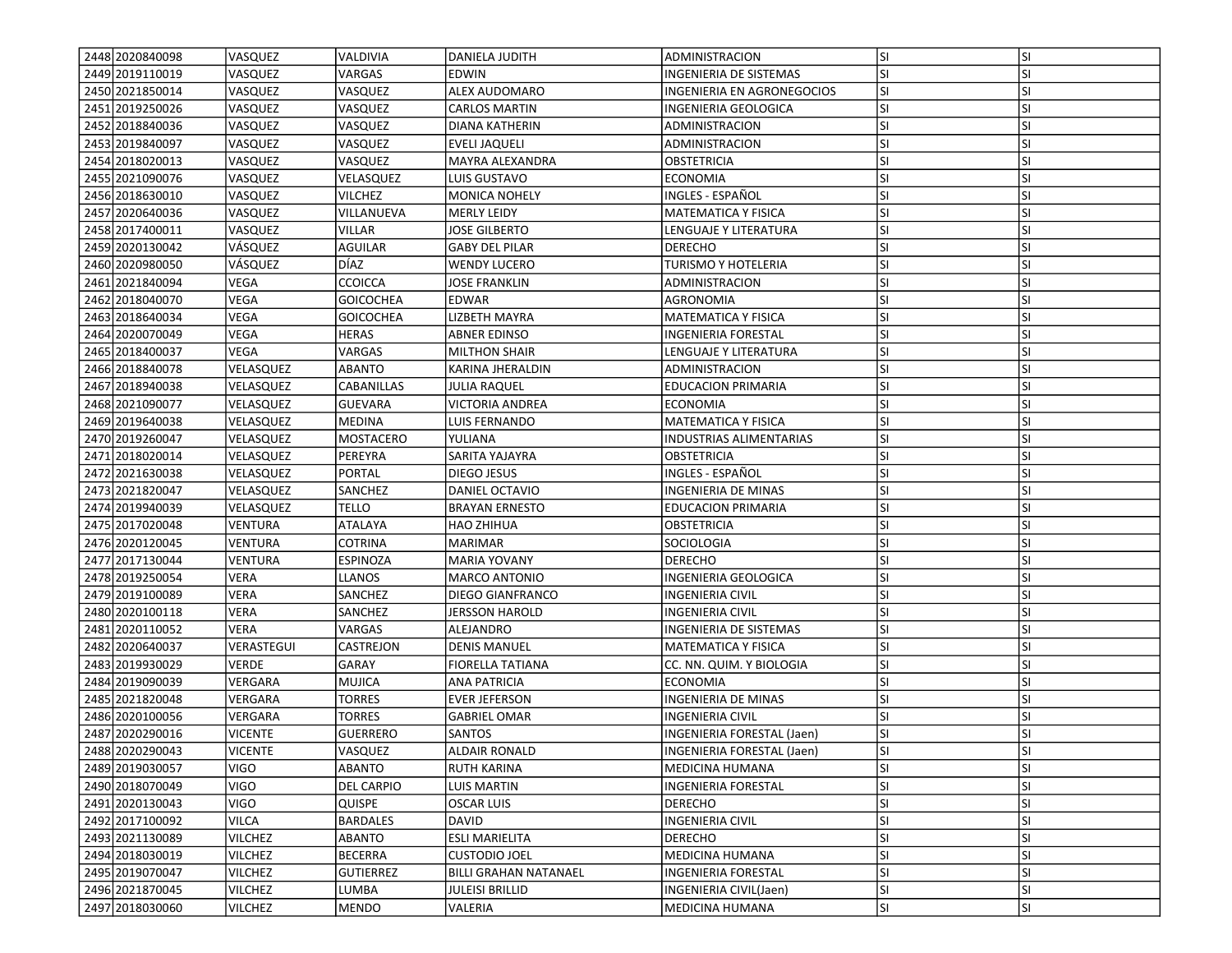| 2498 2019400039   | <b>VILCHEZ</b>  | <b>PASTOR</b>  | <b>JOSE NELVER</b>           | LENGUAJE Y LITERATURA      | <b>SI</b> | lsı       |
|-------------------|-----------------|----------------|------------------------------|----------------------------|-----------|-----------|
| 2499 2021640039   | VILLA           | RAMIREZ        | <b>MAYKE MIOEL</b>           | <b>MATEMATICA Y FISICA</b> | SI        | SI        |
| 2500 2018 1000 57 | VILLAGARAY      | ALVAREZ        | LUIS FERNANDO                | <b>INGENIERIA CIVIL</b>    | SI        | <b>SI</b> |
| 2501 2019030059   | VILLANUEVA      | <b>ALVAREZ</b> | JOSE MAXIMO                  | MEDICINA HUMANA            | SI        | SI        |
| 2502 2020 9800 23 | VILLANUEVA      | <b>AQUINO</b>  | <b>JHANELA YUDITH</b>        | <b>TURISMO Y HOTELERIA</b> | SI        | SI        |
| 2503 2017020050   | VILLANUEVA      | CALUA          | <b>BRENDA PATRICIA</b>       | <b>OBSTETRICIA</b>         | SI        | SI        |
| 2504 2015 820088  | VILLANUEVA      | CASTREJON      | AMERICO                      | INGENIERIA DE MINAS        | SI        | SI        |
| 2505 2018250047   | VILLANUEVA      | CASTREJON      | LEONARDO                     | INGENIERIA GEOLOGICA       | SI        | SI        |
| 2506 2019 100029  | VILLANUEVA      | CHILON         | LUIS FERNANDO                | INGENIERIA CIVIL           | SI        | <b>SI</b> |
| 2507 2016040049   | VILLANUEVA      | CHUNQUE        | <b>ROSA ROSMERY</b>          | AGRONOMIA                  | SI        | <b>SI</b> |
| 2508 2020 840099  | VILLANUEVA      | GALVEZ         | DANIELA ALESSANDRA           | ADMINISTRACION             | SI        | SI        |
| 2509 2020 2800 39 | VILLANUEVA      | <b>GARCIA</b>  | YADIRA MARILU                | ENFERMERIA (JAEN)          | SI        | SI        |
| 2510 2020 030059  | VILLANUEVA      | <b>IDRUGO</b>  | ROSA LUZ                     | MEDICINA HUMANA            | SI        | SI        |
| 2511 2019 040070  | VILLANUEVA      | PITA           | JOSE OSWALDO                 | AGRONOMIA                  | SI        | SI        |
| 2512 2021 030062  | VILLANUEVA      | POMA           | CHRISTIAN OCTAVIO            | <b>MEDICINA HUMANA</b>     | SI        | <b>SI</b> |
| 2513 2018 640035  | VILLANUEVA      | PORTAL         | EDUARDO                      | MATEMATICA Y FISICA        | SI        | <b>SI</b> |
| 2514 2021840096   | VILLANUEVA      | YOPLA          | RONALD JOEL                  | ADMINISTRACION             | SI        | SI        |
| 2515 2018110055   | VILLANUEVA      | ZAVALETA       | <b>EDWARD JOEL</b>           | INGENIERIA DE SISTEMAS     | SI        | SI        |
| 2516 2020850012   | VILLANUEVA      | ZELADA         | SANDRA YAQUELIN              | INGENIERIA EN AGRONEGOCIOS | SI        | SI        |
| 2517 2020020050   | VILLAR          | DE LA CRUZ     | SANDIA LETICIA               | OBSTETRICIA                | SI        | SI        |
| 2518 2021090079   | VILLAR          | <b>MINCHAN</b> | LEYDY MALENA                 | ECONOMIA                   | SI        | SI        |
| 2519 2018 020049  | VILLAR          | PORTAL         | MARIANA ARACELI              | OBSTETRICIA                | SI        | SI        |
| 2520 2021050059   | <b>VILLATY</b>  | CABANILLAS     | JOSE ANTONIO                 | MEDICINA VETERINARIA       | SI        | SI        |
| 2521 2020030018   | VILLAVICENCIO   | FERNANDEZ      | YESICA EVELIN                | MEDICINA HUMANA            | SI        | <b>SI</b> |
| 2522 2020090089   | <b>VILLEGAS</b> | <b>DIAZ</b>    | <b>VICTOR HUGO</b>           | <b>ECONOMIA</b>            | SI        | SI        |
| 2523 2017030058   | <b>VILLEGAS</b> | <b>PAREDES</b> | <b>CCIELO STEFANIA</b>       | <b>MEDICINA HUMANA</b>     | SI        | SI        |
| 2524 2020050059   | VILLEGAS        | PERALTA        | SALOME                       | MEDICINA VETERINARIA       | SI        | SI        |
| 2525 2018020050   | VILLEGAS        | TEJADA         | JOHANA ALEXANDRA             | OBSTETRICIA                | SI        | SI        |
| 2526 2021050060   | VILLEGAS        | VASQUEZ        | <b>CRYSTAL MISHELLE</b>      | MEDICINA VETERINARIA       | SI        | SI        |
| 2527 2019 1300 86 | VILLENA         | SALDAÑA        | <b>ISSELA DE LOS ANGELES</b> | DERECHO                    | SI        | <b>SI</b> |
| 2528 2020870046   | VILLOSLADA      | <b>GUEVARA</b> | DARWIN GRABIEL               | INGENIERIA CIVIL(Jaen)     | SI        | <b>SI</b> |
| 2529 2021930024   | VILLOSLADA      | <b>LLATAS</b>  | <b>CLINTON ESAU</b>          | CC. NN. QUIM. Y BIOLOGIA   | SI        | SI        |
| 2530 2020 9800 24 | <b>VINCES</b>   | YOPLA          | ALEJANDRA GIOMARA            | TURISMO Y HOTELERIA        | SI        | SI        |
| 2531 2021 1001 20 | <b>VINCES</b>   | <b>YOPLA</b>   | PAOLO YAHID                  | <b>INGENIERIA CIVIL</b>    | SI        | <b>SI</b> |
| 2532 2018840038   | VIZCONDE        | VILLANUEVA     | CRISTIAN ROGELIO             | ADMINISTRACION             | SI        | SI        |
| 2533 2020080099   | WALTER          | <b>AGUIRRE</b> | <b>ANTHONY SADAN</b>         | CONTABILIDAD               | SI        | SI        |
| 2534 2021 020049  | WALTER          | CHUGDEN        | WILMA YANINA                 | <b>OBSTETRICIA</b>         | SI        | <b>SI</b> |
| 2535 2020850030   | WALTER          | MONTENEGRO     | <b>KEYLIN JHULIANA</b>       | INGENIERIA EN AGRONEGOCIOS | SI        | SI        |
| 2536 2021010049   | YDROGO          | CORTEZ         | <b>ROSMERI</b>               | ENFERMERIA                 | SI        | <b>SI</b> |
| 2537 2020030019   | <b>YGNACIO</b>  | MESTANZA       | <b>JHEAN CARLO</b>           | MEDICINA HUMANA            | SI        | SI        |
| 2538 2020050060   | YOMONA          | NAVARRO        | <b>BRYAM CHRYSTOFER</b>      | MEDICINA VETERINARIA       | <b>SI</b> | <b>SI</b> |
| 2539 2021250048   | YOPLA           | AYAY           | JAIME IVAN                   | INGENIERIA GEOLOGICA       | SI        | <b>SI</b> |
| 2540 2018130088   | YOPLA           | CARMONA        | ALEXANDRA MILAGROS           | <b>DERECHO</b>             | SI        | SI        |
| 2541 2019 840099  | YOPLA           | CERDAN         | EIDER KEYLIN                 | <b>ADMINISTRACION</b>      | SI        | <b>SI</b> |
| 2542 2018400039   | YOPLA           | <b>CERQUIN</b> | LESLY YANET                  | LENGUAJE Y LITERATURA      | SI        | <b>SI</b> |
| 2543 2021840098   | YOPLA           | CUEVA          | JHONY EVER                   | ADMINISTRACION             | SI        | <b>SI</b> |
| 2544 2019990030   | YOPLA           | CUSQUISIBAN    | <b>ALENYN ABNER</b>          | INGENIERIA HIDRAULICA      | SI        | SI        |
| 2545 2019840048   | YOPLA           | HUAMAN         | ROSMERY                      | ADMINISTRACION             | SI        | <b>SI</b> |
| 2546 2018820049   | YOPLA           | HUAMAN         | <b>SEGUNDO ROGER</b>         | <b>INGENIERIA DE MINAS</b> | <b>SI</b> | <b>SI</b> |
| 2547 2016050059   | YOPLA           | <b>HUINGO</b>  | <b>DIANA IBET</b>            | MEDICINA VETERINARIA       | SI        | SI        |